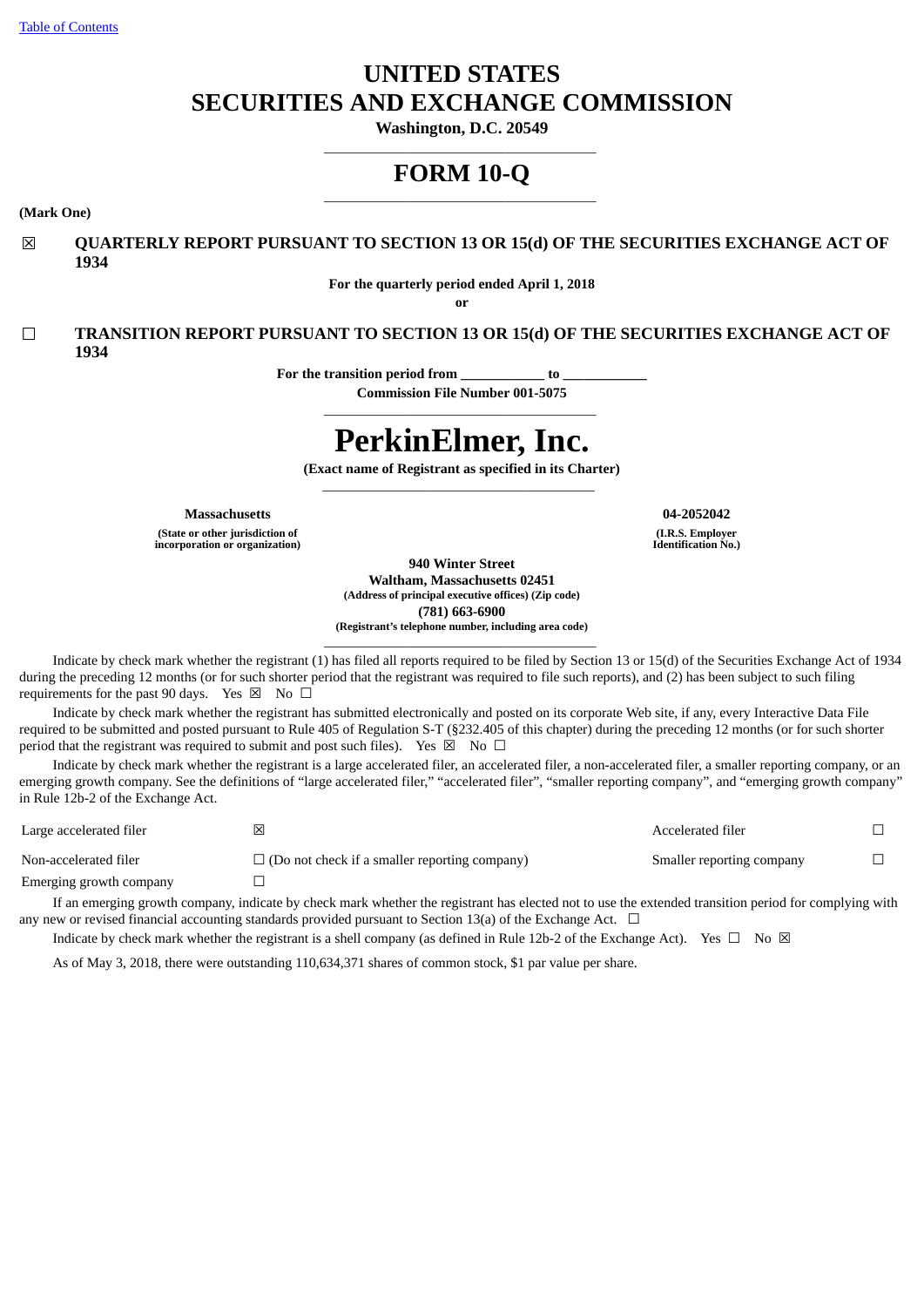# **TABLE OF CONTENTS**

# **PART I. FINANCIAL INFORMATION**

<span id="page-1-0"></span>

| Item 1.  | <b>Unaudited Financial Statements</b>                                                 | $\overline{3}$   |
|----------|---------------------------------------------------------------------------------------|------------------|
|          | <b>Condensed Consolidated Statements of Operations</b>                                | $\overline{3}$   |
|          | <b>Condensed Consolidated Statements of Comprehensive Income</b>                      | $\overline{4}$   |
|          | <b>Condensed Consolidated Balance Sheets</b>                                          | $\overline{5}$   |
|          | <b>Condensed Consolidated Statements of Cash Flows</b>                                | $\overline{6}$   |
|          | <b>Notes to Condensed Consolidated Financial Statements</b>                           | $\overline{Z}$   |
| Item 2.  | Management's Discussion and Analysis of Financial Condition and Results of Operations | 38               |
|          | <b>Overview</b>                                                                       | <u>38</u>        |
|          | <b>Critical Accounting Policies and Estimates</b>                                     | <u>39</u>        |
|          | <b>Consolidated Results of Continuing Operations</b>                                  | $\overline{39}$  |
|          | <b>Reporting Segment Results of Continuing Operations</b>                             | $\overline{44}$  |
|          | <b>Liquidity and Capital Resources</b>                                                | 45               |
|          | <b>Dividends</b>                                                                      | $\underline{49}$ |
|          | <b>Contractual Obligations</b>                                                        | <u>49</u>        |
|          | <b>Effects of Recently Adopted and Issued Accounting Pronouncements</b>               | 49               |
| Item 3.  | <b>Quantitative and Qualitative Disclosures About Market Risk</b>                     | 50               |
| Item 4.  | <b>Controls and Procedures</b>                                                        | 51               |
|          | PART II. OTHER INFORMATION                                                            |                  |
| Item 1.  | <b>Legal Proceedings</b>                                                              | 52               |
| Item 1A. | <b>Risk Factors</b>                                                                   | 52               |
| Item 2.  | <b>Unregistered Sales of Equity Securities and Use of Proceeds</b>                    | 59               |
| Item 6.  | <b>Exhibits</b>                                                                       | 60               |

 $\frac{Signatures}{}$  $\frac{Signatures}{}$  $\frac{Signatures}{}$  [61](#page-61-0)

2

**Page**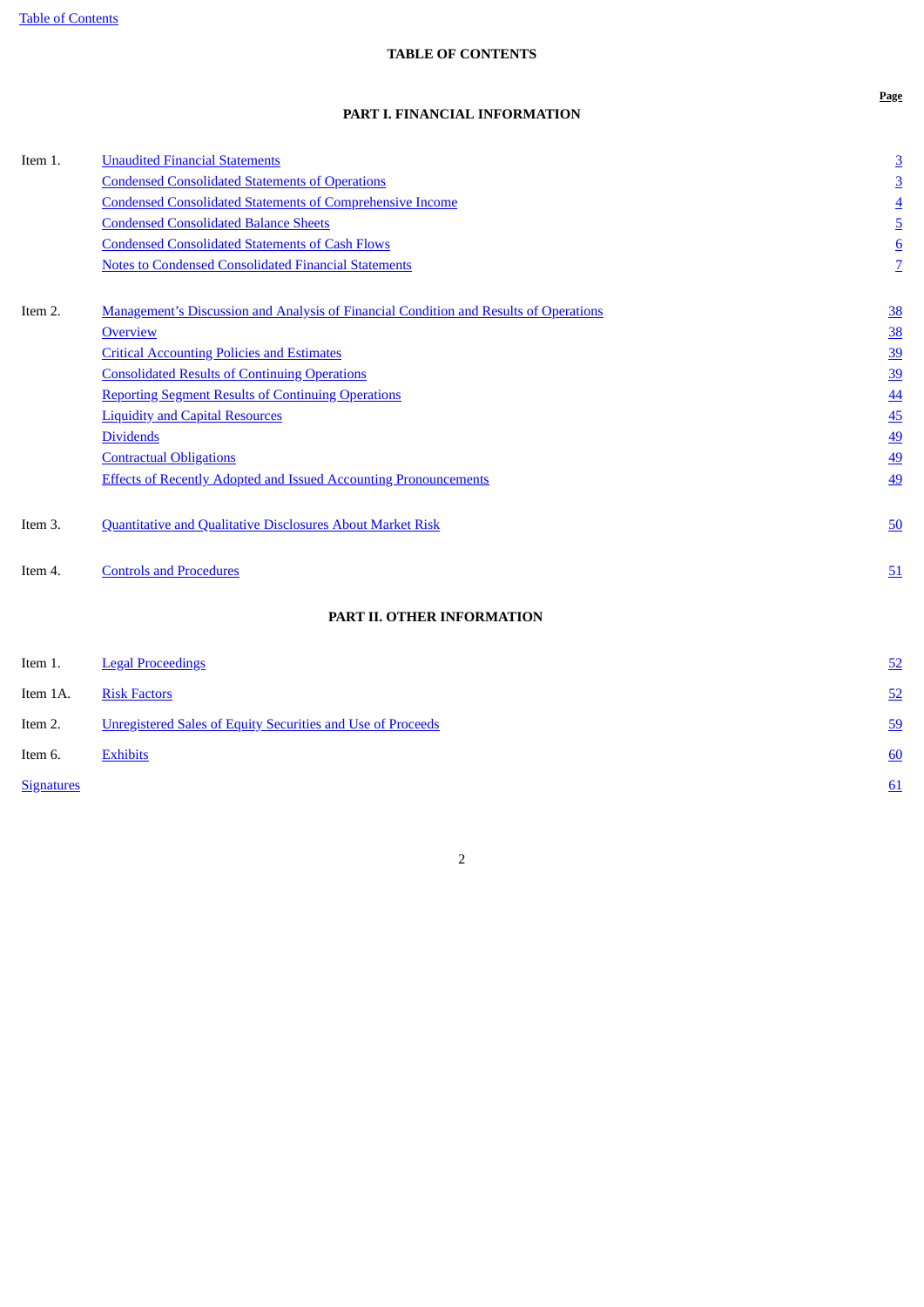# **PART I. FINANCIAL INFORMATION**

<span id="page-2-1"></span><span id="page-2-0"></span>**Item 1.** *Unaudited Financial Statements*

# **PERKINELMER, INC. AND SUBSIDIARIES**

# **CONDENSED CONSOLIDATED STATEMENTS OF OPERATIONS**

**(Unaudited)**

|                                                                        | <b>Three Months Ended</b> |                                       |                  |  |
|------------------------------------------------------------------------|---------------------------|---------------------------------------|------------------|--|
|                                                                        | April 1,<br>2018          |                                       | April 2,<br>2017 |  |
|                                                                        |                           | (In thousands, except per share data) |                  |  |
| Product revenue                                                        | \$<br>447,608             | \$                                    | 333,714          |  |
| Service revenue                                                        | 196,364                   |                                       | 180,401          |  |
| <b>Total revenue</b>                                                   | 643,972                   |                                       | 514,115          |  |
| Cost of product revenue                                                | 220,256                   |                                       | 163,024          |  |
| Cost of service revenue                                                | 131,494                   |                                       | 111,335          |  |
| <b>Total cost of revenue</b>                                           | 351,750                   |                                       | 274,359          |  |
| Selling, general and administrative expenses                           | 199,725                   |                                       | 147,008          |  |
| Research and development expenses                                      | 45,984                    |                                       | 33,286           |  |
| Restructuring and contract termination charges, net                    | 6,578                     |                                       | 9,651            |  |
| <b>Operating income from continuing operations</b>                     | 39,935                    |                                       | 49,811           |  |
| Interest and other expense, net                                        | 11,430                    |                                       | 9,828            |  |
| Income from continuing operations before income taxes                  | 28,505                    |                                       | 39,983           |  |
| Provision for income taxes                                             | 2,470                     |                                       | 3,921            |  |
| <b>Income from continuing operations</b>                               | 26,035                    |                                       | 36,062           |  |
| Income from discontinued operations before income taxes                |                           |                                       | 3,759            |  |
| Provision for income taxes on discontinued operations and dispositions | 11                        |                                       | 1,218            |  |
| (Loss) income from discontinued operations and dispositions            | (11)                      |                                       | 2,541            |  |
| <b>Net income</b>                                                      | \$<br>26,024              | \$                                    | 38,603           |  |
| <b>Basic earnings per share:</b>                                       |                           |                                       |                  |  |
| Income from continuing operations                                      | \$<br>0.24                | \$                                    | 0.33             |  |
| (Loss) income from discontinued operations and dispositions            | (0.00)                    |                                       | 0.02             |  |
| Net income                                                             | \$<br>0.24                | \$                                    | 0.35             |  |
| <b>Diluted earnings per share:</b>                                     |                           |                                       |                  |  |
| Income from continuing operations                                      | \$<br>0.23                | \$                                    | 0.33             |  |
| (Loss) income from discontinued operations and dispositions            | (0.00)                    |                                       | 0.02             |  |
| Net income                                                             | \$<br>0.23                | \$                                    | 0.35             |  |
| Weighted average shares of common stock outstanding:                   |                           |                                       |                  |  |
| <b>Basic</b>                                                           | 110,296                   |                                       | 109,468          |  |
| <b>Diluted</b>                                                         | 111,330                   |                                       | 110,204          |  |
| Cash dividends declared per common share                               | \$<br>0.07                | \$                                    | 0.07             |  |

The accompanying notes are an integral part of these condensed consolidated financial statements.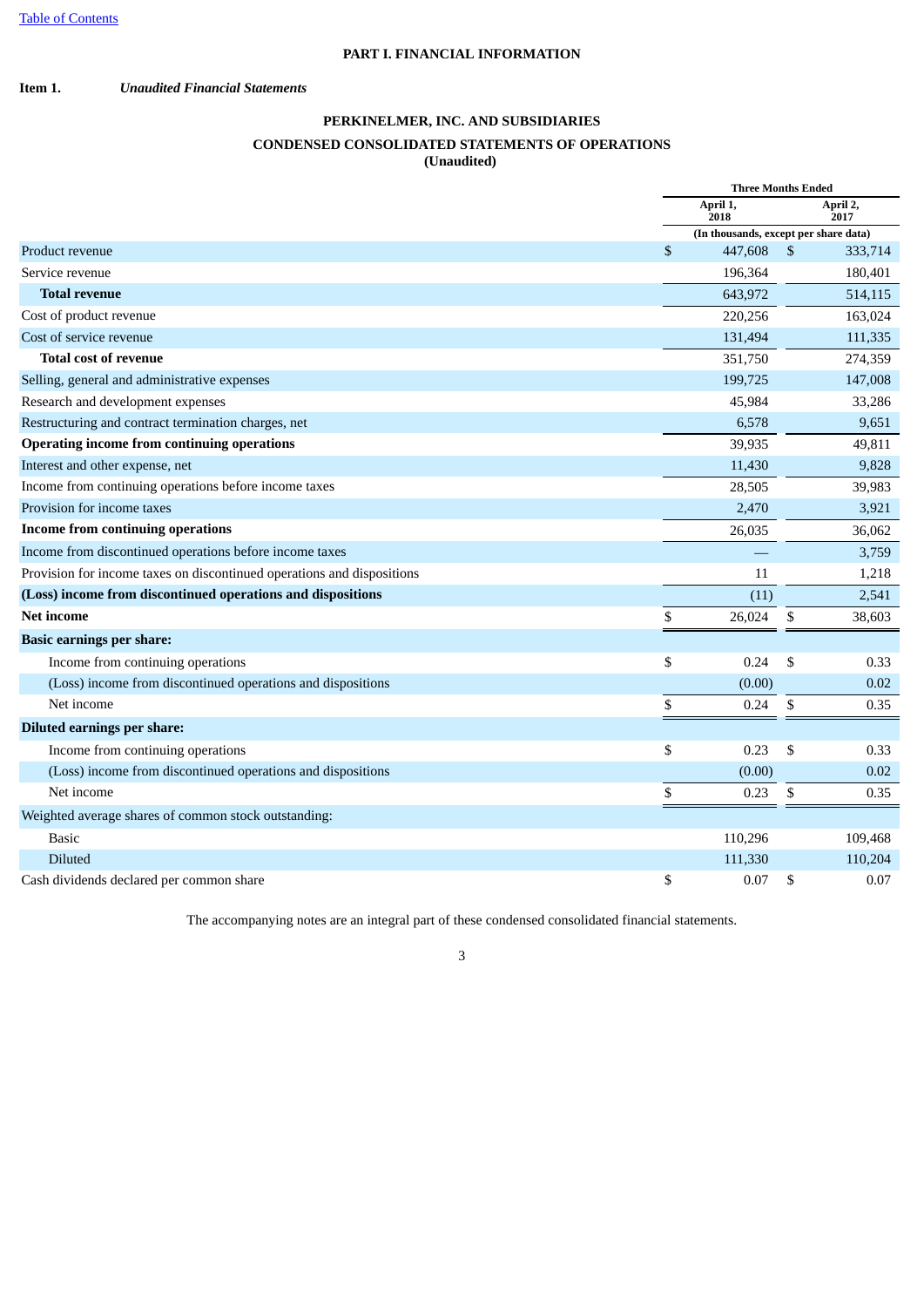# **PERKINELMER, INC. AND SUBSIDIARIES CONDENSED CONSOLIDATED STATEMENTS OF COMPREHENSIVE INCOME (Unaudited)**

<span id="page-3-0"></span>

|                                            | <b>Three Months Ended</b> |                  |                  |        |
|--------------------------------------------|---------------------------|------------------|------------------|--------|
|                                            |                           | April 1,<br>2018 | April 2,<br>2017 |        |
|                                            |                           |                  | (In thousands)   |        |
| Net income                                 | \$                        | 26,024           | - S              | 38,603 |
| Other comprehensive income:                |                           |                  |                  |        |
| Foreign currency translation adjustments   |                           | 18,499           |                  | 19,208 |
| Unrealized gains on securities, net of tax |                           | 41               |                  | 23     |
| Other comprehensive income                 |                           | 18,540           |                  | 19,231 |
| Comprehensive income                       |                           | 44,564           |                  | 57,834 |

The accompanying notes are an integral part of these condensed consolidated financial statements.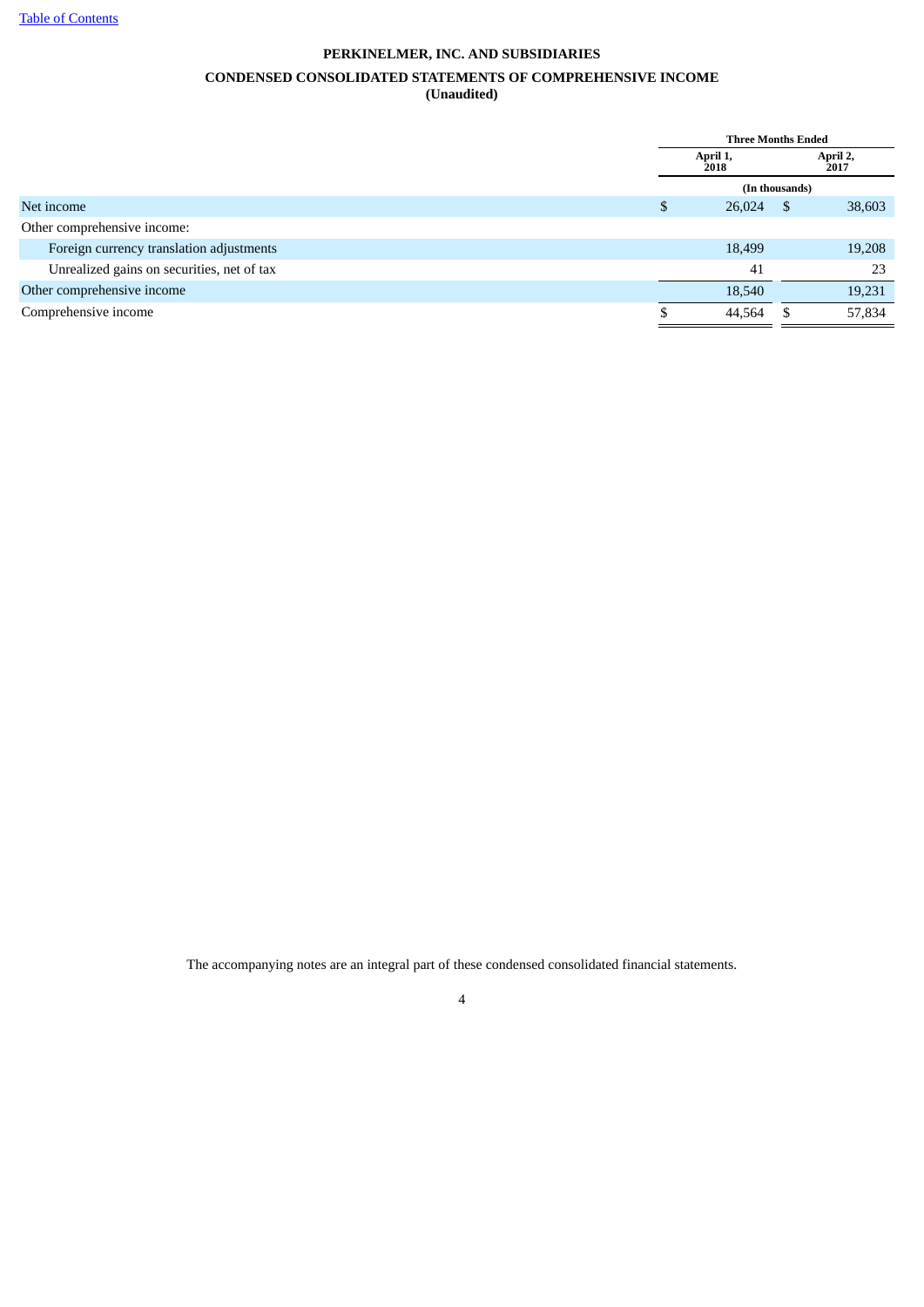# **PERKINELMER, INC. AND SUBSIDIARIES CONDENSED CONSOLIDATED BALANCE SHEETS (Unaudited)**

<span id="page-4-0"></span>

|                                                                                                                                                                                                  | April 1,<br>2018                                |              | December 31,<br>2017 |
|--------------------------------------------------------------------------------------------------------------------------------------------------------------------------------------------------|-------------------------------------------------|--------------|----------------------|
|                                                                                                                                                                                                  | (In thousands, except share and per share data) |              |                      |
| Current assets:                                                                                                                                                                                  |                                                 |              |                      |
| Cash and cash equivalents                                                                                                                                                                        | \$<br>180,800                                   | \$           | 202,134              |
| Accounts receivable, net                                                                                                                                                                         | 575,740                                         |              | 552,304              |
| Inventories                                                                                                                                                                                      | 374,808                                         |              | 351,675              |
| Other current assets                                                                                                                                                                             | 102,656                                         |              | 93,842               |
| <b>Total current assets</b>                                                                                                                                                                      | 1,234,004                                       |              | 1,199,955            |
| Property, plant and equipment:                                                                                                                                                                   |                                                 |              |                      |
| At cost                                                                                                                                                                                          | 654,942                                         |              | 630,919              |
| Accumulated depreciation                                                                                                                                                                         | (347,708)                                       |              | (332, 853)           |
| Property, plant and equipment, net                                                                                                                                                               | 307,234                                         |              | 298,066              |
| Intangible assets, net                                                                                                                                                                           | 1,334,566                                       |              | 1,346,940            |
| Goodwill                                                                                                                                                                                         | 2,997,851                                       |              | 3,002,198            |
| Other assets, net                                                                                                                                                                                | 252,531                                         |              | 244,304              |
| <b>Total assets</b>                                                                                                                                                                              | \$<br>6,126,186                                 | \$           | 6,091,463            |
| <b>Current liabilities:</b>                                                                                                                                                                      |                                                 |              |                      |
| Current portion of long-term debt                                                                                                                                                                | \$<br>217,751                                   | \$           | 217,306              |
| Accounts payable                                                                                                                                                                                 | 215,404                                         |              | 222,093              |
| Accrued restructuring and contract termination charges                                                                                                                                           | 12,445                                          |              | 8,759                |
| Accrued expenses and other current liabilities                                                                                                                                                   | 478,230                                         |              | 500,642              |
| Current liabilities of discontinued operations                                                                                                                                                   | 2,154                                           |              | 2,102                |
| <b>Total current liabilities</b>                                                                                                                                                                 | 925,984                                         |              | 950,902              |
| Long-term debt                                                                                                                                                                                   | 1,859,698                                       |              | 1,788,803            |
| Long-term liabilities                                                                                                                                                                            | 785,252                                         |              | 848,570              |
| <b>Total liabilities</b>                                                                                                                                                                         | 3,570,934                                       |              | 3,588,275            |
| Commitments and contingencies (see Note 20)                                                                                                                                                      |                                                 |              |                      |
| Stockholders' equity:                                                                                                                                                                            |                                                 |              |                      |
| Preferred stock—\$1 par value per share, authorized 1,000,000 shares; none issued or outstanding                                                                                                 |                                                 |              |                      |
| Common stock—\$1 par value per share, authorized 300,000,000 shares; issued and outstanding 110,620,000<br>shares and 110,361,000 shares at April 1, 2018 and at December 31, 2017, respectively | 110,620                                         |              | 110,361              |
| Capital in excess of par value                                                                                                                                                                   | 65,658                                          |              | 58,828               |
| Retained earnings                                                                                                                                                                                | 2,406,952                                       |              | 2,380,517            |
| Accumulated other comprehensive loss                                                                                                                                                             | (27, 978)                                       |              | (46,518)             |
| <b>Total stockholders' equity</b>                                                                                                                                                                | 2,555,252                                       |              | 2,503,188            |
| Total liabilities and stockholders' equity                                                                                                                                                       | \$<br>6,126,186                                 | $\mathbb{S}$ | 6,091,463            |

The accompanying notes are an integral part of these condensed consolidated financial statements.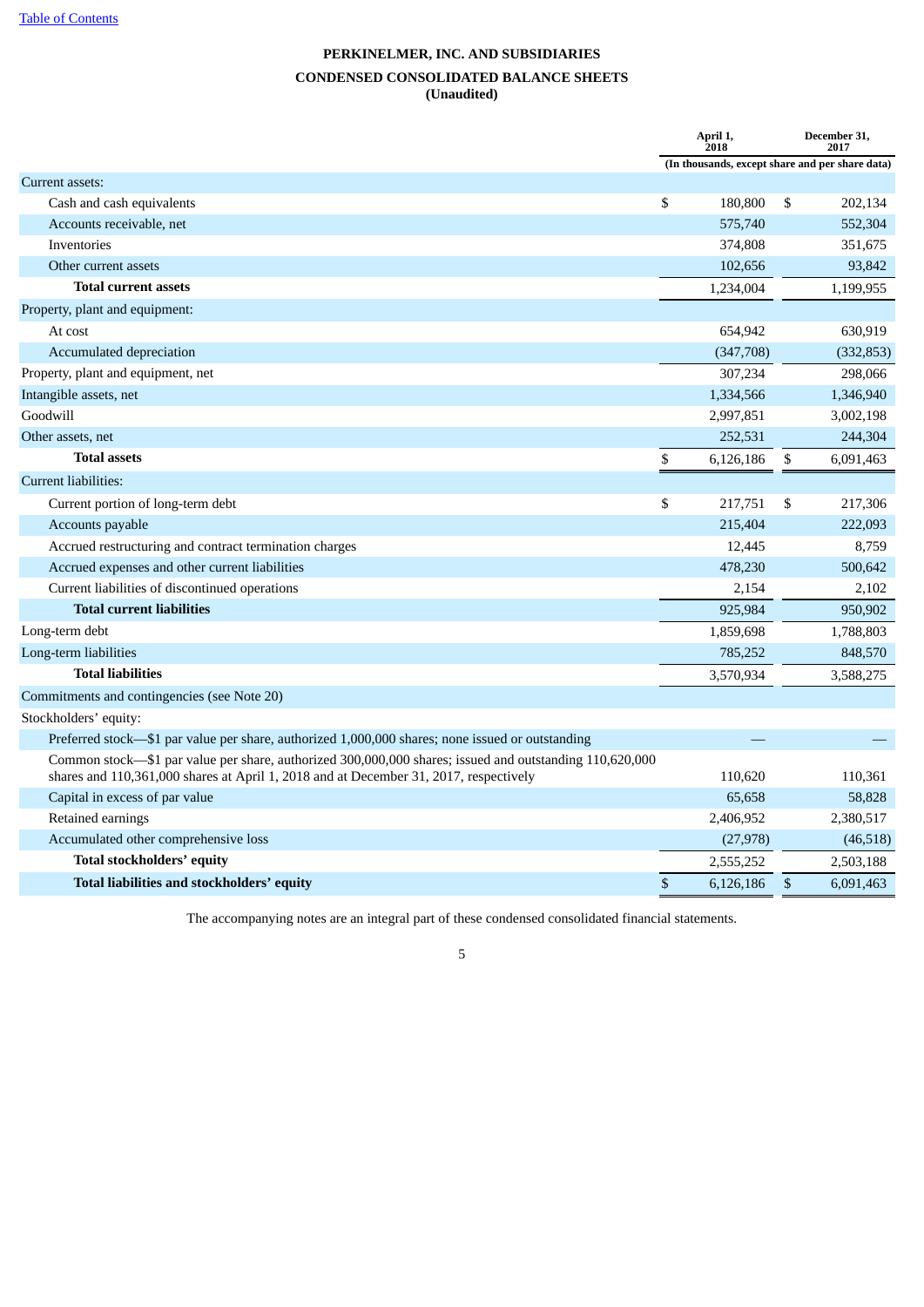# **PERKINELMER, INC. AND SUBSIDIARIES CONDENSED CONSOLIDATED STATEMENTS OF CASH FLOWS (Unaudited)**

<span id="page-5-0"></span>

|                                                                                                                     | <b>Three Months Ended</b> |                  |    |                  |
|---------------------------------------------------------------------------------------------------------------------|---------------------------|------------------|----|------------------|
|                                                                                                                     |                           | April 1,<br>2018 |    | April 2,<br>2017 |
| <b>Operating activities:</b>                                                                                        |                           | (In thousands)   |    |                  |
| Net income                                                                                                          |                           |                  |    |                  |
| Loss (income) from discontinued operations and dispositions, net of income taxes                                    | \$                        | 26,024           | \$ | 38,603           |
| Income from continuing operations                                                                                   |                           | 11               |    | (2,541)          |
| Adjustments to reconcile income from continuing operations to net cash (used in) provided by continuing operations: |                           | 26,035           |    | 36,062           |
| Stock-based compensation                                                                                            |                           |                  |    |                  |
| Restructuring and contract termination charges, net                                                                 |                           | 5,332            |    | 4,926            |
| Depreciation and amortization                                                                                       |                           | 6,578            |    | 9,651            |
| Change in fair value of contingent consideration                                                                    |                           | 44,453           |    | 24,747           |
| Amortization of deferred debt financing costs and accretion of discount                                             |                           | 117              |    | 811              |
| Amortization of acquired inventory revaluation                                                                      |                           | 615              |    | 585              |
| Changes in assets and liabilities which provided (used) cash, excluding effects from companies acquired:            |                           | 9,208            |    | 2,176            |
| Accounts receivable, net                                                                                            |                           |                  |    |                  |
| Inventories                                                                                                         |                           | (10, 280)        |    | 25,093           |
| Accounts payable                                                                                                    |                           | (25,028)         |    | (6,837)          |
| Accrued expenses and other                                                                                          |                           | (10,026)         |    | (13, 883)        |
| Net cash (used in) provided by operating activities of continuing operations                                        |                           | (61, 562)        |    | (42, 129)        |
| Net cash provided by operating activities of discontinued operations                                                |                           | (14, 558)        |    | 41,202           |
| Net cash (used in) provided by operating activities                                                                 |                           |                  |    | 12,534           |
| <b>Investing activities:</b>                                                                                        |                           | (14, 558)        |    | 53,736           |
| Capital expenditures                                                                                                |                           |                  |    |                  |
| Proceeds from surrender of life insurance policies                                                                  |                           | (22, 652)        |    | (5,981)          |
| Activity related to acquisitions and investments, net of cash and cash equivalents acquired                         |                           | 72               |    |                  |
| Net cash used in investing activities of continuing operations                                                      |                           | (1,087)          |    | (123, 578)       |
| Net cash used in investing activities of discontinued operations                                                    |                           | (23, 667)        |    | (129, 559)       |
| Net cash used in investing activities                                                                               |                           |                  |    | (280)            |
| <b>Financing activities:</b>                                                                                        |                           | (23, 667)        |    | (129, 839)       |
| Payments on borrowings                                                                                              |                           |                  |    |                  |
| Proceeds from borrowings                                                                                            |                           | (147,000)        |    | (145, 950)       |
| Settlement of cash flow hedges                                                                                      |                           | 204,000          |    | 146,952          |
| Net payments on other credit facilities                                                                             |                           | (36, 169)        |    | (1,569)          |
| Payments for acquisition-related contingent consideration                                                           |                           | (3,008)          |    | (287)            |
| Proceeds from issuance of common stock under stock plans                                                            |                           |                  |    | (8,940)          |
| Purchases of common stock                                                                                           |                           | 7,468            |    | 4,627            |
| Dividends paid                                                                                                      |                           | (4,555)          |    | (3, 127)         |
| Net cash provided by (used in) financing activities of continuing operations                                        |                           | (7, 727)         |    | (7,673)          |
| Net cash used in financing activities of discontinued operations                                                    |                           | 13,009           |    | (15,967)         |
| Net cash provided by (used in) financing activities                                                                 |                           |                  |    | (214)            |
| Effect of exchange rate changes on cash, cash equivalents and restricted cash                                       |                           | 13,009           |    | (16, 181)        |
| Net increase in cash, cash equivalents and restricted cash                                                          |                           | 3,850            |    | 6,345            |
| Cash, cash equivalents and restricted cash at beginning of period                                                   |                           | (21, 366)        |    | (85, 939)        |
| Cash, cash equivalents and restricted cash at end of period                                                         |                           | 202,371          |    | 376,568          |
|                                                                                                                     | \$                        | 181,005          | \$ | 290,629          |

#### **Supplemental disclosures of cash flow information**

Reconciliation of cash, cash equivalents and restricted cash reported within the condensed consolidated balance sheets that sum to the total shown in the condensed consolidated statements of cash flows: Cash and cash equivalents 180,800 288,329 Restricted cash included in other current assets <sup>205</sup> 2,300

Total cash, cash equivalents and restricted cash shown in the condensed consolidated statements of cash flows \$ 181,005 \$ 290,629

The accompanying notes are an integral part of these condensed consolidated financial statements.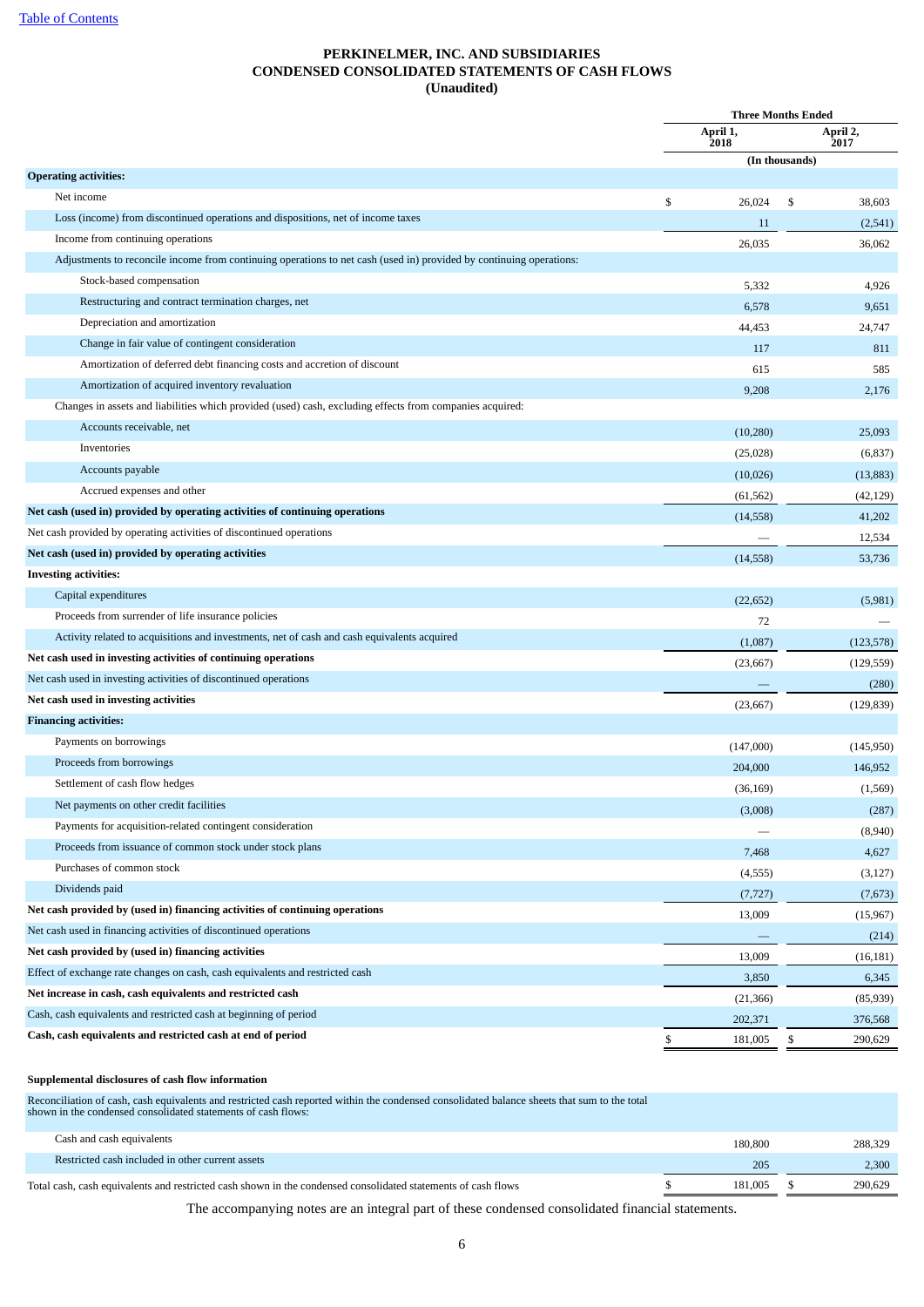# **PERKINELMER, INC. AND SUBSIDIARIES NOTES TO CONDENSED CONSOLIDATED FINANCIAL STATEMENTS (Unaudited)**

## <span id="page-6-0"></span>**Note 1: Basis of Presentation**

The condensed consolidated financial statements included herein have been prepared by PerkinElmer, Inc. (the "Company"), in accordance with accounting principles generally accepted in the United States of America (the "U.S." or the "United States") and pursuant to the rules and regulations of the Securities and Exchange Commission (the "SEC"). Certain information in the footnote disclosures of the financial statements has been condensed or omitted where it substantially duplicates information provided in the Company's latest audited consolidated financial statements, in accordance with the rules and regulations of the SEC. These condensed consolidated financial statements should be read in conjunction with the Company's audited consolidated financial statements and notes included in its Annual Report on Form 10-K for the fiscal year ended December 31, 2017, filed with the SEC (the "2017 Form 10-K"). The balance sheet amounts at December 31, 2017 in this report were derived from the Company's audited 2017 consolidated financial statements included in the 2017 Form 10-K. The condensed consolidated financial statements reflect all adjustments that, in the opinion of management, are necessary to present fairly the Company's financial position, results of operations and cash flows for the periods indicated. The preparation of financial statements in conformity with U.S. Generally Accepted Accounting Principles ("GAAP") requires management to make estimates and assumptions that affect the reported amounts and classifications of assets and liabilities and disclosure of contingent assets and liabilities at the date of the financial statements and the reported amounts of revenues and expenses during the reporting period. The results of operations for the three months ended April 1, 2018 and April 2, 2017, respectively, are not necessarily indicative of the results for the entire fiscal year or any future period.

The Company's fiscal year ends on the Sunday nearest December 31. The Company reports fiscal years under a 52/53 week format and as a result, certain fiscal years will contain 53 weeks. The fiscal year ending December 30, 2018 ("fiscal year 2018") will include 52 weeks, and the fiscal year ended December 31, 2017 ("fiscal year 2017") included 52 weeks.

*Recently Adopted and Issued Accounting Pronouncements:* From time to time, new accounting pronouncements are issued by the Financial Accounting Standards Board (the "FASB") and are adopted by the Company as of the specified effective dates. Unless otherwise discussed, such pronouncements did not have or will not have a significant impact on the Company's consolidated financial position, results of operations and cash flows or do not apply to the Company's operations.

In March 2018, the FASB Issued Accounting Standards Update No. 2018-05, *Income Taxes (Topic 740): Amendments to SEC Paragraphs Pursuant to SEC Staff Accounting Bulletin No. 118* ("ASU 2018-05"). ASU 2018-05 was issued to incorporate into Topic 740 recent SEC guidance related to the income tax accounting implications of the Tax Cut and Jobs Act (the "Tax Act"). The SEC issued Staff Accounting Bulletin No. 118 ("SAB 118") to address concerns about reporting entities' ability to timely comply with the accounting requirements to recognize all of the effects of the Tax Act in the period of enactment. SAB 118 permits companies to disclose that some or all of the income tax effects from the Tax Act are incomplete by the due date of the financial statements, and if possible, disclose a reasonable estimate of such tax effects. ASU 2018-05 is effective immediately. The Company is applying the guidance in ASU 2018-05 when accounting for the enactment date effects of the Tax Act. At April 1, 2018, the Company has not completed the accounting for all of the tax effects of the Tax Act; however, it has made a reasonable estimate of their effects based on currently available information. Management will continue to refine the calculations as additional guidance is available. These estimates may be affected as additional clarification and implementation guidance becomes available. These changes could be material to income tax expense (see Note 9, *Income Taxes* for further disclosures).

In February 2018, the FASB Issued Accounting Standards Update No. 2018-03, *Technical Corrections and Improvements to Financial Instruments -* Overall (Subtopic 825-10): Recognition and Measurement of Financial Assets and Financial Liabilities ("ASU 2018-03"). ASU 2018-03 was issued to clarify certain aspects of guidance concerning the recognition of financial assets and liabilities established in Accounting Standards Update No. 2016-01, *Financial* Instruments - Overall (Subtopic 825-10): Recognition and Measurement of Financial Assets and Financial Liabilities ("ASU 2016-01"). This includes treatment for discontinuations and adjustments for equity securities without a readily determinable market value, forward contracts and purchased options, presentation requirements for certain fair value option liabilities, fair value option liabilities denominated in a foreign currency, and transition guidance for equity securities without a readily determinable fair value. ASU 2018-03 is effective for fiscal years beginning after December 15, 2017, and interim periods within those fiscal years beginning after June 15, 2018. Early adoption is permitted for fiscal years beginning after December 15, 2017, including interim periods within those fiscal years, as long as the Company has adopted ASU 2016-01. The Company is evaluating the requirements of this guidance. The adoption is not expected to have a material impact on the Company's consolidated financial position, results of operations and cash flows.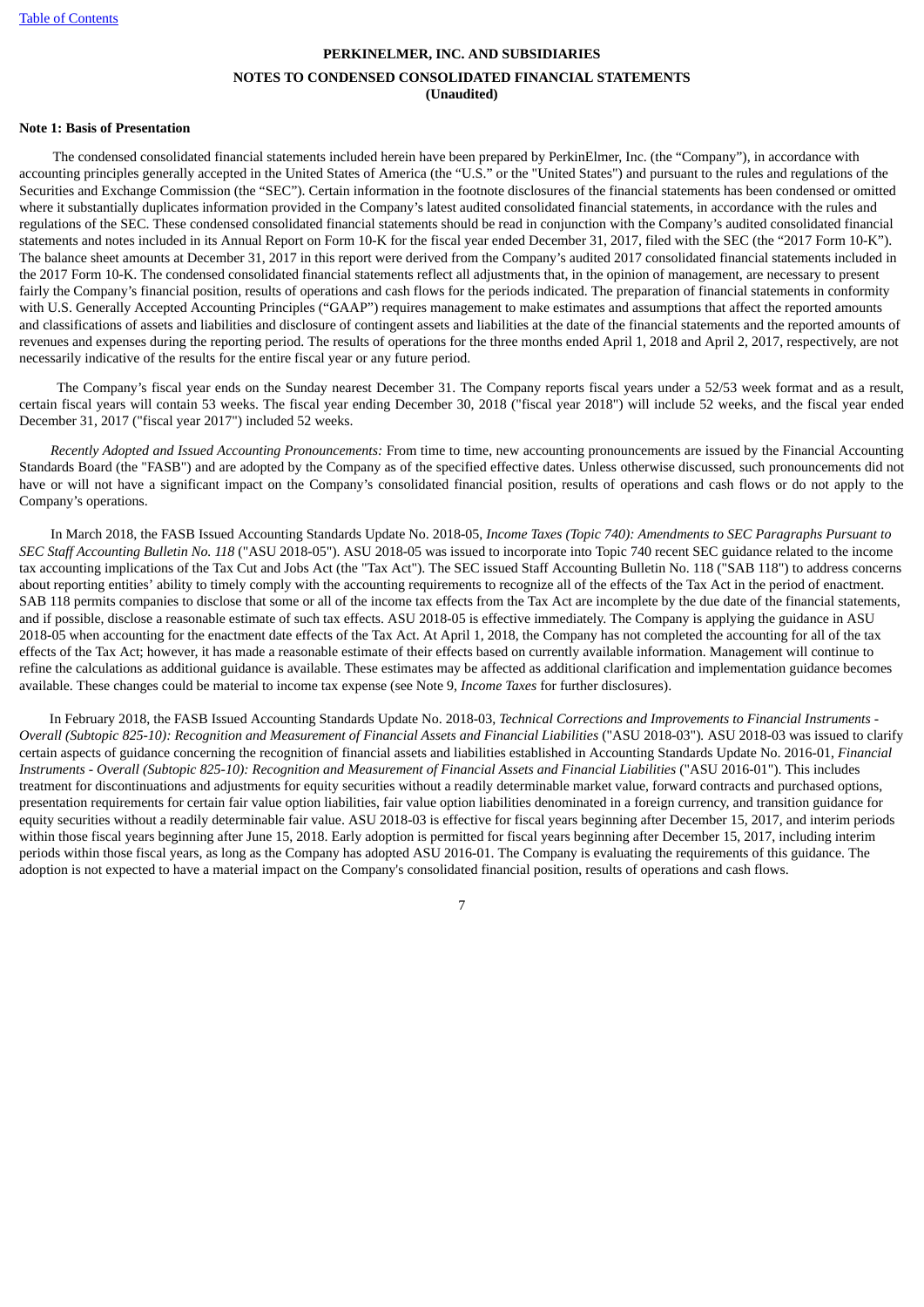In February 2018, the FASB Issued Accounting Standards Update No. 2018-02, *Income Statement-Reporting Comprehensive Income (Topic 220):* Reclassification of Certain Tax Effects from Accumulated Other Comprehensive Income ("ASU 2018-02"). ASU 2018-02 provides entities with an option to reclassify stranded tax effects within Accumulated Other Comprehensive Income ("AOCI") to retained earnings in each period in which the effect of the change in the U.S. federal corporate income tax rate in the Tax Act (or portion thereof) is recorded. ASU 2018-02 requires entities to disclose a description of the accounting policy for releasing income tax effects from AOCI; whether they elect to reclassify the stranded income tax effects from the Tax Act; and information about the other income tax effects that are reclassified. ASU 2018-02 is effective for fiscal years beginning after December 15, 2018, and interim periods within those fiscal years. Early adoption is permitted, and entities should apply the proposed amendments either in the period of adoption or retrospectively to each period (or periods) in which the effect of the change in the U.S. federal corporate income tax rate in the Tax Act is recognized. The Company is currently evaluating the requirements of this guidance and has not yet determined the impact of its adoption on the Company's consolidated financial position, results of operations and cash flows.

In August 2017, the FASB issued Accounting Standards Update No. 2017-12, *Derivatives and Hedging (Topic 815), Targeted Improvements to Accounting for Hedging Activities* ("ASU 2017-12")*,* which amends the hedge accounting recognition and presentation requirements in Topic 815. ASU 2017-12 makes targeted changes to the existing hedge accounting model to better align an entity's financial reporting for hedging relationships with the entity's risk management activities, and to reduce the complexity of, and simplify the application of, the hedge accounting model. Specifically, ASU 2017-12 expands the types of transactions eligible for hedge accounting, eliminates the requirement to separately measure and present hedge ineffectiveness, simplifies the way assessments of hedge ineffectiveness may be performed, relaxes the documentation requirements for entering into hedging positions, provides targeted improvements to fair value hedges of interest rate risk, and permits an entity to exclude the change in the fair value of cross-currency basis spreads in currency swaps from the assessment of hedge effectiveness. The standard also requires entities to provide new disclosures about the impact fair value and cash flow hedges have on their income statements and about cumulative basis adjustments arising from fair value hedges. The provisions of this guidance are to be applied using a modified retrospective approach to existing hedging relationships as of the adoption date. However, the transition provisions allow for certain elections at the date of adoption and entities may choose to apply any of the provided elections. ASU 2017-12 is effective for annual reporting periods beginning after December 15, 2018, and interim periods within those years. Early adoption is permitted, including adoption in any interim period. The Company early adopted the provisions of this guidance effective January 1, 2018. The adoption did not have a material impact on the Company's consolidated financial position, results of operations and cash flows.

In May 2017, the FASB issued Accounting Standards Update No. 2017-09, *Compensation - Stock Compensation (Topic 718), Scope of Modification Accounting* ("ASU 2017-09")*,* which amends the scope of modification accounting for share-based payment arrangements. ASU 2017-09 provides guidance on the types of changes to the terms or conditions of share-based payment awards to which an entity would be required to apply modification accounting under Topic 718. Specifically, an entity would not apply modification accounting if the fair value, vesting conditions, and classification of the awards are the same immediately before and after the modification. If an entity modifies its awards and concludes that it is not required to apply modification accounting under the standard, it must still consider whether the modification affects its application of other guidance. Additionally, if a significant modification does not result in incremental compensation cost, entities are required to disclose the "lack of" incremental compensation cost resulting from such significant modification. The standard also removes the guidance in Topic 718 stating that modification accounting is not required when an entity adds an antidilution provision as long as that modification is not made in contemplation of an equity restructuring. The provisions of this guidance are to be applied on a prospective basis to awards modified on or after the effective date. ASU 2017-09 is effective for annual reporting periods beginning after December 15, 2017, and interim periods within those years. Early adoption is permitted, including adoption in any interim period. The Company adopted ASU 2017-09 effective January 1, 2018. The adoption did not have a material impact on the Company's consolidated financial position, results of operations and cash flows.

In March 2017, the FASB issued Accounting Standards Update No. 2017-07, *Compensation - Retirement Benefits (Topic 715), Improving the* Presentation of Net Periodic Pension Cost and Net Periodic Postretirement Benefit Cost ("ASU 2017-07"), which amends the requirements in Topic 715 related to the income statement presentation of the components of net periodic benefit cost for an entity's sponsored defined benefit pension and other postretirement plans. ASU 2017-07 requires entities to (1) disaggregate the current-service-cost component from the other components of net benefit cost (the "other components") and present it with other current employee compensation costs in their income statements and (2) present the other components elsewhere in their income statements and outside of income from operations, and disclose the income statement lines that contain the other components if they are not presented on appropriately described separate lines. Additionally, the standard requires that only the service-cost component of net benefit cost is eligible for capitalization (e.g., as part of inventory or property, plant, and equipment). The change in income statement presentation requires retrospective application, while the change in capitalized benefit cost is to be applied prospectively. ASU 2017-07 is effective for annual reporting periods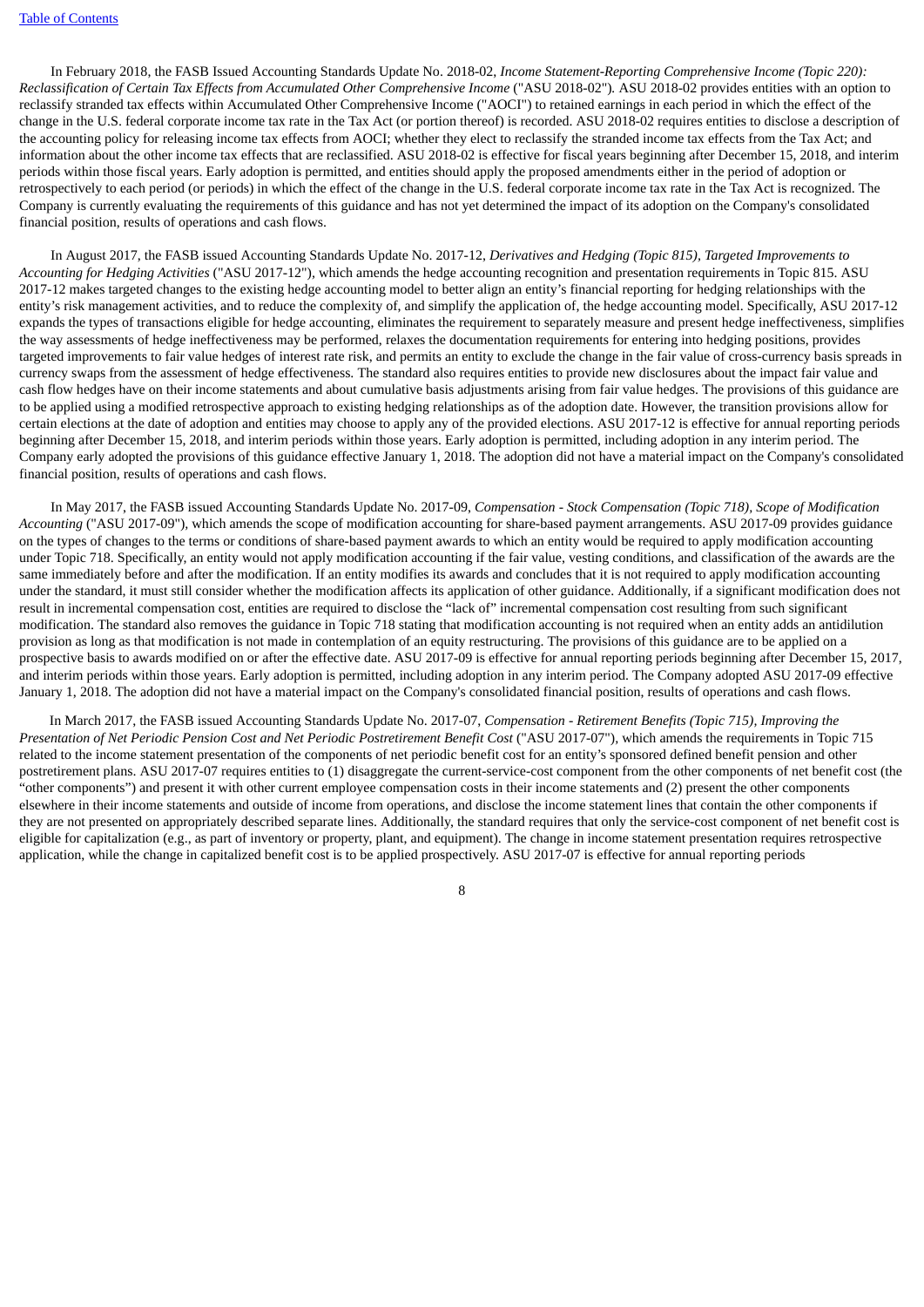beginning after December 15, 2017, and interim periods within those years, with early adoption permitted. The standard provides a practical expedient that permits entities to use the components of cost disclosed in prior years as a basis for the retrospective application of the new income statement presentation. Entities need to disclose the use of the practical expedient. The Company adopted ASU 2017-07 effective January 1, 2018 using a retrospective approach for each period presented. For the three months ended April 2, 2017, \$1.8 million of net periodic pension credit previously presented within operating income has been presented outside of operating income in the line item "Interest and other expense, net" in the condensed consolidated statement of operations due to the retrospective adoption of ASU 2017-07. The adoption did not have a material impact on the Company's consolidated financial position, results of operations and cash flows, other than the impact discussed above.

In January 2017, the FASB issued Accounting Standards Update No. 2017-04*, Intangibles-Goodwill and Other Topic (Topic 350), Simplifying the Test for Goodwill Impairment* ("ASU 2017-04")*,* which amends Topic 350 to simplify the subsequent measurement of goodwill by eliminating Step 2 from the goodwill impairment test. ASU 2017-04 requires that an entity should perform its annual, or interim, goodwill impairment test by comparing the fair value of a reporting unit with its carrying amount. An entity should recognize the impairment charge for the amount by which the carrying amount exceeds the reporting unit's fair value, however, the loss recognized should not exceed the total amount of goodwill allocated to that reporting unit. Additionally, an entity should consider the income tax effects from any tax deductible goodwill on the carrying amount of the reporting unit when measuring the goodwill impairment loss, if applicable. The provisions of this guidance are to be applied on a prospective basis. ASU 2017-04 is effective for annual or any interim goodwill impairment tests in fiscal years beginning after December 15, 2019. Early adoption is permitted for interim or annual goodwill impairment tests performed on testing dates after January 1, 2017. In January 2017, the Company early adopted ASU 2017-04 and will apply the standards on its interim and annual impairment tests prospectively. The Company applied the provisions of this standard in its annual goodwill impairment test performed on January 1, 2018.

In January 2017, the FASB issued Accounting Standards Update No. 2017-01, *Business Combinations (Topic 805), Clarifying the Definition of a Business* ("ASU 2017-01"), which amends Topic 805 to provide a screen to determine when a set of assets and liabilities is not a business. The screen requires that when substantially all of the fair value of the gross assets acquired (or disposed of) is concentrated in a single identifiable asset or a group of similar identifiable assets, the set is not a business. This screen reduces the number of transactions that need to be further evaluated. If the screen is not met, the standard (1) requires that to be considered a business, a set must include, at a minimum, an input and a substantive process that together significantly contribute to the ability to create output and (2) removes the evaluation of whether a market participant could replace missing elements. The standard provides a framework to assist entities in evaluating whether both an input and a substantive process are present. The standard also provides a framework that includes two sets of criteria to consider that depend on whether a set has outputs and a more stringent criteria for sets without outputs. Lastly, the standard narrows the definition of the term "output" so that the term is consistent with how outputs are described in Topic 606, *Revenue from Contracts with Customers*. The provisions of this guidance are to be applied prospectively. ASU 2017-01 is effective for annual reporting periods beginning after December 15, 2017, and interim periods within those years, with early adoption permitted in limited circumstances. The Company adopted ASU 2017-01 effective January 1, 2018. The adoption did not have a material impact on the Company's consolidated financial position, results of operations and cash flows.

In November 2016, the FASB issued Accounting Standards Update No. 2016-18, *Statement of Cash Flows (Topic 230), Restricted Cash* ("ASU 2016- 18"), which amends Topic 230 to add or clarify guidance on the classification and presentation of restricted cash in the statement of cash flows. The standard requires that a statement of cash flows explain the change during the period in the total of cash, cash equivalents and amounts generally described as restricted cash or restricted cash equivalents. Therefore, amounts generally described as restricted cash and restricted cash equivalents should be included with cash and cash equivalents when reconciling the beginning-of-period and end-of-period total amounts shown on the statement of cash flows. The provisions of this guidance are to be applied using a retrospective transition method to each period presented. ASU 2016-18 is effective for annual reporting periods beginning after December 15, 2017, and interim periods within those years, with early adoption permitted. The Company adopted ASU 2016-18 effective January 1, 2018. For the three months ended April 2, 2017, \$15.2 million of changes in restricted cash balances that was previously presented within investing activities in the condensed consolidated statement of cash flows has been excluded from the cash flows used in investing activities and the effect of exchange rate changes increased by \$0.2 million due to the retrospective adoption of ASU 2016-18. Restricted cash amounting to \$17.3 million and \$2.3 million at January 1, 2017 and April 2, 2017, respectively, have been included with the cash and cash equivalents when reconciling the beginning of period and end of period total amounts on the condensed consolidated statement of cash flows for the three months ended April 2, 2017. The adoption did not have a material impact on the Company's consolidated financial position, results of operations and cash flows, other than the impact discussed above.

In October 2016, the FASB issued Accounting Standards Update No. 2016-16, *Income Taxes (Topic 740), Intra-entity Transfer of Assets Other than Inventory* ("ASU 2016-16"). ASU 2016-16 removes the prohibition in Topic 740 against the immediate recognition of the current and deferred income tax effects of intra-entity transfers of assets other than inventory. The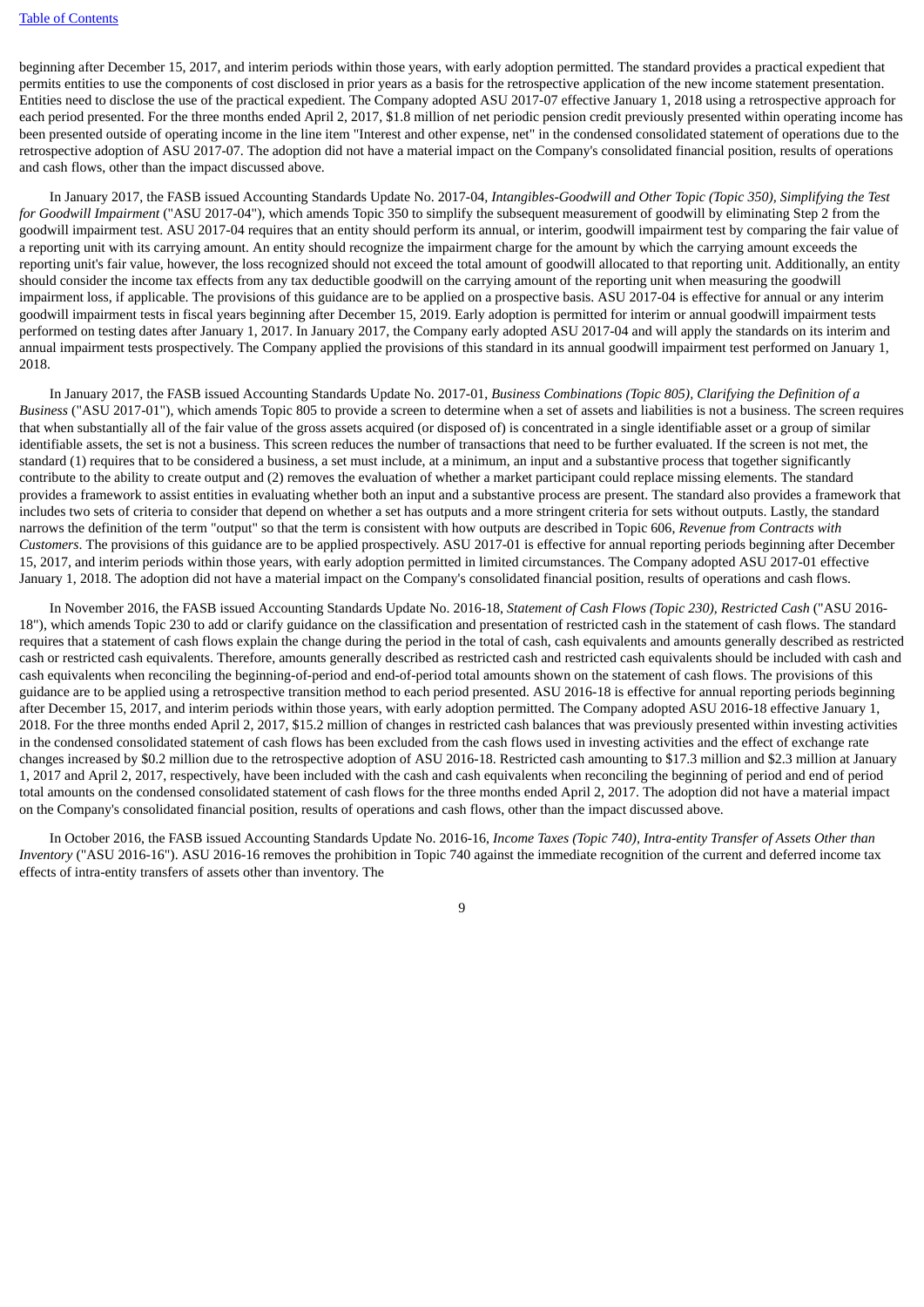standard requires entities to recognize the income tax consequences of an intra-entity transfer of an asset other than inventory when the transfer occurs. The provisions of this guidance are to be applied on a modified retrospective basis through a cumulative-effect adjustment directly to retained earnings as of the beginning of the period of adoption. ASU 2016-16 is effective for annual reporting periods beginning after December 15, 2017, and interim periods within those years, with early adoption permitted. The Company adopted ASU 2016-16 on January 1, 2018. The adoption of the standard resulted in a decrease in the retained earnings at January 1, 2018 of approximately \$2.0 million with corresponding increase in deferred tax assets of \$10.7 million and decrease in prepaid taxes of \$12.8 million related to prior years' intra-entity transfers of assets other than inventory. The adoption did not have a material impact on the Company's consolidated financial position, results of operations and cash flows, other than the impact discussed above.

In August 2016, the FASB issued Accounting Standards Update No. 2016-15, *Statement of Cash Flows (Topic 230), Classification of Certain Cash Receipts and Cash Payments* ("ASU 2016-15"). ASU 2016-15 addresses eight specific cash flow issues with the objective of reducing the existing diversity in practice in how certain cash receipts and cash payments are presented and classified in the statement of cash flows under Topic 230 and other topics. The provisions of this guidance are to be applied using a retrospective transition method to each period presented, and if it is impracticable to apply the amendments retrospectively for some of the issues, ASU 2016-15 allows the amendments for those issues to be applied prospectively as of the earliest date practicable. ASU 2015-16 is effective for annual reporting periods beginning after December 15, 2017, and interim periods within those years, with early adoption permitted. The Company adopted ASU 2016-15 effective January 1, 2018. The adoption did not have a material impact on the Company's consolidated financial position, results of operations and cash flows.

In June 2016, the FASB issued Accounting Standards Update No. 2016-13, *Financial Instruments - Credit Losses (Topic 326), Measurement of Credit Losses on Financial Instruments* ("ASU 2016-13"). ASU 2016-13 changes how entities will measure credit losses for most financial assets and certain other instruments that are not measured at fair value through net income. The standard requires entities to use the expected loss impairment model and will apply to most financial assets measured at amortized cost and certain other instruments, including trade and other receivables, loans, held-to-maturity debt securities, net investments in leases and off-balance sheet credit exposures. Entities are required to estimate the lifetime "expected credit loss" for each applicable financial asset and record an allowance that, when deducted from the amortized cost basis of the financial asset, presents the net amount expected to be collected on the financial asset. The standard also amends the impairment model for available-for-sale ("AFS") debt securities and requires entities to determine whether all or a portion of the unrealized loss on an AFS debt security is a credit loss. An entity will recognize an allowance for credit losses on an AFS debt security as a contra-account to the amortized cost basis rather than as a direct reduction of the amortized cost basis of the investment. The provisions of this guidance are to be applied using a modified-retrospective approach. A prospective transition approach is required for debt securities for which an other-than-temporary impairment had been recognized before the effective date. ASU 2016-13 is effective for annual reporting periods beginning after December 15, 2019, and interim periods within those years. Early adoption is permitted for annual periods beginning after December 15, 2018, and interim periods therein. The Company is currently evaluating the requirements of this guidance and has not yet determined the impact of its adoption on the Company's consolidated financial position, results of operations and cash flows.

In February 2016, the FASB issued Accounting Standards Update No. 2016-02, *Leases* ("ASU 2016-02"). ASU 2016-02 requires organizations that lease assets to recognize assets and liabilities on the balance sheet related to the rights and obligations created by those leases, regardless of whether they are classified as finance or operating leases. Consistent with current guidance, the recognition, measurement, and presentation of expenses and cash flows arising from a lease of assets will primarily depend on its classification as a finance or operating lease. ASU 2016-02 also requires new disclosures to help financial statement users better understand the amount, timing, and uncertainty of cash flows arising from leases. The provisions of this guidance are effective for annual periods beginning after December 15, 2018, and interim periods within those years, with early adoption permitted. ASU 2016-02 is to be applied using a modified retrospective approach. The Company is evaluating the requirements of this guidance and has not yet determined the impact of the adoption on its consolidated financial position, results of operations and cash flows. The Company does not intend to early adopt the provisions of this standard.

In May 2014, the FASB issued Accounting Standards Update No. 2014-09, *Revenue from Contracts with Customers* ("ASU 2014-09"). Under this new guidance, an entity should use a five-step process to recognize revenue, depicting the transfer of promised goods or services to customers in an amount that reflects the consideration to which the entity expects to be entitled in exchange for those goods or services. The standard also requires new disclosures regarding the nature, amount, timing and uncertainty of revenue and cash flows arising from contracts with customers. Subsequent to the issuance of the standard, the FASB decided to defer the effective date for one year to annual reporting periods beginning after December 15, 2017, with early adoption permitted for annual reporting periods beginning after December 15, 2016. In November 2017, the FASB also issued Accounting Standards Update No. 2017- 14, *Income Statement-Reporting Comprehensive Income (Topic*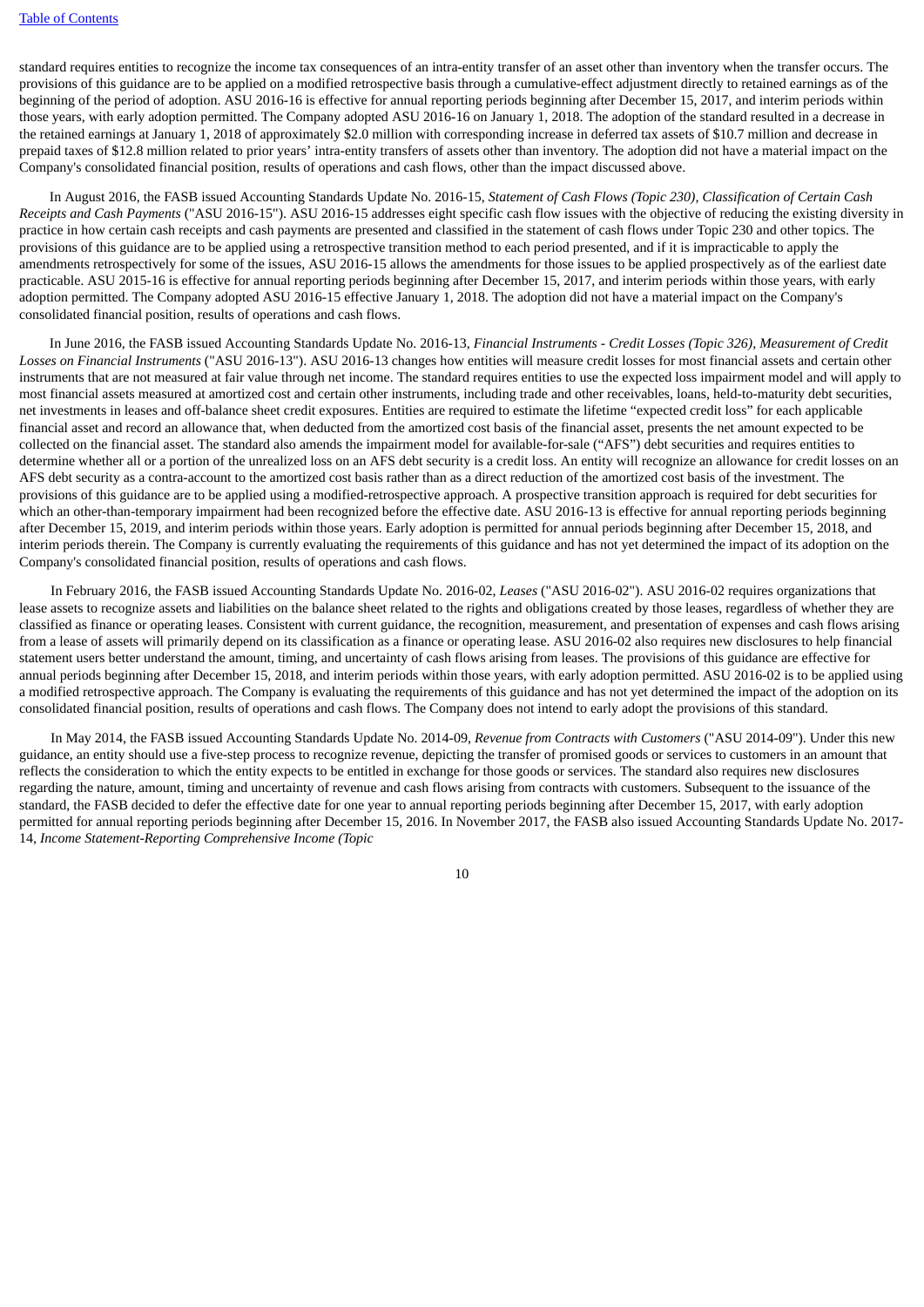220), Revenue Recognition (Topic 605), and Revenue from Contracts with Customers (Topic 606). ASU 2017-14 includes amendments to certain SEC paragraphs within the FASB Accounting Standards Codification ("Codification"). ASU 2017-14 amends the Codification to incorporate SEC Staff Accounting Bulletin No. 116 and SEC Interpretive Release on Vaccines for Federal Government Stockpiles (SEC Release No. 33-10403) to align existing SEC staff guidance with Revenue from Contracts with Customers (Topic 606). In May 2016, the FASB also issued Accounting Standards Update No. 2016- 12, Revenue from Contracts with Customers (Topic 606), Narrow-Scope Improvements and Practical Expedients ("ASU 2016-12"), which amended its revenue recognition guidance in ASU 2014-09 on transition, collectability, non-cash consideration, contract modifications and completed contracts at transition and the presentation of sales and other similar taxes collected from customers. In April 2016, the FASB also issued Accounting Standards Update No. 2016-10, Revenue from Contracts with Customers (Topic 606), Identifying Performance Obligations and Licensing ("ASU 2016-10"), which amended its revenue recognition guidance in ASU 2014-09 on identifying performance obligations to allow entities to disregard items that are immaterial in the context of the contract, clarify when a promised good or service is separately identifiable (i.e., distinct within the context of the contract) and allow an entity to elect to account for the cost of shipping and handling performed after control of a good has been transferred to the customer as a fulfillment cost (i.e., an expense). ASU 2016-10 also clarifies how an entity should evaluate the nature of its promise in granting a license of intellectual property ("IP") and requires entities to classify IP in one of two categories: functional IP or symbolic IP, which will determine whether it recognizes revenue over time or at a point in time. ASU 2016-10 also address how entities should consider license renewals and restrictions and apply the exception for sales- and usage-based royalties received in exchange for licenses of IP. In March 2016, the FASB also issued Accounting Standards Update No. 2016-08, *Revenue from Contracts with Customers (Topic 606), Principal versus Agent Considerations (Reporting Revenue Gross versus Net)* ("ASU 2016-08"), which amended the principal-versus-agent implementation guidance and illustrations in ASU 2014-09. ASU 2016-08 clarifies that an entity should evaluate when it is the principal or agent for each specified good or service promised in a contract with a customer. ASU 2017-14, ASU 2016-12, ASU 2016-10, ASU 2016-08 and ASU 2014-09 may be adopted either using a full retrospective approach or a modified retrospective approach. The Company adopted these standards beginning on January 1, 2018 using the modified retrospective approach only to contracts not completed as of January 1, 2018.

The most significant impact of the standards relates to the accounting for certain transactions with multiple elements or "bundled" arrangements. Specifically, for sales of software subscriptions or sales of licenses and maintenance, the Company will recognize the license revenue predominantly at the time of billing and delivery rather than recognizing the entire sales price ratably over the maintenance period, which is the Company's current practice. In addition, for certain sales of instruments that include customer-specified acceptance criteria, the Company will recognize revenue when the customer obtains control of the instrument which is typically upon delivery or when title has transferred to the customer, as the Company believes acceptance is perfunctory. The Company will also capitalize incremental commission fees as a result of obtaining contracts when these fees are recoverable and will amortize the assets based on the transfer of goods or services to which the assets relate which typically range from two to six years. The adoption of the standards resulted in an increase in retained earnings at January 1, 2018 of approximately \$10.2 million for the cumulative effect of initially applying the standards as of that date. In addition, the adoption of the standards resulted primarily in a reduction in deferred revenue of approximately \$11.5 million, mainly driven by the upfront recognition of license revenue and certain multi-year software subscriptions, and an increase in deferred income tax liability of approximately \$3.0 million for the tax impact of the cumulative adjustments. The cumulative effect of recognizing instrument sales upon delivery or transfer of title and capitalizing the incremental commission fees were not material at January 1, 2018. The adoption of the standards had no impact to cash from or used in operating, investing, or financing activities in the Company's consolidated statement of cash flows at January 1, 2018. Refer to Note 3, *Changes in Accounting Policies,* for the impact of adoption of the standards on the Company's condensed consolidated financial statements for the first quarter ended April 1, 2018. Also refer to Note 2, *Revenue,* for the disclosures required by the standards.

#### **Note 2: Revenue**

#### *Significant accounting policy*

The Company enters into contracts that can include various combinations of products and services, which are generally capable of being distinct and accounted for as separate performance obligations. The Company recognizes revenue in an amount that reflects the consideration the Company expects to receive in exchange for the promised products or services when it satisfies a performance obligation by transferring control of those products or services to customers.

Taxes assessed by a governmental authority that are both imposed on and concurrent with a specific revenue-producing transaction, that are collected by the Company from a customer, are excluded from revenue.

The Company reports shipping and handling charges in revenue, to the extent these are billed to customers, and the associated costs in cost of product revenue.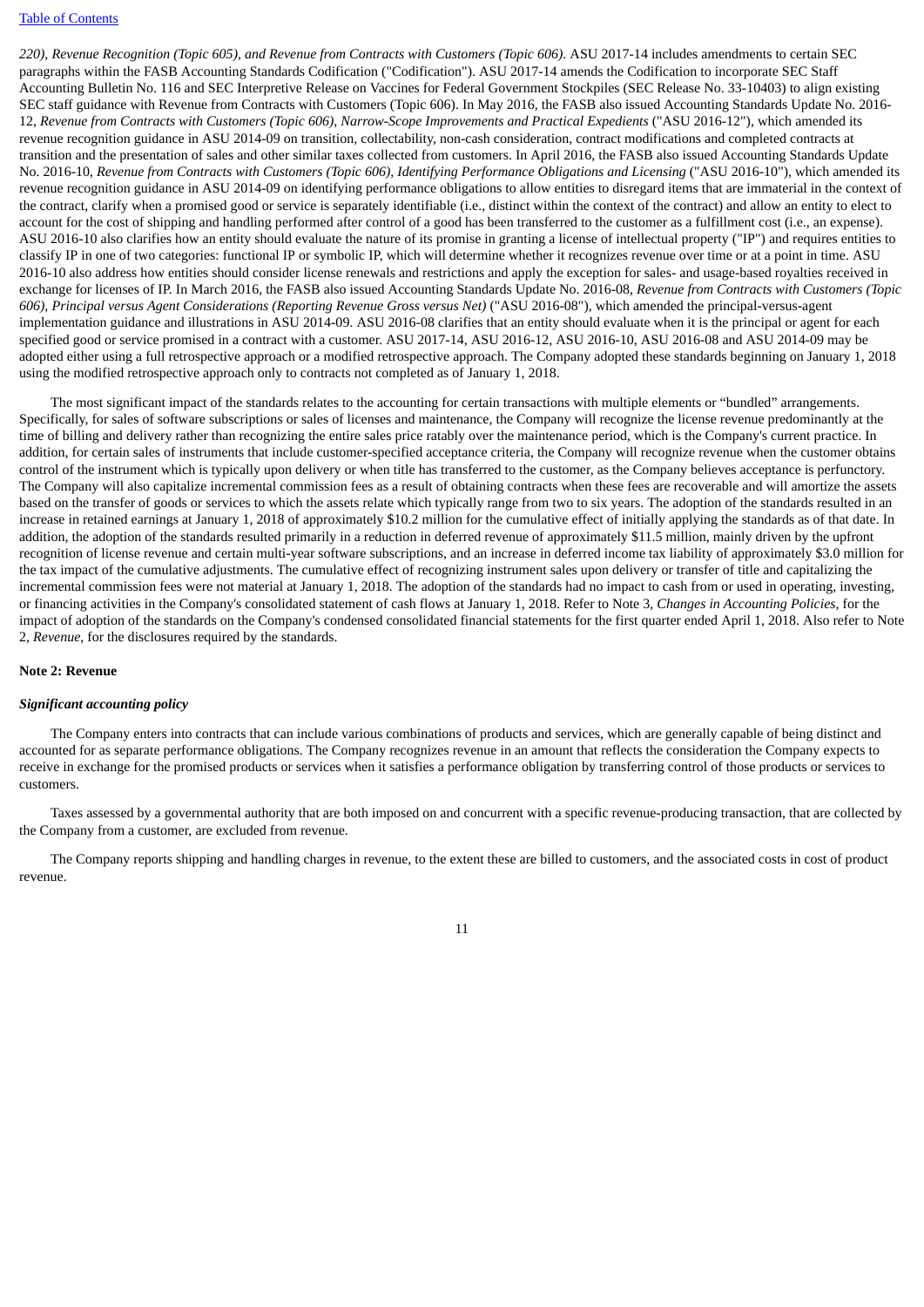# *Nature of goods and services*

The following is a description of principal activities - separated by reportable segments - from which the Company generates its revenue. For more detailed information about the reportable segments, see Note 12.

# i. Discovery & Analytical Solutions

The Discovery & Analytical Solutions ("DAS") segment of the Company principally generates revenue from (a) sales of instruments, consumables and services in the applied markets, (b) sales of instruments, reagents, informatics, detection and imaging technologies, extended warranty, training and services in the life sciences market. Products and services may be sold separately or in bundled packages. The typical length of a contract for service is 12 to 36 months.

For bundled packages, the Company accounts for individual products and services separately if they are distinct - i.e. if a product or service is separately identifiable from other items in the bundled package and if a customer can benefit from it on its own or with other resources that are readily available to the customer. The consideration (including any discounts) is allocated between separate products and services in a bundle based on their stand-alone selling prices. The stand-alone selling prices are determined based on the prices at which the Company separately sells the products, extended warranties, and services. For items that are not sold separately, the Company estimates stand-alone selling prices by reference to the amount charged for similar items on a stand-alone basis.

The Company sells products and services predominantly through its direct sales force. As a result, the use of distributors is generally limited to geographic regions where the Company has no direct sales force. The Company does not offer product return or exchange rights (other than those relating to defective goods under warranty) or price protection allowances to its customers, including distributors. Payment terms granted to distributors are the same as those granted to end-customers and payments are not dependent upon the distributor's receipt of payment from their end-user customers.

In instances where the timing of revenue recognition differs from the timing of invoicing, the Company determined that the contracts generally do not include a significant financing component. The primary purpose of its invoicing terms is to provide customers with simplified and predictable ways of purchasing products and services, rather than to receive financing from the customers or to provide customers with financing. Examples include invoicing at the beginning of a subscription term with revenue recognized ratably over the contract period, and multi-year software licenses or software subscriptions that are invoiced annually with revenue recognized upfront. In limited circumstances where the Company provides the customer with a significant benefit of financing, the Company uses the practical expedient and only adjusts the transaction price for the effects of the time value of money and only on contracts where the duration of financing is more than one year.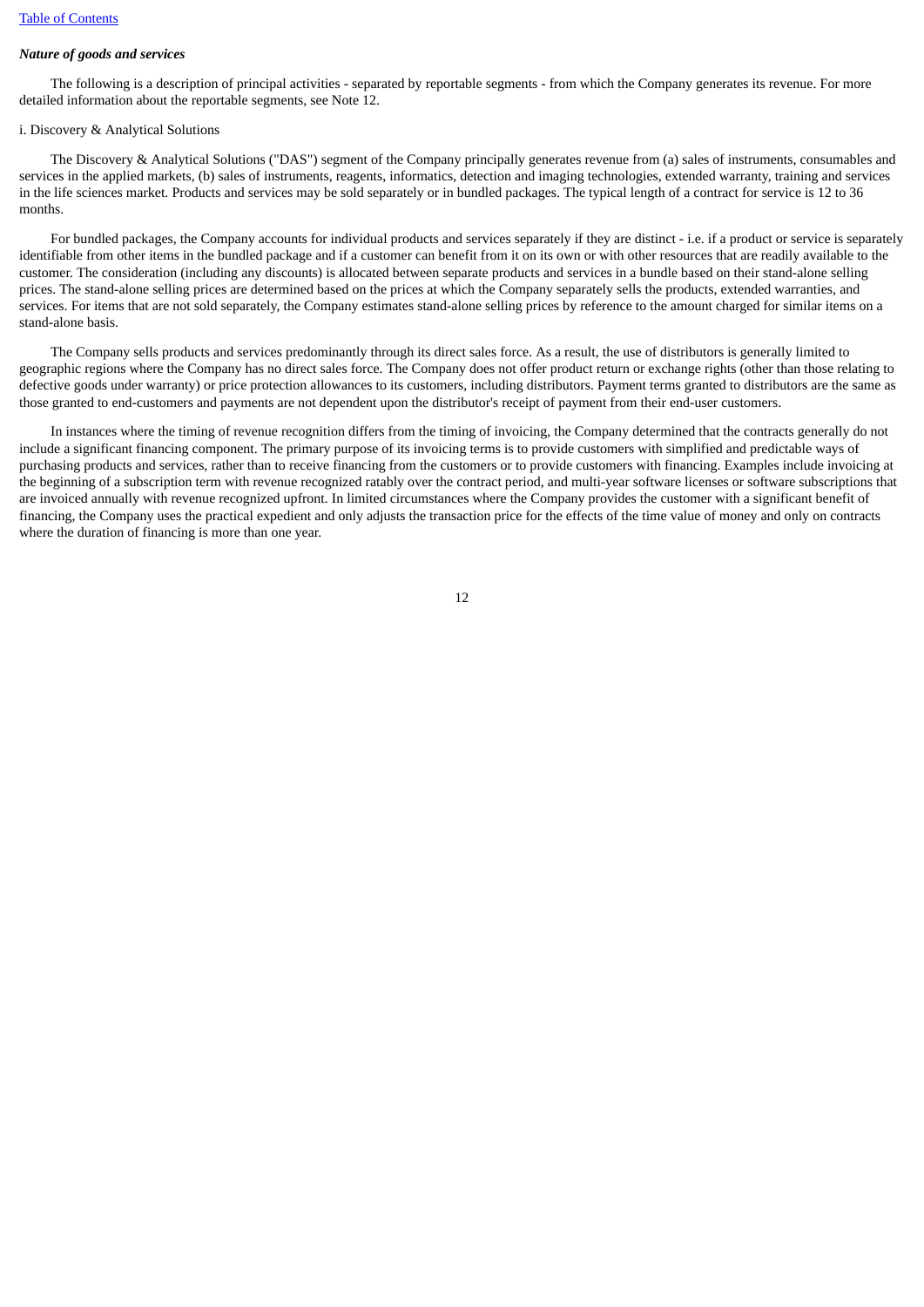| <b>Products and services</b>           | Nature, timing of satisfaction of performance obligations, and significant payment terms                                                                                                                                                                                                                                                                                                                                                                                                                                                                                                                                                                                                                                                                                                          |
|----------------------------------------|---------------------------------------------------------------------------------------------------------------------------------------------------------------------------------------------------------------------------------------------------------------------------------------------------------------------------------------------------------------------------------------------------------------------------------------------------------------------------------------------------------------------------------------------------------------------------------------------------------------------------------------------------------------------------------------------------------------------------------------------------------------------------------------------------|
| Instruments                            | For instruments that include installation, and if the installation meets the criteria to be considered a separate<br>performance obligation, product revenue is generally recognized upon delivery or when title has transferred to the<br>customer, which is generally the point in time where control of the products has been transferred to customers,<br>and installation revenue is recognized when the installation is complete. Certain of the Company's products<br>require specialized installation and configuration at the customer's site. Revenue for these products is deferred<br>until installation is complete and customer acceptance has been received. Payment terms and conditions vary,<br>although terms generally include a requirement of payment within 30 to 60 days. |
| Consumables and reagents               | The Company recognizes revenue from the sale of consumables and reagents upon delivery or when title has<br>transferred to the customer, which is generally the point in time where control of the products has been transferred<br>to customers. Payment terms and conditions vary, although terms generally include a requirement of payment<br>within 30 days.                                                                                                                                                                                                                                                                                                                                                                                                                                 |
| Software licenses and<br>subscriptions | Customers may purchase perpetual or term licenses, or subscribe to licenses, which provide customers with the<br>same functionality and differ mainly in the duration over which the customer benefits from the software.                                                                                                                                                                                                                                                                                                                                                                                                                                                                                                                                                                         |
|                                        | The Company sells its software subscriptions or software licenses with maintenance services and, in some cases,<br>with consulting services. The Company recognizes revenue for the software upfront at the point in time when the<br>software is made available to the customer. For maintenance and consulting services, revenue is recognized<br>ratably over the period in which the services are provided. Payment terms and conditions vary by contract type,<br>although terms generally include a requirement of payment within 30 to 60 days. Software subscriptions and<br>maintenance service contracts are non-cancelable.                                                                                                                                                            |
| Cloud services                         | Cloud services, which allow customers to use hosted software over the contract period without taking possession<br>of the software, are provided on either a subscription or consumption basis. Revenue related to cloud services<br>provided on a subscription basis is recognized ratably over the contract period. Revenue related to cloud services<br>provided on a consumption basis, such as the amount of storage used in a period, is recognized based on the<br>customer utilization of such resources. Payment terms are generally net 30 days from signing of contract and<br>contracts are non-cancelable.                                                                                                                                                                           |
| <b>Extended warranty</b>               | The Company recognizes revenue for extended warranties on a straight-line basis over the extended warranty<br>period in service revenue. In the majority of countries in which the Company operates, the customary warranty<br>period is one year and the extended warranty covers periods beyond year one. Customers typically pay for<br>extended warranties on an annual basis over the term of the warranty. In general, customers can cancel the<br>extended warranty at any time with 30 days notice without significant penalty.                                                                                                                                                                                                                                                           |
| Laboratory services and<br>training    | The Company's service offerings include service contracts, field service, including related time and materials, and<br>training. The Company recognizes revenue as the services are performed. Revenue for the service contracts is<br>recognized over the contract period or at a point in time when the service is billable based on time and materials.<br>The Company recognizes revenue as training is provided in service revenue. Payment terms and conditions vary<br>by contract type, although terms generally include a requirement of payment within 30 to 60 days. In general,<br>customers can cancel the service contracts at any time with 30 to 90 days notice without significant penalty.                                                                                      |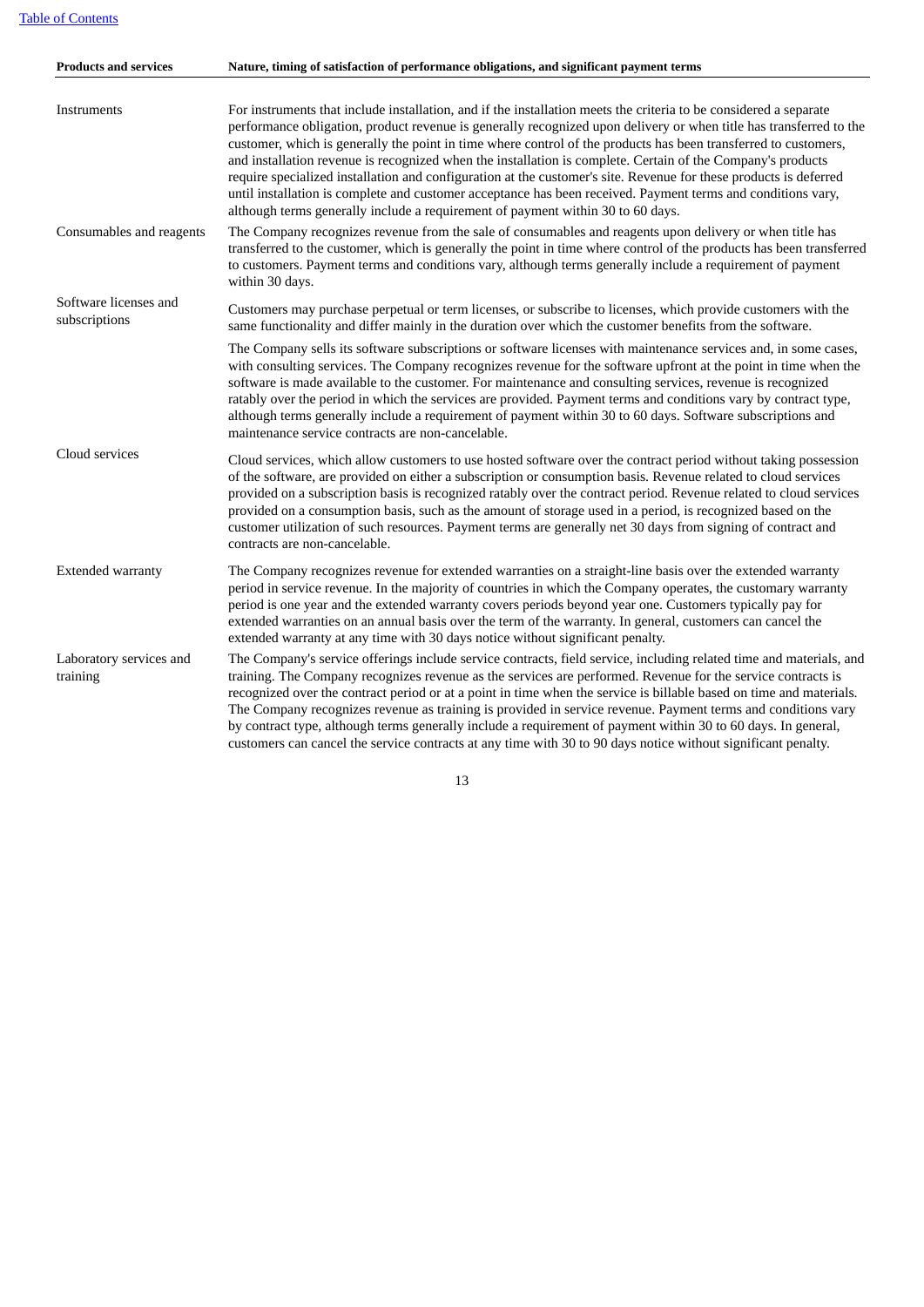## ii. Diagnostics

The Diagnostics segment of the Company principally generates revenue from sales of instruments, solutions, consumables, reagents, extended warranty and services in the diagnostics market. Products and services may be sold separately or in bundled packages.

For bundled packages, the Company accounts for individual products and services separately if they are distinct - i.e. if a product or service is separately identifiable from other items in the bundled package and if a customer can benefit from it on its own or with other resources that are readily available to the customer. The consideration (including any discounts) is allocated between separate products and services in a bundle based on their stand-alone selling prices. The stand-alone selling prices are determined based on the prices at which the Company separately sells the products, extended warranties, and services. For items that are not sold separately, the Company estimates stand-alone selling prices by reference to the amount charged for similar items on a stand-alone basis.

The Company sells products and services predominantly through its direct sales force. As a result, the use of distributors is generally limited to geographic regions where the Company has no direct sales force. The Company does not offer product return or exchange rights (other than those relating to defective goods under warranty) or price protection allowances to its customers, including distributors. Payment terms granted to distributors are the same as those granted to end-customers and payments are not dependent upon the distributor's receipt of payment from their end-user customers.

In instances where the timing of revenue recognition differs from the timing of invoicing, the Company determined that the contracts generally do not include a significant financing component. The primary purpose of its invoicing terms is to provide customers with simplified and predictable ways of purchasing products and services, rather than to receive financing from the customers or to provide customers with financing. Examples include invoicing at the beginning of a storage period with revenue recognized ratably over the contract period. In limited circumstances where the Company provides the customer with a significant benefit of financing, the Company uses the practical expedient and only adjusts the transaction price for the effects of the time value of money and only on contracts where the duration of financing is more than one year.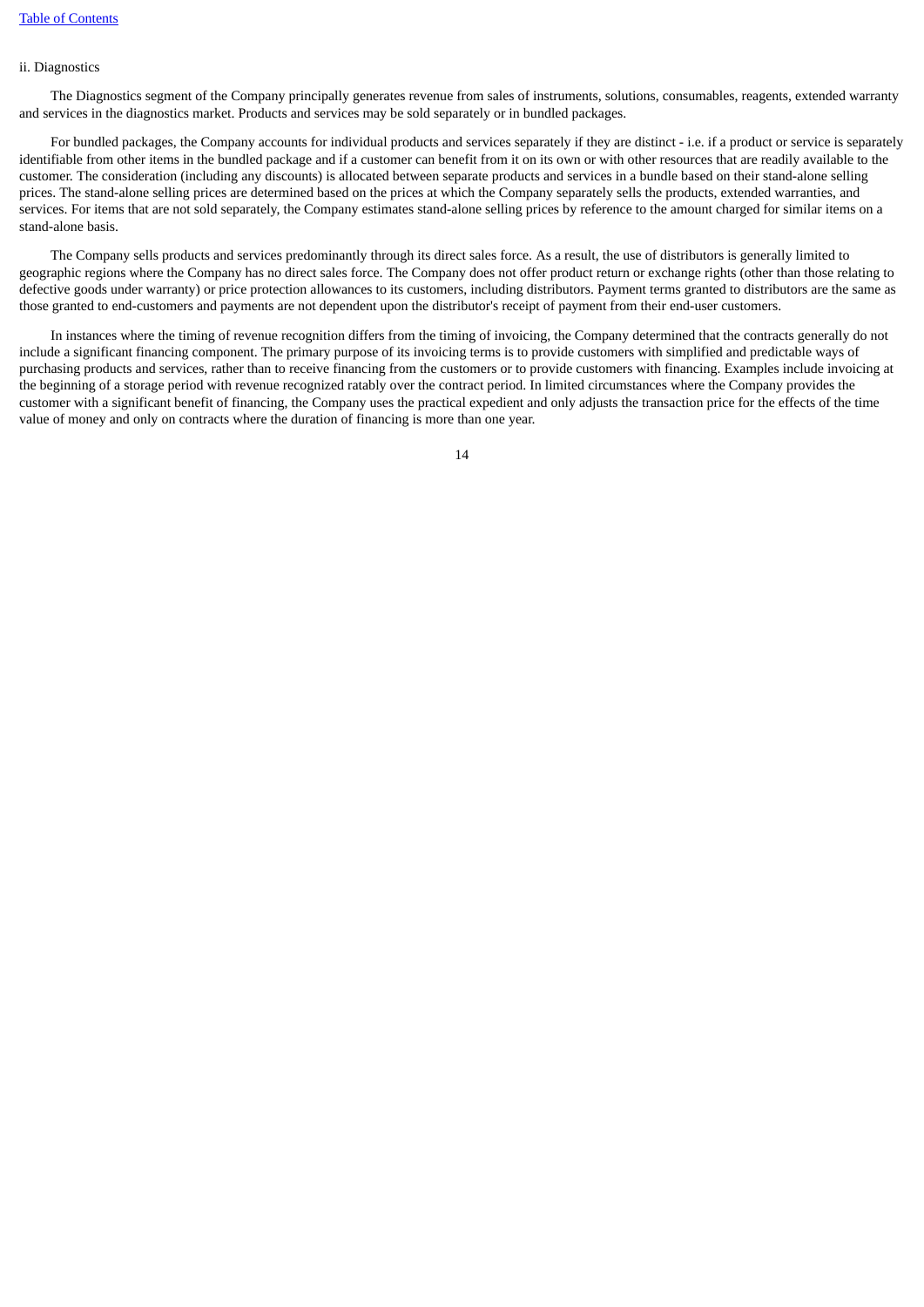| <b>Products and services</b> | Nature, timing of satisfaction of performance obligations, and significant payment terms                                                                                                                                                                                                                                                                                                                                                                                                                                                                                                                                                                                                                                                                                                                                                                                           |
|------------------------------|------------------------------------------------------------------------------------------------------------------------------------------------------------------------------------------------------------------------------------------------------------------------------------------------------------------------------------------------------------------------------------------------------------------------------------------------------------------------------------------------------------------------------------------------------------------------------------------------------------------------------------------------------------------------------------------------------------------------------------------------------------------------------------------------------------------------------------------------------------------------------------|
| Instruments                  | For instruments that include installation, and if the installation meets the criteria to be considered a separate<br>performance obligation, product revenue is generally recognized upon delivery or when title has transferred to the<br>customer, which is generally the point in time where control of the products has been transferred to customers,<br>and installation revenue is recognized when the installation is complete. Certain of the Company's products<br>require specialized installation and configuration at the customer's site. Revenue for these products is deferred<br>until installation is complete and customer acceptance has been received. Payment terms and conditions vary,<br>although terms generally include a requirement of payment within 30 to 60 days.                                                                                  |
| Consumables and reagents     | The Company recognizes revenue from the sale of consumables and reagents upon delivery or when title has<br>transferred to the customer, which is generally the point in time where control of the products has been transferred<br>to customers. Payment terms and conditions vary, although terms generally include a requirement of payment<br>within 30 days.                                                                                                                                                                                                                                                                                                                                                                                                                                                                                                                  |
| Solutions                    | When the Company sells the instrument and reagents that work only on those instruments to a customer or<br>distributor, the Company considers the instrument and reagents as separate performance obligations. The<br>Company recognizes revenue when an instrument is sold to the customer upon delivery or when title has<br>transferred to the customer, which is generally the point in time where control of the products has been transferred<br>to customers. Revenue from the sale of reagents are also recognized at the time of delivery or when title has<br>transferred to the customer. Payment terms for instrument and reagent sales are usually net 30 days from invoice<br>date.                                                                                                                                                                                  |
|                              | When the Company places the instrument at the customer's site and sells the reagents to a customer, the<br>instrument and reagents are accounted for together as one performance obligation. The Company does not charge<br>a fee for the use of the instrument and retains ownership of the placed instrument. The Company has a right to<br>remove the instrument and replace it with another instrument at the customer's site at any time throughout the<br>contract term. The Company recognizes revenue upon delivery of reagents, which is the point in time where the<br>Company has performed its obligation to provide a screening solution to the customer. Payment terms are usually<br>net 30 days from invoice date. Payment terms for certain contracts are based on equal installments over the<br>duration of the contract.                                       |
| <b>Extended warranty</b>     | The Company recognizes revenue for extended warranties on a straight-line basis over the extended warranty<br>period in service revenue. In the majority of countries in which the Company operates, the customary warranty<br>period is one year and the extended warranty covers periods beyond year one. Customers typically pay for<br>extended warranties on an annual basis over the term of the warranty. In general, customers can cancel the<br>extended warranty at any time with 30 days notice without significant penalty.                                                                                                                                                                                                                                                                                                                                            |
| <b>Services</b>              | The Company's service offerings include cord blood processing and storage, and training. The Company<br>recognizes revenue for the cord blood processing and training as the services are performed in service revenue.<br>Revenue for the storage contracts are recognized over the contract period. Storage is typically for a period of 1,<br>20, or 25 years or lifetime. Lifetime storage is recognized over a certain period that is based on the life expectancy<br>estimate from Social Security data. For cord blood processing, customers pay the processing fee in full at the<br>point of sale. The processing fee is non-refundable unless the cord blood is non-viable for storage. For storage,<br>customers are required to pay the storage fees in full upfront. Storage fees are refundable to the customer on a<br>pro-rated basis if the contract is canceled. |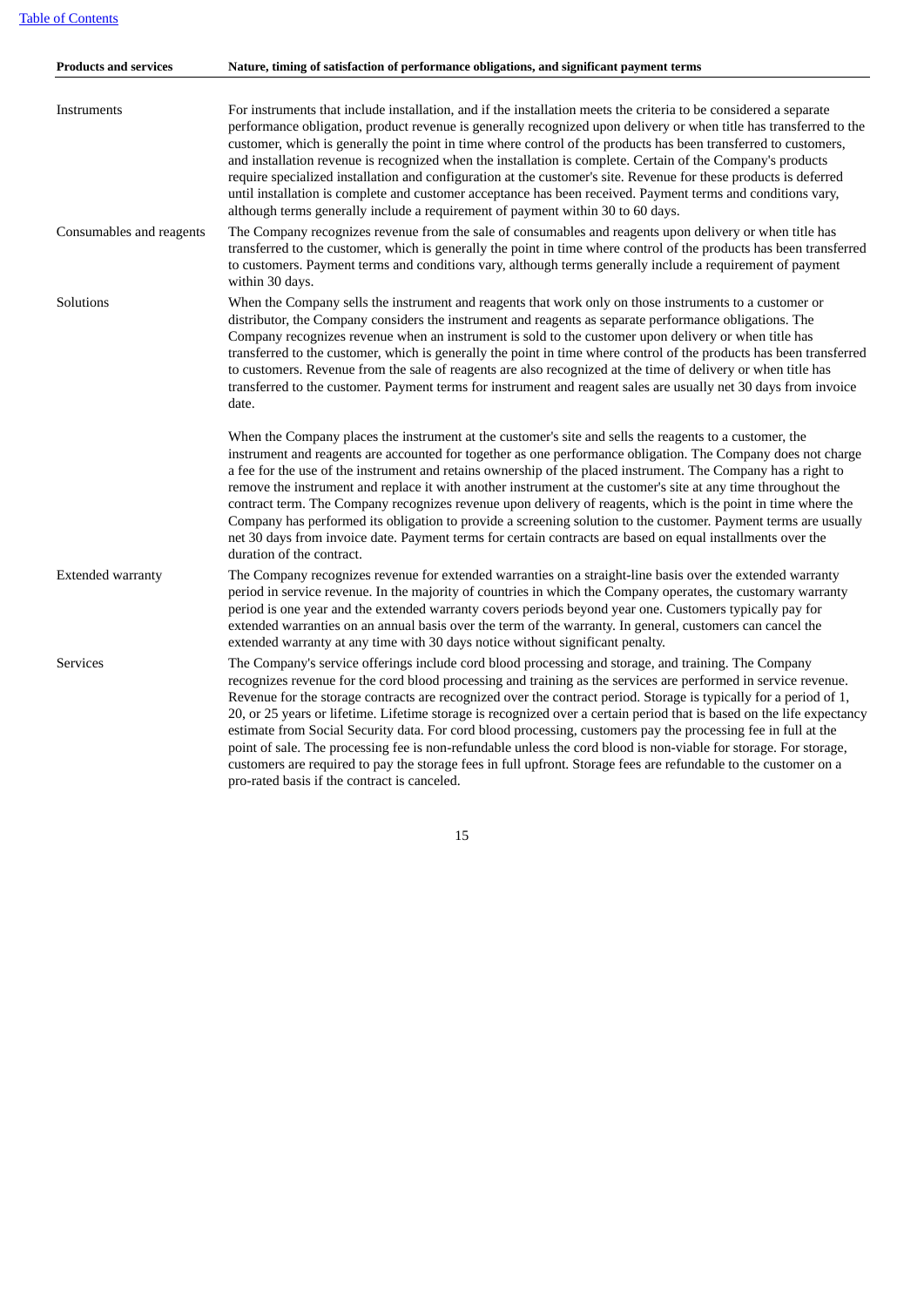## *Disaggregation of revenue*

In the following table, revenue is disaggregated by primary geographical market, end-markets and timing of revenue recognition. The table also includes a reconciliation of the disaggregated revenue with the reportable segments.

|                                                      |                | <b>Reportable Segments</b>                 |                |                    |                |              |
|------------------------------------------------------|----------------|--------------------------------------------|----------------|--------------------|----------------|--------------|
|                                                      |                | April 1, 2018                              |                |                    |                |              |
|                                                      |                | Discovery &<br><b>Analytical Solutions</b> |                | <b>Diagnostics</b> |                | <b>Total</b> |
|                                                      |                |                                            |                | (In thousands)     |                |              |
| Primary geographical markets                         |                |                                            |                |                    |                |              |
| Americas                                             | \$             | 157,494                                    | \$             | 88,534             | \$             | 246,028      |
| Europe                                               |                | 119,373                                    |                | 67,712             |                | 187,085      |
| Asia                                                 |                | 119,658                                    |                | 91,201             |                | 210,859      |
|                                                      | $\mathfrak{S}$ | 396,525                                    | $\mathfrak{S}$ | 247,447            | $\mathfrak{s}$ | 643,972      |
|                                                      |                |                                            |                |                    |                |              |
| <b>Primary end-markets</b>                           |                |                                            |                |                    |                |              |
| Diagnostics                                          | \$             |                                            | \$             | 247,447            | \$             | 247,447      |
| Life sciences                                        |                | 219,710                                    |                |                    |                | 219,710      |
| Applied markets                                      |                | 176,815                                    |                |                    |                | 176,815      |
|                                                      | \$             | 396,525                                    | $\mathfrak{s}$ | 247,447            | $\mathfrak{s}$ | 643,972      |
|                                                      |                |                                            |                |                    |                |              |
| Timing of revenue recognition                        |                |                                            |                |                    |                |              |
| Products and services transferred at a point in time | \$             | 270,773                                    | \$             | 226,468            | \$             | 497,241      |
| Services transferred over time                       |                | 125,752                                    |                | 20,979             |                | 146,731      |
|                                                      | \$             | 396,525                                    | \$             | 247,447            | \$             | 643,972      |

# *Contract Balances*

*Contract assets:* The unbilled receivables (contract assets) primarily relate to the Company's right to consideration for work completed but not billed at the reporting date. The unbilled receivables are transferred to trade receivables when billed to customers. Contracts assets are generally classified as current assets and are included in "Accounts receivable, net" in the consolidated balance sheet. The balance of contract assets as of April 1, 2018 and as of the date of adoption of ASC 606 were \$29.4 million and \$22.7 million, respectively. The amount of unbilled receivables recognized at the beginning of the period that were transferred to trade receivables during the three months ended April 1, 2018 was \$17.3 million. The increases in unbilled receivables during the three months ended April 1, 2018 as a result of recognition of revenue before billing to customers, excluding amounts transferred to trade receivables during the period, amounted to \$24.0 million.

*Contract liabilities:* The contract liabilities primarily relate to the advance consideration received from customers for products and related installation for which transfer of control has not occurred at the balance sheet date. Contract liabilities are classified as either current in "Accounts payable" or long-term in "Long-term liabilities" in the consolidated balance sheet based on the timing of when the Company expects to recognize revenue. The balance of contract liabilities as of April 1, 2018 and as of the date of adoption of ASC 606 were \$33.2 million and \$29.0 million, respectively. The increases in contract liabilities during the three months ended April 1, 2018 due to cash received, excluding amounts recognized as revenue during the period, amounted to \$23.6 million. The amount of revenue recognized during the three months ended April 1, 2018 that was included in the contract liability balance at the beginning of the period was \$19.4 million.

*Contract costs:* The Company recognizes the incremental costs of obtaining a contract with a customer as an asset if it expects the benefit of those costs to be longer than one year. The Company determined that certain sales incentive programs meet the requirements to be capitalized. Total capitalized costs to obtain a contract were immaterial during the period and are included in other current and long-term assets on the condensed consolidated balance sheet. The Company applies a practical expedient to expense costs as incurred for costs to obtain a contract with a customer when the amortization period would have been one year or less. These costs include the Company's internal sales force compensation program, as the Company determined that annual compensation is commensurate with annual sales activities.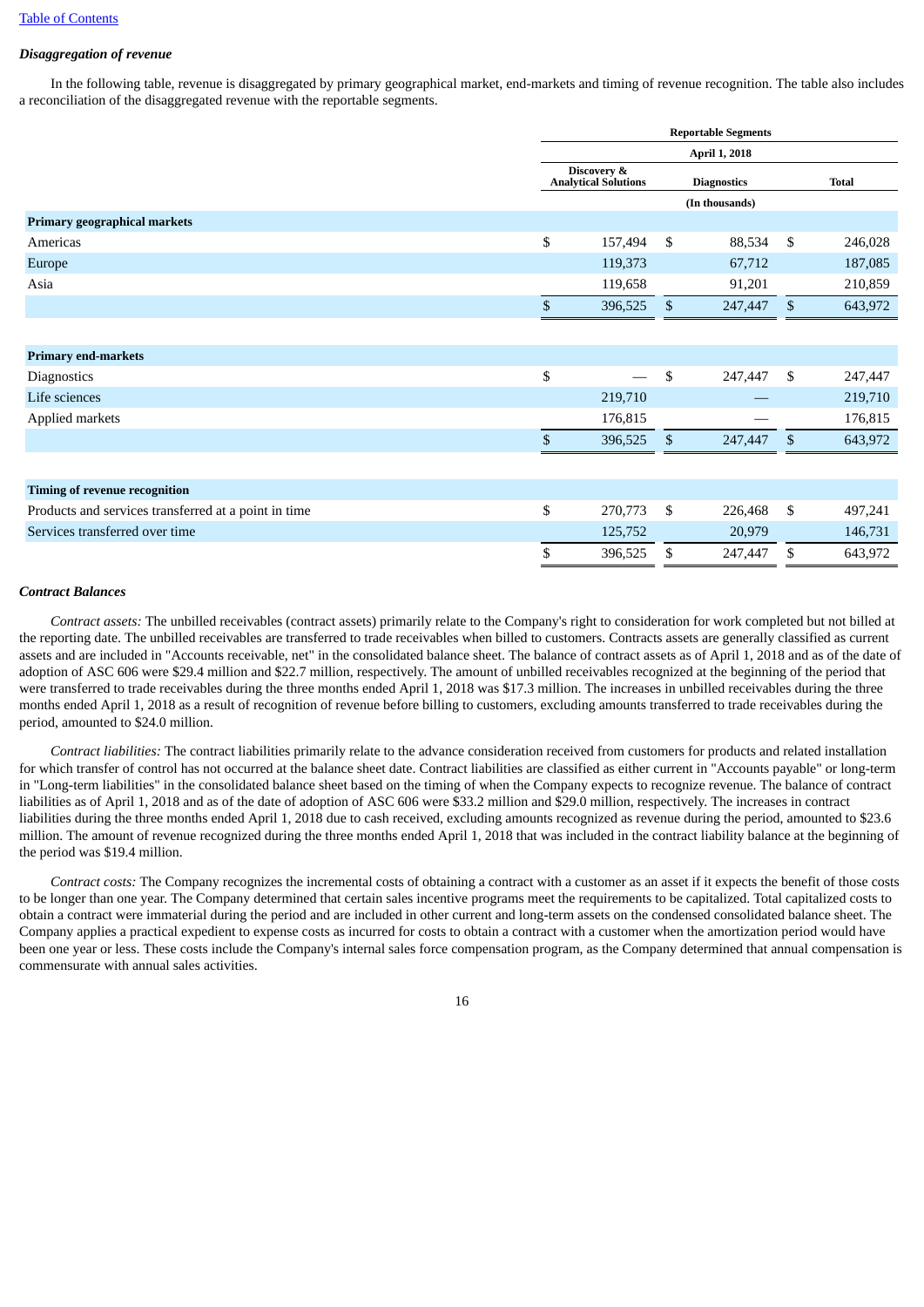# *Transaction price allocated to the remaining performance obligations*

The Company applies the practical expedient in ASC 606-10-50-14 and does not disclose information about remaining performance obligations that have original expected durations of one year or less. The estimated revenue expected to be recognized beyond one year in the future related to performance obligations that are unsatisfied (or partially unsatisfied) at the end of the period are not material to the Company. Remaining performance obligations primarily include noncancelable purchase orders and noncancelable software subscriptions and cloud service contracts.

#### **Note 3: Changes in Accounting Policies**

Except for the changes below, the Company has consistently applied the accounting policies to all periods presented in these condensed consolidated financial statements.

The Company adopted ASC 606, *Revenue from Contracts with Customers* ("ASC 606"), with a date of the initial application of January 1, 2018. As a result, the Company has changed its accounting policy for revenue recognition as detailed below.

The Company applied ASC 606 using the modified retrospective method only to contracts that are not completed contracts as of January 1, 2018, and the cumulative effect of initially applying ASC 606 is recognized as an adjustment to the beginning retained earnings. Therefore, the comparative information has not been adjusted and continues to be reported under ASC 605. The details of the significant changes and quantitative impact of the changes are disclosed below.

#### *A. Sales of software subscriptions or sales of licenses and maintenance in bundled arrangements*

The Company previously recognized revenue from software licenses sold together with maintenance and/or consulting services upon shipment using the residual method, provided that the undelivered items in the arrangement have value to the customer on a stand-alone basis and vendor-specific objective evidence ("VSOE") of fair value can be determined. If VSOE of fair value for the undelivered elements cannot be established, the Company deferred all revenue from the arrangement until the earlier of the point at which such sufficient VSOE does exist or all elements of the arrangement have been delivered, or if the undelivered element is maintenance, then the Company recognized the entire fee ratably over the maintenance period. Under ASC 606, the total consideration in the contract is allocated to all products and services based on their stand-alone selling prices. The stand-alone selling prices are determined based on the list prices at which the Company sells the software license, software subscription, maintenance and/or consulting services. Accordingly, the Company now recognizes higher license revenue upfront and less service revenue over time.

#### *B. Sales of instruments*

The Company previously recognized revenue from sale of instruments when persuasive evidence of an arrangement existed, delivery had occurred, the price to the buyer was fixed or determinable, and collectability was reasonably assured. For certain sales of instruments that included customer-specified acceptance criteria, the Company previously recognized revenue after the acceptance criteria had been met. Under ASC 606, revenue is recognized when the Company satisfies a performance obligation by transferring control of the product to a customer. Accordingly, the Company now recognizes product revenue upon delivery or when title has transferred to the customer, as the Company believes acceptance is perfunctory.

## *C. Sales commissions*

The Company previously recognized commission fees related to sales of products and services as selling expenses when they were incurred. Under ASC 606, the Company capitalizes those commission fees as costs of obtaining a contract, when they are incremental and, if they are expected to be recovered, the Company amortizes them consistently with the pattern of transfer of the product or service to which the asset relates. If the expected amortization period is one year or less, the commission fee is expensed when incurred.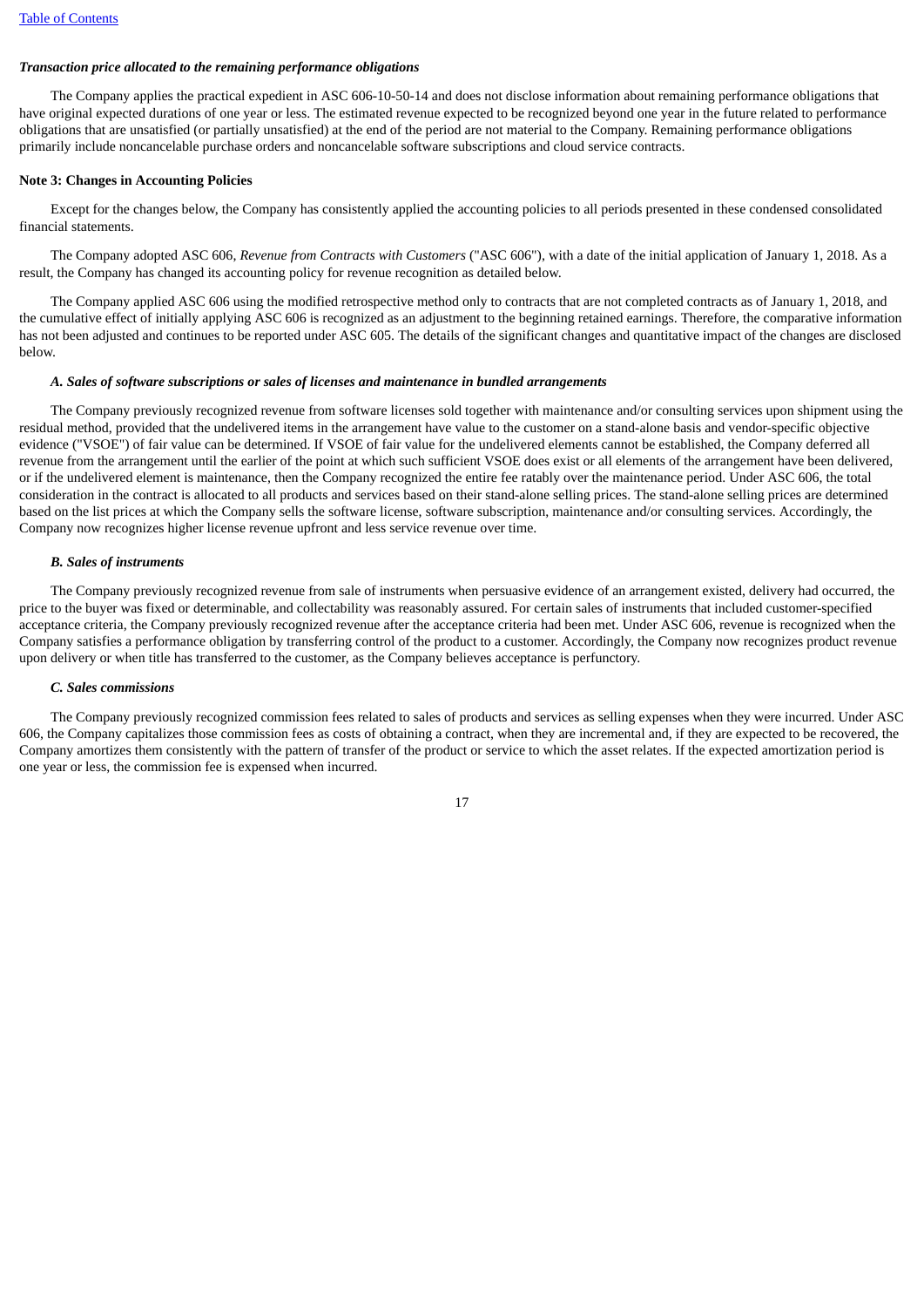# *D. Impacts on financial statements*

The following tables summarize the impacts of ASC 606 adoption on the Company's condensed consolidated financial statements for the first quarter ended April 1, 2018.

# *Consolidated Balance Sheet*

|                                                        |              | As reported | <b>Adjustments</b> |                | <b>Balances without</b><br>adoption of ASC 606 |
|--------------------------------------------------------|--------------|-------------|--------------------|----------------|------------------------------------------------|
|                                                        |              |             | (In thousands)     |                |                                                |
| Cash and cash equivalents                              | $\mathbb{S}$ | 180,800     | \$                 | \$             | 180,800                                        |
| Accounts receivable, net                               |              | 575,740     | (7, 937)           |                | 567,803                                        |
| Inventories                                            |              | 374,808     | 4,442              |                | 379,250                                        |
| Other current assets                                   |              | 102,656     | (1,057)            |                | 101,599                                        |
| Property, plant and equipment, net                     |              | 307,234     |                    |                | 307,234                                        |
| Intangible assets, net                                 |              | 1,334,566   |                    |                | 1,334,566                                      |
| Goodwill                                               |              | 2,997,851   |                    |                | 2,997,851                                      |
| Other assets, net                                      |              | 252,531     |                    |                | 252,531                                        |
| <b>Total assets</b>                                    | \$           | 6,126,186   | \$<br>(4, 552)     | $\mathfrak{S}$ | 6,121,634                                      |
| Current portion of long-term debt                      | \$           | 217,751     | \$                 | \$             | 217,751                                        |
| Accounts payable                                       |              | 215,404     |                    |                | 215,404                                        |
| Accrued restructuring and contract termination charges |              | 12,445      |                    |                | 12,445                                         |
| Accrued expenses and other current liabilities         |              | 478,230     | 12,466             |                | 490,696                                        |
| Current liabilities of discontinued operations         |              | 2,154       |                    |                | 2,154                                          |
| Long-term debt                                         |              | 1,859,698   |                    |                | 1,859,698                                      |
| Long-term liabilities                                  |              | 785,252     |                    |                | 785,252                                        |
| <b>Total liabilities</b>                               |              | 3,570,934   | 12,466             |                | 3,583,400                                      |
| Commitments and contingencies                          |              |             |                    |                |                                                |
| Preferred stock                                        |              |             |                    |                |                                                |
| Common stock                                           |              | 110,620     |                    |                | 110,620                                        |
| Capital in excess of par value                         |              | 65,658      |                    |                | 65,658                                         |
| Retained earnings                                      |              | 2,406,952   | (17,018)           |                | 2,389,934                                      |
| Accumulated other comprehensive loss                   |              | (27, 978)   |                    |                | (27, 978)                                      |
| <b>Total stockholders' equity</b>                      |              | 2,555,252   | (17,018)           |                | 2,538,234                                      |
| Total liabilities and stockholders' equity             | \$           | 6,126,186   | \$<br>(4,552)      | $\mathfrak{S}$ | 6,121,634                                      |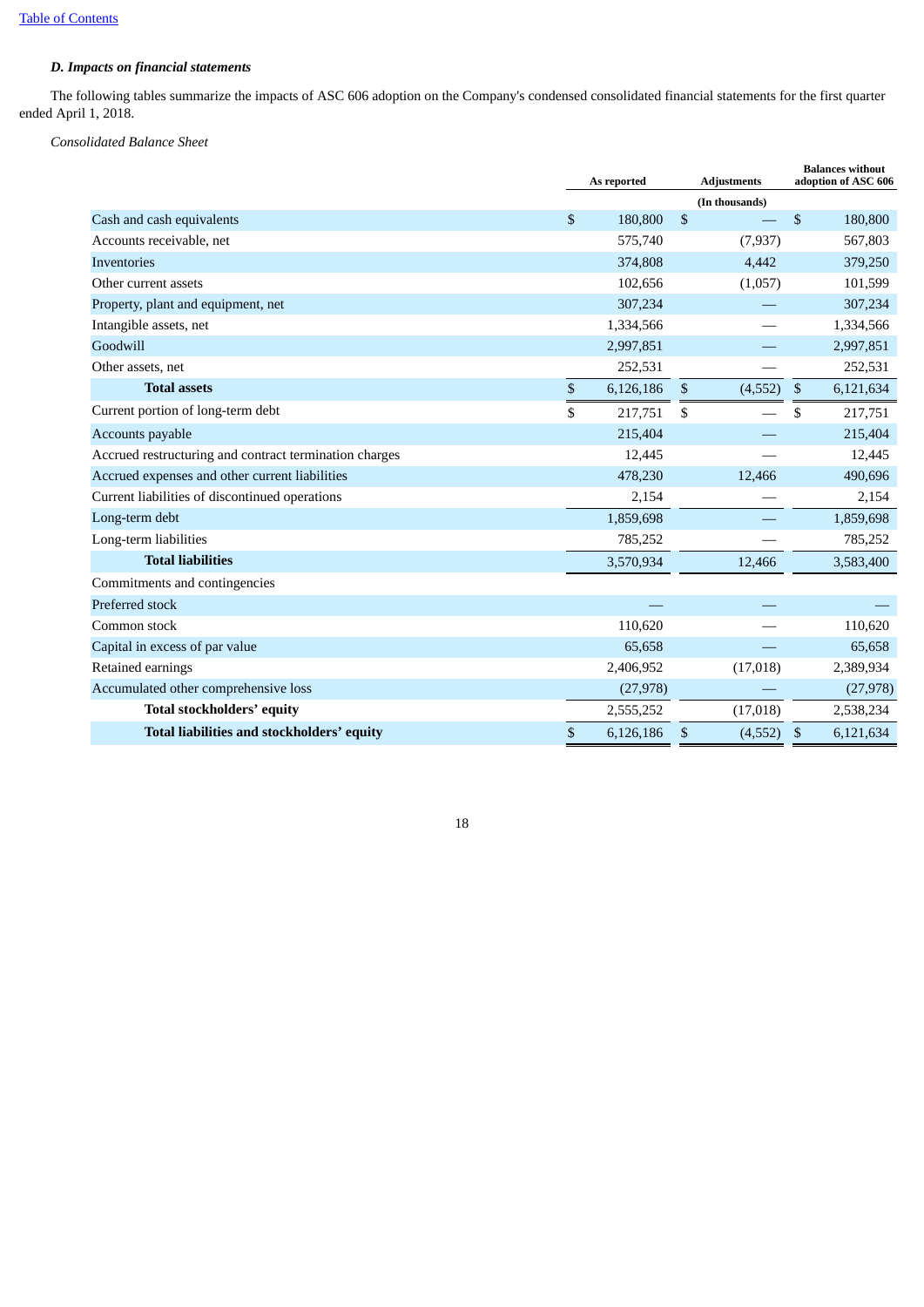## *Consolidated Statement of Operations*

|                                                                        | As reported   |   | <b>Adjustments</b> |    | <b>Balances without</b><br>adoption of ASC 606 |
|------------------------------------------------------------------------|---------------|---|--------------------|----|------------------------------------------------|
|                                                                        |               |   | (In thousands)     |    |                                                |
| Product revenue                                                        | \$<br>447,608 | S | (13, 186)          | -S | 434,422                                        |
| Service revenue                                                        | 196,364       |   |                    |    | 196,364                                        |
| <b>Total revenue</b>                                                   | 643,972       |   | (13, 186)          |    | 630,786                                        |
| Cost of product revenue                                                | 220,256       |   | (4,116)            |    | 216,140                                        |
| Cost of service revenue                                                | 131,494       |   |                    |    | 131,494                                        |
| <b>Total cost of revenue</b>                                           | 351,750       |   | (4, 116)           |    | 347,634                                        |
| Selling, general and administrative expenses                           | 199,725       |   | 179                |    | 199,904                                        |
| Research and development expenses                                      | 45,984        |   |                    |    | 45,984                                         |
| Restructuring and contract termination charges, net                    | 6,578         |   |                    |    | 6,578                                          |
| <b>Operating income from continuing operations</b>                     | 39,935        |   | (9,249)            |    | 30,686                                         |
| Interest and other expense, net                                        | 11,430        |   |                    |    | 11,430                                         |
| Income from continuing operations before income taxes                  | 28,505        |   | (9,249)            |    | 19,256                                         |
| Provision for income taxes                                             | 2,470         |   | (2, 440)           |    | 30                                             |
| <b>Income from continuing operations</b>                               | 26,035        |   | (6,809)            |    | 19,226                                         |
| Provision for income taxes on discontinued operations and dispositions | 11            |   |                    |    | 11                                             |
| Loss from discontinued operations and dispositions                     | (11)          |   |                    |    | (11)                                           |
| <b>Net income</b>                                                      | \$<br>26,024  | S | (6,809)            | S  | 19,215                                         |

The adoption of ASC 606 increased comprehensive income by \$6.8 million in the Company's condensed consolidated statement of comprehensive income as of and for the three months ended April 1, 2018. The adoption of ASC 606 had no impact on cash from or used in operating, investing, or financing activities in the Company's condensed consolidated statement of cash flows as of and for the three months ended April 1, 2018.

# **Note 4: Business Combinations**

# *Acquisitions in fiscal year 2017*

*Acquisition of EUROIMMUN Medizinische Labordiagnostika AG.* During fiscal year 2017, the Company completed the acquisition of 99.98% of the outstanding stock of EUROIMMUN Medizinische Labordiagnostika AG ("EUROIMMUN") for aggregate consideration of €1.2 billion (equivalent to \$1.4 billion at December 19, 2017, the time of closing). The purchase price was funded by borrowings from the Company's senior unsecured revolving credit facility and senior unsecured term loan credit facility of \$710.0 million and \$200.0 million, respectively, and available cash on hand of \$503.8 million. EUROIMMUN is based in Lübeck, Germany, has approximately 2,400 employees, and is recognized as a global leader in autoimmune testing and an emerging force in infectious disease and allergy testing. The excess of the purchase price over the fair value of the acquired net assets represents cost and revenue synergies specific to the Company, as well as non-capitalizable intangible assets, such as the employee workforce acquired. As a result of the acquisition, the Company recorded goodwill of \$590.6 million, which is not tax deductible, and intangible assets of \$897.4 million. The Company has reported the operations for this acquisition within the results of the Company's Diagnostics segment from the acquisition date. Identifiable definite-lived intangible assets, such as core technology, trade names and customer relationships, acquired as part of this acquisition had a weighted average amortization period of 16.1 years.

*Other acquisitions in 2017.* During fiscal year 2017, the Company also completed the acquisition of two other businesses for aggregate consideration of \$142.0 million. The acquired businesses were Tulip Diagnostics Private Limited ("Tulip"), which was acquired for total consideration of \$127.3 million in cash and one other business acquired for total consideration of \$14.7 million in cash. At the time of closing, the Company had a potential obligation to pay the former shareholders of Tulip up to INR1.6 billion, equivalent to \$25.2 million, in additional consideration over a two year period that is accounted for as compensation expense in the Company's financial statements over a two year period and is excluded from the purchase price allocation shown below. The excess of the purchase prices over the fair values of the acquired businesses' net assets represents cost and revenue synergies specific to the Company, as well as non-capitalizable intangible assets, such as the employee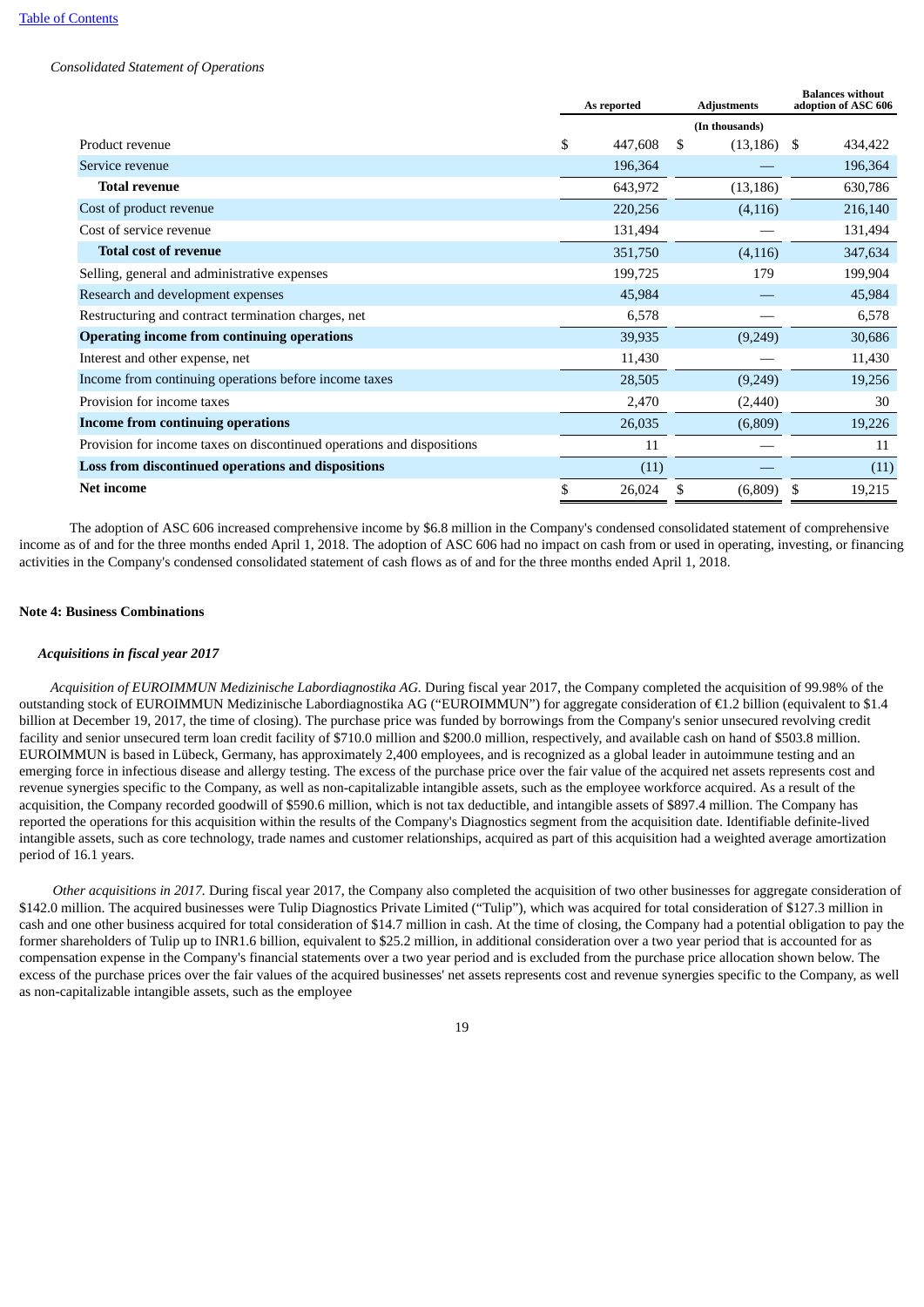workforces acquired, and has been allocated to goodwill, which is not tax deductible. The Company has reported the operations of Tulip within the results of the Company's Diagnostics segment and the other acquired business within the results of the Company's Discovery & Analytical Solutions segment from the acquisition date. Identifiable definite-lived intangible assets, such as core technology, trade names and customer relationships, acquired as part of these acquisitions had a weighted average amortization period of 11.8 years.

During the first quarter of fiscal year 2018, the Company paid the former shareholders of Tulip a portion of the additional consideration amounting to INR716.3 million (equivalent to \$11.3 million). As of April 1, 2018, the Company may have to pay the former shareholders of Tulip additional consideration of up to INR803.6 million (currently equivalent to \$12.3 million) in the first quarter of fiscal year 2019.

The total purchase price for the acquisitions in fiscal year 2017 has been allocated to the estimated fair values of assets acquired and liabilities assumed as follows:

|              |                                                       |     | <b>EUROIMMUN</b> |               | <b>Other Acquisitions</b> |  |
|--------------|-------------------------------------------------------|-----|------------------|---------------|---------------------------|--|
|              |                                                       |     | (In thousands)   |               |                           |  |
|              | Fair value of business combination:                   |     |                  |               |                           |  |
|              | Cash payments                                         | \$  | 1,413,780        | <sup>\$</sup> | 140,861                   |  |
|              | Other liability                                       |     |                  |               | 1,273                     |  |
|              | Working capital and other adjustments                 |     |                  |               | (93)                      |  |
|              | Less: cash acquired                                   |     | (25, 018)        |               | (2, 439)                  |  |
| <b>Total</b> |                                                       | \$. | 1,388,762        | <sup>\$</sup> | 139,602                   |  |
|              | Identifiable assets acquired and liabilities assumed: |     |                  |               |                           |  |
|              | <b>Current assets</b>                                 | \$  | 121,174          | -\$           | 16,268                    |  |
|              | Property, plant and equipment                         |     | 129,964          |               | 11,356                    |  |
|              | Other assets                                          |     | 49,944           |               | 1,691                     |  |
|              | Identifiable intangible assets:                       |     |                  |               |                           |  |
|              | Core technology                                       |     | 160,000          |               | 12,400                    |  |
|              | Trade names                                           |     | 36,000           |               | 3,000                     |  |
|              | <b>Customer relationships</b>                         |     | 700,000          |               | 43,700                    |  |
|              | In-process research and development ("IPR&D")         |     | 1,400            |               |                           |  |
|              | Goodwill                                              |     | 590,558          |               | 75,250                    |  |
|              | Deferred taxes                                        |     | (250, 453)       |               | (15, 735)                 |  |
|              | Liabilities assumed                                   |     | (88, 468)        |               | (8,328)                   |  |
|              | Debt assumed                                          |     | (61, 357)        |               |                           |  |
| <b>Total</b> |                                                       | \$  | 1,388,762        | \$            | 139,602                   |  |

EUROIMMUN's revenue and net loss for the period from the acquisition date to December 31, 2017 were \$13.5 million and \$1.0 million, respectively. The following unaudited pro forma information presents the combined financial results for the Company and EUROIMMUN as if the acquisition of EUROIMMUN had been completed at the beginning of fiscal year 2016:

| <b>Three Months Ended</b><br><b>April 2, 2017</b><br>(In thousands, except per<br>share data) |         |  |
|-----------------------------------------------------------------------------------------------|---------|--|
|                                                                                               |         |  |
| \$                                                                                            | 585,636 |  |
|                                                                                               | 25,597  |  |
|                                                                                               |         |  |
| \$                                                                                            | 0.23    |  |
|                                                                                               |         |  |
| \$                                                                                            | 0.23    |  |
|                                                                                               |         |  |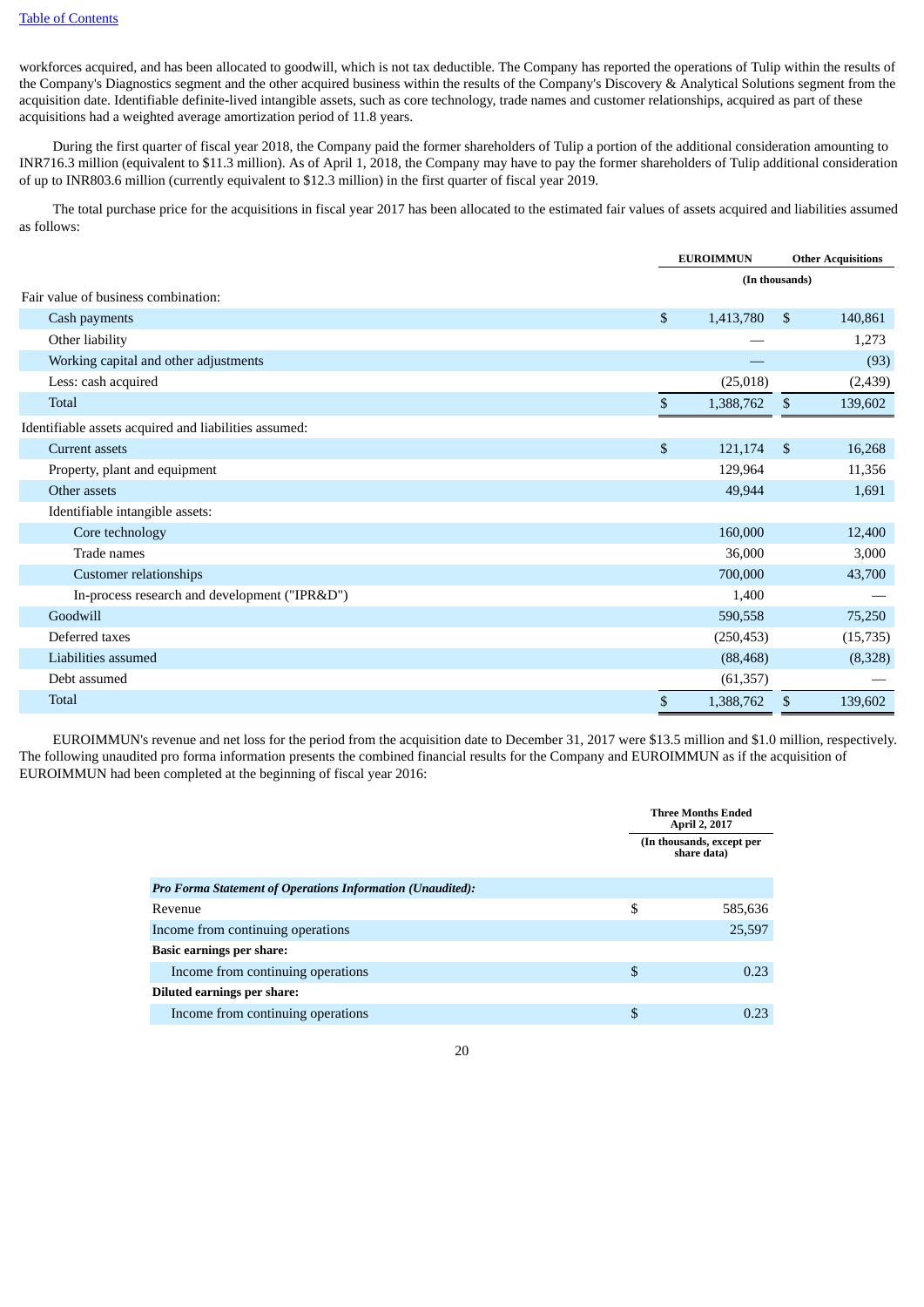The unaudited pro forma information for first quarter of fiscal year 2017 has been calculated after applying the Company's accounting policies and the impact of acquisition date fair value adjustments. These pro forma condensed consolidated financial results have been prepared for comparative purposes only and include certain adjustments, such as increased interest expense on debt obtained to finance the transaction and increased amortization for the fair value of acquired intangible assets.

The pro forma information does not reflect the effect of costs or synergies that would have been expected to result from the integration of the acquisition. The pro forma information does not purport to be indicative of the results of operations that actually would have resulted had the combination occurred at the beginning of each period presented, or of future results of the consolidated entities.

The preliminary allocations of the purchase prices for acquisitions are based upon initial valuations. The Company's estimates and assumptions underlying the initial valuations are subject to the collection of information necessary to complete its valuations within the measurement periods, which are up to one year from the respective acquisition dates. The primary areas of the preliminary purchase price allocations that are not yet finalized relate to the fair value of certain tangible and intangible assets acquired and liabilities assumed, assets and liabilities related to income taxes and related valuation allowances, and residual goodwill. The Company expects to continue to obtain information to assist in determining the fair values of the net assets acquired at the acquisition dates during the measurement periods. During the measurement periods, the Company will adjust assets or liabilities if new information is obtained about facts and circumstances that existed as of the acquisition dates that, if known, would have resulted in the recognition of those assets and liabilities as of those dates. These adjustments will be made in the periods in which the amounts are determined and the cumulative effect of such adjustments will be calculated as if the adjustments had been completed as of the acquisition dates. All changes that do not qualify as adjustments made during the measurement periods are also included in current period earnings.

Allocations of the purchase price for acquisitions are based on estimates of the fair value of the net assets acquired and are subject to adjustment upon finalization of the purchase price allocations. The accounting for business combinations requires estimates and judgments as to expectations for future cash flows of the acquired business, and the allocation of those cash flows to identifiable intangible assets, in determining the estimated fair values for assets acquired and liabilities assumed. The fair values assigned to tangible and intangible assets acquired and liabilities assumed, including contingent consideration, are based on management's estimates and assumptions, as well as other information compiled by management, including valuations that utilize customary valuation procedures and techniques. Contingent consideration is measured at fair value at the acquisition date, based on the probability that revenue thresholds or product development milestones will be achieved during the earnout period, with changes in the fair value after the acquisition date affecting earnings to the extent it is to be settled in cash. Increases or decreases in the fair value of contingent consideration liabilities primarily result from changes in the estimated probabilities of achieving revenue thresholds, changes in discount rates or product development milestones during the earnout period.

During the first quarter of fiscal year 2018, the Company obtained information relevant to determining the fair values of certain tangible and intangible assets acquired, and liabilities assumed, related to recent acquisitions and adjusted its purchase price allocation. Based on this information, for the EUROIMMUN acquisition, the Company recognized an increase in liabilities assumed of \$0.8 million, a decrease in deferred tax liabilities of \$25.0 million, and a decrease in goodwill of \$24.2 million during the first quarter of fiscal year 2018. For the other acquisitions in 2017, the Company recognized a decrease in liabilities assumed of \$0.4 million, an increase in deferred tax liabilities of \$0.3 million, a decrease of \$0.1 million for the working capital adjustment and a decrease in goodwill of \$0.2 million during the first quarter of fiscal year 2018.

As of April 1, 2018, the Company may have to pay contingent consideration related to an acquisition with an open contingency period of up to \$83.0 million. As of April 1, 2018, the Company has recorded contingent consideration obligations with an estimated fair value of \$65.4 million, of which \$52.3 million was recorded in accrued expenses and other current liabilities, and \$13.1 million was recorded in long-term liabilities. As of December 31, 2017, the Company had recorded contingent consideration obligations with an estimated fair value of \$65.3 million, of which \$52.2 million was recorded in accrued expenses and other current liabilities, and \$13.1 million was recorded in long-term liabilities. If the actual results differ from the estimates and judgments used in these fair values, the amounts recorded in the condensed consolidated financial statements could result in a possible impairment of the intangible assets and goodwill, require acceleration of the amortization expense of definite-lived intangible assets or the recognition of additional contingent consideration which would be recognized as a component of operating expenses from continuing operations.

Total transaction costs related to acquisition and divestiture activities for the three months ended April 1, 2018 and April 2, 2017 were \$2.3 million and \$2.6 million, respectively. These transaction costs were expensed as incurred and recorded in selling, general and administrative expenses in the Company's condensed consolidated statements of operations.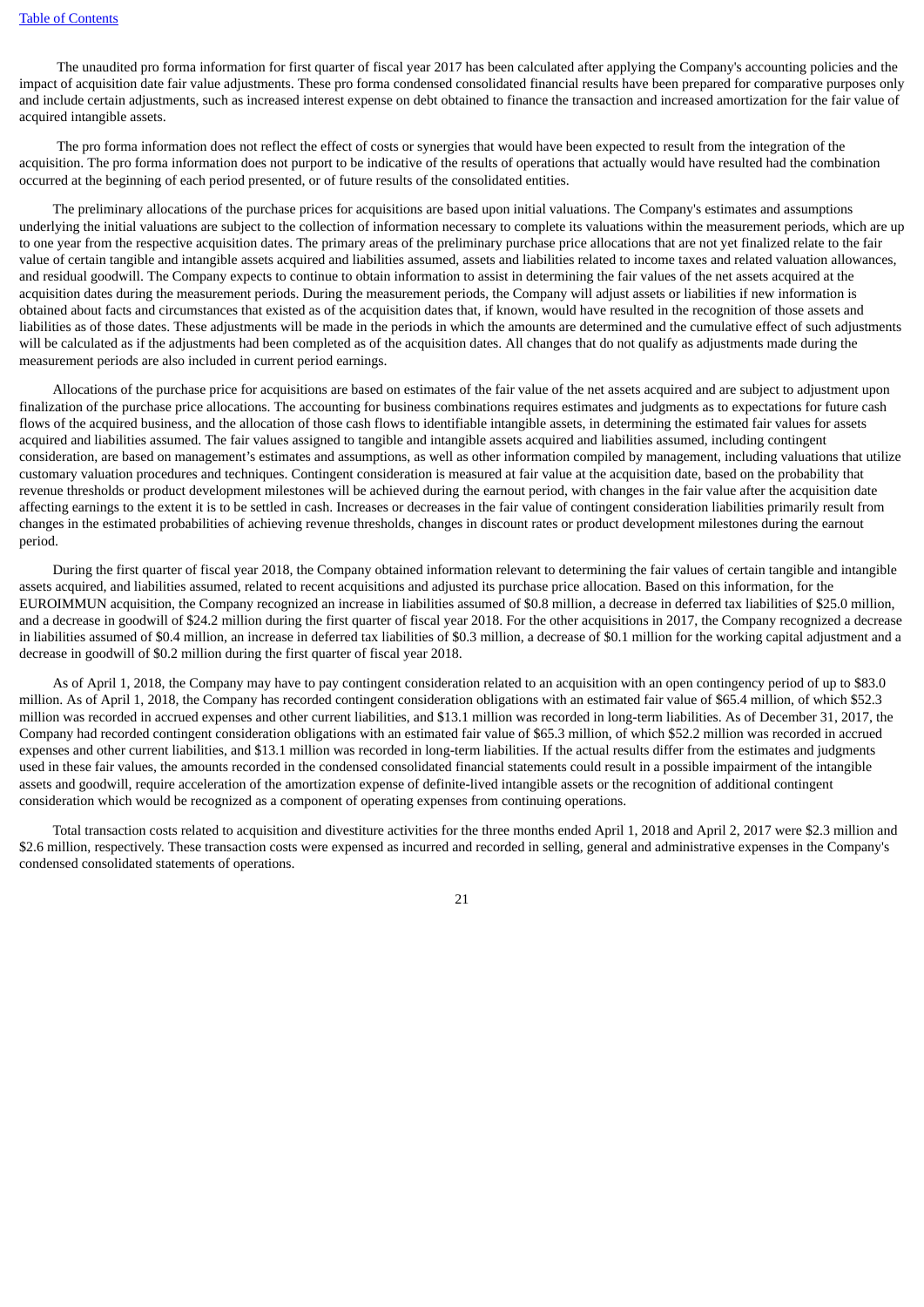# **Note 5: Disposition of Businesses and Assets**

As part of the Company's continuing efforts to focus on higher growth opportunities, the Company has discontinued certain businesses. When the discontinued operations represented a strategic shift that will have a major effect on the Company's operations and financial statements, the Company has accounted for these businesses as discontinued operations and accordingly, has presented the results of operations and related cash flows as discontinued operations. Any business deemed to be a discontinued operation prior to the adoption of ASU 2014-08, *Reporting Discontinued Operations and Disclosures of Disposals of Components of An Entity,* continues to be reported as a discontinued operation, and the results of operations and related cash flows are presented as discontinued operations for all periods presented. Any remaining assets and liabilities of these businesses have been presented separately, and are reflected within assets and liabilities of discontinued operations in the accompanying condensed consolidated balance sheets as of April 1, 2018 and December 31, 2017.

On May 1, 2017 (the "Varex Closing Date"), the Company completed the sale of its Medical Imaging business to Varex Imaging Corporation ("Varex") pursuant to the terms of the Master Purchase and Sale Agreement, dated December 21, 2016 (the "Agreement"), by and between the Company and Varian Medical Systems, Inc. ("Varian") and the subsequent Assignment and Assumption Agreement, dated January 27, 2017, between Varian and Varex, pursuant to which Varian assigned its rights under the Agreement to Varex. On the Varex Closing Date, the Company received consideration of approximately \$277.4 million for the sale of the Medical Imaging business. During fiscal year 2017, the Company paid Varex \$4.2 million to settle a post-closing working capital adjustment. During fiscal year 2017, the Company recorded a pre-tax gain of \$179.6 million and income tax expense of \$43.1 million related to the sale of the Medical Imaging business in discontinued operations and dispositions. The corresponding tax liability was recorded within the other tax liabilities in the condensed consolidated balance sheet, and the Company expects to utilize tax attributes to minimize the tax liability.

Following the closing, the Company is providing certain customary transitional services during a period of up to 12 months. Commercial transactions between the parties following the closing of the transaction are not expected to be significant.

During fiscal year 2017, the Company sold Suzhou PerkinElmer Medical Laboratory Co., Ltd. for aggregate consideration of \$2.3 million, recognizing a pre-tax loss of \$1.1 million. The pre-tax loss recognized in fiscal year 2017 is included in interest and other expense, net in the consolidated statement of operations. Suzhou PerkinElmer Medical Laboratory Co., Ltd. was a component of the Company's Diagnostics segment. The divestiture of Suzhou PerkinElmer Medical Laboratory Co., Ltd. has not been classified as a discontinued operation in this Form 10-Q because the disposition does not represent a strategic shift that will have a major effect on the Company's operations and financial statements.

The summary pre-tax operating results of the discontinued operations, were as follows for the three months ended:

|                                                         | April 1,<br>2018 |                                 |                | April 2,<br>2017 |
|---------------------------------------------------------|------------------|---------------------------------|----------------|------------------|
|                                                         |                  |                                 | (In thousands) |                  |
| Revenue                                                 |                  | $\overbrace{\phantom{12333}}$   | ъ              | 36,094           |
| Cost of revenue                                         |                  |                                 |                | 24,795           |
| Selling, general and administrative expenses            |                  |                                 |                | 3,943            |
| Research and development expenses                       |                  |                                 |                | 3,597            |
| Income from discontinued operations before income taxes |                  | $\hspace{0.1mm}-\hspace{0.1mm}$ |                | 3,759            |

#### **Note 6: Restructuring and Contract Termination Charges, Net**

The Company has undertaken a series of restructuring actions related to the impact of acquisitions and divestitures, the alignment of the Company's operations with its growth strategy, the integration of its business units and its productivity initiatives. The current portion of restructuring and contract termination charges is recorded in accrued restructuring and contract termination charges and the long-term portion of restructuring and contract termination charges is recorded in long-term liabilities. The activities associated with these plans have been reported as restructuring and contract termination charges, net, as applicable, and are included as a component of income from continuing operations.

The Company implemented a restructuring plan in the first quarter of fiscal year 2018 consisting of workforce reductions principally intended to realign resources to emphasize growth initiatives (the "Q1 2018 Plan"). The Company implemented a restructuring plan in each of the fourth and third quarters of fiscal year 2017 consisting of workforce reductions principally intended to realign resources to emphasize growth initiatives (the "Q4 2017 Plan and "Q3 2017 Plan", respectively). The Company implemented a restructuring plan in the first quarter of fiscal year 2017 consisting of workforce reductions and the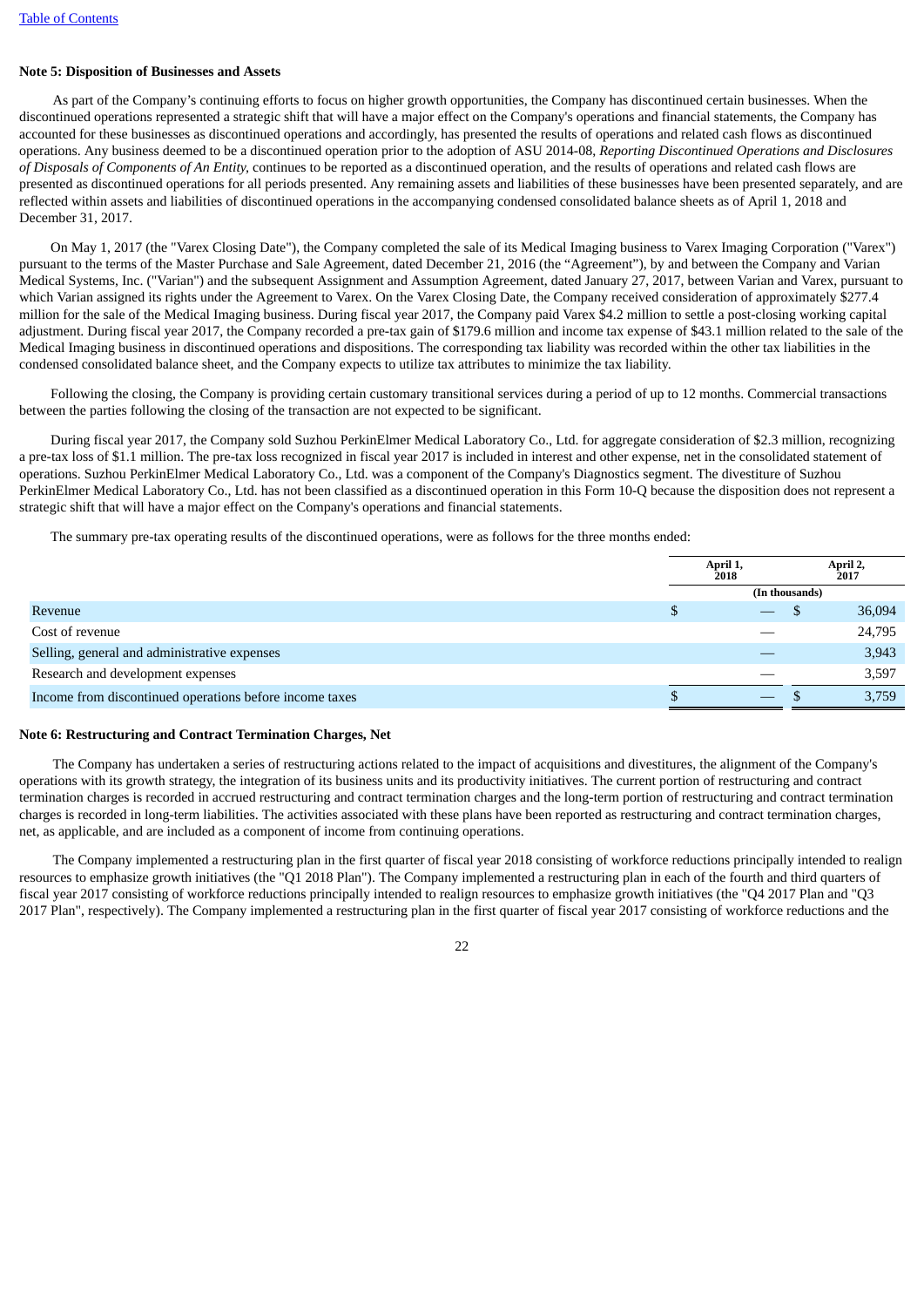closure of excess facility space principally intended to focus resources on higher growth end markets (the "Q1 2017 Plan"). Details of the plans initiated in previous years (the "Previous Plans") are discussed more fully in Note 4 to the audited consolidated financial statements in the 2017 Form 10-K.

The following table summarizes the reductions in headcount, the initial restructuring or contract termination charges by reporting segment, and the dates by which payments were substantially completed, or the dates by which payments are expected to be substantially completed, for restructuring actions implemented during fiscal years 2018 and 2017 in continuing operations:

|              |                        | <b>Workforce Reductions</b>                   |   |                    | <b>Closure of Excess Facility</b>             |      |                          |              |                  | (Expected) Date Payments Substantially<br><b>Completed by</b> |
|--------------|------------------------|-----------------------------------------------|---|--------------------|-----------------------------------------------|------|--------------------------|--------------|------------------|---------------------------------------------------------------|
|              | Headcount<br>Reduction | Discovery &<br>Analytical<br><b>Solutions</b> |   | <b>Diagnostics</b> | Discovery &<br>Analytical<br><b>Solutions</b> |      | <b>Diagnostics</b>       | <b>Total</b> | <b>Severance</b> | <b>Excess Facility</b>                                        |
|              |                        |                                               |   |                    | (In thousands, except headcount data)         |      |                          |              |                  |                                                               |
| Q1 2018 Plan |                        |                                               |   |                    |                                               |      |                          |              |                  |                                                               |
|              | 47                     | \$<br>5,096                                   | S | 902                | \$<br>$\overline{\phantom{m}}$                | - \$ | $\overline{\phantom{0}}$ | \$<br>5,998  | Q2 FY2019        |                                                               |
| Q4 2017 Plan |                        |                                               |   |                    |                                               |      |                          |              |                  |                                                               |
|              | 29                     | 1,680                                         |   | 255                |                                               |      |                          | 1,935        | Q1 FY2019        |                                                               |
| Q3 2017 Plan |                        |                                               |   |                    |                                               |      |                          |              |                  |                                                               |
|              | 27                     | 1,321                                         |   | 1,021              |                                               |      |                          | 2,342        | Q4 FY2018        |                                                               |
| Q1 2017 Plan | 90                     | 5,000                                         |   | 1,631              | 33                                            |      | 33                       | 6,697        | Q2 FY2018        | Q2 FY2018                                                     |

The Company does not currently expect to incur any future charges for these plans. The Company expects to make payments under the Previous Plans for remaining residual lease obligations, with terms varying in length, through fiscal year 2022.

In connection with the termination of various contractual commitments, the Company recorded additional pre-tax charges of \$0.2 million during the three months ended April 1, 2018 in the Discovery & Analytical Solutions segment.

At April 1, 2018, the Company had \$17.2 million recorded for accrued restructuring and contract termination charges, of which \$12.4 million was recorded in short-term accrued restructuring and contract termination charges, \$1.9 million was recorded in long-term liabilities, and \$2.9 million was recorded in other reserves. At December 31, 2017, the Company had \$14.0 million recorded for accrued restructuring and contract termination charges, of which \$8.8 million was recorded in short-term accrued restructuring and contract termination charges, \$2.3 million was recorded in long-term liabilities and \$2.9 million was recorded in other reserves. The following table summarizes the Company's restructuring and contract termination accrual balances and related activity by restructuring plan, as well as contract termination accrual balances and related activity, during the three months ended April 1, 2018:

|                                                     | <b>Balance at December</b><br>31, 2017<br>2018 Charges |        | 2018 Changes in<br><b>Estimates, Net</b> |       |                | <b>2018 Amounts Paid</b> |    | <b>Balance at April 1,</b><br>2018 |  |        |
|-----------------------------------------------------|--------------------------------------------------------|--------|------------------------------------------|-------|----------------|--------------------------|----|------------------------------------|--|--------|
|                                                     |                                                        |        |                                          |       |                | (In thousands)           |    |                                    |  |        |
| <b>Severance:</b>                                   |                                                        |        |                                          |       |                |                          |    |                                    |  |        |
| Q1 2018 Plan                                        | \$                                                     |        | \$                                       | 5,998 | - \$           |                          | \$ | $(645)$ \$                         |  | 5,353  |
| Q4 2017 Plan                                        |                                                        | 1,919  | $\mathfrak{s}$                           |       |                |                          |    | (611)                              |  | 1,308  |
| Q3 2017 Plan                                        |                                                        | 2,072  | \$                                       |       |                |                          |    | (626)                              |  | 1,446  |
| Q1 2017 Plan                                        |                                                        | 2,498  | \$                                       |       |                |                          |    | (909)                              |  | 1,589  |
|                                                     |                                                        |        |                                          |       |                |                          |    |                                    |  |        |
| <b>Facility:</b>                                    |                                                        |        |                                          |       |                |                          |    |                                    |  |        |
| Q1 2017 Plan                                        |                                                        | 33     |                                          |       |                |                          |    | (13)                               |  | 20     |
|                                                     |                                                        |        |                                          |       |                |                          |    |                                    |  |        |
| Previous Plans                                      |                                                        | 4,399  |                                          |       |                | 353                      |    | (509)                              |  | 4,243  |
| Restructuring                                       |                                                        | 10,921 |                                          | 5,998 |                | 353                      |    | (3,313)                            |  | 13,959 |
| <b>Contract Termination</b>                         |                                                        | 3,048  |                                          |       |                | 227                      |    |                                    |  | 3,275  |
| <b>Total Restructuring and Contract Termination</b> | \$                                                     | 13,969 | $\mathfrak{s}$                           | 5,998 | $\mathfrak{s}$ | 580                      | \$ | $(3,313)$ \$                       |  | 17,234 |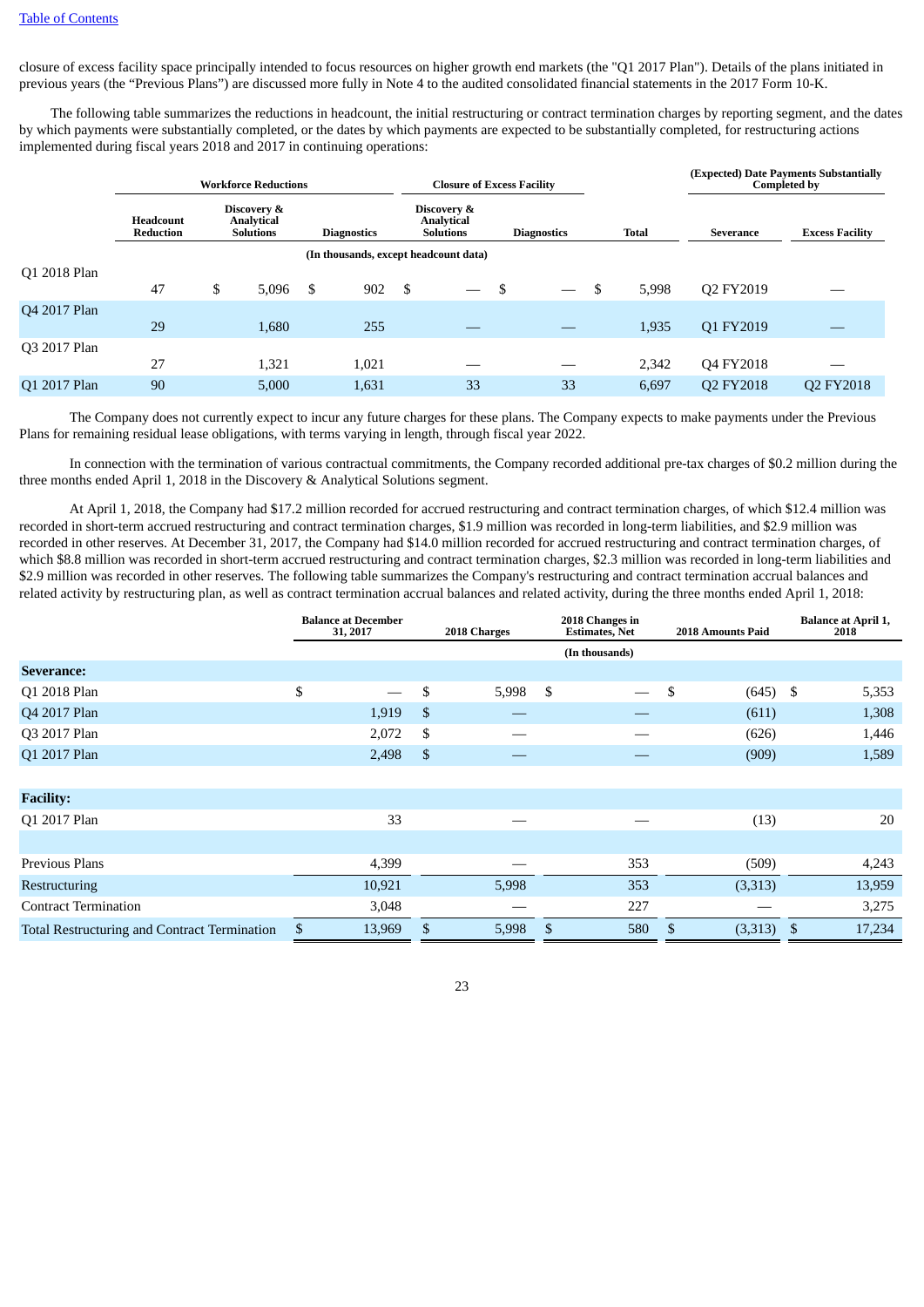# **Note 7: Interest and Other Expense, Net**

Interest and other expense, net, consisted of the following:

| <b>Three Months Ended</b>                       |                  |
|-------------------------------------------------|------------------|
| April 1,<br>2018                                | April 2,<br>2017 |
| (In thousands)                                  |                  |
| (265)<br>Interest income<br>- \$<br>S           | (220)            |
| 17,650<br>Interest expense                      | 10,864           |
| Other income, net<br>(5,955)                    | (816)            |
| 11,430<br>Total interest and other expense, net | 9,828<br>S       |

During the three months ended April 1, 2018 and April 2, 2017, foreign currency transaction gains were \$26.0 million and \$1.4 million, respectively. Net losses from forward currency hedge contracts were \$22.6 million and \$2.4 million for the three months ended April 1, 2018 and April 2, 2017, respectively. The other components of net periodic pension credit were \$2.5 million and \$1.8 million for the three months ended April 1, 2018 and April 2, 2017, respectively. These amounts were included in other income, net.

# **Note 8: Inventories**

Inventories as of April 1, 2018 and December 31, 2017 consisted of the following:

|                   | April 1,<br><b>2018</b> |                | December 31,<br>2017 |
|-------------------|-------------------------|----------------|----------------------|
|                   |                         | (In thousands) |                      |
| Raw materials     | \$<br>132,640           | -S             | 122,100              |
| Work in progress  | 20,469                  |                | 18,452               |
| Finished goods    | 221,699                 |                | 211,123              |
| Total inventories | 374,808                 | \$             | 351,675              |

## **Note 9: Income Taxes**

The Company regularly reviews its tax positions in each significant taxing jurisdiction in the process of evaluating its unrecognized tax benefits. The Company makes adjustments to its unrecognized tax benefits when: (i) facts and circumstances regarding a tax position change, causing a change in management's judgment regarding that tax position; (ii) a tax position is effectively settled with a tax authority at a differing amount; and/or (iii) the statute of limitations expires regarding a tax position.

The total provision for income taxes included in the condensed consolidated statement of operations consisted of the following:

|                              | <b>Three Months Ended</b> |              |                  |  |
|------------------------------|---------------------------|--------------|------------------|--|
|                              | April 1,<br>2018          |              | April 2,<br>2017 |  |
|                              | (In thousands)            |              |                  |  |
| <b>Continuing operations</b> | 2,470                     | <sup>S</sup> | 3,921            |  |
| Discontinued operations      | 11                        |              | 1,218            |  |
| Total                        | 2,481                     |              | 5,139            |  |

At April 1, 2018, the Company had gross tax effected unrecognized tax benefits of \$30.7 million, of which \$29.0 million, if recognized, would affect the continuing operations effective tax rate. The remaining amount, if recognized, would affect discontinued operations.

The Company believes that it is reasonably possible that approximately \$5.2 million of its uncertain tax positions at April 1, 2018, including accrued interest and penalties, and net of tax benefits, may be resolved over the next twelve months as a result of lapses in applicable statutes of limitations and potential settlements. Various tax years after 2010 remain open to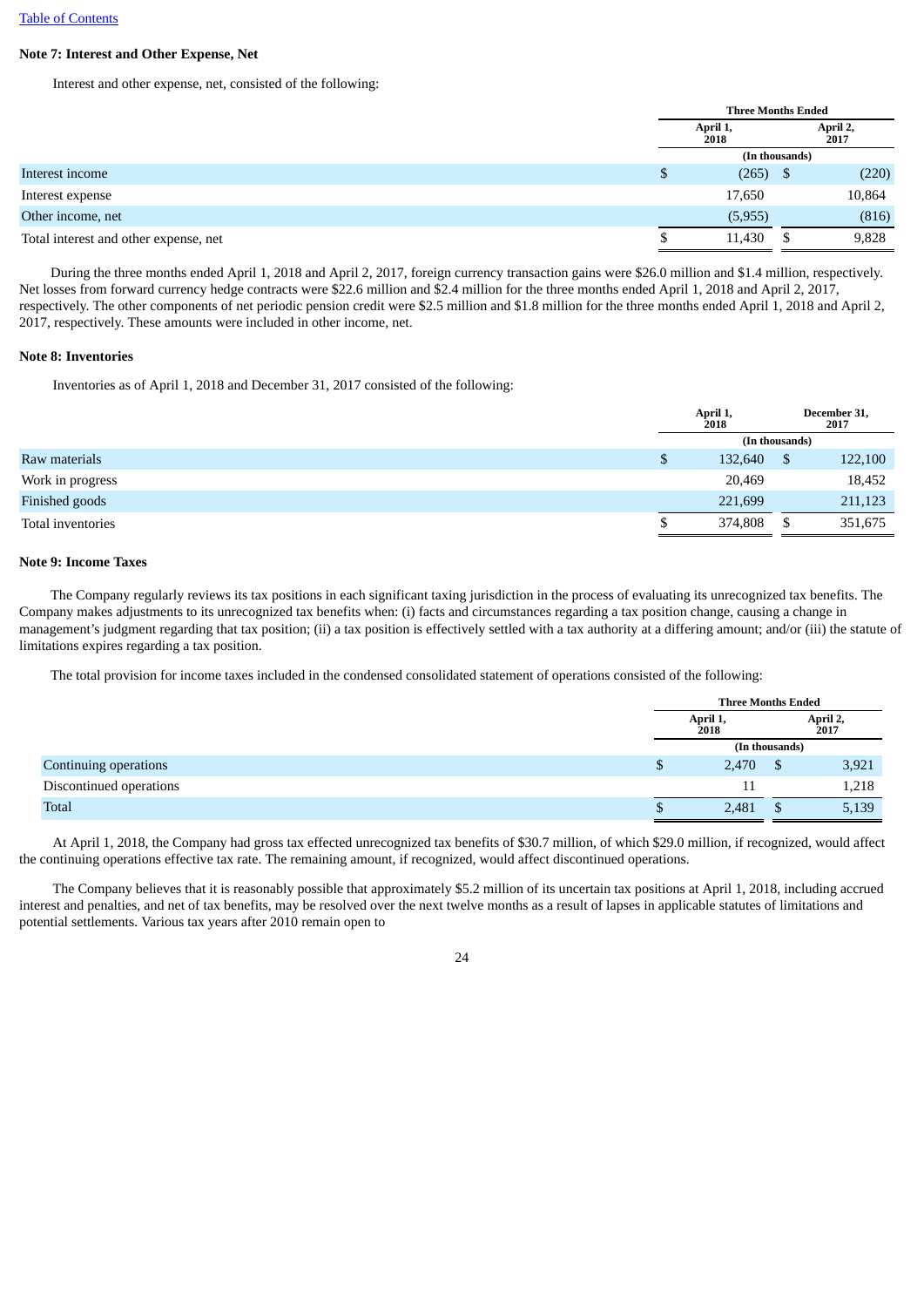examination by certain jurisdictions in which the Company has significant business operations, such as Finland, Germany, Italy, Netherlands, Singapore, the United Kingdom and the United States. The tax years under examination vary by jurisdiction.

During the first three months of fiscal years 2018 and 2017, the Company recorded net discrete income tax benefits of \$1.4 million and \$2.5 million, respectively. The discrete tax benefits in the first three months of fiscal year 2018 and fiscal year 2017 include recognition of excess tax benefits on stock compensation of \$1.9 million and \$1.1 million, respectively.

On December 22, 2017, the President of the United States signed the Tax Act, which makes broad and complex changes to the U.S. Internal Revenue Code. Changes include, but are not limited to: (1) the lowering of the U.S. corporate tax rate from 35% to 21%; (2) the transition of U.S. international taxation from a worldwide tax system to a modified territorial system with a one-time transition tax on the deemed repatriation of cumulative foreign earnings as of December 31, 2017; (3) a new provision designed to tax global intangible low-taxed income (GILTI); (4) the creation of the base erosion anti-abuse tax (BEAT), which is effectively a new minimum tax; (5) the deduction for foreign-derived intangible income (FDII); (6) a new limitation on deductible interest expense; (7) the repeal of the domestic production activity deduction; and (8) limitations on the deductibility of certain executive compensation.

The Company is applying the guidance in ASU 2018-05 (see Note 1, *Basis of Presentation*) when accounting for the enactment date effects of the Tax Act. At April 1, 2018, the Company has not completed the accounting for all of the tax effects of the Tax Act; however, it has made a reasonable estimate of their effects based on currently available information. As described below, the Company has made changes to certain aspects of the provision for the Tax Act. Management will continue to refine the calculations as additional guidance is available. These estimates may be affected as additional clarification and implementation guidance becomes available. These changes could be material to income tax expense.

*Remeasurement:* The Company remeasured its future tax benefits and liabilities at the enacted tax rate of 21% and provided a provisional amount of \$21.5 million during fiscal year 2017. During the three months ended April 1, 2018, the Company recognized an additional tax expense of \$1.5 million for the remeasurement of certain future tax benefits and included these adjustments as a component of provision for income tax from continuing operations.

*One-Time Transition Tax:* The Tax Act requires the Company to pay a one-time transition tax on the unremitted earnings of foreign subsidiaries. Based on available information, the Company estimated the tax on the deemed repatriation of foreign earnings and has recorded a tax expense of \$85.0 million in continuing operations at December 31, 2017. As the Company continues to refine the earnings and profit analysis and the calculations of the one-time transition tax, the measurement of this liability could be affected. As of April 1, 2018, no changes have been made to the Company's provisional liability associated with the one-time transition tax.

*GILTI, FDII, and other provisions:* For fiscal year beginning in 2018, the Company is subject to several provisions of the Tax Act including computations under GILTI, FDII, and other provisions. Management has made a reasonable estimate of the impact of each provision of the Tax Act on our effective tax rate for the three months ended April 1, 2018. Management will continue to refine the provisional estimates for the computations of the GILTI, FDII, and other provisions as additional clarification and implementation guidance becomes available.

Under U.S. GAAP, the Company is allowed to make an accounting policy on GILTI. The choice is either to (1) treat taxes due on future U.S. inclusions in taxable income related to GILTI as a current-period expense when incurred (the "period cost method"), or (2) factor such amounts into the measurement of deferred taxes (the "deferred method"). At April 1, 2018, the Company is still evaluating the GILTI provisions and the analysis of future taxable income that is subject to GILTI, thus, the Company has not recorded any potential deferred tax effects related to the GILTI in the financial statements and has not made a policy decision regarding whether to record deferred taxes on GILTI or use the period cost method.

## **Note 10: Debt**

*Senior Unsecured Revolving Credit Facility.* The Company's senior unsecured revolving credit facility provides for \$1.0 billion of revolving loans and has an initial maturity of August 11, 2021. As of April 1, 2018, undrawn letters of credit in the aggregate amount of \$11.4 million were treated as issued and outstanding when calculating the borrowing availability under the senior unsecured revolving credit facility. As of April 1, 2018, the Company had \$306.6 million available for additional borrowing under the facility. The Company uses the senior unsecured revolving credit facility for general corporate purposes, which may include working capital, refinancing existing indebtedness, capital expenditures, share repurchases, acquisitions and strategic alliances. The interest rates under the senior unsecured revolving credit facility are based on the Eurocurrency rate or the base rate at the time of borrowing, plus a margin. The base rate is the higher of (i) the rate of interest in effect for such day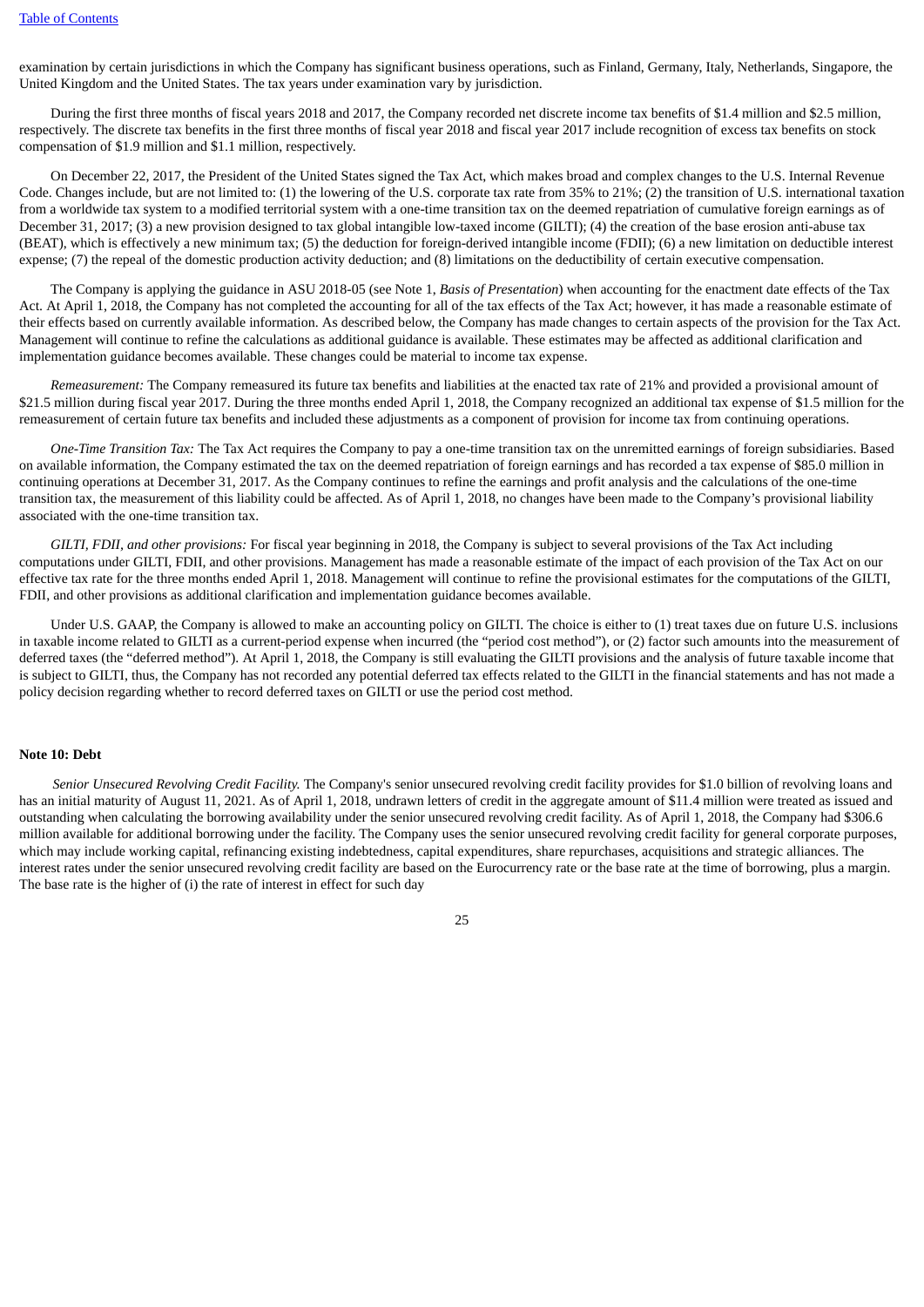as publicly announced from time to time by JP Morgan Chase Bank, N.A. as its "prime rate," (ii) the Federal Funds rate plus 50 basis points or (iii) an adjusted one-month Libor plus 1.00%. The Eurocurrency margin as of April 1, 2018 was 110 basis points. The weighted average Eurocurrency interest rate as of April 1, 2018 was 1.85%, resulting in a weighted average effective Eurocurrency rate, including the margin, of 2.95%, which was the interest applicable to the borrowings outstanding under the Eurocurrency rate as of April 1, 2018. As of April 1, 2018, the senior unsecured revolving credit facility had outstanding borrowings of \$682.0 million, and \$3.1 million of unamortized debt issuance costs. As of December 31, 2017, the senior unsecured revolving credit facility had outstanding borrowings of \$625.0 million, and \$3.3 million of unamortized debt issuance costs. The credit agreement for the facility contains affirmative, negative and financial covenants and events of default. The financial covenants include a debt-to-capital ratio that remains applicable for so long as the Company's debt is rated as investment grade. In the event that the Company's debt is not rated as investment grade, the debt-to-capital ratio covenant is replaced with a maximum consolidated leverage ratio covenant and a minimum consolidated interest coverage ratio covenant.

*Senior Unsecured Term Loan Credit Facility*. The Company entered into a senior unsecured term loan credit facility on August 11, 2017 that provides for \$200.0 million of term loans and has an initial maturity of twelve months from December 19, 2017, the date of the initial draw. The Company utilized the senior unsecured term loan facility for the acquisition of EUROIMMUN. The interest rates under the senior unsecured term loan credit facility are based on the Eurocurrency rate or the base rate at the time of the borrowing, plus a margin. The base rate is the higher of (i) the rate of interest in effect for such day as publicly announced from time to time by JP Morgan Chase Bank, N.A. as its "prime rate," (ii) the Federal Funds rate plus 50 basis points or (iii) an adjusted one-month Libor plus 1.00%. The Eurocurrency margin as of April 1, 2018 was 110 basis points. The weighted average Eurocurrency interest rate as of April 1, 2018 was 1.81%, resulting in a weighted average effective Eurocurrency rate, including the margin, of 2.91%, which was the interest applicable to the borrowings outstanding under the Eurocurrency rate as of April 1, 2018. The senior unsecured term loan credit facility had outstanding borrowings of \$200.0 million as of April 1, 2018 and December 31, 2017, and a maturity date of December 18, 2018. The credit agreement for the facility contains affirmative, negative and financial covenants and events of defaults which are substantially similar to those contained in the senior unsecured revolving credit facility. In April 2018, the Company paid in full the outstanding balance of the Company's senior unsecured term loan credit facility, from the proceeds of the 0.6% senior unsecured notes due in 2021 that was issued in April 2018.

*5% Senior Unsecured Notes due in 2021.* On October 25, 2011, the Company issued \$500.0 million aggregate principal amount of senior unsecured notes due in 2021 (the "November 2021 Notes") in a registered public offering and received \$493.6 million of net proceeds from the issuance. The November 2021 Notes were issued at 99.4% of the principal amount, which resulted in a discount of \$3.1 million. As of April 1, 2018, the November 2021 Notes had an aggregate carrying value of \$496.6 million, net of \$1.3 million of unamortized original issue discount and \$2.1 million of unamortized debt issuance costs. As of December 31, 2017, the November 2021 Notes had an aggregate carrying value of \$496.6 million, net of \$1.4 million of unamortized original issue discount and \$2.0 million of unamortized debt issuance costs. The November 2021 Notes mature in November 2021 and bear interest at an annual rate of 5%. Interest on the November 2021 Notes is payable semi-annually on May 15th and November 15th each year. Prior to August 15, 2021 (three months prior to their maturity date), the Company may redeem the November 2021 Notes in whole or in part, at its option, at a redemption price equal to the greater of (i) 100% of the principal amount of the November 2021 Notes to be redeemed, plus accrued and unpaid interest, or (ii) the sum of the present values of the remaining scheduled payments of principal and interest in respect to the November 2021 Notes being redeemed, discounted on a semi-annual basis, at the Treasury Rate plus 45 basis points, plus accrued and unpaid interest. At any time on or after August 15, 2021 (three months prior to their maturity date), the Company may redeem the November 2021 Notes, at its option, at a redemption price equal to 100% of the principal amount of the November 2021 Notes to be redeemed plus accrued and unpaid interest. Upon a change of control (as defined in the indenture governing the November 2021 Notes) and a contemporaneous downgrade of the November 2021 Notes below investment grade, each holder of November 2021 Notes will have the right to require the Company to repurchase such holder's November 2021 Notes for 101% of their principal amount, plus accrued and unpaid interest.

*1.875% Senior Unsecured Notes due 2026.* On July 19, 2016, the Company issued €500.0 million aggregate principal amount of senior unsecured notes due in 2026 (the "2026 Notes") in a registered public offering and received approximately €492.3 million of net proceeds from the issuance. The 2026 Notes were issued at 99.118% of the principal amount, which resulted in a discount of €4.4 million. The 2026 Notes mature in July 2026 and bear interest at an annual rate of 1.875%. Interest on the 2026 Notes is payable annually on July 19th each year. The proceeds from the 2026 Notes were used to pay in full the outstanding balance of the Company's previous senior unsecured revolving credit facility. As of April 1, 2018, the 2026 Notes had an aggregate carrying value of \$607.4 million, net of \$4.7 million of unamortized original issue discount and \$4.2 million of unamortized debt issuance costs. As of December 31, 2017, the 2026 Notes had an aggregate carrying value of \$591.7 million, net of \$4.7 million of unamortized original issue discount and \$4.3 million of unamortized debt issuance costs.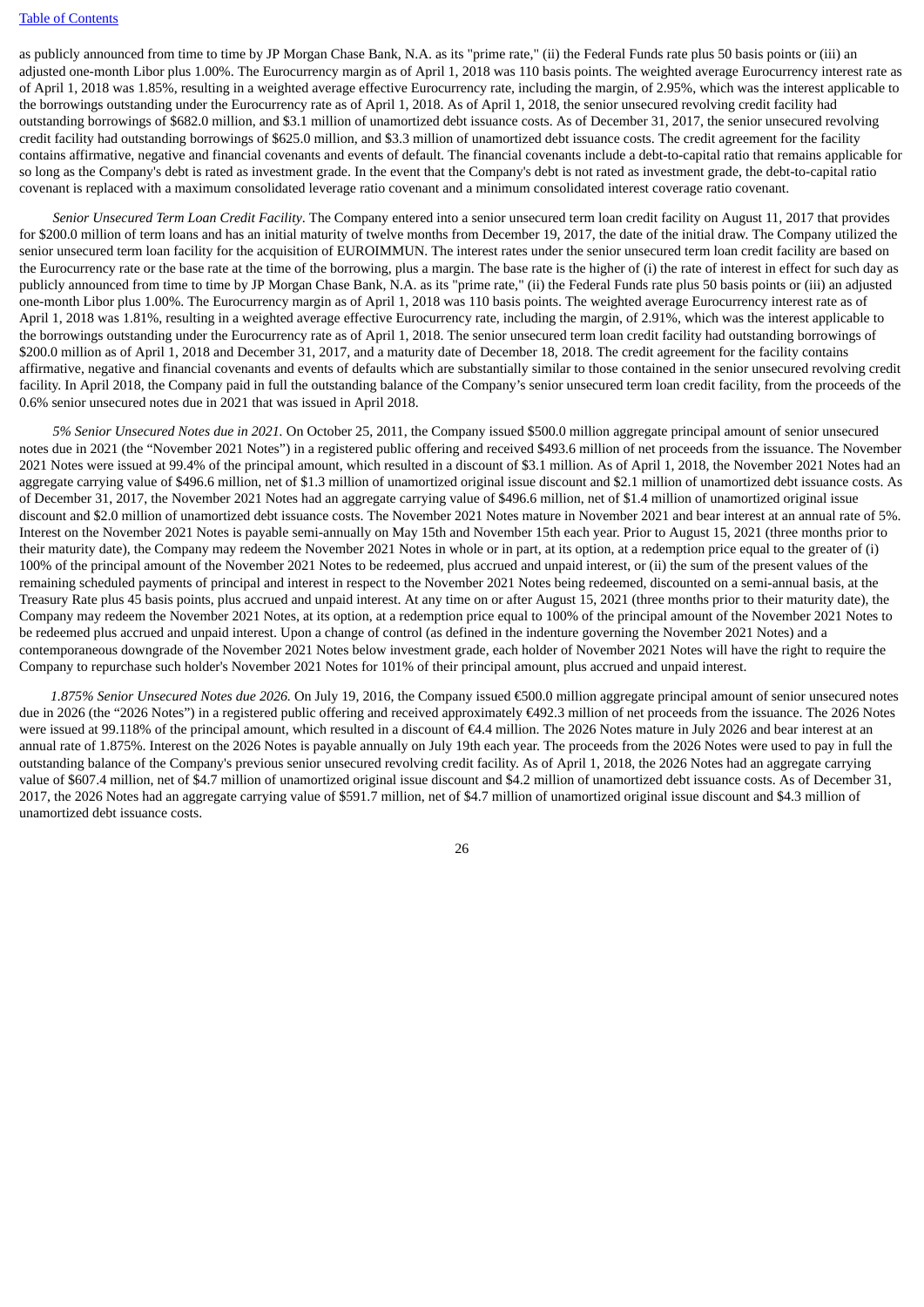Prior to April 19, 2026 (three months prior to their maturity date), the Company may redeem the 2026 Notes in whole at any time or in part from time to time, at its option, at a redemption price equal to the greater of (i) 100% of the principal amount of the 2026 Notes to be redeemed, or (ii) the sum of the present values of the remaining scheduled payments of principal and interest in respect to the 2026 Notes being redeemed, discounted on an annual basis, at the applicable Comparable Government Bond Rate (as defined in the indenture governing the 2026 Notes) plus 35 basis points; plus, in each case, accrued and unpaid interest. In addition, at any time on or after April 19, 2026 (three months prior to their maturity date), the Company may redeem the 2026 Notes, at its option, at a redemption price equal to 100% of the principal amount of the 2026 Notes due to be redeemed plus accrued and unpaid interest.

Upon a change of control (as defined in the indenture governing the 2026 Notes) and a contemporaneous downgrade of the 2026 Notes below investment grade, the Company will, in certain circumstances, make an offer to purchase the 2026 Notes at a price equal to 101% of their principal amount plus any accrued and unpaid interest.

*0.6% Senior Unsecured Notes due in 2021.* On April 11, 2018, the Company issued €300.0 million aggregate principal amount of senior unsecured notes due in 2021 (the "April 2021 Notes") in a registered public offering and received approximately €298.7 million of net proceeds from the issuance. The April 2021 Notes were issued at 99.95% of the principal amount, which resulted in a discount of €0.2 million. The April 2021 Notes mature in April 2021 and bear interest at an annual rate of 0.6%. Interest on the April 2021 Notes is payable annually on April 9th each year. The proceeds from the April 2021 Notes were used to pay in full the outstanding balance of the Company's senior unsecured term loan credit facility, and a portion of the outstanding senior unsecured revolving credit facility, and in each case the borrowings were incurred to pay a portion of the purchase price for the Company's acquisition of EUROIMMUM, which closed in December 19, 2017. Prior to the maturity date of the April 2021 Notes, the Company may redeem them in whole at any time or in part from time to time, at its option, at a redemption price equal to the greater of (i) 100% of the principal amount of the April 2021 Notes to be redeemed, or (ii) the sum of the present values of the remaining scheduled payments of principal and interest in respect to the April 2021 Notes being redeemed, discounted on an annual basis, at the applicable Comparable Government Bond Rate (as defined in the indenture governing the April 2021 Notes) plus 15 basis points; plus, in each case, accrued and unpaid interest. Upon a change of control (as defined in the indenture governing the April 2021 Notes) and a contemporaneous downgrade of the April 2021 Notes below investment grade, the Company will, in certain circumstances, make an offer to purchase the April 2021 Notes at a price equal to 101% of their principal amount, plus accrued and unpaid interest.

*Other Debt Facilities.* The Company's other debt facilities include Euro-denominated bank loans with an aggregate carrying value of \$56.0 million (or €45.5 million) and \$57.2 million (or €47.6 million) as of April 1, 2018 and December 31, 2017, respectively. These bank loans are primarily utilized for financing fixed assets and are repaid in monthly or quarterly installments with maturity dates extending to 2031. The bank loans in the aggregate amount of \$43.3 million bear fixed interest rates between 1.1% and 7.9% and bank loans in the aggregate amount of \$12.7 million bear variable interest rates based on the Euribor rate plus a margin between 1.3% and 1.5%. An aggregate amount of \$15.1 million of the bank loans are secured by mortgages on real property and the remaining \$40.9 million are unsecured. Certain credit agreements for the unsecured bank loans include financial covenants which are based on an equity ratio or an equity ratio and minimum interest coverage ratio.

In addition, the Company has other unsecured revolving credit facilities and a secured bank loan in the amount of \$2.6 million and \$0.3 million, respectively, as of April 1, 2018. The unsecured revolving debt facilities bear fixed interest rates between 0.05% and 1.95% and will mature in 2018. The secured bank loan of \$0.3 million bears a fixed annual interest rate of 1.95% and is repaid in monthly installments until 2027.

*Financing Lease Obligations.* In fiscal year 2012, the Company entered into agreements with the lessors of certain buildings that the Company is currently occupying and leasing to expand those buildings. The Company provided a portion of the funds needed for the construction of the additions to the buildings, and as a result the Company was considered the owner of the buildings during the construction period. At the end of the construction period, the Company was not reimbursed by the lessors for all of the construction costs. The Company is therefore deemed to have continuing involvement and the leases qualify as financing leases under sale-leaseback accounting guidance, representing debt obligations for the Company and non-cash investing and financing activities. As a result, the Company capitalized \$29.3 million in property, plant and equipment, net, representing the fair value of the buildings with a corresponding increase to debt. The Company has also capitalized \$11.5 million in additional construction costs necessary to complete the renovations to the buildings, which were funded by the lessors, with a corresponding increase to debt. At April 1, 2018, the Company had \$35.6 million recorded for these financing lease obligations, of which \$1.4 million was recorded as short-term debt and \$34.2 million was recorded as long-term debt. At December 31, 2017, the Company had \$35.9 million recorded for these financing lease obligations, of which \$1.4 million was recorded as short-term debt and \$34.5 million was recorded as long-term debt. The buildings are being depreciated on a straight-line basis over the terms of the leases to their estimated residual values, which will equal the remaining financing obligation at the end of the lease term. At the end of the lease term, the remaining balances in property, plant and equipment, net and debt will be reversed against each other.

# **Note 11: Earnings Per Share**

Basic earnings per share was computed by dividing net income by the weighted-average number of common shares outstanding during the period less restricted unvested shares. Diluted earnings per share was computed by dividing net income by the weighted-average number of common shares outstanding plus all potentially dilutive common stock equivalents, primarily shares issuable upon the exercise of stock options using the treasury stock method. The following table reconciles the number of shares utilized in the earnings per share calculations:

|                                                                     |                  | <b>Three Months Ended</b> |
|---------------------------------------------------------------------|------------------|---------------------------|
|                                                                     | April 1,<br>2018 | April 2,<br>2017          |
|                                                                     |                  | (In thousands)            |
| Number of common shares—basic                                       | 110,296          | 109,468                   |
| Effect of dilutive securities:                                      |                  |                           |
| Stock options                                                       | 861              | 602                       |
| Restricted stock awards                                             | 173              | 134                       |
| Number of common shares—diluted                                     | 111,330          | 110.204                   |
| Number of potentially dilutive securities excluded from calculation |                  |                           |
| due to antidilutive impact                                          | 332              | 659                       |

Antidilutive securities include outstanding stock options with exercise prices and average unrecognized compensation cost in excess of the average fair market value of common stock for the related period. Antidilutive options were excluded from the calculation of diluted net income per share and could become dilutive in the future.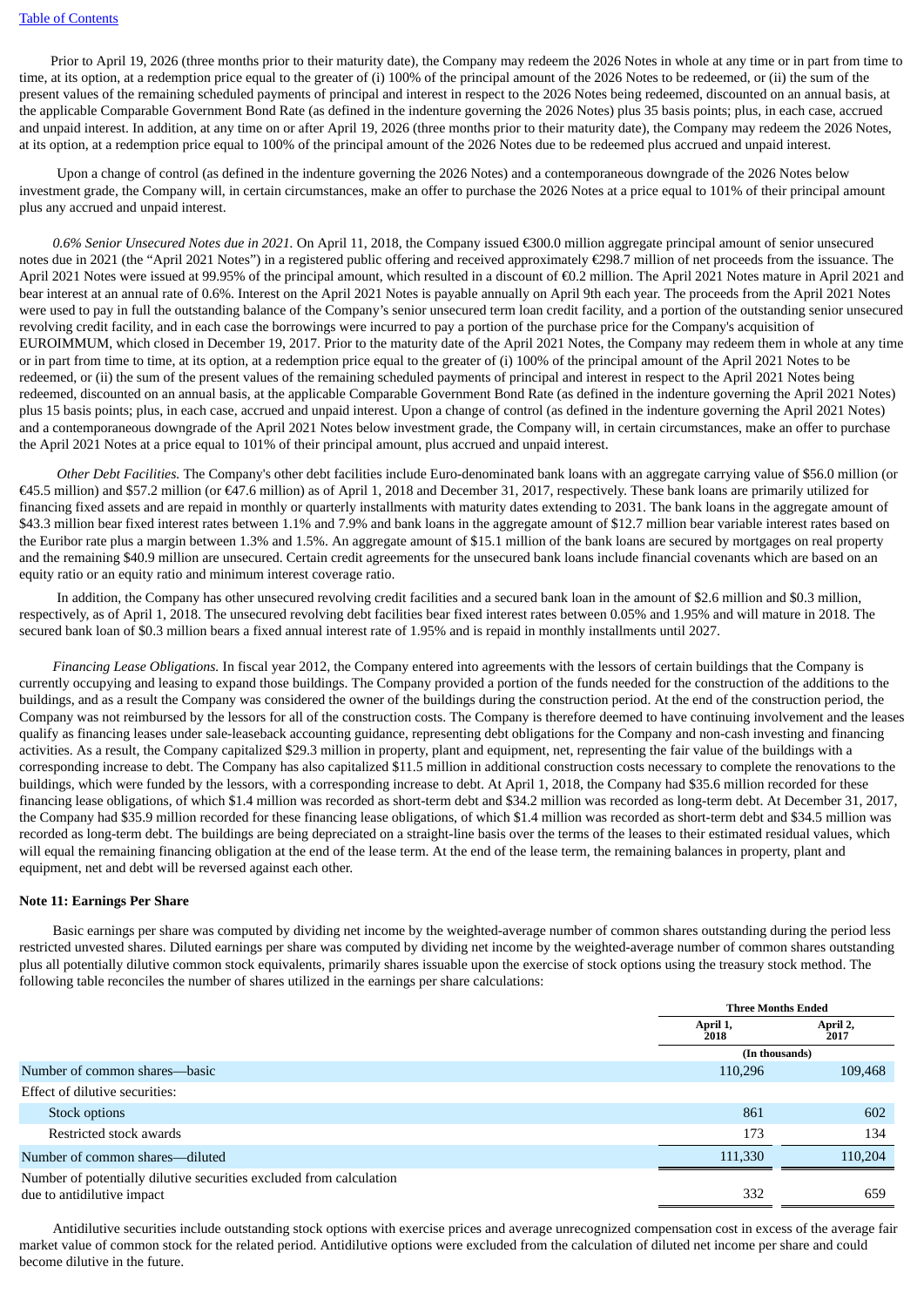#### **Note 12: Industry Segment Information**

The Company discloses information about its operating segments based on the way that management organizes the segments within the Company for making operating decisions and assessing financial performance. The Company evaluates the performance of its operating segments based on revenue and operating income. Intersegment revenue and transfers are not significant. The accounting policies of the operating segments are the same as those described in Note 1 to the audited consolidated financial statements in the 2017 Form 10-K.

The principal products and services of the Company's two operating segments are:

- *Discovery & Analytical Solutions*. Provides products and services targeted towards the life sciences and applied markets.
- *Diagnostics*. Develops diagnostics, tools and applications focused on clinically-oriented customers, especially within the reproductive health, emerging market diagnostics and applied genomics markets. The Diagnostics segment serves the diagnostics market.

The Company has included the expenses for its corporate headquarters, such as legal, tax, audit, human resources, information technology, and other management and compliance costs, as well as the activity related to the mark-to-market adjustment on postretirement benefit plans, as "Corporate" below. The Company has a process to allocate and recharge expenses to the reportable segments when these costs are administered or paid by the corporate headquarters based on the extent to which the segment benefited from the expenses. These amounts have been calculated in a consistent manner and are included in the Company's calculations of segment results to internally plan and assess the performance of each segment for all purposes, including determining the compensation of the business leaders for each of the Company's operating segments.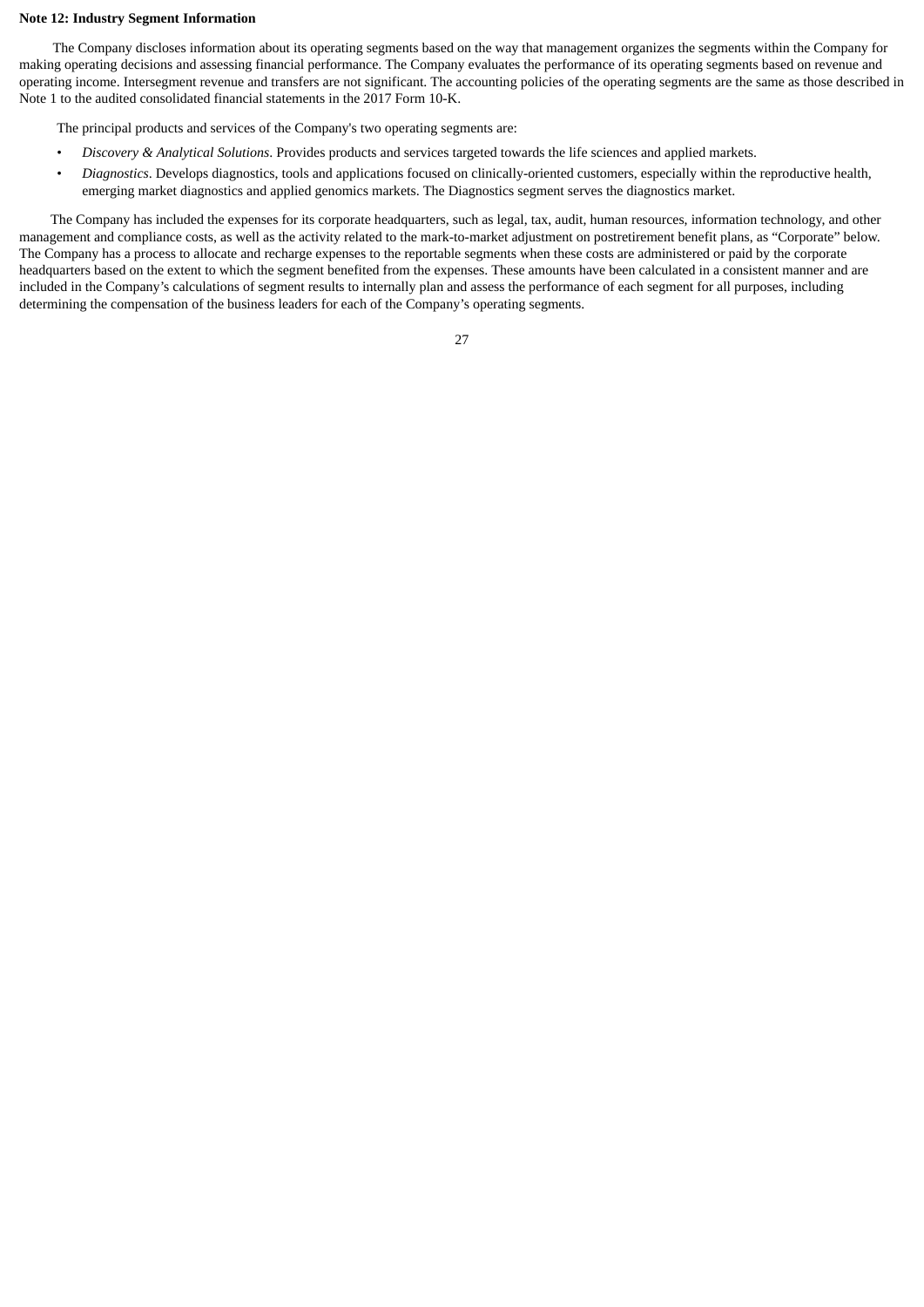Revenue and operating income (loss) from continuing operations by operating segment are shown in the table below:

|                                                       | <b>Three Months Ended</b> |                |                  |  |
|-------------------------------------------------------|---------------------------|----------------|------------------|--|
|                                                       | April 1,<br>2018          |                | April 2,<br>2017 |  |
|                                                       | (In thousands)            |                |                  |  |
| <b>Discovery &amp; Analytical Solutions</b>           |                           |                |                  |  |
| Product revenue                                       | \$<br>237,695             | \$             | 215,160          |  |
| Service revenue                                       | 158,830                   |                | 146,600          |  |
| <b>Total revenue</b>                                  | 396,525                   |                | 361,760          |  |
| Operating income from continuing operations           | 36,197                    |                | 30,222           |  |
| <b>Diagnostics</b>                                    |                           |                |                  |  |
| Product revenue                                       | 209,913                   |                | 118,554          |  |
| Service revenue                                       | 37,534                    |                | 33,801           |  |
| <b>Total revenue</b>                                  | 247,447                   |                | 152,355          |  |
| Operating income from continuing operations           | 18,394                    |                | 32,716           |  |
| Corporate                                             |                           |                |                  |  |
| Operating loss from continuing operations             | (14, 656)                 |                | (13, 127)        |  |
| <b>Continuing Operations</b>                          |                           |                |                  |  |
| Product revenue                                       | 447,608                   |                | 333,714          |  |
| Service revenue                                       | 196,364                   |                | 180,401          |  |
| <b>Total revenue</b>                                  | 643,972                   |                | 514,115          |  |
| Operating income from continuing operations           | 39,935                    |                | 49,811           |  |
| Interest and other expense, net (see Note 7)          | 11,430                    |                | 9,828            |  |
| Income from continuing operations before income taxes | \$<br>28,505              | $\mathfrak{S}$ | 39,983           |  |

# **Note 13: Stockholders' Equity**

## *Comprehensive Income:*

The components of accumulated other comprehensive loss consisted of the following:

|                                                          | April 1,<br>2018 |  | December 31,<br>2017 |
|----------------------------------------------------------|------------------|--|----------------------|
|                                                          | (In thousands)   |  |                      |
| Foreign currency translation adjustments                 | $(28,083)$ \$    |  | (46, 582)            |
| Unrecognized prior service costs, net of income taxes    | 322              |  | 322                  |
| Unrealized net losses on securities, net of income taxes | (217)            |  | (258)                |
| Accumulated other comprehensive loss                     | (27, 978)        |  | (46, 518)            |

## *Stock Repurchases:*

On July 27, 2016, the Board of Directors (the "Board") authorized the Company to repurchase up to 8.0 million shares of common stock under a stock repurchase program (the "Repurchase Program"). The Repurchase Program will expire on July 26, 2018 unless terminated earlier by the Board, and may be suspended or discontinued at any time. During the three months ended April 1, 2018, the Company had no stock repurchases under the Repurchase Program. As of April 1, 2018, 8.0 million shares remained available for repurchase under the Repurchase Program.

In addition, the Board has authorized the Company to repurchase shares of common stock to satisfy minimum statutory tax withholding obligations in connection with the vesting of restricted stock awards and restricted stock unit awards granted pursuant to the Company's equity incentive plans and to satisfy obligations related to the exercise of stock options made pursuant to the Company's equity incentive plans. During the three months ended April 1, 2018, the Company repurchased 58,449 shares of common stock for this purpose at an aggregate cost of \$4.6 million. The repurchased shares have been reflected as additional authorized but unissued shares, with the payments reflected in common stock and capital in excess of par value.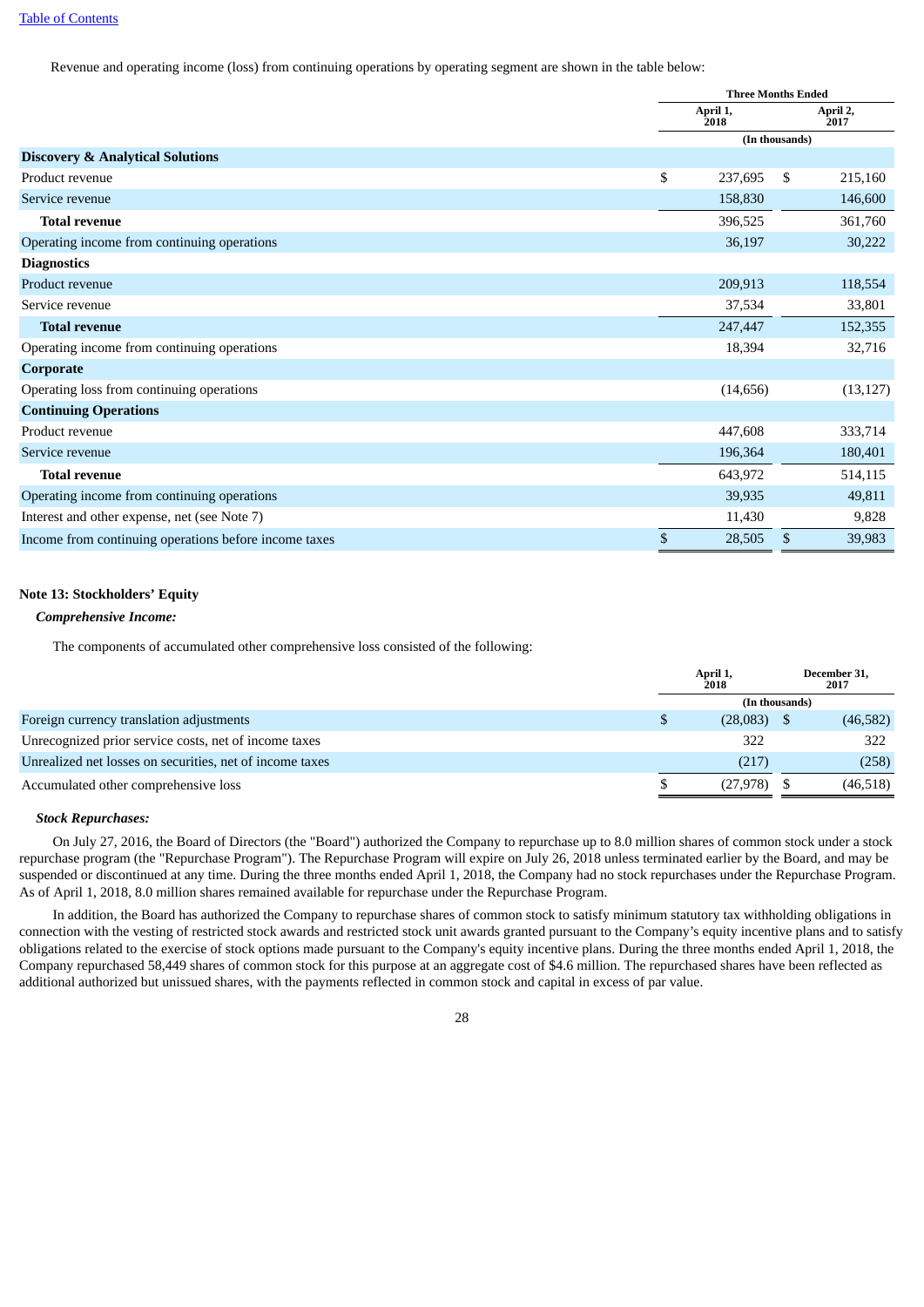## *Dividends:*

The Board declared a regular quarterly cash dividend of \$0.07 per share for the first quarter of fiscal year 2018 and in each quarter of fiscal year 2017. At April 1, 2018, the Company has accrued \$7.7 million for dividends declared on January 25, 2018 for the first quarter of fiscal year 2018 that will be payable on May 10, 2018. On April 26, 2018, the Company announced that the Board had declared a quarterly dividend of \$0.07 per share for the second quarter of fiscal year 2018 that will be payable on August 10, 2018. In the future, the Board may determine to reduce or eliminate the Company's common stock dividend in order to fund investments for growth, repurchase shares or conserve capital resources.

## **Note 14: Stock Plans**

In addition to the Company's Employee Stock Purchase Plan, the Company utilizes one stock-based compensation plan, the 2009 Incentive Plan (the "2009 Plan"). Under the 2009 Plan, 10.0 million shares of the Company's common stock are authorized for stock option grants, restricted stock awards, performance restricted stock units, performance units and stock awards as part of the Company's compensation programs. In addition to shares of the Company's common stock originally authorized for issuance under the 2009 Plan, the 2009 Plan includes shares of the Company's common stock previously granted under the Amended and Restated 2001 Incentive Plan and the 2005 Incentive Plan that were canceled or forfeited without the shares being issued.

The following table summarizes total pre-tax compensation expense recognized related to the Company's stock option grants, restricted stock awards, performance restricted stock units, performance units and stock awards, included in the Company's condensed consolidated statements of operations for the three months ended April 1, 2018 and April 2, 2017:

|                                              | <b>Three Months Ended</b> |  |                  |  |
|----------------------------------------------|---------------------------|--|------------------|--|
|                                              | April 1,<br>2018          |  | April 2,<br>2017 |  |
|                                              | (In thousands)            |  |                  |  |
| Cost of revenue                              | 305                       |  | 260              |  |
| Research and development expenses            | 308                       |  | 327              |  |
| Selling, general and administrative expenses | 4.719                     |  | 4,339            |  |
| Total stock-based compensation expense       | 5,332                     |  | 4,926            |  |

The total income tax benefit recognized in the condensed consolidated statements of operations for stock-based compensation was \$3.1 million and \$2.9 million for the three months ended April 1, 2018 and April 2, 2017, respectively. Stock-based compensation costs capitalized as part of inventory was \$0.4 million and \$0.3 million as of April 1, 2018 and April 2, 2017, respectively.

*Stock Options:* The fair value of each option grant is estimated using the Black-Scholes option pricing model. The Company's weighted-average assumptions used in the Black-Scholes option pricing model were as follows:

|                                  | <b>Three Months Ended</b> |                  |
|----------------------------------|---------------------------|------------------|
|                                  | April 1,<br>2018          | April 2,<br>2017 |
| Risk-free interest rate          | 2.6%                      | 1.9%             |
| Expected dividend yield          | 0.4%                      | 0.5%             |
| Expected term                    | 5 years                   | 5 years          |
| <b>Expected stock volatility</b> | 20.7%                     | 22.4%            |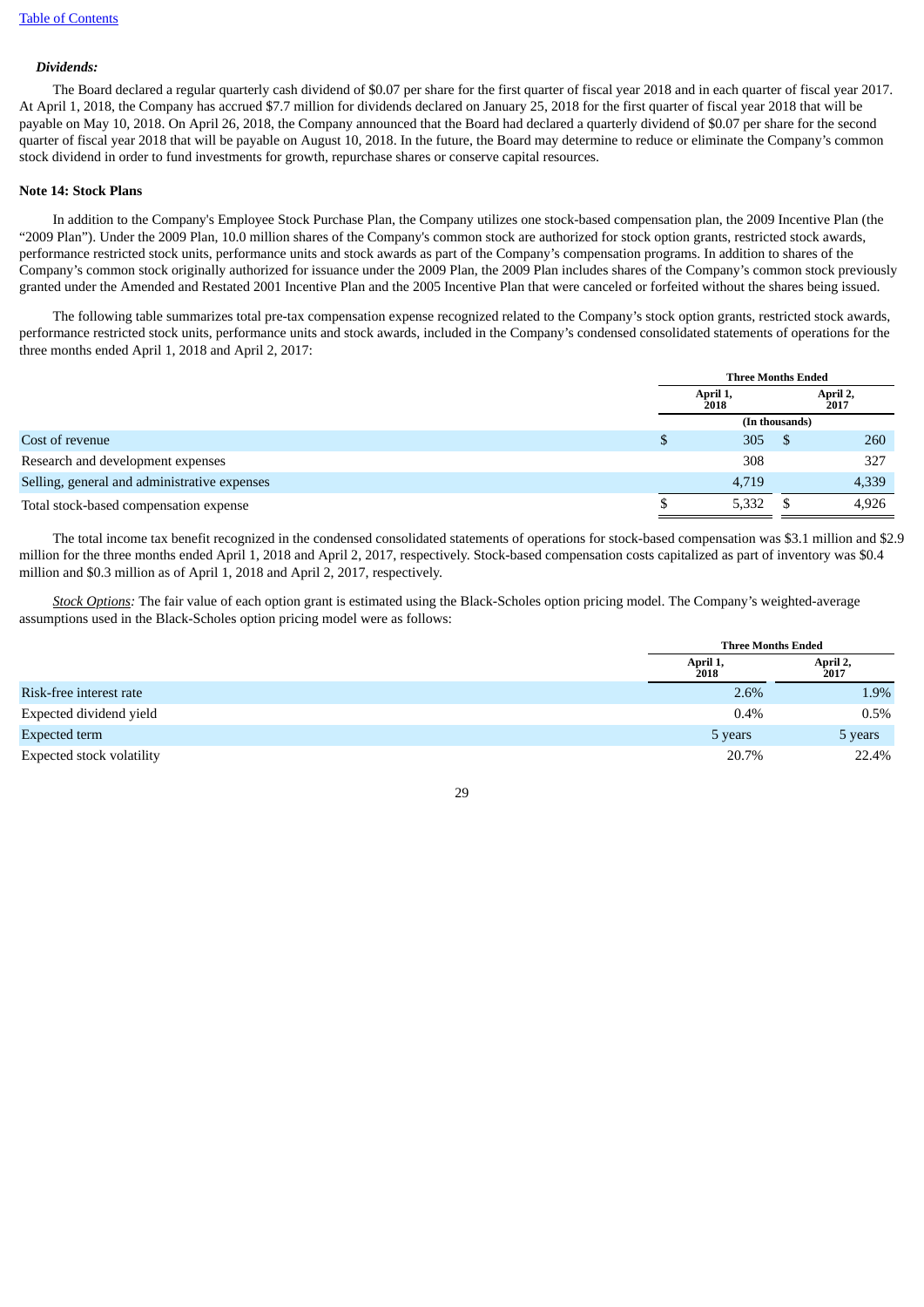The following table summarizes stock option activity for the three months ended April 1, 2018:

|                                  | <b>Number</b><br>of<br><b>Shares</b> |     | Weighted-<br><b>Average Exercise</b><br>Price | Weighted-Average<br>Remaining<br>Contractual<br>Term |                  | <b>Total</b><br><b>Intrinsic</b><br>Value |
|----------------------------------|--------------------------------------|-----|-----------------------------------------------|------------------------------------------------------|------------------|-------------------------------------------|
|                                  | (In thousands)                       |     |                                               | (In years)                                           |                  | (In millions)                             |
| Outstanding at December 31, 2017 | 2,154                                | -\$ | 42.77                                         |                                                      |                  |                                           |
| Granted                          | 325                                  |     | 77.77                                         |                                                      |                  |                                           |
| Exercised                        | (173)                                |     | 43.20                                         |                                                      |                  |                                           |
| Outstanding at April 1, 2018     | 2,306                                |     | 47.67                                         |                                                      | $4.2 \quad $$    | 64.7                                      |
| Exercisable at April 1, 2018     | 1,482                                | -\$ | 40.02                                         |                                                      | 3.1 <sup>5</sup> | 52.9                                      |

The weighted-average per-share grant-date fair value of options granted during the three months ended April 1, 2018 and April 2, 2017 was \$17.50 and \$11.72, respectively. The total intrinsic value of options exercised during the three months ended April 1, 2018 and April 2, 2017 was \$5.7 million and \$3.0 million, respectively. Cash received from option exercises for the three months ended April 1, 2018 and April 2, 2017 was \$7.5 million and \$4.6 million, respectively.

The total compensation expense recognized related to the Company's outstanding options was \$1.2 million each for the three months ended April 1, 2018 and April 2, 2017, respectively.

There was \$10.4 million of total unrecognized compensation cost related to nonvested stock options granted as of April 1, 2018. This cost is expected to be recognized over a weighted-average period of 2.3 years.

*Restricted Stock Awards:* The following table summarizes restricted stock award activity for the three months ended April 1, 2018:

|                                | Number of<br>Shares | Weighted-<br>Average<br>Grant-<br>Date Fair<br><b>Value</b> |
|--------------------------------|---------------------|-------------------------------------------------------------|
|                                | (In thousands)      |                                                             |
| Nonvested at December 31, 2017 | 496                 | \$<br>50.30                                                 |
| Granted                        | 151                 | 75.90                                                       |
| Vested                         | (169)               | 48.76                                                       |
| Forfeited                      | (5)                 | 53.19                                                       |
| Nonvested at April 1, 2018     | 473                 | \$<br>59.01                                                 |

The fair value of restricted stock awards vested during the three months ended April 1, 2018 and April 2, 2017 was \$8.2 million and \$7.8 million, respectively. The total compensation expense recognized related to the Company's outstanding restricted stock awards was \$2.4 million for the three months ended April 1, 2018, and \$2.5 million for the three months ended April 2, 2017.

As of April 1, 2018, there was \$21.8 million of total unrecognized compensation cost related to nonvested restricted stock awards. This cost is expected to be recognized over a weighted-average period of 1.8 years.

*Performance Restricted Stock Units:* As part of the Company's executive compensation program, the Company granted 35,133 and 54,337 performance restricted stock units during the three months ended April 1, 2018 and April 2, 2017, respectively, that will vest based on performance of the Company. The weighted-average per-share grant date fair value of performance restricted stock units granted during the three months ended April 1, 2018 and April 2, 2017 was \$81.05 and \$52.78, respectively. During the three months ended April 1, 2018 and April 2, 2017, no performance restricted stock units were forfeited. The total compensation expense recognized related to the performance restricted stock units was \$0.4 million and \$0.2 million for the three months ended April 1, 2018 and April 2, 2017, respectively. As of April 1, 2018, there were 89,470 performance restricted stock units outstanding.

*Performance Units:* As part of the Company's executive compensation program, the Company granted 33,281 and 49,845 performance units during the three months ended April 1, 2018 and April 2, 2017, respectively. The weighted-average per-share grant-date fair value of performance units granted during the three months ended April 1, 2018 and April 2, 2017 was \$75.72 and \$52.69, respectively. During the three months ended April 1, 2018 and April 2, 2017, no performance units were forfeited.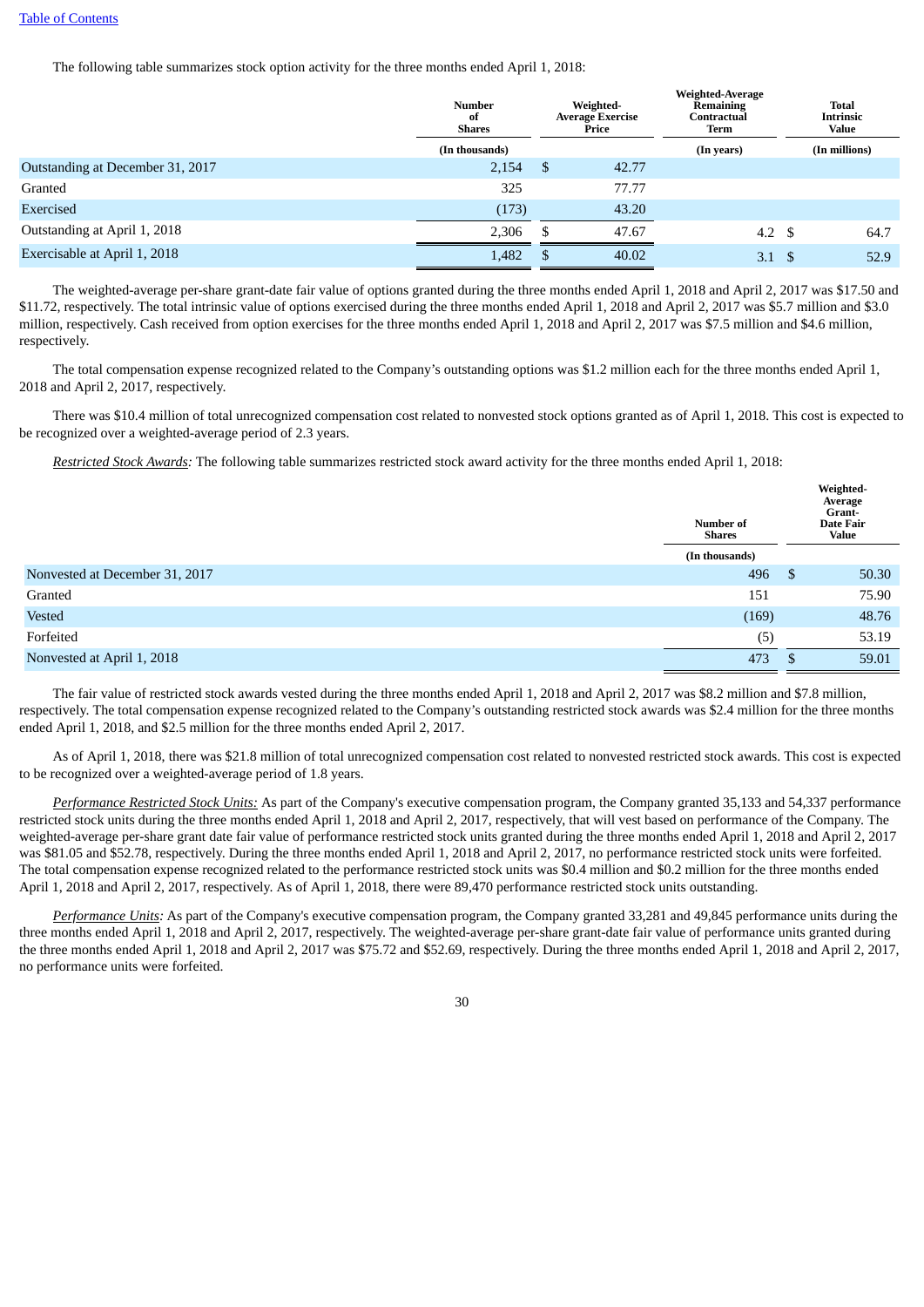The total compensation expense recognized related to performance units was \$1.3 million and \$1.1 million for the three months ended April 1, 2018 and April 2, 2017, respectively. As of April 1, 2018, there were 197,762 performance units outstanding and subject to forfeiture, with a corresponding liability of \$7.6 million recorded in accrued expenses and other current liabilities.

*Stock Awards:* The Company's stock award program provides an annual equity award to non-employee directors. During the three months ended April 1, 2018 and April 2, 2017, the Company did not grant any stock awards.

*Employee Stock Purchase Plan:* During the three months ended April 1, 2018 and April 2, 2017, the Company did not issue shares of common stock under the Company's Employee Stock Purchase Plan. At April 1, 2018, an aggregate of 0.9 million shares of the Company's common stock remained available for sale to employees out of the 5.0 million shares authorized by shareholders for issuance under this plan.

#### **Note 15: Goodwill and Intangible Assets, Net**

The Company tests goodwill and non-amortizing intangible assets at least annually for possible impairment. Accordingly, the Company completes the annual testing of impairment for goodwill and non-amortizing intangible assets on the later of January 1 or the first day of each fiscal year. In addition to its annual test, the Company regularly evaluates whether events or circumstances have occurred that may indicate a potential impairment of goodwill or nonamortizing intangible assets.

The process of testing goodwill for impairment involves the determination of the fair value of the applicable reporting units. The test consists of the comparison of the fair value to the carrying value of the reporting unit to determine if the carrying value exceeds the fair value. If the carrying value of the reporting unit exceeds its fair value, an impairment loss in an amount equal to that excess is recognized up to the amount of goodwill*.* The Company performed its annual impairment testing for its reporting units as of January 1, 2018, its annual impairment testing date for fiscal year 2018. The Company concluded that there was no goodwill impairment, and the fair value exceeded the carrying value by more than 20.0% for each reporting unit, except for the Company's Informatics reporting unit which had a fair value that was less than 20% but more than 10% of its carrying value. The range of the long-term terminal growth rates for the Company's reporting units was 3.0% to 5.00% for the fiscal year 2018 impairment analysis. The range for the discount rates for the reporting units was 9.0% to 15.0%. Keeping all other variables constant, a 10.0% change in any one of these input assumptions for the various reporting units, except for the Informatics reporting unit, would still allow the Company to conclude that there was no impairment of goodwill. As of January 1, 2018, the Company's Informatics reporting unit, which had a goodwill balance of \$217.2 million, was at increased risk of an impairment charge given its ongoing weakness due to a highly competitive industry. Despite the increased risk associated with this reporting unit, the Company does not currently expect a significant change in the key estimates or assumptions driving the fair value of this reporting unit that would lead to a material impairment charge.

The Company has consistently employed the income approach to estimate the current fair value when testing for impairment of goodwill. A number of significant assumptions and estimates are involved in the application of the income approach to forecast operating cash flows, including markets and market share, sales volumes and prices, costs to produce, tax rates, capital spending, discount rates and working capital changes. Cash flow forecasts are based on approved business unit operating plans for the early years' cash flows and historical relationships in later years. The income approach is sensitive to changes in long-term terminal growth rates and the discount rates. The long-term terminal growth rates are consistent with the Company's historical long-term terminal growth rates, as the current economic trends are not expected to affect the long-term terminal growth rates of the Company. The Company corroborates the income approach with a market approach.

The Company has consistently employed the relief from royalty model to estimate the current fair value when testing for impairment of non-amortizing intangible assets. The impairment test consists of a comparison of the fair value of the non-amortizing intangible asset with its carrying amount. If the carrying amount of a non-amortizing intangible asset exceeds its fair value, an impairment loss in an amount equal to that excess is recognized*.* In addition, the Company evaluates the remaining useful lives of its non-amortizing intangible assets at least annually to determine whether events or circumstances continue to support an indefinite useful life. If events or circumstances indicate that the useful lives of non-amortizing intangible assets are no longer indefinite, the assets will be tested for impairment. These intangible assets will then be amortized prospectively over their estimated remaining useful lives and accounted for in the same manner as other intangible assets that are subject to amortization. The Company performed its annual impairment testing as of January 1, 2018, and concluded that there was no impairment of non-amortizing intangible assets. An assessment of the recoverability of amortizing intangible assets takes place when events have occurred that may give rise to an impairment. No such events occurred during the first three months of fiscal year 2018.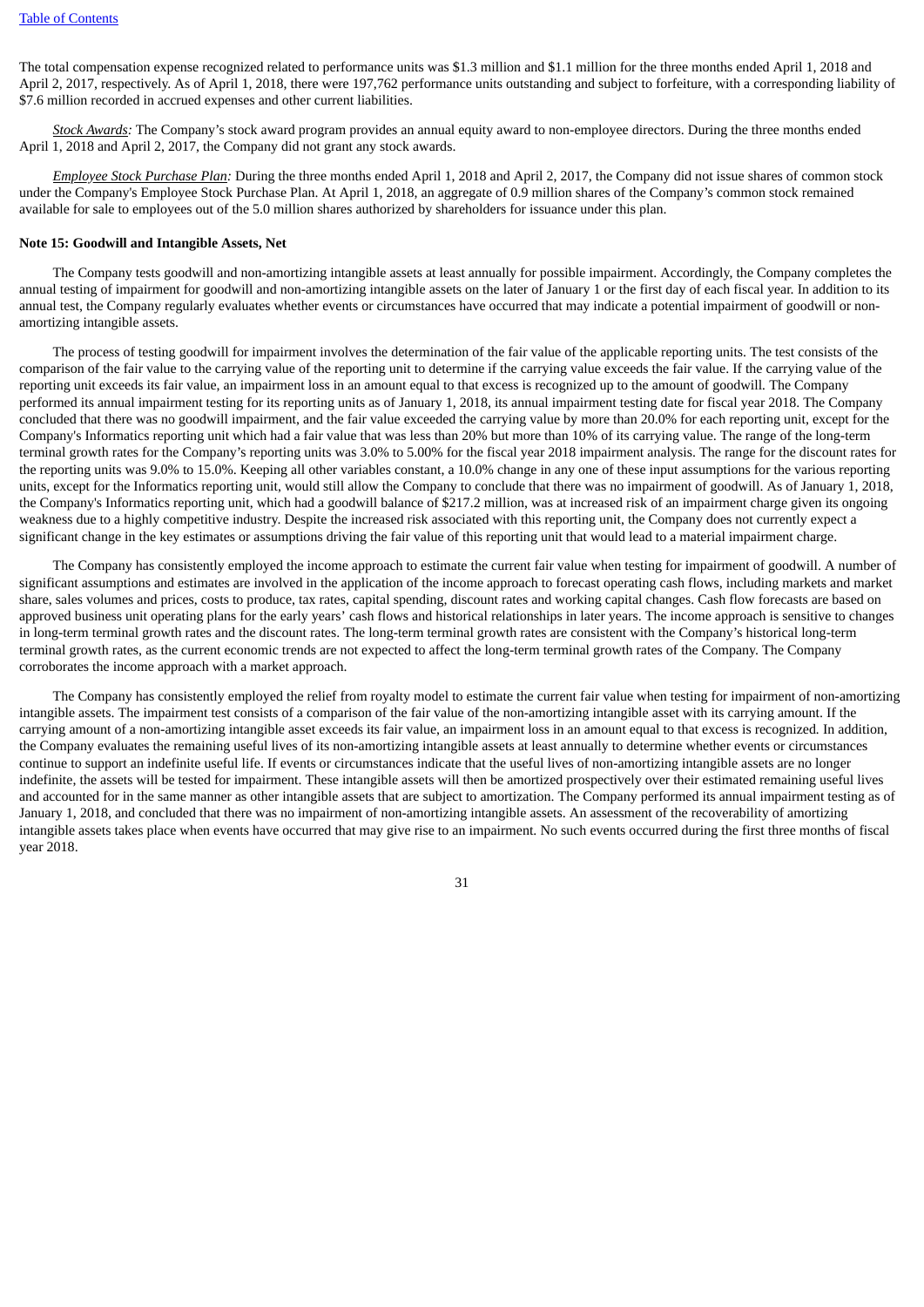The changes in the carrying amount of goodwill for the three months ended April 1, 2018 were as follows:

|                              | <b>Discovery &amp; Analytical</b><br><b>Solutions</b> |           |  |                    |   |              |
|------------------------------|-------------------------------------------------------|-----------|--|--------------------|---|--------------|
|                              |                                                       |           |  | <b>Diagnostics</b> |   | Consolidated |
|                              |                                                       |           |  | (In thousands)     |   |              |
| Balance at December 31, 2017 | \$                                                    | 1,344,235 |  | 1,657,963          | S | 3,002,198    |
| Foreign currency translation |                                                       | 8,980     |  | 11,077             |   | 20,057       |
| Acquisitions and other       |                                                       | (93)      |  | (24,311)           |   | (24, 404)    |
| Balance at April 1, 2018     | ۵D                                                    | 1,353,122 |  | 1,644,729          |   | 2,997,851    |

Identifiable intangible asset balances at April 1, 2018 and December 31, 2017 by category were as follows:

|                                   | April 1,<br>2018 |                | December 31,<br>2017 |  |
|-----------------------------------|------------------|----------------|----------------------|--|
|                                   |                  | (In thousands) |                      |  |
| Patents                           | \$<br>39,976     | $\mathbf{\$}$  | 39,959               |  |
| Less: Accumulated amortization    | (35,754)         |                | (35,085)             |  |
| Net patents                       | 4,222            |                | 4,874                |  |
| Trade names and trademarks        | 81,816           |                | 80,974               |  |
| Less: Accumulated amortization    | (30,095)         |                | (28, 250)            |  |
| Net trade names and trademarks    | 51,721           |                | 52,724               |  |
| <b>Licenses</b>                   | 51,807           |                | 53,300               |  |
| Less: Accumulated amortization    | (43, 361)        |                | (42, 635)            |  |
| Net licenses                      | 8,446            |                | 10,665               |  |
| Core technology                   | 476,986          |                | 471,740              |  |
| Less: Accumulated amortization    | (256, 603)       |                | (244, 916)           |  |
| Net core technology               | 220,383          |                | 226,824              |  |
| <b>Customer relationships</b>     | 1,161,205        |                | 1,141,511            |  |
| Less: Accumulated amortization    | (262, 946)       |                | (242, 840)           |  |
| Net customer relationships        | 898,259          |                | 898,671              |  |
| <b>IPR&amp;D</b>                  | 86,699           |                | 88,025               |  |
| Less: Accumulated amortization    | (5,748)          |                | (5, 427)             |  |
| Net IPR&D                         | 80,951           |                | 82,598               |  |
| Net amortizable intangible assets | 1,263,982        |                | 1,276,356            |  |
| Non-amortizing intangible assets: |                  |                |                      |  |
| Trade name                        | 70,584           |                | 70,584               |  |
| Total                             | \$<br>1,334,566  | \$             | 1,346,940            |  |

Total amortization expense related to definite-lived intangible assets was \$32.9 million and \$17.0 million for the three months ended April 1, 2018 and April 2, 2017, respectively. Estimated amortization expense related to definite-lived intangible assets for each of the next five years is \$102.6 million for the remainder of fiscal year 2018, \$148.3 million for fiscal year 2019, \$151.0 million for fiscal year 2020, \$135.6 million for fiscal year 2021, and \$123.1 million for fiscal year 2022.

#### **Note 16: Warranty Reserves**

The Company provides warranty protection for certain products usually for a period of one year beyond the date of sale. The majority of costs associated with warranty obligations include the replacement of parts and the time for service personnel to respond to repair and replacement requests. A warranty reserve is recorded based upon historical results, supplemented by management's expectations of future costs. Warranty reserves are included in "Accrued expenses and other current liabilities" on the condensed consolidated balance sheets.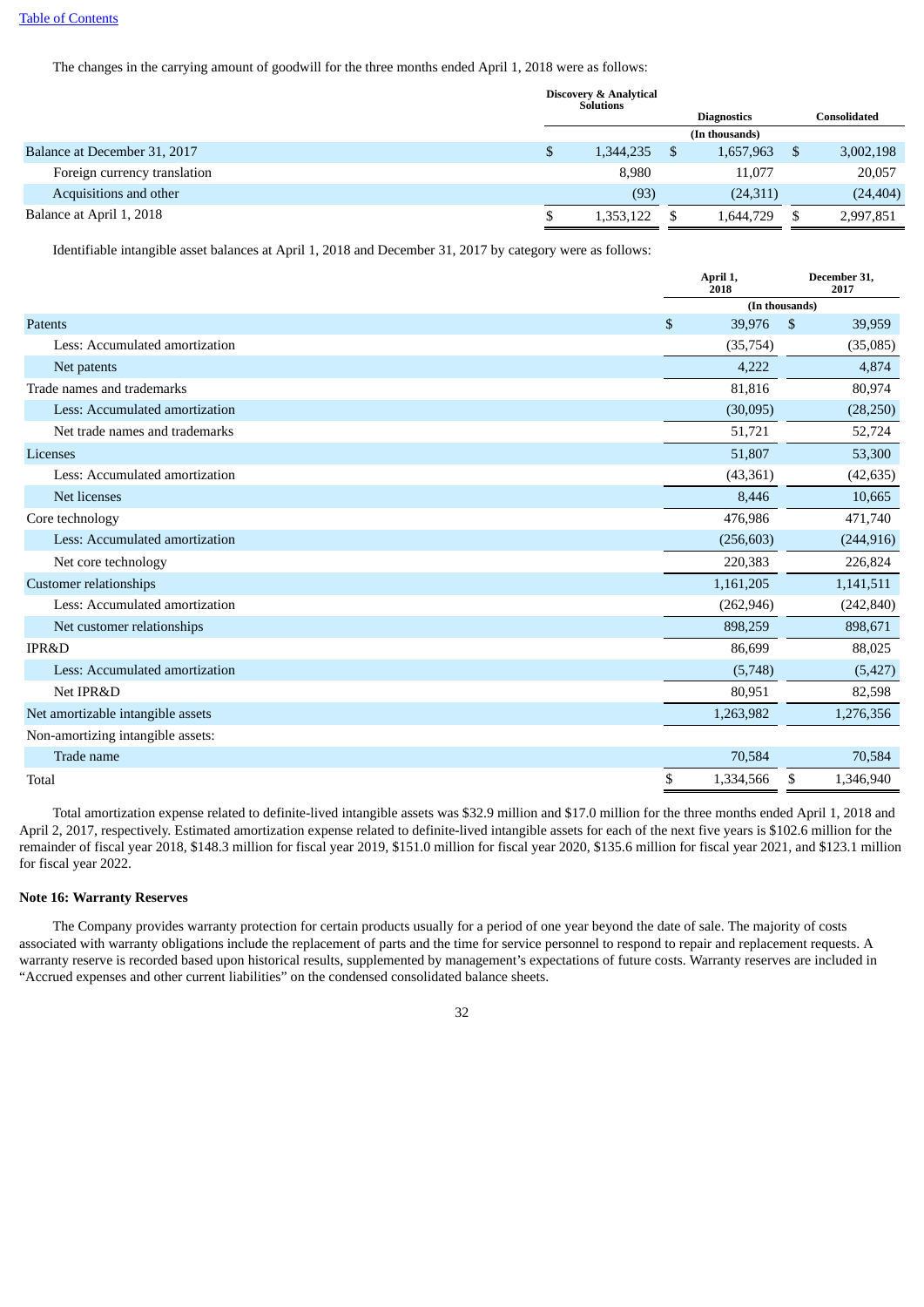A summary of warranty reserve activity for the three months ended April 1, 2018 and April 2, 2017 is as follows:

|                                                    | <b>Three Months Ended</b> |                  |                  |         |  |
|----------------------------------------------------|---------------------------|------------------|------------------|---------|--|
|                                                    |                           | April 1,<br>2018 | April 2,<br>2017 |         |  |
|                                                    |                           |                  | (In thousands)   |         |  |
| Balance at beginning of period                     | Φ                         | 9,050            | - \$             | 9,012   |  |
| Provision charged to income                        |                           | 3,170            |                  | 2,989   |  |
| Payments                                           |                           | (3, 477)         |                  | (3,725) |  |
| Adjustments to previously provided warranties, net |                           | (110)            |                  | 539     |  |
| Foreign currency translation and acquisitions      |                           | 153              |                  | 122     |  |
| Balance at end of period                           |                           | 8,786            |                  | 8,937   |  |

#### **Note 17: Employee Postretirement Benefit Plans**

The following table summarizes the components of net periodic pension credit for the Company's various defined benefit employee pension and postretirement plans for the three months ended April 1, 2018 and April 2, 2017:

|                                     | <b>Defined Benefit</b><br><b>Pension Benefits</b> |                  |    |                           |    | Postretirement<br><b>Medical Benefits</b> |      |                  |  |
|-------------------------------------|---------------------------------------------------|------------------|----|---------------------------|----|-------------------------------------------|------|------------------|--|
|                                     |                                                   |                  |    | <b>Three Months Ended</b> |    |                                           |      |                  |  |
|                                     |                                                   | April 1,<br>2018 |    | April 2,<br>2017          |    | April 1,<br>2018                          |      | April 2,<br>2017 |  |
|                                     | (In thousands)                                    |                  |    |                           |    |                                           |      |                  |  |
| Service and administrative costs    | \$                                                | 1,756            | -S | 1,214                     | -S | 27                                        | - \$ | 23               |  |
| Interest cost                       |                                                   | 4,104            |    | 4,127                     |    | 30                                        |      | 31               |  |
| Expected return on plan assets      |                                                   | (7,346)          |    | (6,500)                   |    | (314)                                     |      | (279)            |  |
| Amortization of prior service costs |                                                   | (41)             |    | (47)                      |    |                                           |      |                  |  |
| Net periodic pension credit         | \$                                                | (1,527)          |    | (1,206)                   |    | (257)                                     | - \$ | (225)            |  |

During the three months ended April 1, 2018 and April 2, 2017, the Company contributed \$2.2 million and \$2.0 million, respectively, in the aggregate, to pension plans outside of the United States. During the three months ended April 1, 2018, the Company contributed \$15.0 million to its defined benefit pension plan in the United States for the plan year 2017.

The Company recognizes actuarial gains and losses, unless an interim remeasurement is required, in the fourth quarter of the year in which the gains and losses occur, in accordance with the Company's accounting method for defined benefit pension plans and other postretirement benefits as described in Note 1 of the Company's audited consolidated financial statements and notes included in its 2017 Form 10-K. Such adjustments for gains and losses are primarily driven by events and circumstances beyond the Company's control, including changes in interest rates, the performance of the financial markets and mortality assumptions. As discussed in Note 1, *Basis of Presentation,* the Company adopted ASU 2017-17 on January 1, 2018. Actuarial gains and losses are now recognized in the line item "Interest and other expense, net" in the condensed consolidated statement of operations. Actuarial gains and losses were presented within operating income prior to the adoption. As such, prior year amounts, including other components of periodic pension cost, have been reclassified to "Interest and other expense, net" in the condensed consolidated statement of operations due to the retrospective adoption of ASU 2017-07.

#### **Note 18: Derivatives and Hedging Activities**

The Company uses derivative instruments as part of its risk management strategy only, and includes derivatives utilized as economic hedges that are not designated as hedging instruments. By nature, all financial instruments involve market and credit risks. The Company enters into derivative instruments with major investment grade financial institutions and has policies to monitor the credit risk of those counterparties. The Company does not enter into derivative contracts for trading or other speculative purposes, nor does the Company use leveraged financial instruments. Approximately 70% of the Company's business is conducted outside of the United States, generally in foreign currencies. As a result, fluctuations in foreign currency exchange rates can increase the costs of financing, investing and operating the business.

In the ordinary course of business, the Company enters into foreign exchange contracts for periods consistent with its committed exposures to mitigate the effect of foreign currency movements on transactions denominated in foreign currencies. The intent of these economic hedges is to offset gains and losses that occur on the underlying exposures from these currencies,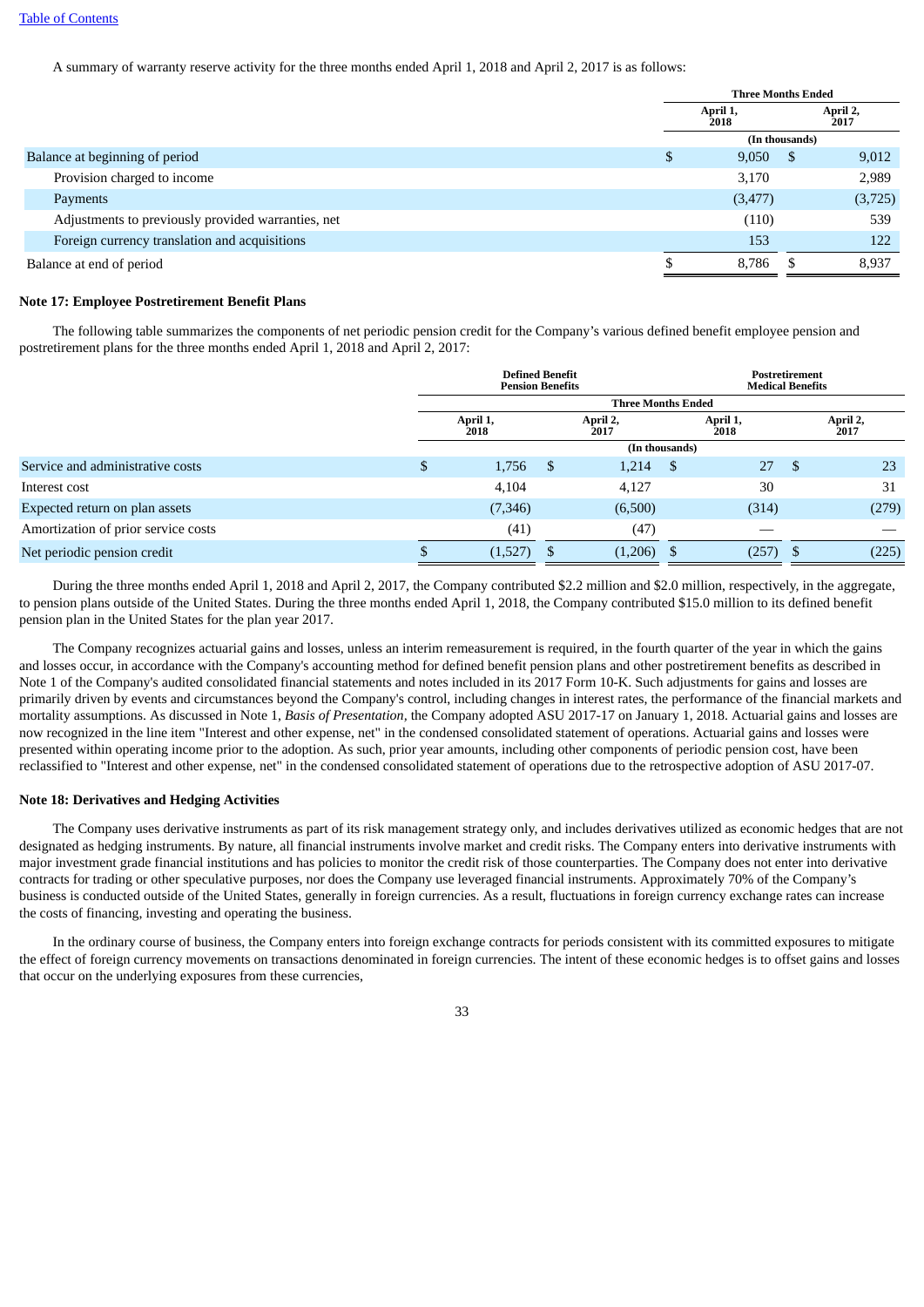with gains and losses resulting from the forward currency contracts that hedge these exposures. Transactions covered by hedge contracts include intercompany and third-party receivables and payables. The contracts are primarily in European and Asian currencies, have maturities that do not exceed 12 months, have no cash requirements until maturity, and are recorded at fair value on the Company's condensed consolidated balance sheets. The unrealized gains and losses on the Company's foreign currency contracts are recognized immediately in interest and other expense, net. The cash flows related to the settlement of these hedges are included in cash flows from operating activities within the Company's condensed consolidated statement of cash flows.

Principal hedged currencies include the British Pound, Euro, Swedish Krona, Japanese Yen and Singapore Dollar. The Company held forward foreign exchange contracts, designated as economic hedges, with U.S. dollar equivalent notional amounts totaling \$165.6 million, \$212.1 million and \$131.7 million at April 1, 2018, December 31, 2017 and April 2, 2017, respectively, and the fair value of these foreign currency derivative contracts was insignificant. The gains and losses realized on these foreign currency derivative contracts are not material. The duration of these contracts was generally 30 days or less during each of the three months ended April 1, 2018 and April 2, 2017.

In addition, in connection with certain intercompany loan agreements utilized to finance its acquisitions and stock repurchase program, the Company enters into forward foreign exchange contracts intended to hedge movements in foreign exchange rates prior to settlement of such intercompany loans denominated in foreign currencies. The Company records these hedges at fair value on the Company's condensed consolidated balance sheets. The unrealized gains and losses on these hedges, as well as the gains and losses associated with the remeasurement of the intercompany loans, are recognized immediately in interest and other expense, net. The cash flows related to the settlement of these hedges are included in cash flows from financing activities within the Company's condensed consolidated statement of cash flows.

The outstanding forward exchange contracts designated as economic hedges, which were intended to hedge movements in foreign exchange rates prior to the settlement of certain intercompany loan agreements included combined Euro notional amounts of €100.4 million and combined U.S. Dollar notional amounts of \$629.0 million as of April 1, 2018, combined Euro notional amounts of €57.2 million and combined U.S. Dollar notional amounts of \$1.3 billion as of December 31, 2017, and combined Euro notional amounts of €19.7 million and combined U.S. Dollar notional amounts of \$125.1 million as of April 2, 2017. The net gains and losses on these derivatives, combined with the gains and losses on the remeasurement of the hedged intercompany loans were not material for each of the three months ended April 1, 2018 and April 2, 2017. The Company paid \$36.2 million and \$1.6 million during the three months ended April 1, 2018 and April 2, 2017, respectively, from the settlement of these hedges. In April 2018, the Company settled certain of these forward exchange contracts, resulting in outstanding forward exchange contracts with Euro notional amounts of €16.9 million and combined U.S. Dollar notional amounts of \$35.8 million as of April 27, 2018.

During fiscal year 2016, the Company designated the 2026 Notes to hedge its investments in certain foreign subsidiaries. Realized and unrealized translation adjustments from these hedges were included in the foreign currency translation component of AOCI, which offsets translation adjustments on the underlying net assets of foreign subsidiaries. The cumulative translation gains or losses will remain in AOCI until the foreign subsidiaries are liquidated or sold. In January 2018, the Company removed the hedging relationship of its 2026 Notes and investments in certain foreign subsidiaries and recognized \$2.1 million of unrealized foreign exchange gain in AOCI. The translation adjustment of the 2026 Notes recognized in interest and other expense, net in the condensed consolidated statement of operations was \$17.5 million for the three months ended April 1, 2018.

The Company does not expect any material net pre-tax gains or losses to be reclassified from accumulated other comprehensive loss into interest and other expense, net within the next twelve months.

## **Note 19: Fair Value Measurements**

Financial instruments that potentially subject the Company to concentrations of credit risk consist principally of cash equivalents, derivatives, marketable securities and accounts receivable. The Company believes it had no significant concentrations of credit risk as of April 1, 2018.

The Company uses the market approach technique to value its financial instruments and there were no changes in valuation techniques during the three months ended April 1, 2018. The Company's financial assets and liabilities carried at fair value are primarily comprised of marketable securities, derivative contracts used to hedge the Company's currency risk, and acquisition-related contingent consideration. The Company has not elected to measure any additional financial instruments or other items at fair value.

*Valuation Hierarchy:* The following summarizes the three levels of inputs required to measure fair value. For Level 1 inputs, the Company utilizes quoted market prices as these instruments have active markets. For Level 2 inputs, the Company utilizes quoted market prices in markets that are not active, broker or dealer quotations, or utilizes alternative pricing sources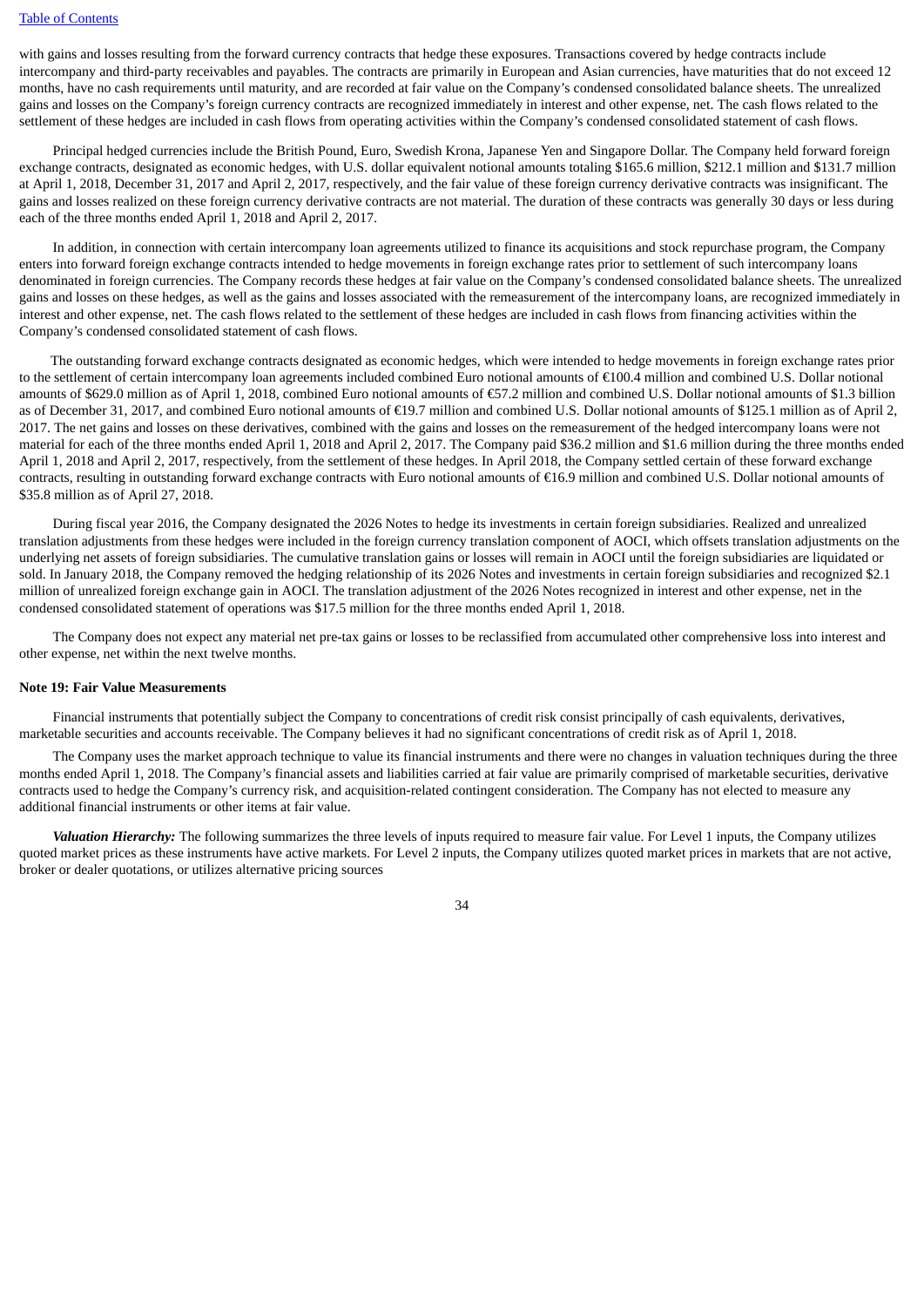with reasonable levels of price transparency. For Level 3 inputs, the Company utilizes unobservable inputs based on the best information available, including estimates by management primarily based on information provided by third-party fund managers, independent brokerage firms and insurance companies. A financial asset's or liability's classification within the hierarchy is determined based on the lowest level input that is significant to the fair value measurement. In determining fair value, the Company utilizes valuation techniques that maximize the use of observable inputs and minimize the use of unobservable inputs to the extent possible.

The following tables show the assets and liabilities carried at fair value measured on a recurring basis as of April 1, 2018 and December 31, 2017 classified in one of the three classifications described above:

|                                         |                                                        |           | Fair Value Measurements at April 1, 2018 Using:                                                                                    |                |      |                                                           |    |           |  |
|-----------------------------------------|--------------------------------------------------------|-----------|------------------------------------------------------------------------------------------------------------------------------------|----------------|------|-----------------------------------------------------------|----|-----------|--|
|                                         | <b>Total Carrying Value at</b><br><b>April 1, 2018</b> |           | <b>Quoted Prices in</b><br><b>Significant Other</b><br><b>Observable Inputs</b><br><b>Active Markets</b><br>(Level 2)<br>(Level 1) |                |      | <b>Significant</b><br>Unobservable<br>Inputs<br>(Level 3) |    |           |  |
|                                         |                                                        |           |                                                                                                                                    | (In thousands) |      |                                                           |    |           |  |
| Marketable securities                   | \$                                                     | 2,369     | \$.                                                                                                                                | 2,369          | - \$ | $\overline{\phantom{0}}$                                  | -S |           |  |
| Foreign exchange derivative assets      |                                                        | 5,619     |                                                                                                                                    |                |      | 5,619                                                     |    |           |  |
| Foreign exchange derivative liabilities |                                                        | (624)     |                                                                                                                                    |                |      | (624)                                                     |    |           |  |
| Contingent consideration                |                                                        | (65, 445) |                                                                                                                                    |                |      |                                                           |    | (65, 445) |  |

|                                         |                                                            | Fair Value Measurements at December 31, 2017 Using: |                                                               |     |                                                                   |              |                                                           |
|-----------------------------------------|------------------------------------------------------------|-----------------------------------------------------|---------------------------------------------------------------|-----|-------------------------------------------------------------------|--------------|-----------------------------------------------------------|
|                                         | <b>Total Carrying Value at</b><br><b>December 31, 2017</b> |                                                     | <b>Quoted Prices in</b><br><b>Active Markets</b><br>(Level 1) |     | <b>Significant Other</b><br><b>Observable Inputs</b><br>(Level 2) |              | <b>Significant</b><br>Unobservable<br>Inputs<br>(Level 3) |
|                                         |                                                            | (In thousands)                                      |                                                               |     |                                                                   |              |                                                           |
| Marketable securities                   | \$<br>2,208                                                | S                                                   | 2.208                                                         | - 5 |                                                                   | $\mathbf{S}$ |                                                           |
| Foreign exchange derivative assets      | 1,431                                                      |                                                     |                                                               |     | 1,431                                                             |              |                                                           |
| Foreign exchange derivative liabilities | (23, 638)                                                  |                                                     |                                                               |     | (23, 638)                                                         |              |                                                           |
| Contingent consideration                | (65, 328)                                                  |                                                     |                                                               |     |                                                                   |              | (65, 328)                                                 |

*Level 1 and Level 2 Valuation Techniques:* The Company's Level 1 and Level 2 assets and liabilities are comprised of investments in equity and fixed-income securities as well as derivative contracts. For financial assets and liabilities that utilize Level 1 and Level 2 inputs, the Company utilizes both direct and indirect observable price quotes, including common stock price quotes, foreign exchange forward prices and bank price quotes. Below is a summary of valuation techniques for Level 1 and Level 2 financial assets and liabilities.

*Marketable securities:* Include equity and fixed-income securities measured at fair value using the quoted market prices in active markets at the reporting date.

*Foreign exchange derivative assets and liabilities:* Include foreign exchange derivative contracts that are valued using quoted forward foreign exchange prices at the reporting date. The Company's foreign exchange derivative contracts are subject to master netting arrangements that allow the Company and its counterparties to net settle amounts owed to each other. Derivative assets and liabilities that can be net settled under these arrangements have been presented in the Company's condensed consolidated balance sheet on a net basis and are recorded in other assets. As of both April 1, 2018 and December 31, 2017, none of the master netting arrangements involved collateral.

*Level 3 Valuation Techniques:* The Company's Level 3 liabilities are comprised of contingent consideration related to acquisitions. For liabilities that utilize Level 3 inputs, the Company uses significant unobservable inputs. Below is a summary of valuation techniques for Level 3 liabilities.

*Contingent consideration:* Contingent consideration is measured at fair value at the acquisition date using projected milestone dates, discount rates, probabilities of success and projected revenues (for revenue-based considerations). Projected risk-adjusted contingent payments are discounted back to the current period using a discounted cash flow model.

During fiscal year 2015, the Company acquired certain assets and assumed certain liabilities from Vanadis Diagnostics AB. Under the terms of the acquisition, the initial purchase consideration was \$32.0 million, net of cash and the Company will be obligated to make potential future milestone payments, based on completion of a proof of concept, regulatory approvals and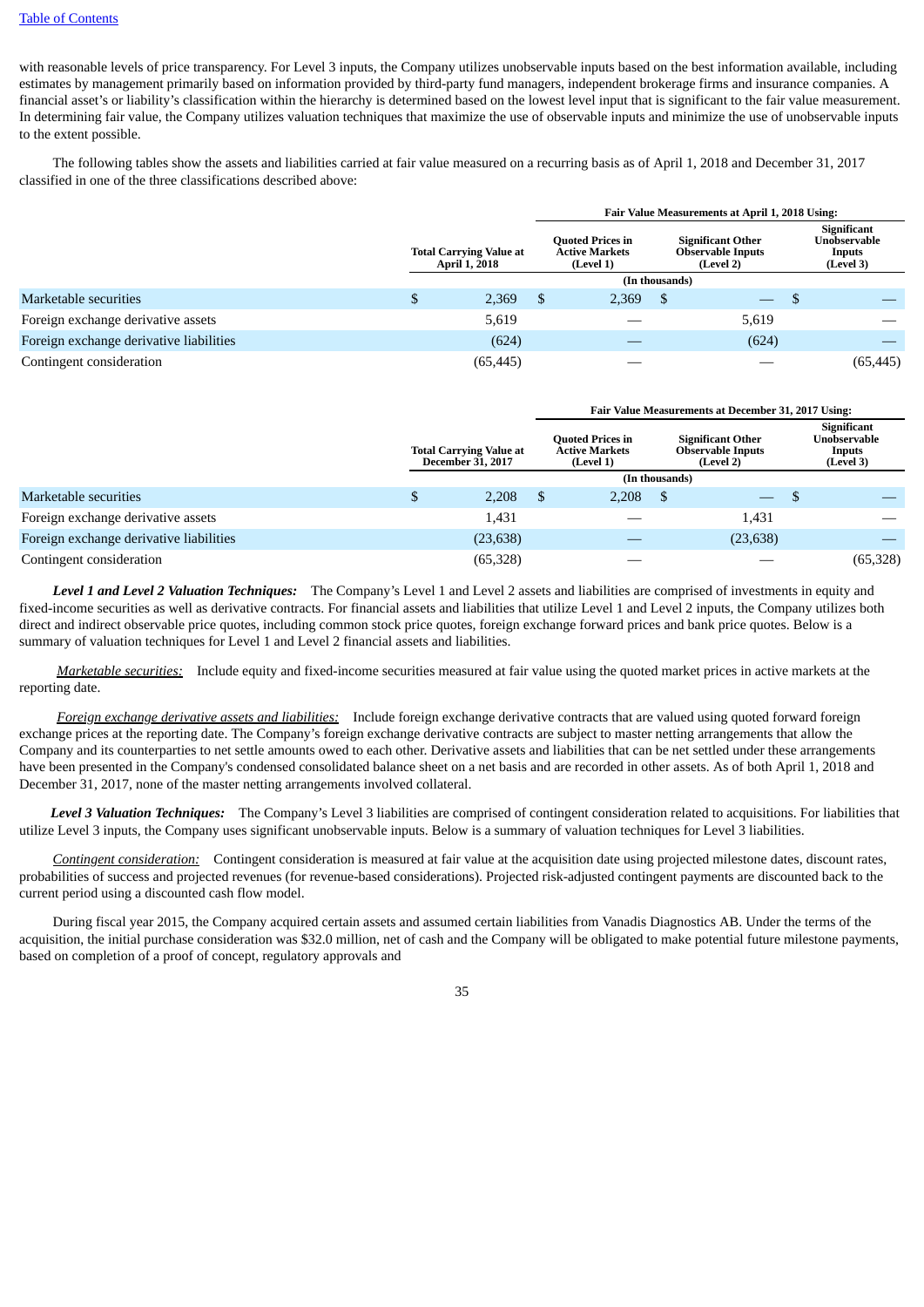product sales, of up to \$93.0 million ranging from 2016 to 2019. The fair value of the contingent consideration as of the acquisition date was estimated at \$56.9 million. During the first quarter of fiscal year 2018, the Company updated the fair value of the contingent consideration and recorded a liability of \$65.4 million as of April 1, 2018. The key assumptions used to determine the fair value of the contingent consideration as of April 1, 2018 included projected milestone dates of 2018 to 2019, discount rates ranging from 2.9% to 8.8%, conditional probabilities of success of each individual milestone ranging from 90% to 95% and cumulative probabilities of success for each individual milestone ranging from 65.8% to 95%. A significant delay in the product development (including projected regulatory milestone) achievement date in isolation could result in a significantly lower fair value measurement; a significant acceleration in the product development (including projected regulatory milestone) achievement date in isolation would not have a material impact on the fair value measurement; a significant change in the discount rate in isolation would not have a material impact on the fair value measurement; and a significant change in the probabilities of success in isolation could result in a significant change in fair value measurement.

The fair values of contingent consideration are calculated on a quarterly basis based on a collaborative effort of the Company's regulatory, research and development, operations, finance and accounting groups, as appropriate. Potential valuation adjustments are made as additional information becomes available, including the progress towards achieving proof of concept, regulatory approvals and revenue targets as compared to initial projections, the impact of market competition and market landscape shifts from non-invasive prenatal testing products, with the impact of such adjustments being recorded in the Company's consolidated statements of operations.

As of April 1, 2018, the Company may have to pay contingent consideration related to an acquisition with open contingency period of up to \$83.0 million. The expected maximum earnout period for the acquisition with an open contingency period does not exceed 1.5 years from April 1, 2018, and the remaining weighted average expected earnout period at April 1, 2018 was 0.7 years.

A reconciliation of the beginning and ending Level 3 net liabilities for contingent consideration is as follows:

|                                                                                     | <b>Three Months Ended</b> |                  |  |                  |
|-------------------------------------------------------------------------------------|---------------------------|------------------|--|------------------|
|                                                                                     |                           | April 1,<br>2018 |  | April 2,<br>2017 |
|                                                                                     |                           | (In thousands)   |  |                  |
| Balance at beginning of period                                                      |                           | (65,328)         |  | (63,201)         |
| Amounts paid and foreign currency translation                                       |                           |                  |  | 34               |
| Change in fair value (included within selling, general and administrative expenses) |                           | (117)            |  | (811)            |
| Balance at end of period                                                            |                           | (65, 445)        |  | (63,978)         |

The carrying amounts of cash and cash equivalents, accounts receivable, accounts payable and accrued expenses approximate fair value due to the short-term maturities of these assets and liabilities. If measured at fair value, cash and cash equivalents would be classified as Level 1.

As of April 1, 2018, the Company's senior unsecured revolving credit facility, which provides for \$1.0 billion of revolving loans, had a carrying value of \$678.9 million, net of \$3.1 million of unamortized debt issuance costs. As of December 31, 2017, the Company's senior unsecured revolving credit facility had a carrying value of \$621.7 million, net of \$3.3 million of unamortized debt issuance costs. The interest rate on the Company's senior unsecured revolving credit facility is reset at least monthly to correspond to variable rates that reflect currently available terms and conditions for similar debt. The Company had no change in credit standing during the first three months of fiscal year 2018. Consequently, the carrying value approximates fair value and were classified as Level 2.

As of April 1, 2018 and December 31, 2017, the Company's senior unsecured term loan credit facility, which provides for \$200.0 million of term loans, had a carrying value of \$200.0 million. The interest rate on the Company's senior unsecured term loan credit facility is reset at least monthly to correspond to variable rates that reflect currently available terms and conditions for similar debt. The Company had no change in credit standing during the first three months of fiscal year 2018. Consequently, the carrying value approximates fair value and were classified as Level 2.

The Company's November 2021 Notes, with a face value of \$500.0 million, had an aggregate carrying value of \$496.6 million, net of \$1.3 million of unamortized original issue discount and \$2.1 million of unamortized debt issuance costs as of April 1, 2018. The November 2021 Notes had an aggregate carrying value of \$496.6 million, net of \$1.4 million of unamortized original issue discount and \$2.0 million of unamortized debt issuance costs as of December 31, 2017. The November 2021 Notes had a fair value of \$525.2 million and \$536.6 million as of April 1, 2018 and December 31, 2017, respectively. The fair value of the November 2021 Notes is estimated using market quotes from brokers and is based on current rates offered for similar debt.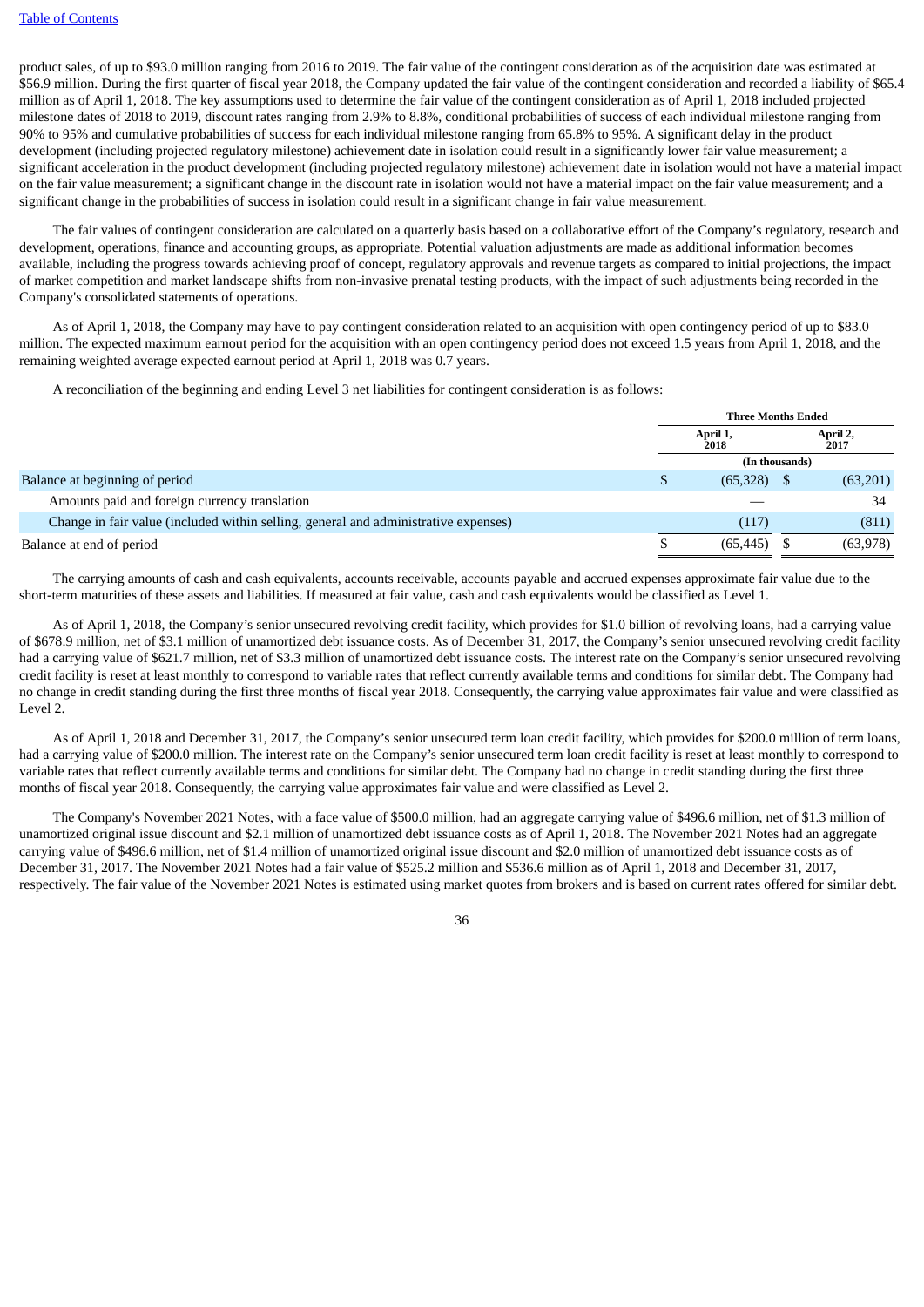The Company's 2026 Notes, with a face value of €500.0 million, had an aggregate carrying value of \$607.4 million, net of \$4.7 million of unamortized original issue discount and \$4.2 million of unamortized debt issuance costs as of April 1, 2018. The 2026 Notes had an aggregate carrying value of \$591.7 million, net of \$4.7 million of unamortized original issue discount and \$4.3 million of unamortized debt issuance costs as of December 31, 2017. The 2026 Notes had a fair value of €508.0 million and €508.9 million as of April 1, 2018 and December 31, 2017, respectively. The fair value of the 2026 Notes is estimated using market quotes from brokers and is based on current rates offered for similar debt.

The Company's financing lease obligations had an aggregate carrying value of \$35.6 million and \$35.9 million as of April 1, 2018 and December 31, 2017, respectively. The carrying values of the Company's financing lease obligations approximated their fair value as there has been minimal change in the Company's incremental borrowing rate.

As of April 1, 2018, the November 2021 Notes, 2026 Notes and financing lease obligations were classified as Level 2.

The Company's other debt facilities that were assumed from the EUROIMMUN acquisition had an aggregate carrying value of \$58.9 million and \$60.2 million as of April 1, 2018 and December 31, 2017, respectively. The bank loans in the aggregate amount of \$46.2 million bear fixed interest rates between 0.05% and 7.9% and bank loans in the aggregate amount of \$12.7 million bear variable interest rates based on the Euribor rate plus a margin between 1.3% and 1.5%. The Company had no change in credit standing during the first three months of fiscal year 2018. Consequently, the carrying value approximates fair value and were classified as Level 2.

As of April 1, 2018, there has not been any significant impact to the fair value of the Company's derivative liabilities due to credit risk. Similarly, there has not been any significant adverse impact to the Company's derivative assets based on the evaluation of its counterparties' credit risks.

### **Note 20: Contingencies**

The Company is conducting a number of environmental investigations and remedial actions at current and former locations of the Company and, along with other companies, has been named a potentially responsible party ("PRP") for certain waste disposal sites. The Company accrues for environmental issues in the accounting period that the Company's responsibility is established and when the cost can be reasonably estimated. The Company has accrued \$9.3 million and \$9.4 million as of April 1, 2018 and December 31, 2017, respectively, which represents its management's estimate of the cost of the remediation of known environmental matters, and does not include any potential liability for related personal injury or property damage claims. These amounts were included in accrued expenses and other current liabilities. The Company's environmental accrual is not discounted and does not reflect the recovery of any material amounts through insurance or indemnification arrangements. The cost estimates are subject to a number of variables, including the stage of the environmental investigations, the magnitude of the possible contamination, the nature of the potential remedies, possible joint and several liability, the time period over which remediation may occur, and the possible effects of changing laws and regulations. For sites where the Company has been named a PRP, management does not currently anticipate any additional liability to result from the inability of other significant named parties to contribute. The Company expects that the majority of such accrued amounts could be paid out over a period of up to ten years. As assessment and remediation activities progress at each individual site, these liabilities are reviewed and adjusted to reflect additional information as it becomes available. There have been no environmental problems to date that have had, or are expected to have, a material adverse effect on the Company's condensed consolidated financial statements. While it is possible that a loss exceeding the amounts recorded in the condensed consolidated financial statements may be incurred, the potential exposure is not expected to be materially different from those amounts recorded.

The Company is subject to various claims, legal proceedings and investigations covering a wide range of matters that arise in the ordinary course of its business activities. Although the Company has established accruals for potential losses that it believes are probable and reasonably estimable, in the opinion of the Company's management, based on its review of the information available at this time, the total cost of resolving these contingencies at April 1, 2018 would not have a material adverse effect on the Company's condensed consolidated financial statements. However, each of these matters is subject to uncertainties, and it is possible that some of these matters may be resolved unfavorably to the Company.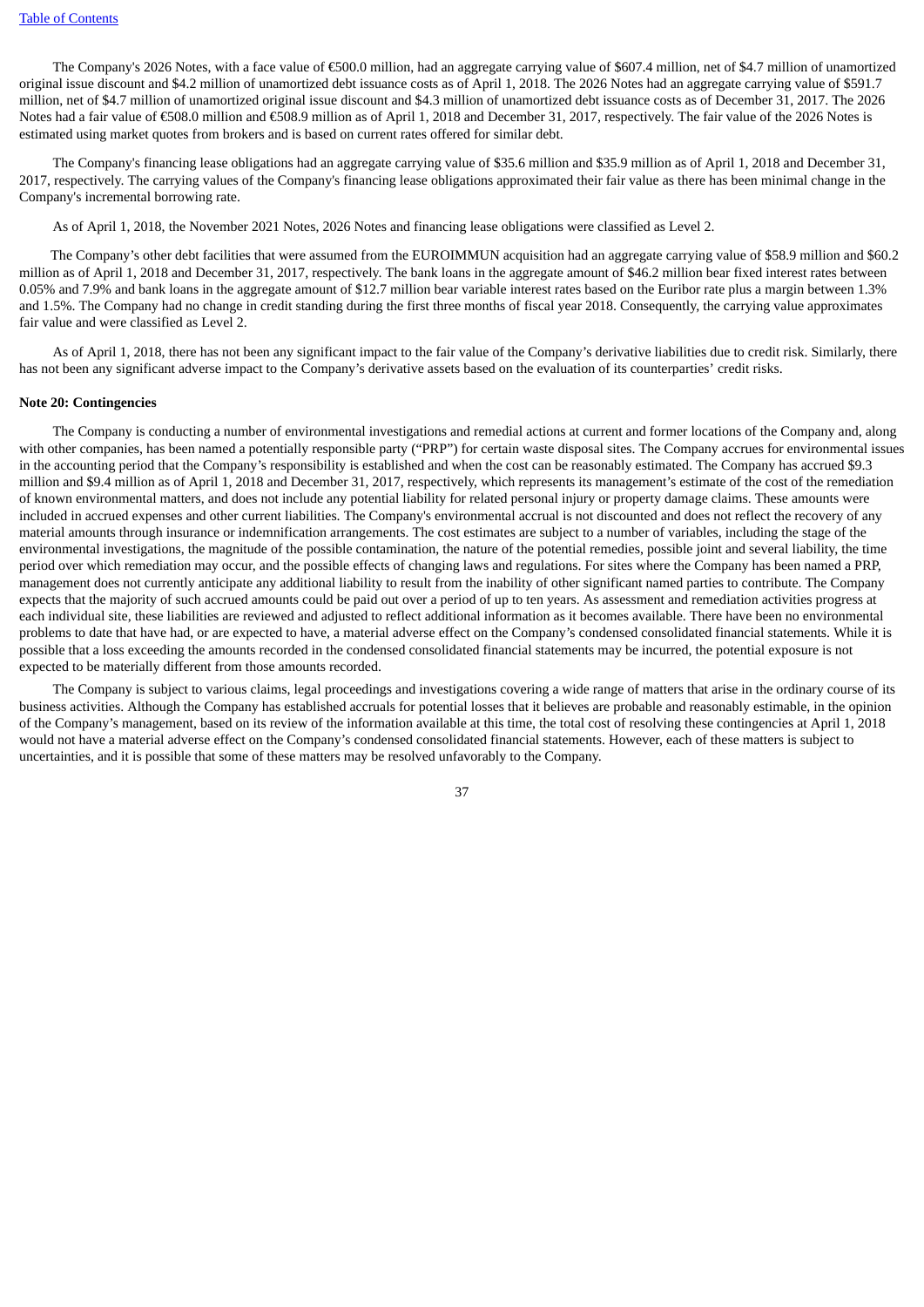# **Item 2.** *Management's Discussion and Analysis of Financial Condition and Results of Operations*

This quarterly report on Form 10-Q, including the following management's discussion and analysis, contains forward-looking information that you should read in conjunction with the condensed consolidated financial statements and notes to the condensed consolidated financial statements that we have included elsewhere in this report. For this purpose, any statements contained in this report that are not statements of historical fact may be deemed to be forward-looking statements. Words such as "believes," "plans," "anticipates," "intends," "expects," "will" and similar expressions are intended to identify forward-looking statements. Our actual results may differ materially from the plans, intentions or expectations we disclose in the forward-looking statements we make. We have included important factors below under the heading "Risk Factors" in Part II, Item 1A. that we believe could cause actual results to differ materially from the forward-looking statements we make. We are not obligated to publicly update any forward-looking statements, whether as a result of new *information, future events or otherwise.*

## **Overview**

We are a leading provider of products, services and solutions for the diagnostics, life sciences and applied markets. Through our advanced technologies and differentiated solutions, we address critical issues that help to improve lives and the world around us.

The principal products and services of our two operating segments are:

- *Discovery & Analytical Solutions*. Provides products and services targeted towards the life sciences and applied markets.
- *Diagnostics*. Develops diagnostics, tools and applications focused on clinically-oriented customers, especially within the reproductive health, emerging market diagnostics and applied genomics markets. The Diagnostics segment serves the diagnostics market.

## *Overview of the First Quarter of Fiscal Year 2018*

Our fiscal year ends on the Sunday nearest December 31. We report fiscal years under a 52/53 week format and as a result, certain fiscal years will contain 53 weeks. The fiscal year ending December 30, 2018 ("fiscal year 2018") will include 52 weeks, and the fiscal year ended December 31, 2017 ("fiscal year 2017") included 52 weeks.

Our overall revenue in the first quarter of fiscal year 2018 was \$644.0 million and increased \$129.9 million, or 25%, as compared to the first quarter of fiscal year 2017, reflecting an increase of \$34.8 million, or 10%, in our Discovery & Analytical Solutions segment revenue and an increase of \$95.1 million, or 62%, in our Diagnostics segment revenue. The increase in our Discovery & Analytical Solutions segment revenue for the first quarter of fiscal year 2018 was primarily due to an increase in our life sciences market revenue, primarily driven by increased demand for our OneSource business and a strong performance in our Informatics business, and an increase in our applied markets revenue, primarily driven by growth in our environmental business. The increase in our Diagnostics segment revenue for the first quarter of fiscal year 2018 was primarily due to strong performance of our newborn, maternal fetal health and infectious disease screening solutions. EUROIMMUN contributed \$82.0 million in revenues during the first three months of fiscal year 2018.

In our Discovery & Analytical Solutions segment, we had an increase in revenue for the first quarter of fiscal year 2018 as compared to the first quarter of fiscal year 2017. During the first quarter of fiscal year 2018, in our life sciences market, we experienced increased demand for our OneSource laboratory service business, which offers services designed to enable our customers to increase efficiencies and production time while reducing maintenance costs, all of which continue to be critical for them and a strong performance of our Informatics business, as well as strong drug discovery sales in high-content screening. In addition, revenue increased in our applied markets primarily in our environmental business, driven by solid GC and ICP-MS sales.

In our Diagnostics segment, we experienced growth from continued expansion in our newborn, maternal fetal health and infectious disease screening businesses, particularly in the emerging markets, such as China and India, and Europe.

Our consolidated gross margins decreased 126 basis points in the first quarter of fiscal year 2018, as compared to the first quarter of fiscal year 2017, primarily due to unfavorable shift in product mix partially offset by benefits from our initiatives to improve our supply chain. Our consolidated operating margins decreased 349 basis points in the first quarter of fiscal year 2018, as compared to the first quarter of fiscal year 2017, primarily due to increased costs related to investments in new product development, which were partially offset by lower costs as a result of our cost containment and productivity initiatives.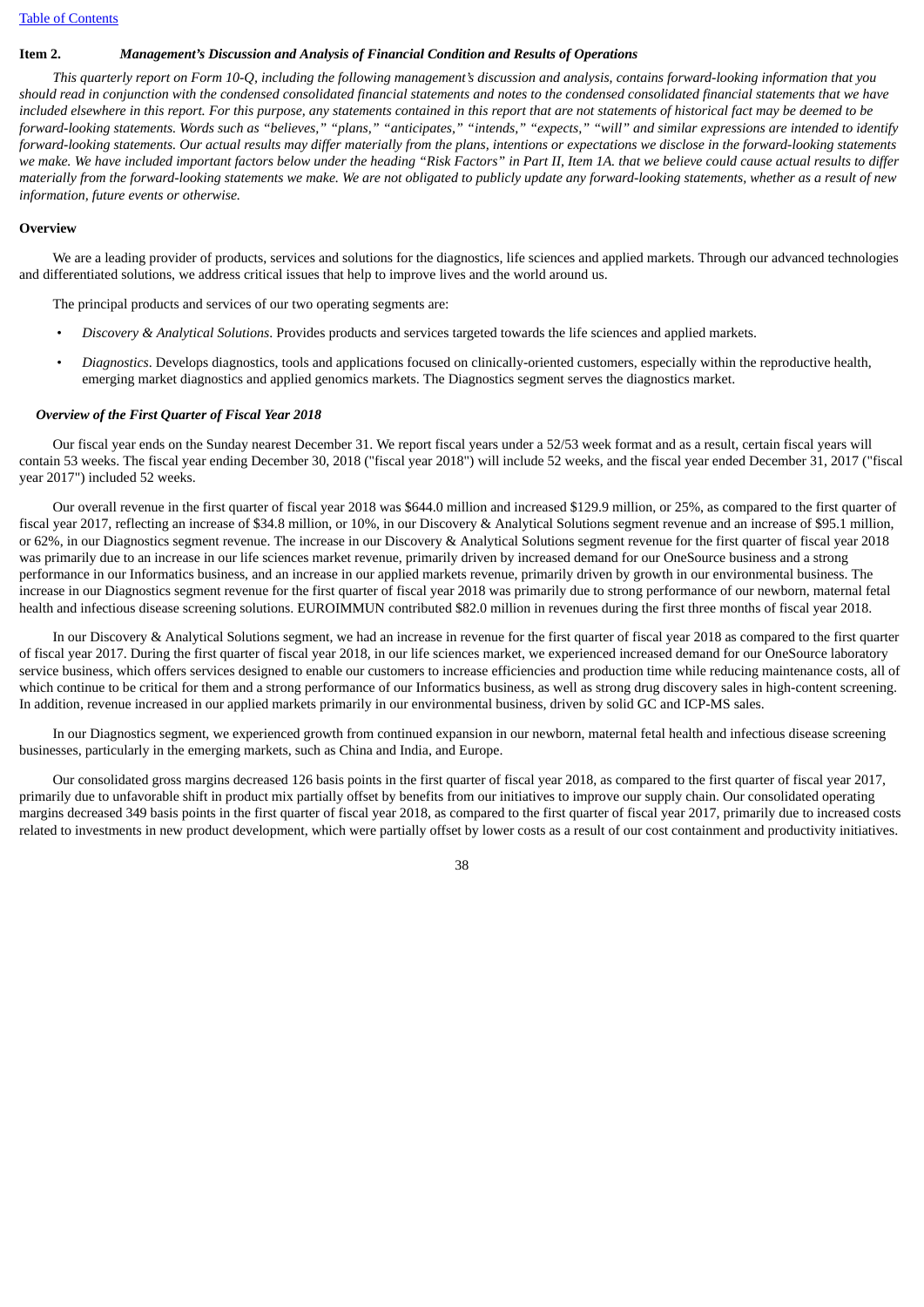We continue to believe that we are well positioned to take advantage of the spending trends in our end markets and to promote efficiencies in markets where current conditions may increase demand for certain services. Overall, we believe that our strategic focus on diagnostics and discovery and analytical solutions markets, coupled with our deep portfolio of technologies and applications, leading market positions, global scale and financial strength will provide us with a foundation for growth.

#### **Critical Accounting Policies and Estimates**

The preparation of condensed consolidated financial statements requires us to make estimates and judgments that affect the reported amounts of assets, liabilities, revenue and expenses and related disclosure of contingent assets and liabilities. On an ongoing basis, we evaluate our estimates, including those related to revenue recognition, warranty costs, bad debts, inventories, accounting for business combinations and dispositions, long-lived assets, income taxes, restructuring, pensions and other postretirement benefits, contingencies and litigation. We base our estimates on historical experience and on various other assumptions that we believe to be reasonable under the circumstances, the results of which form the basis for making judgments about the carrying values of assets and liabilities that are not readily apparent from other sources. Actual results may differ from these estimates under different assumptions or conditions.

Critical accounting policies are those policies that affect our more significant judgments and estimates used in the preparation of our condensed consolidated financial statements. We believe our critical accounting policies include our policies regarding revenue recognition, warranty costs, allowances for doubtful accounts, inventory valuation, business combinations, value of long-lived assets, including goodwill and other intangibles, employee compensation and benefits, restructuring activities, gains or losses on dispositions and income taxes.

We adopted Accounting Standards Codification 606, *Revenue from Contracts with Customers* ("ASC 606") as of January 1, 2018. As a result, we changed our accounting policy for revenue recognition as detailed in Note 3, *Changes in Accounting Policies,* in the Notes to Condensed Consolidated Financial Statements. For a more detailed discussion of our critical accounting policies and estimates, other than the changes in revenue recognition, refer to the Notes to our audited consolidated financial statements and Item 7. *"Management's Discussion and Analysis of Financial Condition and Results of Operations,"* in our Annual Report on Form 10-K for the fiscal year ended December 31, 2017 (our "2017 Form 10-K"), as filed with the Securities and Exchange Commission (the "SEC"). There have been no significant changes in our critical accounting policies and estimates during the three months ended April 1, 2018, other than the changes in revenue recognition mentioned above.

### **Consolidated Results of Continuing Operations**

#### *Revenue*

Revenue for the three months ended April 1, 2018 was \$644.0 million, as compared to \$514.1 million for the three months ended April 2, 2017, an increase of \$129.9 million, or 25%, which includes an approximate 14% increase in revenue attributable to acquisitions and divestitures and a 5% increase in revenue attributable to favorable changes in foreign exchange rates. The analysis in the remainder of this paragraph compares segment revenue for the three months ended April 1, 2018 as compared to the three months ended April 2, 2017 and includes the effect of foreign exchange rate fluctuations, acquisitions and divestitures. Our Discovery & Analytical Solutions segment revenue was \$396.5 million for the three months ended April 1, 2018, as compared to \$361.8 million for the three months ended April 2, 2017, an increase of \$34.8 million, or 10%, primarily due to an increase of \$22.8 million from our life sciences market revenue and an increase of \$11.9 million from our applied markets revenue. Our Diagnostics segment revenue was \$247.4 million for the three months ended April 1, 2018, as compared to \$152.4 million for the three months ended April 2, 2017, an increase of \$95.1 million, or 62%, due to continued expansion in our newborn, maternal fetal health and infectious disease screening solutions. As a result of adjustments to deferred revenue related to certain acquisitions required by business combination accounting rules, we did not recognize \$0.2 million of revenue for each of the three months ended April 1, 2018 and April 2, 2017 that otherwise would have been recorded by the acquired businesses during each of the respective periods.

## *Cost of Revenue*

Cost of revenue for the three months ended April 1, 2018 was \$351.8 million, as compared to \$274.4 million for the three months ended April 2, 2017, an increase of \$77.4 million, or 28%. As a percentage of revenue, cost of revenue increased to 54.6% for the three months ended April 1, 2018, from 53.4% for the three months ended April 2, 2017, resulting in a decrease in gross margin of 126 basis points to 45.4% for the three months ended April 1, 2018, from 46.6% for the three months ended April 2, 2017. Amortization of intangible assets increased and was \$11.7 million for the three months ended April 1, 2018, as compared to \$7.0 million for the three months ended April 2, 2017. Stock-based compensation expense was \$0.3 million for each of the three months ended April 1, 2018 and April 2, 2017. The amortization of purchase accounting adjustments to record the inventory from certain acquisitions added an incremental expense of \$9.2 million for the three months ended April 1, 2018 as compared to \$2.2 million for the three months ended April 2, 2017. In addition to the above items, the overall decrease in

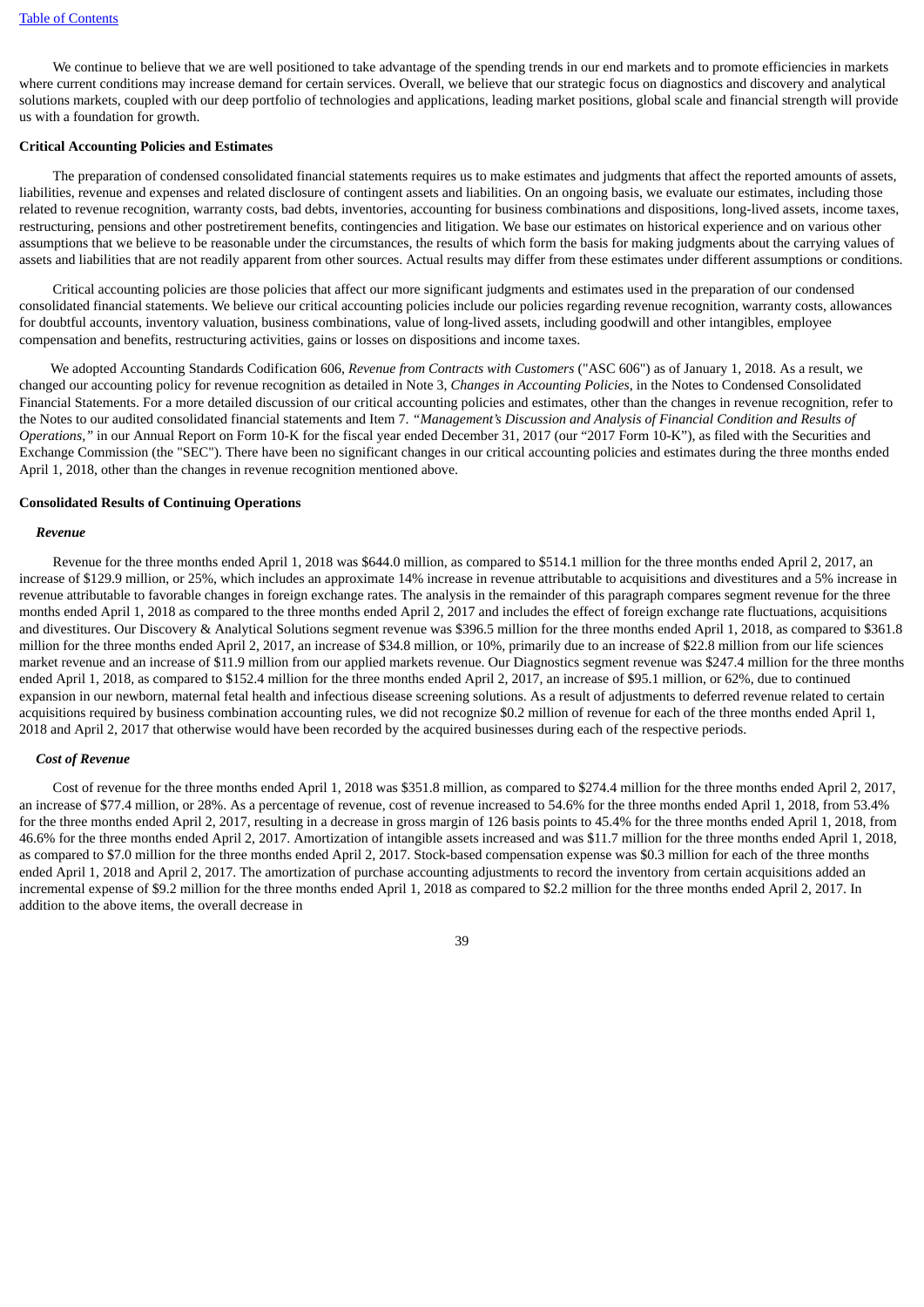gross margin was primarily the result of an unfavorable shift in product mix partially offset by benefits from our initiatives to improve our supply chain.

#### *Selling, General and Administrative Expenses*

Selling, general and administrative expenses for the three months ended April 1, 2018 were \$199.7 million, as compared to \$147.0 million for the three months ended April 2, 2017, an increase of \$52.7 million, or 36%. As a percentage of revenue, selling, general and administrative expenses increased and were 31.0% for the three months ended April 1, 2018, as compared to 28.6% for the three months ended April 2, 2017. Amortization of intangible assets increased and was \$21.1 million for the three months ended April 1, 2018, as compared to \$10.0 million for the three months ended April 2, 2017. Stockbased compensation expense was \$4.7 million for the three months ended April 1, 2018 as compared to \$4.3 million for the three months ended April 2, 2017. Other purchase accounting adjustments added an incremental expense of \$0.1 million for the three months ended April 1, 2018, as compared to \$0.8 million for the three months ended April 2, 2017. Acquisition and divestiture-related expenses added an incremental expense of \$2.6 million for each of the three months ended April 1, 2018 and April 2, 2017. Legal costs for a particular case were \$4.3 million for the three months ended April 1, 2018. In addition to the above items, the increase in selling, general and administrative expenses was primarily the result of costs related to growth investments, which was partially offset by lower costs as a result of cost containment and productivity initiatives.

## *Research and Development Expenses*

Research and development expenses for the three months ended April 1, 2018 were \$46.0 million, as compared to \$33.3 million for the three months ended April 2, 2017, an increase of \$12.7 million, or 38%. As a percentage of revenue, research and development expenses increased and were 7.1% for the three months ended April 1, 2018, as compared to 6.5% for the three months ended April 2, 2017. Amortization of intangible assets was minimal for each of the three months ended April 1, 2018 and April 2, 2017. Stock-based compensation expense was \$0.3 million for each of the three months ended April 1, 2018 and April 2, 2017. The increase in research and development expenses was primarily the result of investments in new product development, which was partially offset by lower costs as a result of cost containment and productivity initiatives.

## *Restructuring and Contract Termination Charges, Net*

We have undertaken a series of restructuring actions related to the impact of acquisitions and divestitures, the alignment of our operations with our growth strategy, the integration of our business units and our productivity initiatives. The current portion of restructuring and contract termination charges is recorded in accrued restructuring and contract termination charges and the long-term portion of restructuring and contract termination charges is recorded in long-term liabilities. The activities associated with these plans have been reported as restructuring and contract termination charges, net, as applicable, and are included as a component of income from continuing operations.

We implemented a restructuring plan in the first quarter of fiscal year 2018 consisting of workforce reductions principally intended to realign resources to emphasize growth initiatives (the "Q1 2018 Plan"). We implemented a restructuring plan in each of the fourth and third quarters of fiscal year 2017 consisting of workforce reductions principally intended to realign resources to emphasize growth initiatives (the "Q4 2017 Plan and "Q3 2017 Plan", respectively). We implemented a restructuring plan in the first quarter of fiscal year 2017 consisting of workforce reductions and the closure of excess facility space principally intended to focus resources on higher growth end markets (the "Q1 2017 Plan"). Details of the plans initiated in previous years (the "Previous Plans") are discussed more fully in Note 4 to the audited consolidated financial statements in the 2017 Form 10-K.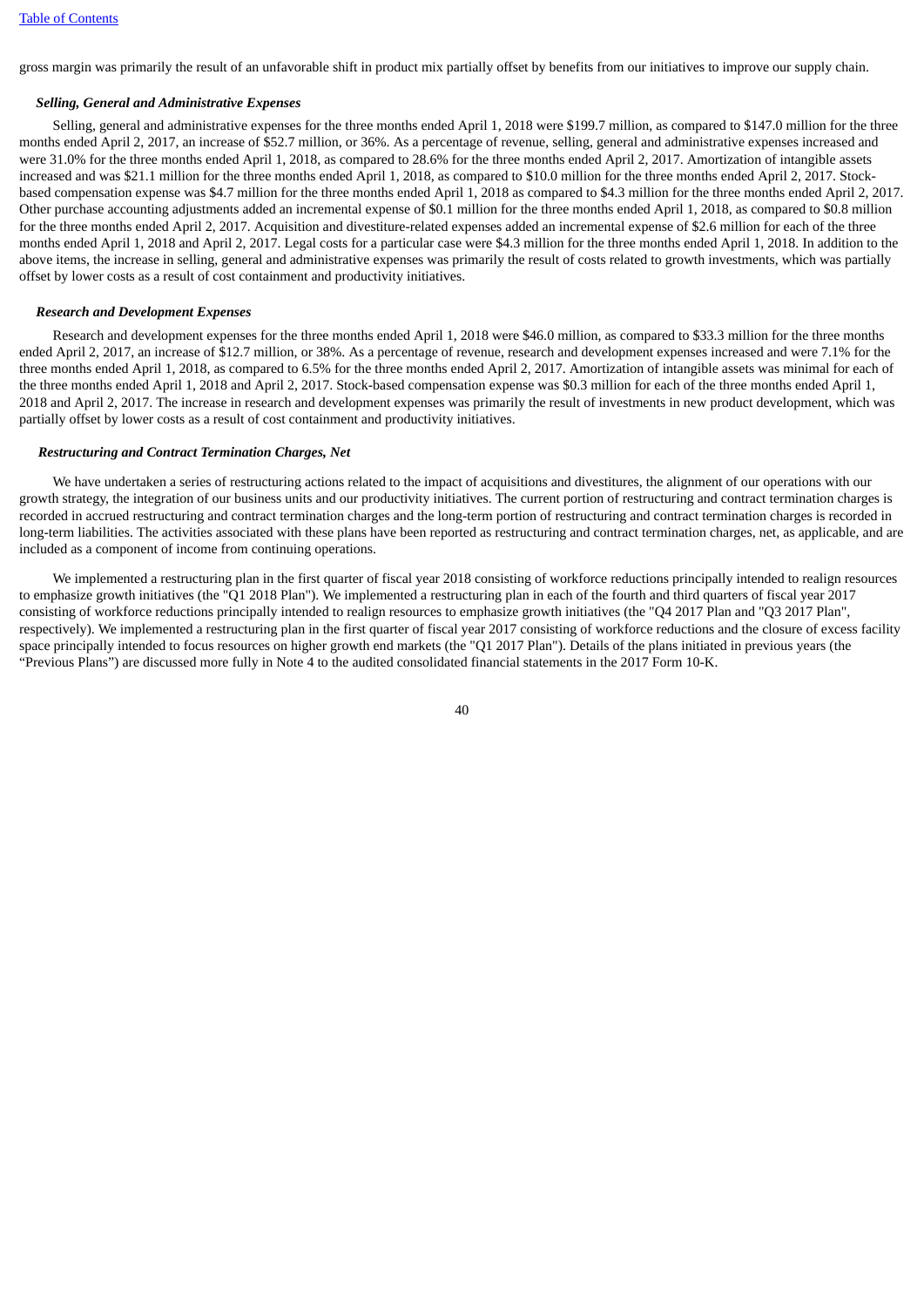The following table summarizes the reductions in headcount, the initial restructuring or contract termination charges by operating segment, and the dates by which payments were substantially completed, or the dates by which payments are expected to be substantially completed, for restructuring actions implemented during fiscal years 2018 and 2017 in continuing operations:

|              | <b>Workforce Reductions</b>   |    |                                            |    | <b>Closure of Excess Facility</b> |      |                                                      |     |                    | (Expected) Date Payments Substantially<br><b>Completed by</b> |              |                  |                        |
|--------------|-------------------------------|----|--------------------------------------------|----|-----------------------------------|------|------------------------------------------------------|-----|--------------------|---------------------------------------------------------------|--------------|------------------|------------------------|
|              | <b>Headcount</b><br>Reduction |    | Discovery &<br><b>Analytical Solutions</b> |    | <b>Diagnostics</b>                |      | Discovery &<br><b>Analytical</b><br><b>Solutions</b> |     | <b>Diagnostics</b> |                                                               | <b>Total</b> | <b>Severance</b> | <b>Excess Facility</b> |
|              |                               |    |                                            |    |                                   |      | (In thousands, except headcount data)                |     |                    |                                                               |              |                  |                        |
| Q1 2018 Plan | 47                            | \$ | 5,096                                      | \$ | 902                               | - \$ | $\overbrace{\phantom{aaaaa}}$                        | -\$ |                    | -S                                                            | 5,998        | Q2 FY2019        |                        |
| Q4 2017 Plan | 29                            |    | 1,680                                      |    | 255                               |      |                                                      |     |                    |                                                               | 1,935        | Q1 FY2019        |                        |
| Q3 2017 Plan | 27                            |    | 1,321                                      |    | 1,021                             |      | __                                                   |     | __                 |                                                               | 2,342        | Q4 FY2018        |                        |
| Q1 2017 Plan | 90                            |    | 5,000                                      |    | 1,631                             |      | 33                                                   |     | 33                 |                                                               | 6,697        | Q2 FY2018        | Q2 FY2018              |

We do not currently expect to incur any future charges for these plans. We expect to make payments under the Previous Plans for remaining residual lease obligations, with terms varying in length, through fiscal year 2022.

In connection with the termination of various contractual commitments, we recorded additional pre-tax charges of \$0.2 million during the three months ended April 1, 2018 in the Discovery & Analytical Solutions segment.

At April 1, 2018, we had \$17.2 million recorded for accrued restructuring and contract termination charges, of which \$12.4 million was recorded in short-term accrued restructuring and contract termination charges, \$1.9 million was recorded in long-term liabilities and \$2.9 million was recorded in other reserves. At December 31, 2017, we had \$14.0 million recorded for accrued restructuring and contract termination charges, of which \$8.8 million was recorded in short-term accrued restructuring and contract termination charges, \$2.3 million was recorded in long-term liabilities and \$2.9 million was recorded in other reserves. The following table summarizes our restructuring and contract termination accrual balances and related activity by restructuring plan, as well as contract termination accrual balances and related activity, during the three months ended April 1, 2018:

|                                                 | <b>Balance at December</b><br>31, 2017 |                           | 2018 Charges |    | 2018 Changes in<br><b>Estimates, Net</b> |    | 2018 Amounts Paid |                | <b>Balance at April 1,</b><br>2018 |  |
|-------------------------------------------------|----------------------------------------|---------------------------|--------------|----|------------------------------------------|----|-------------------|----------------|------------------------------------|--|
|                                                 |                                        |                           |              |    | (In thousands)                           |    |                   |                |                                    |  |
| <b>Severance:</b>                               |                                        |                           |              |    |                                          |    |                   |                |                                    |  |
| Q1 2018 Plan                                    | \$<br>$\hspace{0.05cm}$                | \$                        | 5,998        | \$ |                                          | \$ | (645)             | \$             | 5,353                              |  |
| Q4 2017 Plan                                    | 1,919                                  | \$                        |              |    |                                          |    | (611)             |                | 1,308                              |  |
| Q3 2017 Plan                                    | 2,072                                  | \$                        |              |    |                                          |    | (626)             |                | 1,446                              |  |
| Q1 2017 Plan                                    | 2,498                                  | $\boldsymbol{\mathsf{S}}$ |              |    |                                          |    | (909)             |                | 1,589                              |  |
|                                                 |                                        |                           |              |    |                                          |    |                   |                |                                    |  |
| <b>Facility:</b>                                |                                        |                           |              |    |                                          |    |                   |                |                                    |  |
| Q1 2017 Plan                                    | 33                                     |                           |              |    |                                          |    | (13)              |                | 20                                 |  |
|                                                 |                                        |                           |              |    |                                          |    |                   |                |                                    |  |
| Previous Plans                                  | 4,399                                  |                           |              |    | 353                                      |    | (509)             |                | 4,243                              |  |
| Restructuring                                   | 10,921                                 |                           | 5,998        |    | 353                                      |    | (3,313)           |                | 13,959                             |  |
| <b>Contract Termination</b>                     | 3,048                                  |                           |              |    | 227                                      |    |                   |                | 3,275                              |  |
| Total Restructuring and Contract Termination \$ | 13,969                                 | \$                        | 5,998        | \$ | 580                                      | \$ | (3,313)           | $\mathfrak{S}$ | 17,234                             |  |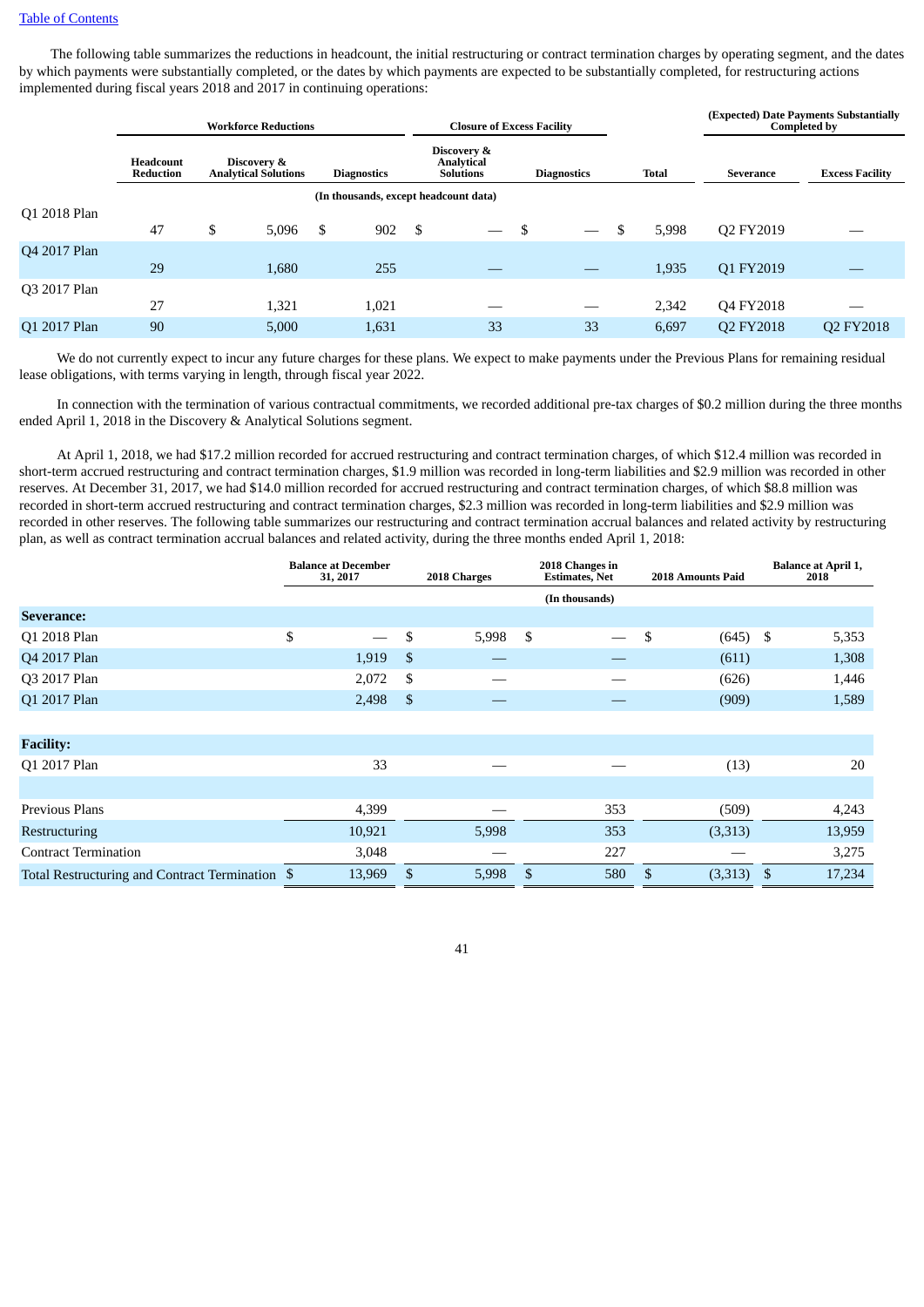## *Interest and Other Expense, Net*

Interest and other expense, net, consisted of the following:

|                                       | <b>Three Months Ended</b> |                  |      |                  |  |
|---------------------------------------|---------------------------|------------------|------|------------------|--|
|                                       |                           | April 1,<br>2018 |      | April 2,<br>2017 |  |
|                                       |                           | (In thousands)   |      |                  |  |
| Interest income                       | \$                        | (265)            | - \$ | (220)            |  |
| Interest expense                      |                           | 17,650           |      | 10,864           |  |
| Other income, net                     |                           | (5,955)          |      | (816)            |  |
| Total interest and other expense, net |                           | 11,430           | S    | 9,828            |  |

Interest and other expense, net, for the three months ended April 1, 2018 was an expense of \$11.4 million, as compared to an expense of \$9.8 million for the three months ended April 2, 2017, an increase of \$1.6 million. The increase in interest and other expense, net, for the three months ended April 1, 2018, as compared to the three months ended April 2, 2017, was primarily due to an increase in interest expense by \$6.8 million due to higher outstanding bank debt balances related to financing of the EUROIMMUM acquisition. This was partially offset by an increase in other income, net by \$5.1 million which consisted primarily of gains and expenses related to foreign currency transactions, translation of non-functional currency assets and liabilities and pension cost adjustment. The other components of net periodic pension credit were \$2.5 million and \$1.8 million for the three months ended April 1, 2018 and April 2, 2017, respectively. During the three months ended April 1, 2018, we recognized \$0.2 million of interest expense and \$0.7 million of foreign exchange gain related to acquisitions. A more complete discussion of our liquidity is set forth below under the heading "Liquidity and Capital Resources."

#### *Provision for Income Taxes*

For the three months ended April 1, 2018, the provision for income taxes from continuing operations was \$2.5 million, as compared to \$3.9 million for the three months ended April 2, 2017.

On December 22, 2017, the President of the United States signed into law tax reform legislation, known as the Tax Cuts and Jobs Act (the "Tax Act"), which makes broad and complex changes to the U.S. Internal Revenue Code. Changes include, but are not limited to: (1) the lowering of the U.S. corporate tax rate from 35% to 21%; (2) the transition of U.S. international taxation from a worldwide tax system to a modified territorial system with a one-time transition tax on the deemed repatriation of cumulative foreign earnings as of December 31, 2017; (3) a new provision designed to tax global intangible lowtaxed income (GILTI); (4) the creation of the base erosion anti-abuse tax (BEAT), which is effectively a new minimum tax; (5) the deduction for foreignderived intangible income (FDII); (6) a new limitation on deductible interest expense; (7) the repeal of the domestic production activity deduction; and (8) limitations on the deductibility of certain executive compensation. Based on available information, we have performed a preliminary analysis of the impacts of the Tax Act, and the details are discussed more fully in Note 9, *Income Taxes,* in the Notes to Condensed Consolidated Financial Statements

The effective tax rate from continuing operations was 8.7% for the three months ended April 1, 2018, as compared to 9.8% for the three months ended April 2, 2017. The lower effective tax rate during the first three months of fiscal year 2018, as compared to the first three months of fiscal year 2017, was due to certain lower tax rate jurisdictions projected to have higher income in fiscal year 2018 as compared to fiscal year 2017, partially offset by lower tax benefits related to discrete items, which were \$1.4 million in the first three months of fiscal year 2018, as compared to \$2.5 million in the first three months of fiscal year 2017.

#### *Disposition of Businesses and Assets*

As part of our continuing efforts to focus on higher growth opportunities, we have discontinued certain businesses. When the discontinued operations represented a strategic shift that will have a major effect on our operations and financial statements, we accounted for these businesses as discontinued operations, and accordingly, have presented the results of operations and related cash flows as discontinued operations. Any business deemed to be a discontinued operation prior to the adoption of ASU 2014-08, Reporting Discontinued Operations and Disclosures of Disposals of Components of An Entity, continues to be reported as a discontinued operations, and the results of operations and related cash flows are presented as discontinued operations for all periods presented. Any remaining assets and liabilities of these businesses have been presented separately, and are reflected within assets and liabilities of discontinued operations in the accompanying condensed consolidated balance sheets as of April 1, 2018 and December 31, 2017.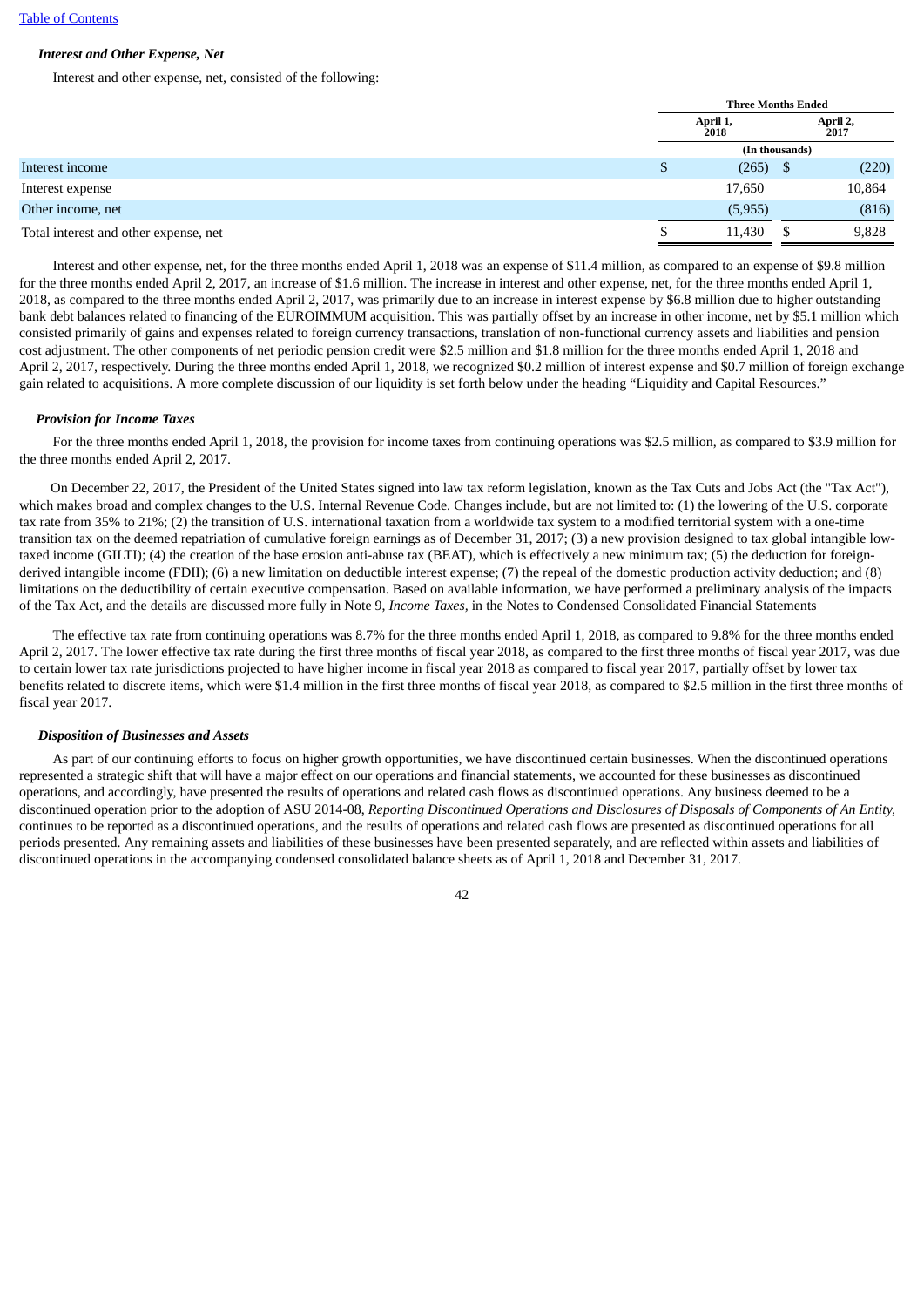On May 1, 2017 (the "Varex Closing Date"), we completed the sale of our Medical Imaging business to Varex Imaging Corporation ("Varex") pursuant to the terms of the Master Purchase and Sale Agreement, dated December 21, 2016 (the "Agreement"), by and between us and Varian Medical Systems, Inc. ("Varian") and the subsequent Assignment and Assumption Agreement, dated January 27, 2017, between Varian and Varex, pursuant to which Varian assigned its rights under the Agreement to Varex. On the Varex Closing Date, we received consideration of approximately \$277.4 million for the sale of the Medical Imaging business. During fiscal year 2017, we paid Varex \$4.2 million to settle a post-closing working capital adjustment. During fiscal year 2017, we recorded a pre-tax gain of \$179.6 million and income tax expense of \$43.1 million related to the sale of the Medical Imaging business in discontinued operations and dispositions. The corresponding tax liability was recorded within the other tax liabilities in our condensed consolidated balance sheet, and we expect to utilize tax attributes to minimize the tax liability.

Following the closing, we are providing certain customary transitional services during a period of up to 12 months. Commercial transactions between the parties following the closing of the transaction are not expected to be significant.

During fiscal year 2017, we sold Suzhou PerkinElmer Medical Laboratory Co., Ltd. for aggregate consideration of \$2.3 million, recognizing a pre-tax loss of \$1.1 million. The pre-tax loss recognized in fiscal year 2017 is included in interest and other expense, net in our condensed consolidated statement of operations. Suzhou PerkinElmer Medical Laboratory Co., Ltd. was a component of our Diagnostics segment. The divestiture of Suzhou PerkinElmer Medical Laboratory Co., Ltd. has not been classified as a discontinued operation in this Form 10-Q because the disposition does not represent a strategic shift that will have a major effect on our operations and financial statements.

The summary pre-tax operating results of the discontinued operations, were as follows for the three months ended:

|                                                         | April 1,<br>2018                | April 2,<br>2017 |
|---------------------------------------------------------|---------------------------------|------------------|
|                                                         | (In thousands)                  |                  |
| Revenue                                                 | - S<br>$\overline{\phantom{0}}$ | 36,094           |
| Cost of revenue                                         |                                 | 24,795           |
| Selling, general and administrative expenses            |                                 | 3,943            |
| Research and development expenses                       |                                 | 3,597            |
| Income from discontinued operations before income taxes |                                 | 3,759            |

## **Contingencies, Including Tax Matters**

We are conducting a number of environmental investigations and remedial actions at our current and former locations and, along with other companies, have been named a potentially responsible party ("PRP") for certain waste disposal sites. We accrue for environmental issues in the accounting period that our responsibility is established and when the cost can be reasonably estimated. We have accrued \$9.3 million and \$9.4 million as of April 1, 2018 and December 31, 2017, respectively, which represents our management's estimate of the cost of the remediation of known environmental matters, and does not include any potential liability for related personal injury or property damage claims. These amounts were included in accrued expenses and other current liabilities. Our environmental accrual is not discounted and does not reflect the recovery of any material amounts through insurance or indemnification arrangements. The cost estimates are subject to a number of variables, including the stage of the environmental investigations, the magnitude of the possible contamination, the nature of the potential remedies, possible joint and several liability, the time period over which remediation may occur, and the possible effects of changing laws and regulations. For sites where we have been named a PRP, our management does not currently anticipate any additional liability to result from the inability of other significant named parties to contribute. We expect that the majority of such accrued amounts could be paid out over a period of up to ten years. As assessment and remediation activities progress at each individual site, these liabilities are reviewed and adjusted to reflect additional information as it becomes available. There have been no environmental problems to date that have had, or are expected to have, a material adverse effect on our condensed consolidated financial statements. While it is possible that a loss exceeding the amounts recorded in the condensed consolidated financial statements may be incurred, the potential exposure is not expected to be materially different from those amounts recorded.

Various tax years after 2010 remain open to examination by certain jurisdictions in which we have significant business operations, such as Finland, Germany, Italy, Netherlands, Singapore, the United Kingdom and the United States. The tax years under examination vary by jurisdiction. We regularly review our tax positions in each significant taxing jurisdiction in the process of evaluating our unrecognized tax benefits. We make adjustments to our unrecognized tax benefits when: (i) facts and circumstances regarding a tax position change, causing a change in management's judgment regarding that tax position; (ii) a tax position is effectively settled with a tax authority; and/or (iii) the statute of limitations expires regarding a tax position.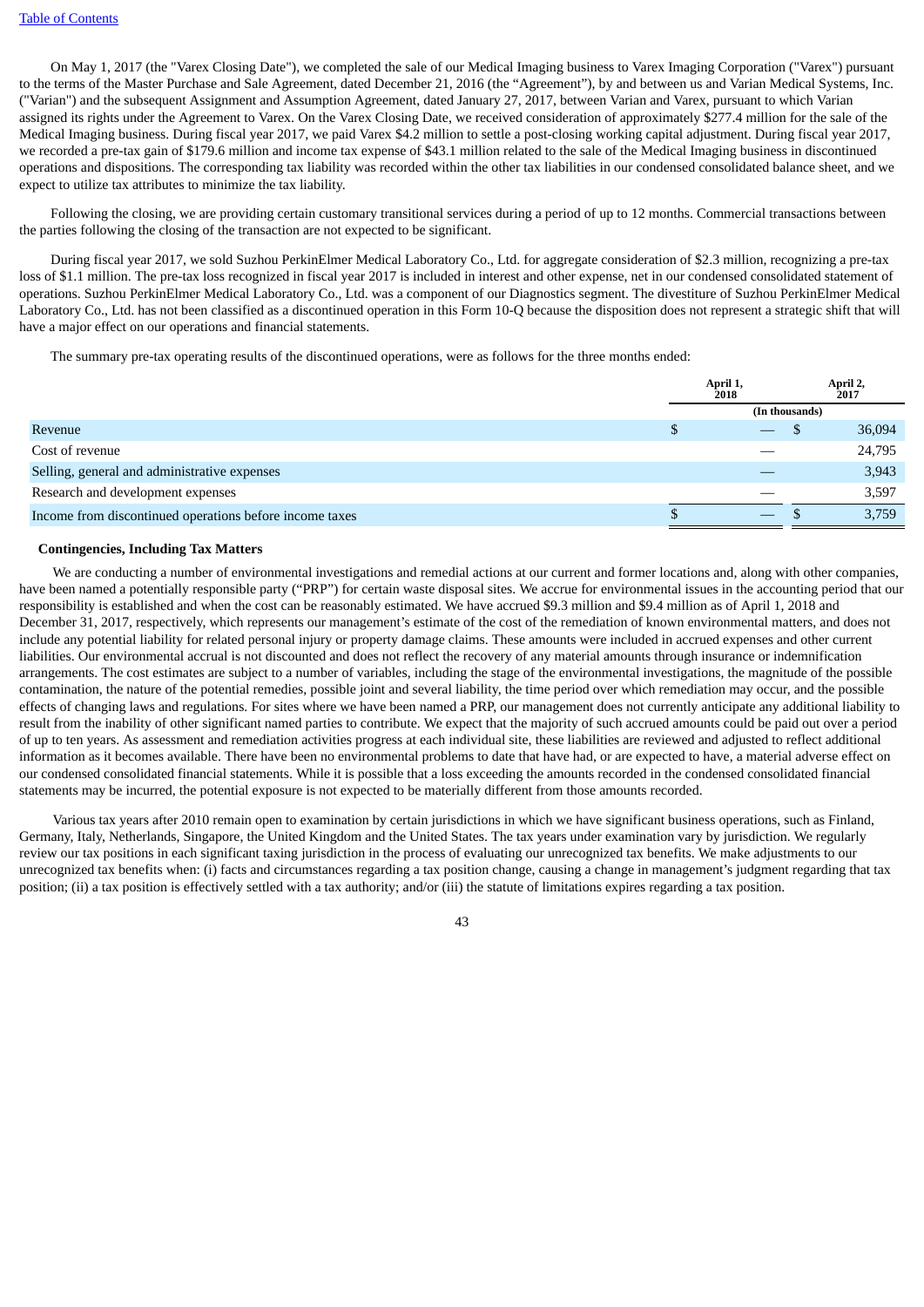We are subject to various claims, legal proceedings and investigations covering a wide range of matters that arise in the ordinary course of our business activities. Although we have established accruals for potential losses that we believe are probable and reasonably estimable, in our opinion, based on our review of the information available at this time, the total cost of resolving these contingencies at April 1, 2018 would not have a material adverse effect on our condensed consolidated financial statements. However, each of these matters is subject to uncertainties, and it is possible that some of these matters may be resolved unfavorably to us.

## **Reporting Segment Results of Continuing Operations**

### *Discovery & Analytical Solutions*

Revenue for the three months ended April 1, 2018 was \$396.5 million, as compared to \$361.8 million for the three months ended April 2, 2017, an increase of \$34.8 million, or 10%, which includes an approximate 5% increase in revenue attributable to favorable changes in foreign exchange rates. The analysis in the remainder of this paragraph compares selected revenue by product type for the three months ended April 1, 2018, as compared to the three months ended April 2, 2017, and includes the effect of foreign exchange fluctuations, acquisitions and divestitures. The increase in revenue in our Discovery & Analytical Solutions segment was a result of an increase of \$22.8 million in our life sciences market revenue and an increase in applied markets revenue of \$11.9 million. In our laboratory services market, we had higher growth in our core environmental services. In our life sciences market, we experienced a strong performance from our Informatics business and increased demand for our OneSource laboratory service business. In our applied markets, we experienced higher growth in our environmental offerings, driven by solid GC and ICP-MS sales.

Operating income from continuing operations for the three months ended April 1, 2018 was \$36.2 million, as compared to \$30.2 million for the three months ended April 2, 2017, an increase of \$6.0 million, or 20%. Amortization of intangible assets was \$11.7 million for the three months ended April 1, 2018, as compared to \$12.3 million for the three months ended April 2, 2017. Restructuring and contract termination charges, net, were \$5.7 million for the three months ended April 1, 2018, as compared to \$8.0 million for the three months ended April 2, 2017. Acquisition and divestiture-related expenses, contingent consideration and other costs added an incremental expense of \$0.1 million for the three months ended April 1, 2018, as compared to \$0.3 million for the three months ended April 2, 2017. Legal costs for a particular case were \$4.2 million for the three months ended April 1, 2018. In addition to the factors noted above, operating income increased for the three months ended April 1, 2018, as compared to the three months ended April 2, 2017, as we continued to realize the benefits from our cost containment initiatives partially offset by higher costs in research and development expenses and a shift in product mix, with an increase in sales of lower gross margin product offerings.

## *Diagnostics*

Revenue for the three months ended April 1, 2018 was \$247.4 million, as compared to \$152.4 million for the three months ended April 2, 2017, an increase of \$95.1 million, or 62%, which includes an approximate 50% increase in revenue attributable to acquisitions and divestitures and a 5% increase in revenue attributable to favorable changes in foreign exchange rates. As a result of adjustments to deferred revenue related to certain acquisitions required by business combination accounting rules, we did not recognize \$0.2 million of revenue in our Diagnostics segment for each of the three months ended April 1, 2018 and April 2, 2017 that otherwise would have been recorded by the acquired businesses during each of the respective periods. In our diagnostics market, we experienced growth from continued expansion of our newborn, maternal fetal health and infectious disease screening solutions in key regions outside the United States, particularly in emerging markets, such as China and India, and Europe. EUROIMMUN contributed \$82.0 million in revenues during the first three months of fiscal year 2018.

Operating income from continuing operations for the three months ended April 1, 2018 was \$18.4 million, as compared to \$32.7 million for the three months ended April 2, 2017, a decrease of \$14.3 million, or 44%. Amortization of intangible assets increased and was \$21.2 million for the three months ended April 1, 2018, as compared to \$4.8 million for the three months ended April 2, 2017. Restructuring and contract termination charges, net, were \$0.9 million for the three months ended April 1, 2018, as compared to \$1.7 million for the three months ended April 2, 2017. Acquisition and divestiture-related expenses, contingent consideration and other costs added an incremental expense of \$2.9 million for the three months ended April 1, 2018, as compared to \$3.4 million for the three months ended April 2, 2017. The amortization of purchase accounting adjustments to record the inventory from certain acquisitions was \$9.2 million for the three months ended April 1, 2018, as compared to \$2.2 million for the three months ended April 2, 2017. Legal costs for a particular case were \$0.2 million for the three months ended April 1, 2018. In addition to the factors noted above, operating income decreased for the three months ended April 1, 2018, as compared to the three months ended April 2, 2017, primarily the result of an unfavorable shift in product mix partially offset by higher sales volume, strong reproductive health sales and benefits from our initiatives to improve our supply chain.

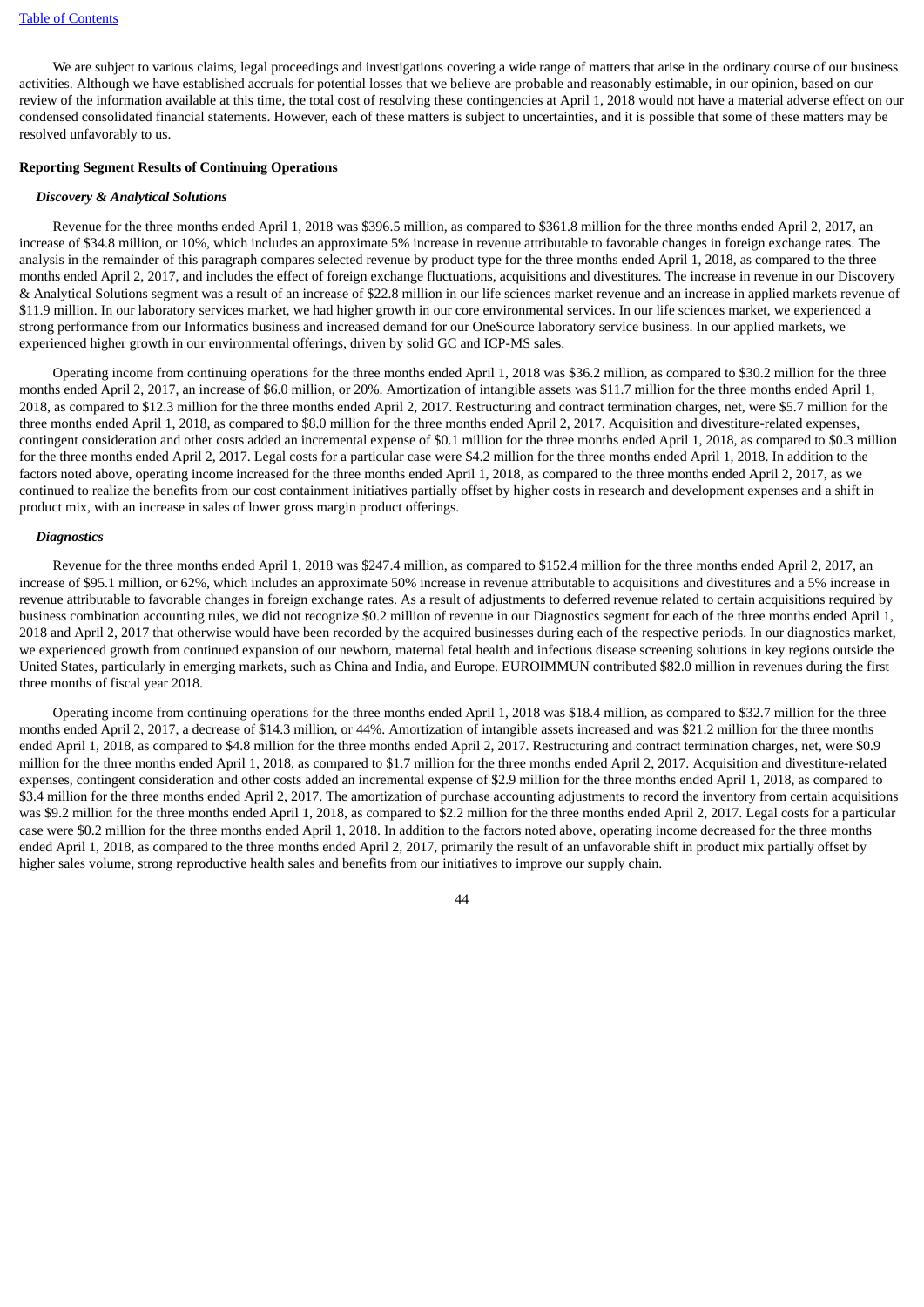## **Liquidity and Capital Resources**

We require cash to pay our operating expenses, make capital expenditures, make strategic acquisitions, service our debt and other long-term liabilities, repurchase shares of our common stock and pay dividends on our common stock. Our principal sources of funds are from our operations and the capital markets, particularly the debt markets. We anticipate that our internal operations will generate sufficient cash to fund our operating expenses, capital expenditures, smaller acquisitions, interest payments on our debt and dividends on our common stock. However, we expect to use external sources to satisfy the balance of our debt when due and fund any larger acquisitions and other long-term liabilities, such as contributions to our postretirement benefit plans.

Principal factors that could affect the availability of our internally generated funds include:

- changes in sales due to weakness in markets in which we sell our products and services, and
- changes in our working capital requirements.

Principal factors that could affect our ability to obtain cash from external sources include:

- financial covenants contained in the financial instruments controlling our borrowings that limit our total borrowing capacity,
- increases in interest rates applicable to our outstanding variable rate debt,
- a ratings downgrade that could limit the amount we can borrow under our senior unsecured revolving credit facility and our overall access to the corporate debt market,
- increases in interest rates or credit spreads, as well as limitations on the availability of credit, that affect our ability to borrow under future potential facilities on a secured or unsecured basis,
- a decrease in the market price for our common stock, and
- volatility in the public debt and equity markets.

At April 1, 2018, we had cash and cash equivalents of \$180.8 million, of which \$169.7 million was held by our non-U.S. subsidiaries, and we had \$306.6 million of additional borrowing capacity available under our senior unsecured revolving credit facility. We had no other liquid investments at April 1, 2018.

We utilize a variety of tax planning and financing strategies to ensure that our worldwide cash is available in the locations in which it is needed. The Tax Act requires us to pay a one-time transition tax on the unremitted earnings of foreign subsidiaries. Based on available information, we estimated the tax on the deemed repatriation of our foreign earnings and have recorded a tax expense of \$85.0 million in continuing operations at December 31, 2017. As we continue to refine our earnings and profits analysis, we will refine our calculations of the one-time transition tax, which could affect the measurement of this liability. No additional income taxes have been provided for any remaining undistributed foreign earnings not subject to the transition tax, or any additional outside basis difference inherent in these entities, as these amounts continue to be indefinitely reinvested in foreign operations.

On July 27, 2016, our Board of Directors (our "Board") authorized us to repurchase up to 8.0 million shares of common stock under a stock repurchase program (the "Repurchase Program"). The Repurchase Program will expire on July 26, 2018 unless terminated earlier by our Board, and may be suspended or discontinued at any time. During the three months ended April 1, 2018, we had no stock repurchases under the Repurchase Program. As of April 1, 2018, 8.0 million shares remained available for repurchase under the Repurchase Program.

In addition, our Board has authorized us to repurchase shares of common stock to satisfy minimum statutory tax withholding obligations in connection with the vesting of restricted stock awards and restricted stock unit awards granted pursuant to our equity incentive plans and to satisfy obligations related to the exercise of stock options made pursuant to our equity incentive plans. During the three months ended April 1, 2018, we repurchased 58,449 shares of common stock for this purpose at an aggregate cost of \$4.6 million.

The repurchased shares have been reflected as additional authorized but unissued shares, with the payments reflected in common stock and capital in excess of par value. Any repurchased shares will be available for use in connection with corporate programs. If we continue to repurchase shares, the Repurchase Program will be funded using our existing financial resources, including cash and cash equivalents, and our senior unsecured revolving credit facility.

Distressed global financial markets could adversely impact general economic conditions by reducing liquidity and credit availability, creating increased volatility in security prices, widening credit spreads and decreasing valuations of certain

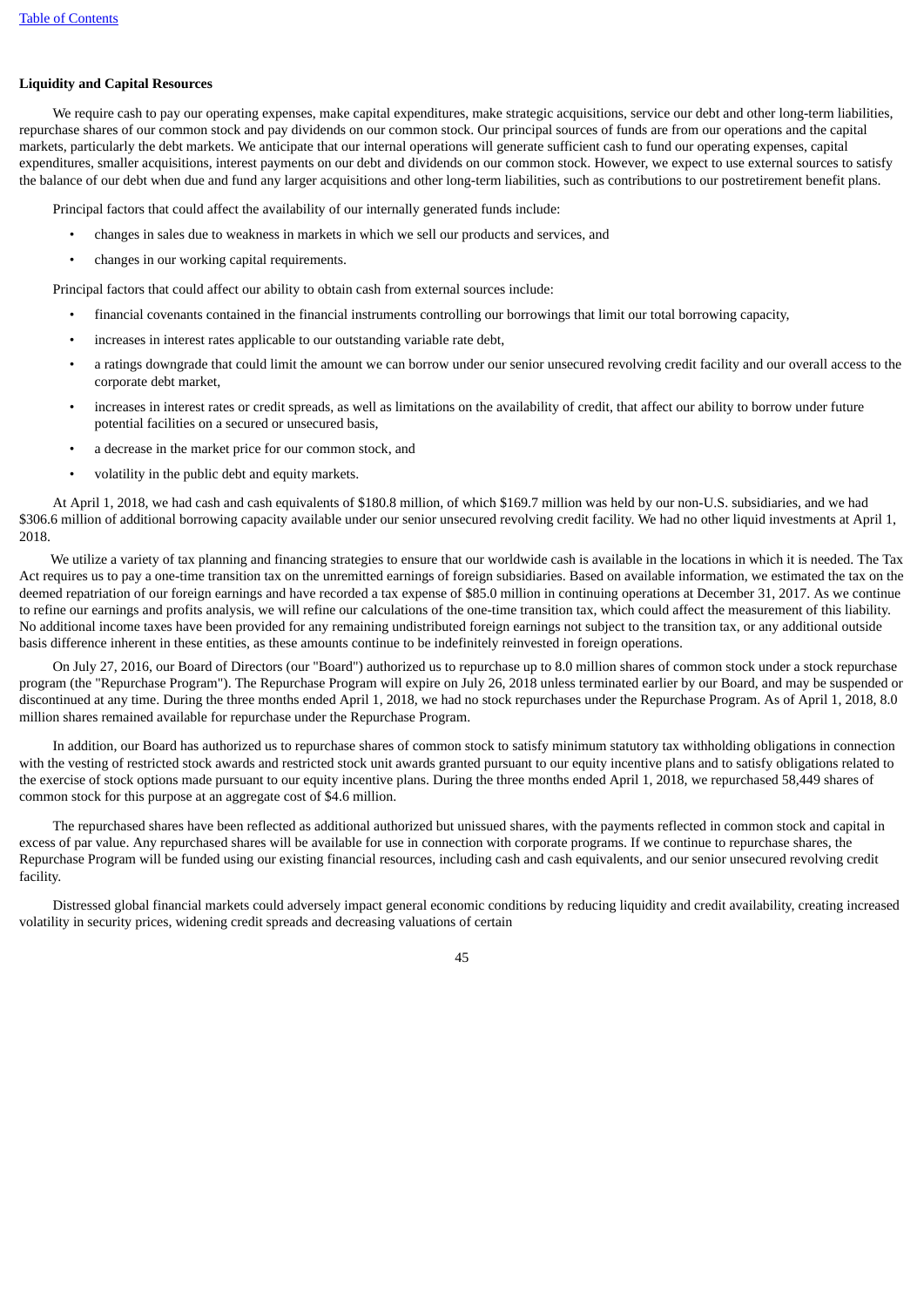investments. The widening of credit spreads may create a less favorable environment for certain of our businesses and may affect the fair value of financial instruments that we issue or hold. Increases in credit spreads, as well as limitations on the availability of credit at rates we consider to be reasonable, could affect our ability to borrow under future potential facilities on a secured or unsecured basis, which may adversely affect our liquidity and results of operations. In difficult global financial markets, we may be forced to fund our operations at a higher cost, or we may be unable to raise as much funding as we need to support our business activities.

During the first three months of fiscal year 2018, we contributed \$2.2 million, in the aggregate, to our defined benefit pension plans outside of the United States, and expect to contribute an additional \$6.6 million by the end of fiscal year 2018. During the three months ended April 1, 2018, we contributed \$15.0 million to our defined benefit pension plan in the United States for plan year 2017. We could potentially have to make additional contributions in future periods for all pension plans. We expect to use existing cash and external sources to satisfy future contributions to our pension plans.

Our pension plans have not experienced a material impact on liquidity or counterparty exposure due to the volatility and uncertainty in the credit markets. We recognize actuarial gains and losses in operating results in the fourth quarter of the year in which the gains and losses occur, unless there is an interim remeasurement required for one of our plans. It is difficult to reliably predict the magnitude of such adjustments for gains and losses in fiscal year 2018. These adjustments are primarily driven by events and circumstances beyond our control, including changes in interest rates, the performance of the financial markets and mortality assumptions. To the extent the discount rates decrease or the value of our pension and postretirement investments decrease, a loss to operations will be recorded in fiscal year 2018. Conversely, to the extent the discount rates increase or the value of our pension and postretirement investments increase more than expected, a gain will be recorded in fiscal year 2018.

#### *Cash Flows*

*Operating Activities.* Net cash used in continuing operations was \$14.6 million for the three months ended April 1, 2018, as compared to net cash provided by continuing operations of \$41.2 million for the three months ended April 2, 2017, a decrease in cash provided by operating activities of \$55.8 million. The cash used in operating activities for the three months ended April 1, 2018 was principally a result of a net cash decrease in accrued expenses, other assets and liabilities and other items of \$52.4 million and a net cash decrease in working capital of \$45.3 million. These items were partially offset by income from continuing operations of \$26.0 million, and non-cash charges, including depreciation and amortization of \$44.5 million, restructuring and contract termination charges, net of \$6.6 million, stock-based compensation expense of \$5.3 million, amortization of deferred debt issuance costs and accretion of discounts of \$0.6 million, and change in fair value of contingent consideration of \$0.1 million. Contributing to the net cash decrease in working capital for the three months ended April 1, 2018, excluding the effect of foreign exchange rate fluctuations, was an increase in accounts receivable of \$10.3 million, an increase in inventory of \$25.0 million and a decrease in accounts payable of \$10.0 million. The increase in accounts receivable was a result of higher sales volume during the first three months of fiscal year 2018. The increase in inventory was primarily a result of expanding the amount of inventory held at sales locations within our Discovery & Analytical Solutions and Diagnostics segments to improve responsiveness to customer requirements and to facilitate the introduction of new products. The decrease in accounts payable was primarily a result of the timing of disbursements during the first three months of fiscal year 2018. Changes in accrued expenses, other assets and liabilities and other items decreased cash provided by operating activities by \$52.4 million for the three months ended April 1, 2018, as compared to \$40.0 million for the three months ended April 2, 2017. These changes primarily related to the timing of payments for pensions, taxes, restructuring, and salary and benefits.

*Investing Activities.* Net cash used in the investing activities of our continuing operations was \$23.7 million for the three months ended April 1, 2018, as compared to \$129.6 million for the three months ended April 2, 2017, a decrease of \$105.9 million. For the three months ended April 1, 2018, the net cash used in investing activities of our continuing operations was principally a result of capital expenditures of \$22.7 million and \$1.1 million of cash used for acquisitions. These items were partially offset by an increase of \$0.1 million in proceeds from the surrender of life insurance policies. Net cash used for capital expenditures was \$6.0 million for the three months ended April 2, 2017. The capital expenditures in each period were primarily for manufacturing and other capital equipment purchases. In addition, during the three months ended April 2, 2017, we used \$123.6 million in cash for acquisitions and investments.

*Financing Activities.* Net cash provided by financing activities was \$13.0 million for the three months ended April 1, 2018, as compared to net cash used in financing activities of \$16.0 million for the three months ended April 2, 2017, a decrease in cash used in financing activities of \$29.0 million. During the three months ended April 1, 2018, our debt borrowings totaled \$204.0 million, which were partially offset by debt payments of \$147.0 million. This compares to debt borrowings of \$147.0 million, which were partially offset by our debt payments of \$146.0 million during the three months ended April 2, 2017. Proceeds from the issuance of common stock under our stock plans was \$7.5 million during the three months ended April 1,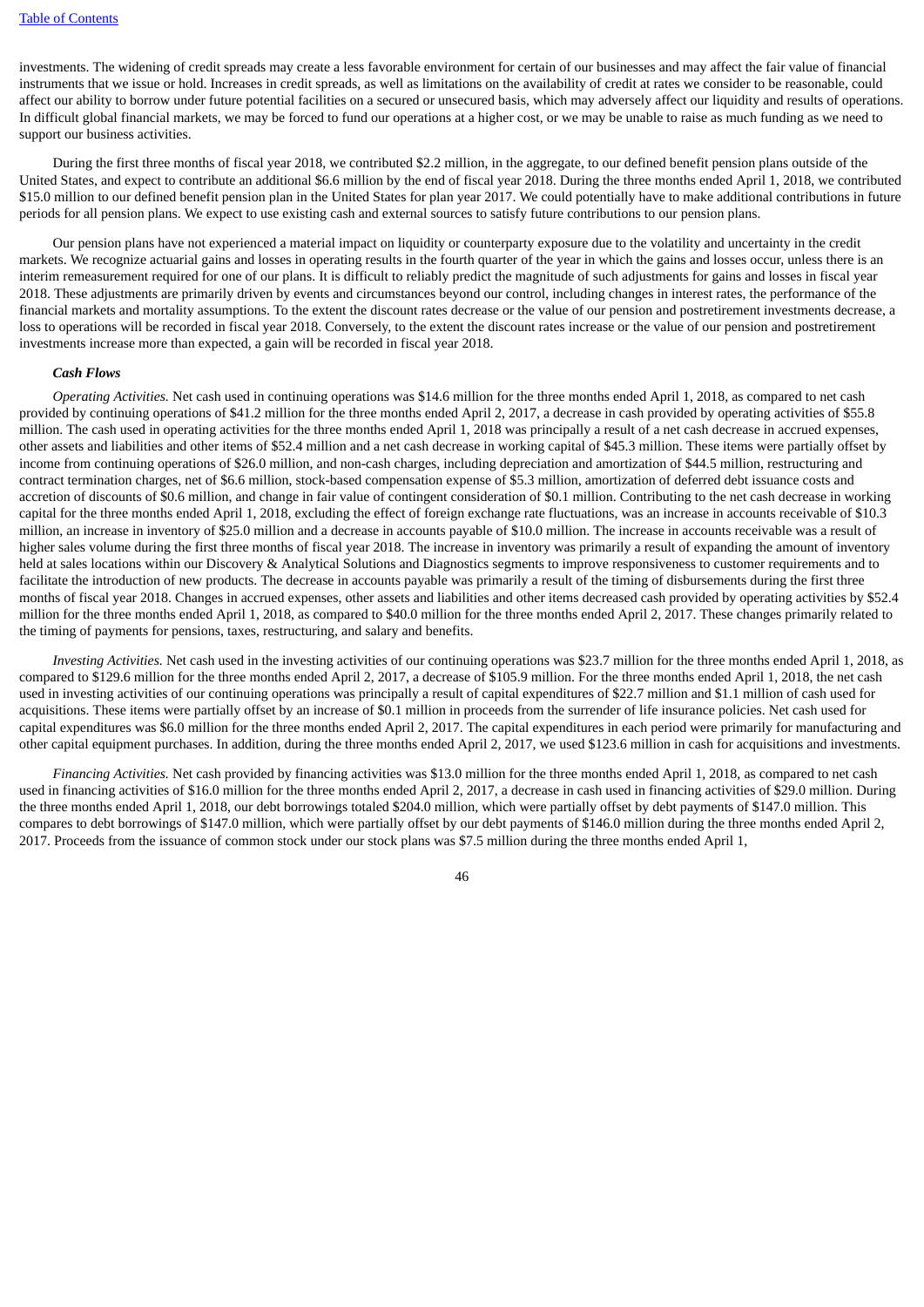2018 as compared to \$4.6 million for the three months ended April 2, 2017. This cash provided by financing activities during the three months ended April 1, 2018 was partially offset by settlement of forward foreign exchange contracts, payments of dividends, repurchase of our common stock pursuant to our equity incentive plans, and net payments on other credit facilities. During the three months ended April 1, 2018, we paid \$36.2 million as compared to \$1.6 million for settlement of forward foreign exchange contracts for the three months ended April 2, 2017. During each of the three months ended April 1, 2018 and April 2, 2017, we paid \$7.7 million in dividends. During the three months ended April 1, 2018, we repurchased 58,449 shares of our common stock to satisfy minimum statutory tax withholding obligations in connection with the vesting of restricted stock awards and restricted stock unit awards granted pursuant to our equity incentive plans and to satisfy obligations related to the exercise of stock options made pursuant to our equity incentive plans, for a total cost of \$4.6 million. This compares to repurchases of 1.6 million shares of common stock, which includes 66,658 shares of our common stock pursuant to our equity incentive plans for the three months ended April 2, 2017, for a total cost of \$3.1 million, including commissions. During the three months ended April 1, 2018, we had net payments on other credit facilities of \$3.0 million as compared to \$0.3 million for the three months ended April 2, 2017. We made \$8.9 million in payments for acquisition-related contingent consideration for the three months ended April 2, 2017.

#### *Borrowing Arrangements*

*Senior Unsecured Revolving Credit Facility.* Our senior unsecured revolving credit facility provides for \$1.0 billion of revolving loans and has an initial maturity of August 11, 2021. As of April 1, 2018, undrawn letters of credit in the aggregate amount of \$11.4 million were treated as issued and outstanding when calculating the borrowing availability under the senior unsecured revolving credit facility. As of April 1, 2018, we had \$306.6 million available for additional borrowing under the facility. We use the senior unsecured revolving credit facility for general corporate purposes, which may include working capital, refinancing existing indebtedness, capital expenditures, share repurchases, acquisitions and strategic alliances. The interest rates under the senior unsecured revolving credit facility are based on the Eurocurrency rate or the base rate at the time of borrowing, plus a margin. The base rate is the higher of (i) the rate of interest in effect for such day as publicly announced from time to time by JP Morgan Chase Bank, N.A. as its "prime rate," (ii) the Federal Funds rate plus 50 basis points or (iii) an adjusted one-month Libor plus 1.00%. The Eurocurrency margin as of April 1, 2018 was 110 basis points. The weighted average Eurocurrency interest rate as of April 1, 2018 was 1.85%, resulting in a weighted average effective Eurocurrency rate, including the margin, of 2.95%, which was the interest applicable to the borrowings outstanding under the Eurocurrency rate as of April 1, 2018. As of April 1, 2018, the senior unsecured revolving credit facility had outstanding borrowings of \$682.0 million, and \$3.1 million of unamortized debt issuance costs. As of December 31, 2017, the senior unsecured revolving credit facility had outstanding borrowings of \$625.0 million, and \$3.3 million of unamortized debt issuance costs. The credit agreement for the facility contains affirmative, negative and financial covenants and events of default. The financial covenants include a debt-to-capital ratio that remains applicable for so long as our debt is rated as investment grade. In the event that our debt is not rated as investment grade, the debt-to-capital ratio covenant is replaced with a maximum consolidated leverage ratio covenant and a minimum consolidated interest coverage ratio covenant. We were in compliance with all applicable covenants as of April 1, 2018.

*Senior Unsecured Term Loan Credit Facility*. We entered into a senior unsecured term loan credit facility on August 11, 2017 that provides for \$200.0 million of term loans and has an initial maturity of twelve months from December 19, 2017, the date of the initial draw. We utilized the senior unsecured term loan facility for the acquisition of EUROIMMUN. The interest rates under the senior unsecured term loan credit facility are based on the Eurocurrency rate or the base rate at the time of the borrowing, plus a margin. The base rate is the higher of (i) the rate of interest in effect for such day as publicly announced from time to time by JP Morgan Chase Bank, N.A. as its "prime rate," (ii) the Federal Funds rate plus 50 basis points or (iii) an adjusted one-month Libor plus 1.00%. The Eurocurrency margin as of April 1, 2018 was 110 basis points. The weighted average Eurocurrency interest rate as of April 1, 2018 was 1.81%, resulting in a weighted average effective Eurocurrency rate, including the margin, of 2.91%, which was the interest applicable to the borrowings outstanding under the Eurocurrency rate as of April 1, 2018. The senior unsecured term loan credit facility had outstanding borrowings of \$200.0 million as of April 1, 2018 and December 31, 2017, and a maturity date of December 18, 2018. The credit agreement for the facility contains affirmative, negative and financial covenants and events of defaults which are substantially similar to those contained in the senior unsecured revolving credit facility. We were in compliance with all applicable covenants as of April 1, 2018. In April 2018, we paid in full the outstanding balance of the senior unsecured term loan credit facility, from the proceeds of the 0.6% senior unsecured notes due in 2021 that was issued in April 2018.

*5% Senior Unsecured Notes due in 2021.* On October 25, 2011, we issued \$500.0 million aggregate principal amount of senior unsecured notes due in 2021 (the "November 2021 Notes") in a registered public offering and received \$493.6 million of net proceeds from the issuance. The November 2021 Notes were issued at 99.4% of the principal amount, which resulted in a discount of \$3.1 million. As of April 1, 2018, the November 2021 Notes had an aggregate carrying value of \$496.6 million, net of \$1.3 million of unamortized original issue discount and \$2.1 million of unamortized debt issuance costs. As of December 31, 2017, the November 2021 Notes had an aggregate carrying value of \$496.6 million, net of \$1.4 million of unamortized original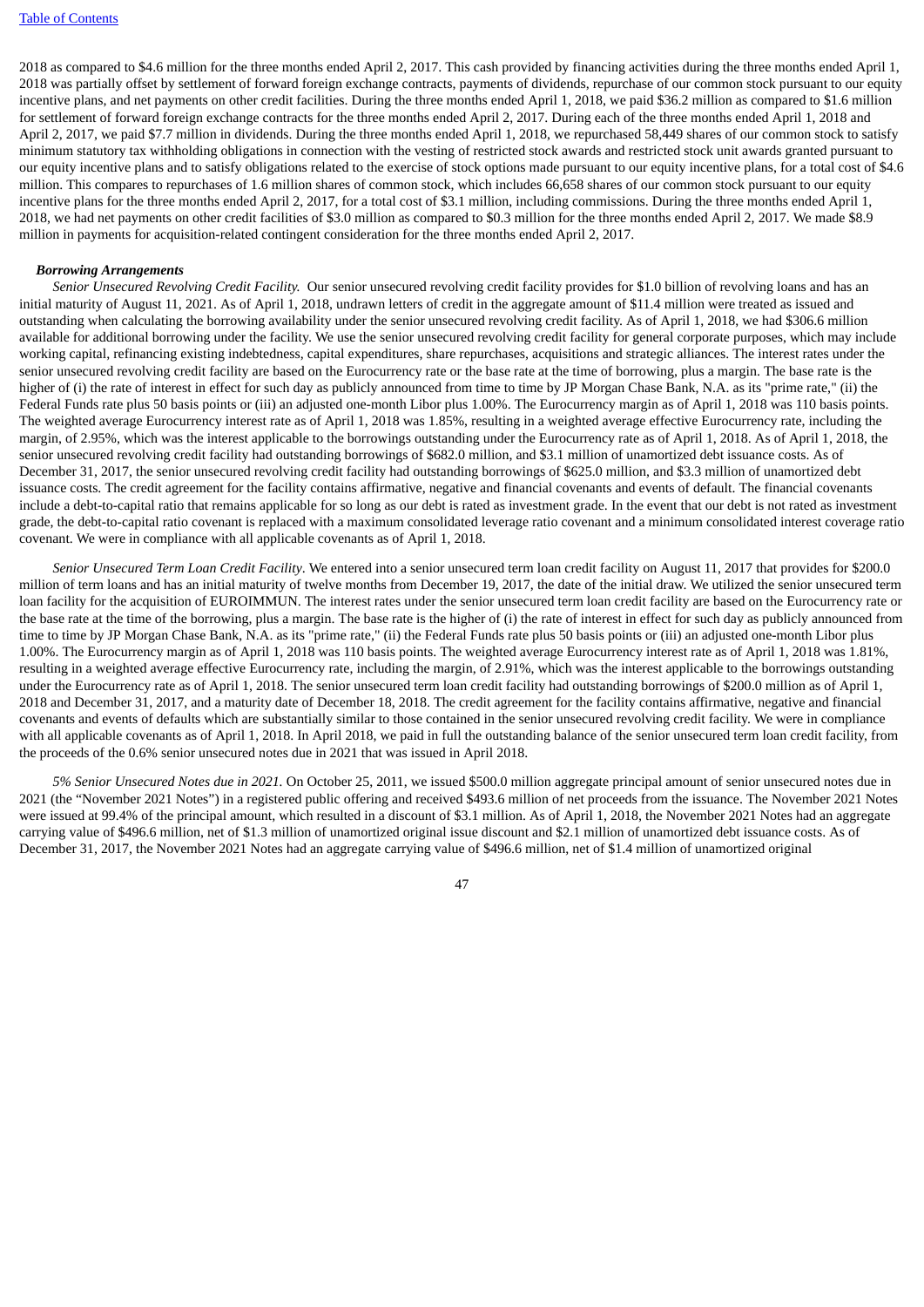issue discount and \$2.0 million of unamortized debt issuance costs. The November 2021 Notes mature in November 2021 and bear interest at an annual rate of 5%. Interest on the November 2021 Notes is payable semi-annually on May 15th and November 15th each year. Prior to August 15, 2021 (three months prior to their maturity date), we may redeem the November 2021 Notes in whole or in part, at our option, at a redemption price equal to the greater of (i) 100% of the principal amount of the November 2021 Notes to be redeemed, plus accrued and unpaid interest, or (ii) the sum of the present values of the remaining scheduled payments of principal and interest in respect to the November 2021 Notes being redeemed, discounted on a semi-annual basis, at the Treasury Rate plus 45 basis points, plus accrued and unpaid interest. At any time on or after August 15, 2021 (three months prior to their maturity date), we may redeem the November 2021 Notes, at our option, at a redemption price equal to 100% of the principal amount of the November 2021 Notes to be redeemed plus accrued and unpaid interest. Upon a change of control (as defined in the indenture governing the November 2021 Notes) and a contemporaneous downgrade of the November 2021 Notes below investment grade, each holder of November 2021 Notes will have the right to require us to repurchase such holder's November 2021 Notes for 101% of their principal amount, plus accrued and unpaid interest.

*1.875% Senior Unsecured Notes due 2026.* On July 19, 2016, we issued €500.0 million aggregate principal amount of senior unsecured notes due in 2026 (the "2026 Notes") in a registered public offering and received approximately €492.3 million of net proceeds from the issuance. The 2026 Notes were issued at 99.118% of the principal amount, which resulted in a discount of €4.4 million. The 2026 Notes mature in July 2026 and bear interest at an annual rate of 1.875%. Interest on the 2026 Notes is payable annually on July 19th each year. The proceeds from the 2026 Notes were used to pay in full the outstanding balance of our previous senior unsecured revolving credit facility. As of April 1, 2018, the 2026 Notes had an aggregate carrying value of \$607.4 million, net of \$4.7 million of unamortized original issue discount and \$4.2 million of unamortized debt issuance costs. As of December 31, 2017, the 2026 Notes had an aggregate carrying value of \$591.7 million, net of \$4.7 million of unamortized original issue discount and \$4.3 million of unamortized debt issuance costs.

Prior to April 19, 2026 (three months prior to their maturity date), we may redeem the 2026 Notes in whole at any time or in part from time to time, at our option, at a redemption price equal to the greater of (i) 100% of the principal amount of the 2026 Notes to be redeemed, or (ii) the sum of the present values of the remaining scheduled payments of principal and interest in respect to the 2026 Notes being redeemed, discounted on an annual basis, at the applicable Comparable Government Bond Rate (as defined in the indenture governing the 2026 Notes) plus 35 basis points; plus, in each case, accrued and unpaid interest. In addition, at any time on or after April 19, 2026 (three months prior to their maturity date), we may redeem the 2026 Notes, at our option, at a redemption price equal to 100% of the principal amount of the 2026 Notes due to be redeemed plus accrued and unpaid interest.

Upon a change of control (as defined in the indenture governing the 2026 Notes) and a contemporaneous downgrade of the 2026 Notes below investment grade, we will, in certain circumstances, make an offer to purchase the 2026 Notes at a price equal to 101% of their principal amount plus any accrued and unpaid interest.

*0.6% Senior Unsecured Notes due in 2021.* On April 11, 2018, we issued €300.0 million aggregate principal amount of senior unsecured notes due in 2021 (the "April 2021 Notes") in a registered public offering and received approximately €298.7 million of net proceeds from the issuance. The April 2021 Notes were issued at 99.95% of the principal amount, which resulted in a discount of €0.2 million. The April 2021 Notes mature in April 2021 and bear interest at an annual rate of 0.6%. Interest on the April 2021 Notes is payable annually on April 9th each year. The proceeds from the April 2021 Notes were used to pay in full the outstanding balance of our senior unsecured term loan credit facility, and a portion of the outstanding senior unsecured revolving credit facility, and in each case the borrowings were incurred to pay a portion of the purchase price for our acquisition of EUROIMMUM, which closed in December 19, 2017. Prior to the maturity date of the April 2021 Notes, we may redeem them in whole at any time or in part from time to time, at our option, at a redemption price equal to the greater of (i) 100% of the principal amount of the April 2021 Notes to be redeemed, or (ii) the sum of the present values of the remaining scheduled payments of principal and interest in respect to the April 2021 Notes being redeemed, discounted on an annual basis, at the applicable Comparable Government Bond Rate (as defined in the indenture governing the April 2021 Notes) plus 15 basis points; plus, in each case, accrued and unpaid interest. Upon a change of control (as defined in the indenture governing the April 2021 Notes) and a contemporaneous downgrade of the April 2021 Notes below investment grade, we will, in certain circumstances, make an offer to purchase the April 2021 Notes at a price equal to 101% of their principal amount, plus accrued and unpaid interest.

*Other Debt Facilities.* Our other debt facilities include Euro-denominated bank loans with an aggregate carrying value of €45.5 million (equivalent to \$56.0 million) and €47.6 million (equivalent to \$57.2 million) as of April 1, 2018 and December 31, 2017, respectively. These bank loans are primarily utilized for financing fixed assets and are repaid in monthly or quarterly installments with maturity dates extending to 2031. The bank loans in the aggregate amount of \$43.3 million bear fixed interest rates between 1.1% and 7.9% and bank loans in the aggregate amount of \$12.7 million bear variable interest rates based on the Euribor rate plus a margin between 1.3% and 1.5%. An aggregate amount of \$15.1 million of the bank loans are secured by mortgages on real property and the remaining \$40.9 million are unsecured. Certain credit agreements for the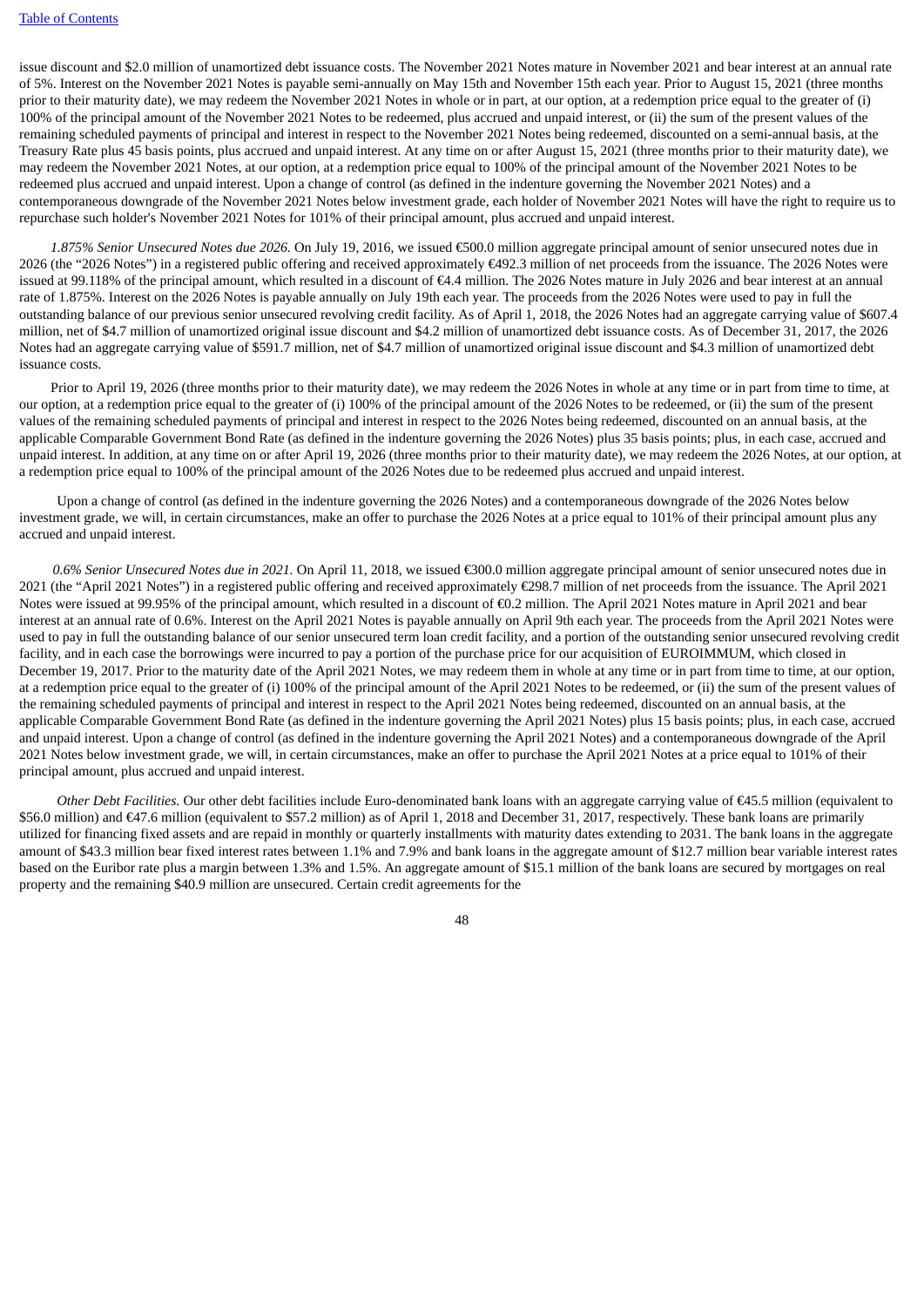unsecured bank loans include financial covenants which are based on an equity ratio or an equity ratio and minimum interest coverage ratio. We were in compliance with all applicable covenants as of April 1, 2018.

In addition, we have other unsecured revolving credit facilities and a secured bank loan in the amount of \$2.6 million and \$0.3 million, respectively, as of April 1, 2018. The unsecured revolving debt facilities bear fixed interest rates between 0.05% and 1.95% and will mature in 2018. The secured bank loan of \$0.3 million bears a fixed annual interest rate of 1.95% and is repaid in monthly installments until 2027.

*Financing Lease Obligations.* In fiscal year 2012, we entered into agreements with the lessors of certain buildings that we are currently occupying and leasing to expand those buildings. We provided a portion of the funds needed for the construction of the additions to the buildings, and as a result we were considered the owner of the buildings during the construction period. At the end of the construction period, we were not reimbursed by the lessors for all of the construction costs. We are therefore deemed to have continuing involvement and the leases qualify as financing leases under sale-leaseback accounting guidance, representing debt obligations for us and non-cash investing and financing activities. As a result, we capitalized \$29.3 million in property, plant and equipment, net, representing the fair value of the buildings with a corresponding increase to debt. We have also capitalized \$11.5 million in additional construction costs necessary to complete the renovations to the buildings, which were funded by the lessors, with a corresponding increase to debt. At April 1, 2018, we had \$35.6 million recorded for these financing lease obligations, of which \$1.4 million was recorded as short-term debt and \$34.2 million was recorded as long-term debt. At December 31, 2017, we had \$35.9 million recorded for these financing lease obligations, of which \$1.4 million was recorded as short-term debt and \$34.5 million was recorded as long-term debt. The buildings are being depreciated on a straight-line basis over the terms of the leases to their estimated residual values, which will equal the remaining financing obligation at the end of the lease term. At the end of the lease term, the remaining balances in property, plant and equipment, net and debt will be reversed against each other.

#### **Dividends**

Our Board declared a regular quarterly cash dividend of \$0.07 per share for the first quarter of fiscal year 2018 and in each quarter of fiscal year 2017. At April 1, 2018, we had accrued \$7.7 million for dividends declared on January 25, 2018 for the first quarter of fiscal year 2018 that will be payable on May 10, 2018. On April 26, 2018, we announced that our Board had declared a quarterly dividend of \$0.07 per share for the second quarter of fiscal year 2018 that will be payable on August 10, 2018. In the future, our Board may determine to reduce or eliminate our common stock dividend in order to fund investments for growth, repurchase shares or conserve capital resources.

## **Contractual Obligations**

Our contractual obligations, as described in the contractual obligations table contained in Item 7. "Management's Discussion and Analysis of Financial Condition and Results of Operations" in the 2017 Form 10-K have changed due to new lease agreements for certain operating facilities.

During the three months ended April 1, 2018, we entered into new lease agreements for certain operating facilities. Our total rental payments to the lessors are now expected to be \$19.6 million for the remainder of fiscal year 2018, \$19.6 million for fiscal year 2019, \$13.5 million for fiscal year 2020, \$9.1 million for fiscal year 2021, \$7.3 million for fiscal year 2022 and \$19.8 million in the aggregate thereafter. There have not been any other material changes during the first three months of fiscal year 2018.

#### **Effects of Recently Adopted and Issued Accounting Pronouncements**

See Note 1, *Basis of Presentation,* in the Notes to Condensed Consolidated Financial Statements for a summary of recently adopted and issued accounting pronouncements.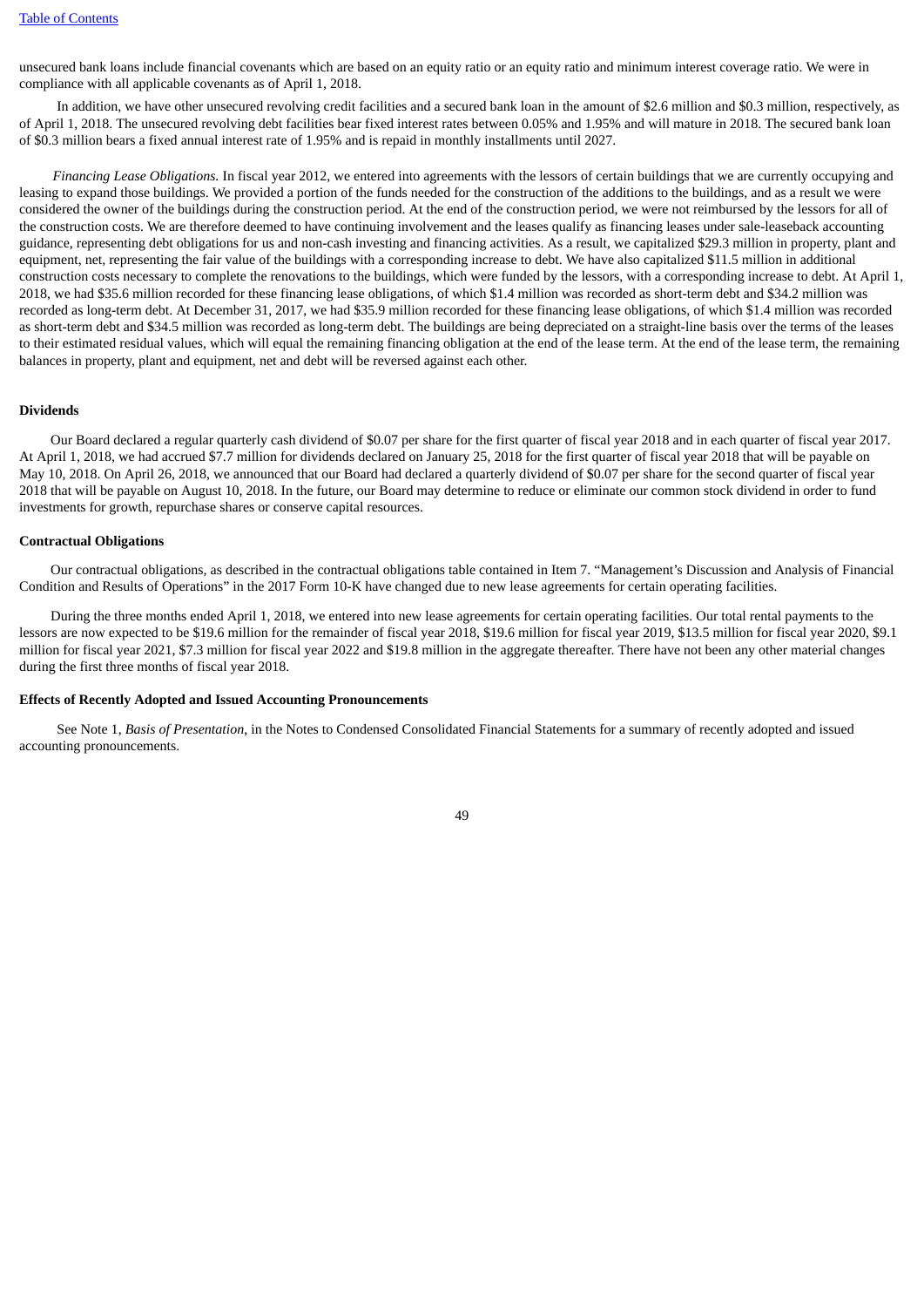# **Item 3.** *Quantitative and Qualitative Disclosures About Market Risk*

*Market Risk.* We are exposed to market risk, including changes in interest rates and currency exchange rates. To manage the volatility relating to these exposures, we enter into various derivative transactions pursuant to our policies to hedge against known or forecasted market exposures. We briefly describe several of the market risks we face below. The following disclosure is not materially different from the disclosure provided under the heading, Item 7A. *"Quantitative and Qualitative Disclosure About Market Risk,"* in our 2017 Form 10-K.

*Foreign Exchange Risk.* The potential change in foreign currency exchange rates offers a substantial risk to us, as approximately 70% of our business is conducted outside of the United States, generally in foreign currencies. Our risk management strategy currently uses forward contracts to mitigate certain balance sheet foreign currency transaction exposures. The intent of these economic hedges is to offset gains and losses that occur on the underlying exposures, with gains and losses resulting from the forward contracts that hedge these exposures. Moreover, we are able to partially mitigate the impact that fluctuations in currencies have on our net income as a result of our manufacturing facilities located in countries outside the United States, material sourcing and other spending which occur in countries outside the United States, resulting in natural hedges.

We do not enter into derivative contracts for trading or other speculative purposes, nor do we use leveraged financial instruments. Although we attempt to manage our foreign exchange risk through the above activities, when the U.S. dollar weakens against other currencies in which we transact business, sales and net income generally will be positively but not proportionately impacted. Conversely, when the U.S. dollar strengthens against other currencies in which we transact business, sales and net income will generally be negatively but not proportionately impacted.

In the ordinary course of business, we enter into foreign exchange contracts for periods consistent with our committed exposures to mitigate the effect of foreign currency movements on transactions denominated in foreign currencies. The intent of these economic hedges is to offset gains and losses that occur on the underlying exposures from these currencies, with gains and losses resulting from the forward currency contracts that hedge these exposures. Transactions covered by hedge contracts include intercompany and third-party receivables and payables. The contracts are primarily in European and Asian currencies, have maturities that do not exceed 12 months, have no cash requirements until maturity, and are recorded at fair value on our condensed consolidated balance sheets. The unrealized gains and losses on our foreign currency contracts are recognized immediately in interest and other expense, net. The cash flows related to the settlement of these hedges are included in cash flows from operating activities within our condensed consolidated statement of cash flows.

Principal hedged currencies include the British Pound, Euro, Swedish Krona, Japanese Yen and Singapore Dollar. We held forward foreign exchange contracts, designated as economic hedges, with U.S. dollar equivalent notional amounts totaling \$165.6 million, \$212.1 million and \$131.7 million at April 1, 2018, December 31, 2017 and April 2, 2017, respectively, and the fair value of these foreign currency derivative contracts was insignificant. The gains and losses realized on these foreign currency derivative contracts are not material. The duration of these contracts was generally 30 days or less during each of the three months ended April 1, 2018 and April 2, 2017.

In addition, in connection with certain intercompany loan agreements utilized to finance our acquisitions and stock repurchase program, we enter into forward foreign exchange contracts intended to hedge movements in foreign exchange rates prior to settlement of such intercompany loans denominated in foreign currencies. We record these hedges at fair value on our condensed consolidated balance sheets. The unrealized gains and losses on these hedges, as well as the gains and losses associated with the remeasurement of the intercompany loans, are recognized immediately in interest and other expense, net. The cash flows related to the settlement of these hedges are included in cash flows from financing activities within our condensed consolidated statement of cash flows.

The outstanding forward exchange contracts designated as economic hedges, which were intended to hedge movements in foreign exchange rates prior to the settlement of certain intercompany loan agreements included combined Euro notional amounts of €100.4 million and combined U.S. Dollar notional amounts of \$629.0 million as of April 1, 2018, combined Euro notional amounts of €57.2 million and combined U.S. Dollar notional amounts of \$1.3 billion as of December 31, 2017, and combined Euro notional amounts of €19.7 million and combined U.S. Dollar notional amounts of \$125.1 million as of April 2, 2017. The net gains and losses on these derivatives, combined with the gains and losses on the remeasurement of the hedged intercompany loans were not material for each of the three months ended April 1, 2018 and April 2, 2017. We paid \$36.2 million and \$1.6 million during the three months ended April 1, 2018 and April 2, 2017, respectively, from the settlement of these hedges. In April 2018, we settled certain of these forward exchange contracts, resulting in outstanding forward exchange contracts with Euro notional amounts of €16.9 million and combined U.S. Dollar notional amounts of \$35.8 million as of April 27, 2018.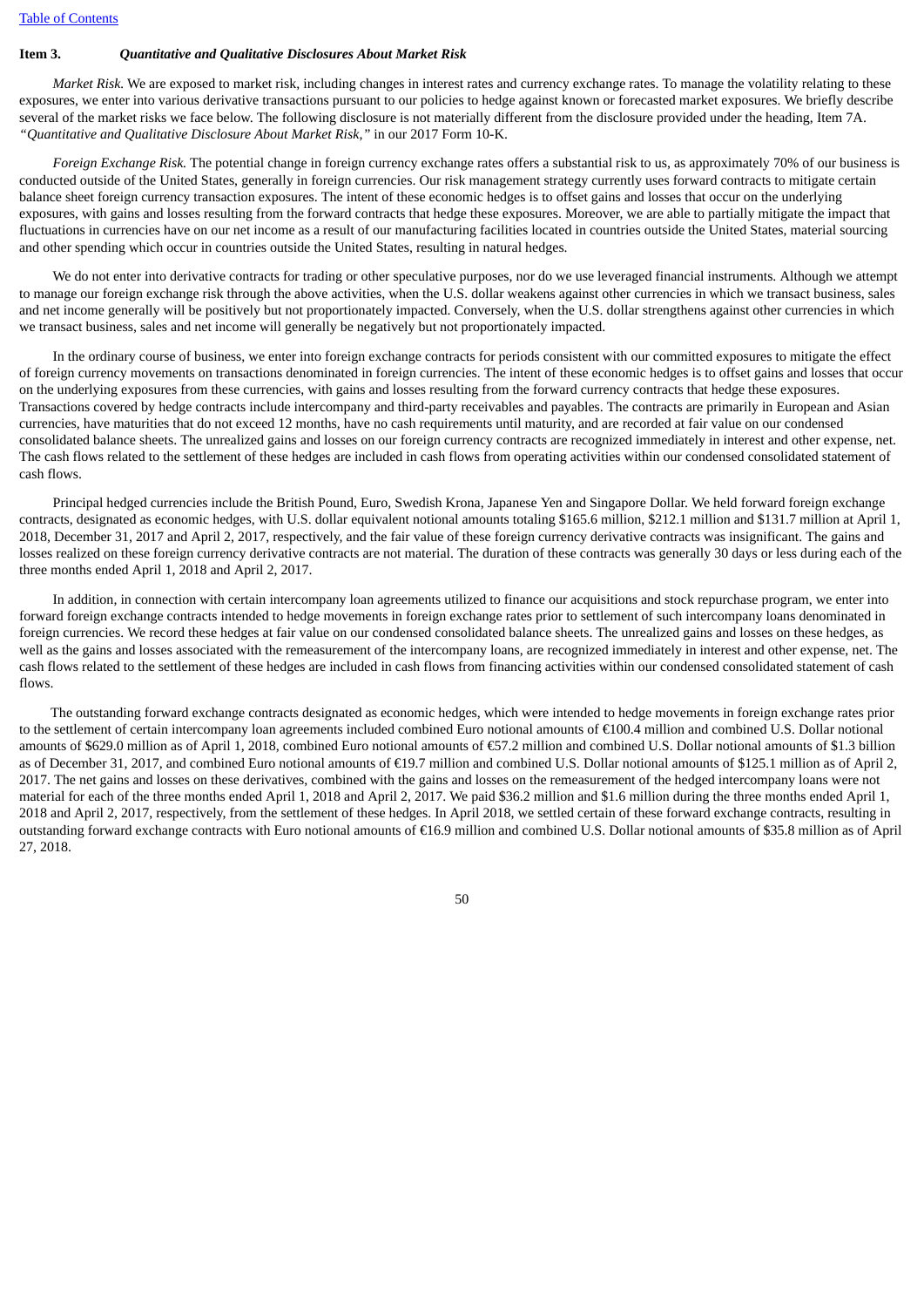During fiscal year 2016, we designated the 2026 Notes to hedge our investments in certain foreign subsidiaries. Realized and unrealized translation adjustments from these hedges were included in the foreign currency translation component of accumulated other comprehensive income ("AOCI"), which offsets translation adjustments on the underlying net assets of foreign subsidiaries. The cumulative translation gains or losses will remain in AOCI until the foreign subsidiaries are liquidated or sold. In January 2018, we removed the hedging relationship of our 2026 Notes and investments in certain foreign subsidiaries and recognized \$2.1 million of unrealized foreign exchange gain in AOCI. The translation adjustment of the 2026 Notes recognized in interest and other expense, net in the condensed consolidated statement of operations was \$17.5 million for the three months ended April 1, 2018.

*Foreign Currency Exchange Risk—Value-at-Risk Disclosure*. We continue to measure foreign currency risk using the Value-at-Risk model described in Item 7A. *"Quantitative and Qualitative Disclosure About Market Risk,"* in our 2017 Form 10-K. The measures for our Value-at-Risk analysis have not changed materially.

*Interest Rate Risk.* As described above, our debt portfolio includes variable rate instruments. Fluctuations in interest rates can therefore have a direct impact on both our short-term cash flows, as they relate to interest, and our earnings. To manage the volatility relating to these exposures, we periodically enter into various derivative transactions pursuant to our policies to hedge against known or forecasted interest rate exposures.

*Interest Rate Risk—Sensitivity*. Our 2017 Form 10-K presents sensitivity measures for our interest rate risk. The measures for our sensitivity analysis have not changed materially. More information is available in Item 7A. *"Quantitative and Qualitative Disclosure About Market Risk,"* in our 2017 Form 10- K for our sensitivity disclosure.

### **Item 4.** *Controls and Procedures*

*Evaluation of Disclosure Controls and Procedures.* Our management, with the participation of our Chief Executive Officer and Chief Financial Officer, evaluated the effectiveness of our disclosure controls and procedures as of the end of our fiscal quarter ended April 1, 2018. The term "disclosure controls and procedures" as defined in Rules 13a-15(e) and 15d-15(e) under the Securities Exchange Act of 1934, as amended (the "Exchange Act"), means controls and other procedures of a company that are designed to provide reasonable assurance that information required to be disclosed by the company in the reports that it files or submits under the Exchange Act is recorded, processed, summarized and reported, within the time periods specified in the Securities and Exchange Commission's rules and forms. Disclosure controls and procedures include, without limitation, controls and procedures designed to ensure that information required to be disclosed by a company in the reports that it files or submits under the Exchange Act is accumulated and communicated to the company's management, including its principal executive and principal financial officers, as appropriate to allow timely decisions regarding required disclosure. Management recognizes that any controls and procedures, no matter how well designed and operated, can provide only reasonable assurance of achieving their objectives and management necessarily applies its judgment in evaluating the cost-benefit relationship of possible controls and procedures. Based on the evaluation of our disclosure controls and procedures as of the end of our fiscal quarter ended April 1, 2018, our Chief Executive Officer and Chief Financial Officer concluded that, as of such date, our disclosure controls and procedures were effective at the reasonable assurance level.

*Changes in Internal Control.* We implemented the new revenue recognition standard as of January 1, 2018. As a result, we made the following significant modifications to our internal control over financial reporting, including changes to accounting policies and procedures, operational processes, and documentation practices:

- updated our policies and procedures related to revenue recognition and added documentation processes related to meeting the new criteria for revenue recognition;
- modified our contract review controls to take into account the new criteria for recognizing revenue, specifically the identification of implied promises and the evaluation of whether performance obligations are distinct in the context of the contract; and
- added controls to address related required disclosures regarding revenue, including the disclosure of performance obligations and our significant judgment and estimates for determining the transaction prices and when to recognize revenue.

Other than the items described above, there were no changes in our internal control over financial reporting (as defined in Rules 13a-15(f) and 15d-15(f) under the Exchange Act) during the fiscal quarter ended April 1, 2018 that materially affected, or are reasonably likely to materially affect, our internal control over financial reporting.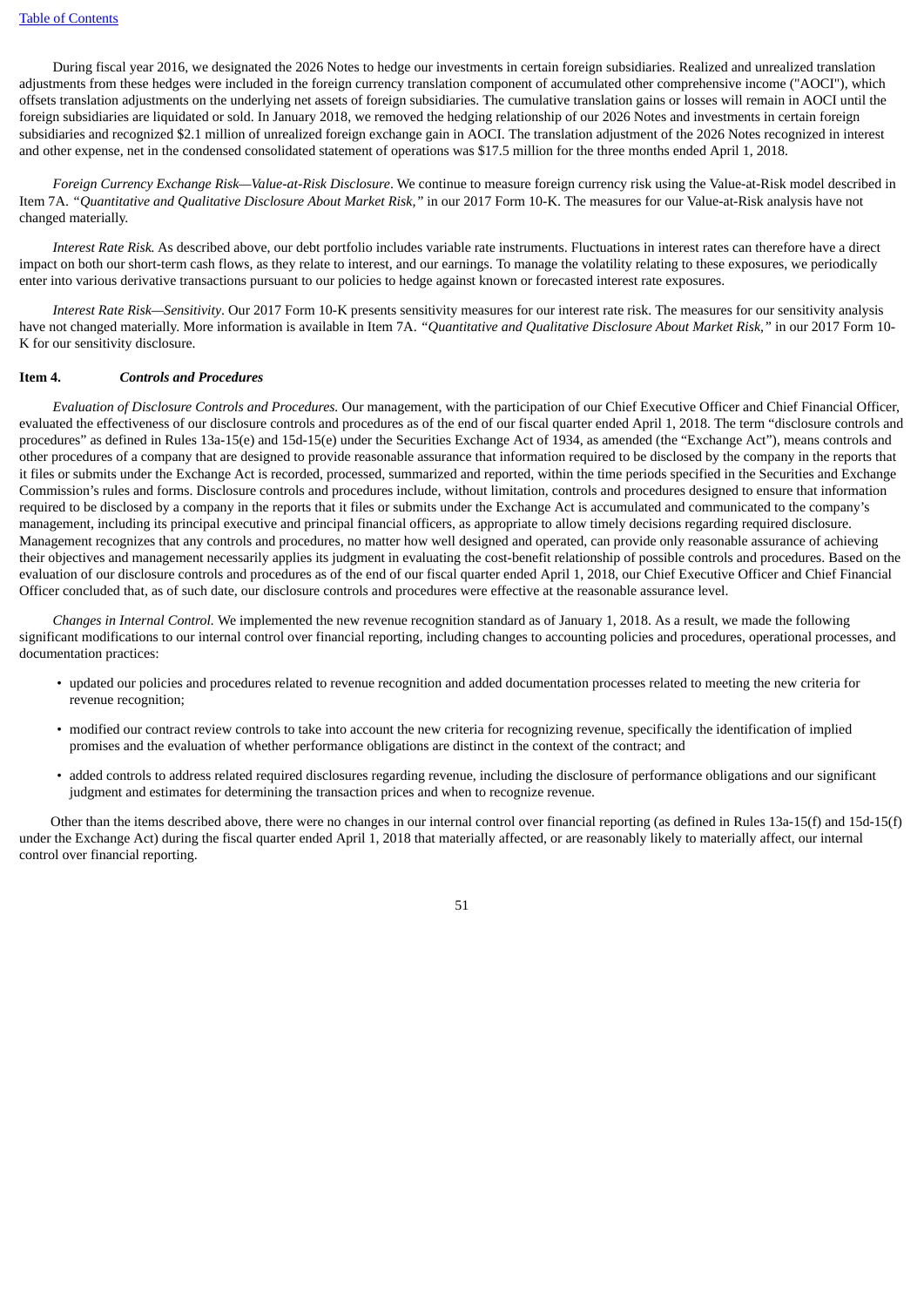## **PART II. OTHER INFORMATION**

## **Item 1.** *Legal Proceedings*

We are subject to various claims, legal proceedings and investigations covering a wide range of matters that arise in the ordinary course of our business activities. Although we have established accruals for potential losses that we believe are probable and reasonably estimable, in the opinion of our management, based on its review of the information available at this time, the total cost of resolving these contingencies at April 1, 2018 should not have a material adverse effect on our condensed consolidated financial statements. However, each of these matters is subject to uncertainties, and it is possible that some of these matters may be resolved unfavorably to us.

### **Item 1A.** *Risk Factors*

The following important factors affect our business and operations generally or affect multiple segments of our business and operations:

## If the markets into which we sell our products decline or do not grow as anticipated due to a decline in general economic conditions, or there are uncertainties surrounding the approval of government or industrial funding proposals, or there are unfavorable changes in government regulations, we *may see an adverse effect on the results of our business operations.*

Our customers include pharmaceutical and biotechnology companies, laboratories, academic and research institutions, public health authorities, private healthcare organizations, doctors and government agencies. Our quarterly revenue and results of operations are highly dependent on the volume and timing of orders received during the quarter. In addition, our revenues and earnings forecasts for future quarters are often based on the expected trends in our markets. However, the markets we serve do not always experience the trends that we may expect. Negative fluctuations in our customers' markets, the inability of our customers to secure credit or funding, restrictions in capital expenditures, general economic conditions, cuts in government funding or unfavorable changes in government regulations would likely result in a reduction in demand for our products and services. In addition, government funding is subject to economic conditions and the political process, which is inherently fluid and unpredictable. Our revenues may be adversely affected if our customers delay or reduce purchases as a result of uncertainties surrounding the approval of government or industrial funding proposals. Such declines could harm our consolidated financial position, results of operations, cash flows and trading price of our common stock, and could limit our ability to sustain profitability.

### Our growth is subject to alobal economic and political conditions, and operational disruptions at our facilities.

Our business is affected by global economic and political conditions as well as the state of the financial markets, particularly as the United States and other countries balance concerns around debt, inflation, growth and budget allocations in their policy initiatives. There can be no assurance that global economic conditions and financial markets will not worsen and that we will not experience any adverse effects that may be material to our consolidated cash flows, results of operations, financial position or our ability to access capital, such as the adverse effects resulting from a prolonged shutdown in government operations both in the United States and internationally. Our business is also affected by local economic environments, including inflation, recession, financial liquidity and currency volatility or devaluation. Political changes, some of which may be disruptive, could interfere with our supply chain, our customers and all of our activities in a particular location.

While we take precautions to prevent production or service interruptions at our global facilities, a major earthquake, fire, flood, power loss or other catastrophic event that results in the destruction or delay of any of our critical business operations could result in our incurring significant liability to customers or other third parties, cause significant reputational damage or have a material adverse effect on our business, operating results or financial condition.

Certain of these risks can be hedged to a limited degree using financial instruments, or other measures, and some of these risks are insurable, but any such mitigation efforts are costly and may not always be fully successful. Our ability to engage in such mitigation efforts has decreased or become even more costly as a result of recent market developments.

## If we do not introduce new products in a timely manner, we may lose market share and be unable to achieve revenue growth targets.

We sell many of our products in industries characterized by rapid technological change, frequent new product and service introductions, and evolving customer needs and industry standards. Many of the businesses competing with us in these industries have significant financial and other resources to invest in new technologies, substantial intellectual property portfolios, substantial experience in new product development, regulatory expertise, manufacturing capabilities, and established

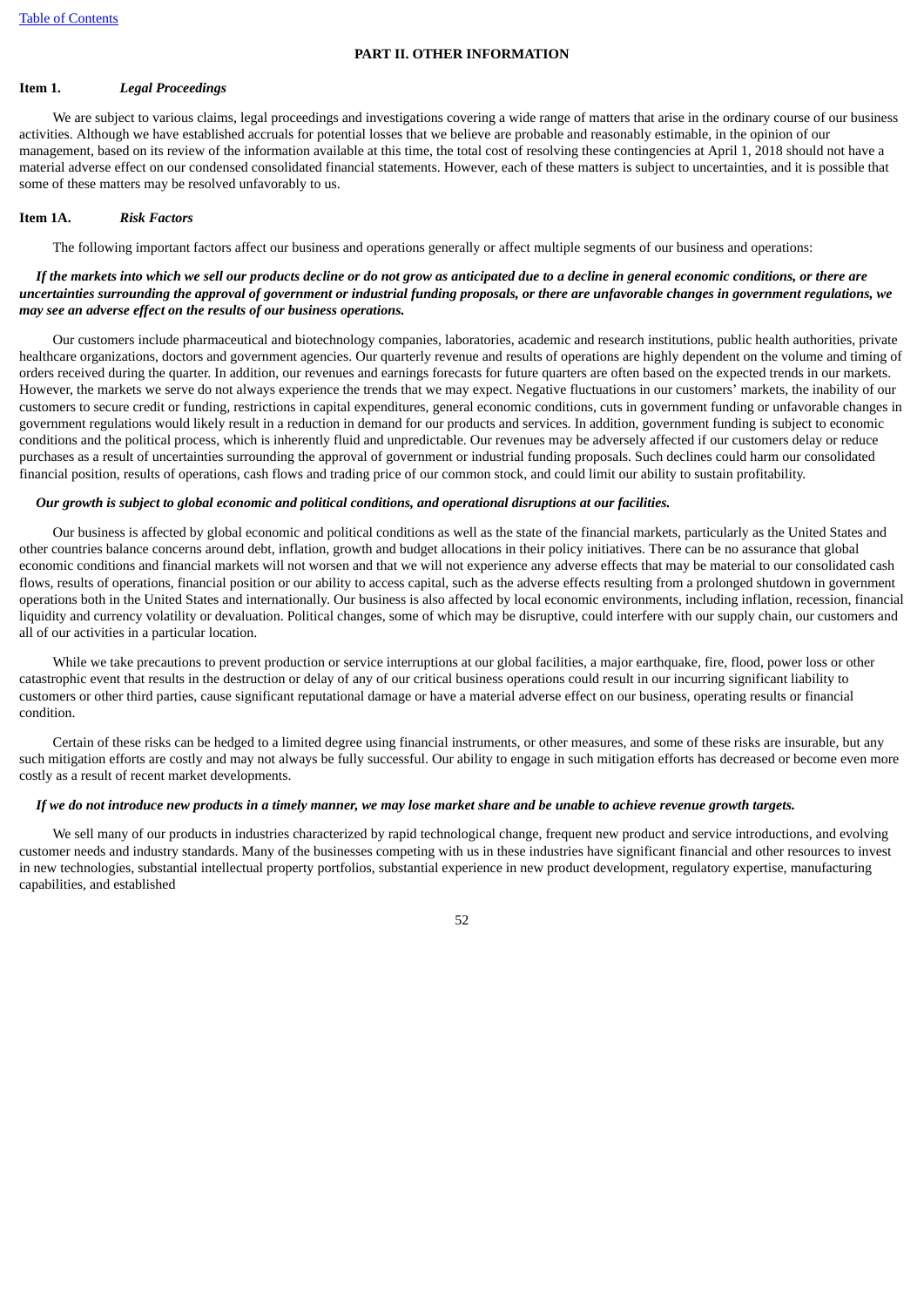distribution channels to deliver products to customers. Our products could become technologically obsolete over time, or we may invest in technology that does not lead to revenue growth or continue to sell products for which the demand from our customers is declining, in which case we may lose market share or not achieve our revenue growth targets. The success of our new product offerings will depend upon several factors, including our ability to:

- accurately anticipate customer needs,
- innovate and develop new reliable technologies and applications,
- successfully commercialize new technologies in a timely manner,
- price our products competitively, and manufacture and deliver our products in sufficient volumes and on time, and
- differentiate our offerings from our competitors' offerings.

Many of our products are used by our customers to develop, test and manufacture their products. We must anticipate industry trends and consistently develop new products to meet our customers' expectations. In developing new products, we may be required to make significant investments before we can determine the commercial viability of the new product. If we fail to accurately foresee our customers' needs and future activities, we may invest heavily in research and development of products that do not lead to significant revenue. We may also suffer a loss in market share and potential revenue if we are unable to commercialize our technology in a timely and efficient manner.

In addition, some of our licensed technology is subject to contractual restrictions, which may limit our ability to develop or commercialize products for some applications.

# We may not be able to successfully execute acquisitions or divestitures, license technologies, integrate acquired businesses or licensed technologies into *our existing businesses, or make acquired businesses or licensed technologies profitable.*

We have in the past supplemented, and may in the future supplement, our internal growth by acquiring businesses and licensing technologies that complement or augment our existing product lines, such as our acquisitions of EUROIMMUN and Tulip during fiscal year 2017. However, we may be unable to identify or complete promising acquisitions or license transactions for many reasons, such as:

- competition among buyers and licensees,
- the high valuations of businesses and technologies,
- the need for regulatory and other approval, and
- our inability to raise capital to fund these acquisitions.

Some of the businesses we acquire may be unprofitable or marginally profitable, or may increase the variability of our revenue recognition. If, for example, we are unable to successfully commercialize products and services related to significant in-process research and development that we have capitalized, we may have to impair the value of such assets. Accordingly, the earnings or losses of acquired businesses may dilute our earnings. For these acquired businesses to achieve acceptable levels of profitability, we would have to improve their management, operations, products and market penetration. We may not be successful in this regard and may encounter other difficulties in integrating acquired businesses into our existing operations, such as incompatible management, information or other systems, cultural differences, loss of key personnel, unforeseen regulatory requirements, previously undisclosed liabilities or difficulties in predicting financial results. Additionally, if we are not successful in selling businesses we seek to divest, the activity of such businesses may dilute our earnings and we may not be able to achieve the expected benefits of such divestitures. As a result, our financial results may differ from our forecasts or the expectations of the investment community in a given quarter or over the long term.

To finance our acquisitions, we may have to raise additional funds, either through public or private financings. We may be unable to obtain such funds or may be able to do so only on terms unacceptable to us. We may also incur expenses related to completing acquisitions or licensing technologies, or in evaluating potential acquisitions or technologies, which may adversely impact our profitability.

### *We may not be successful in adequately protecting our intellectual property.*

Patent and trade secret protection is important to us because developing new products, processes and technologies gives us a competitive advantage, although it is time-consuming and expensive. We own many United States and foreign patents and intend to apply for additional patents. Patent applications we file, however, may not result in issued patents or, if they do, the claims allowed in the patents may be narrower than what is needed to protect fully our products, processes and technologies.

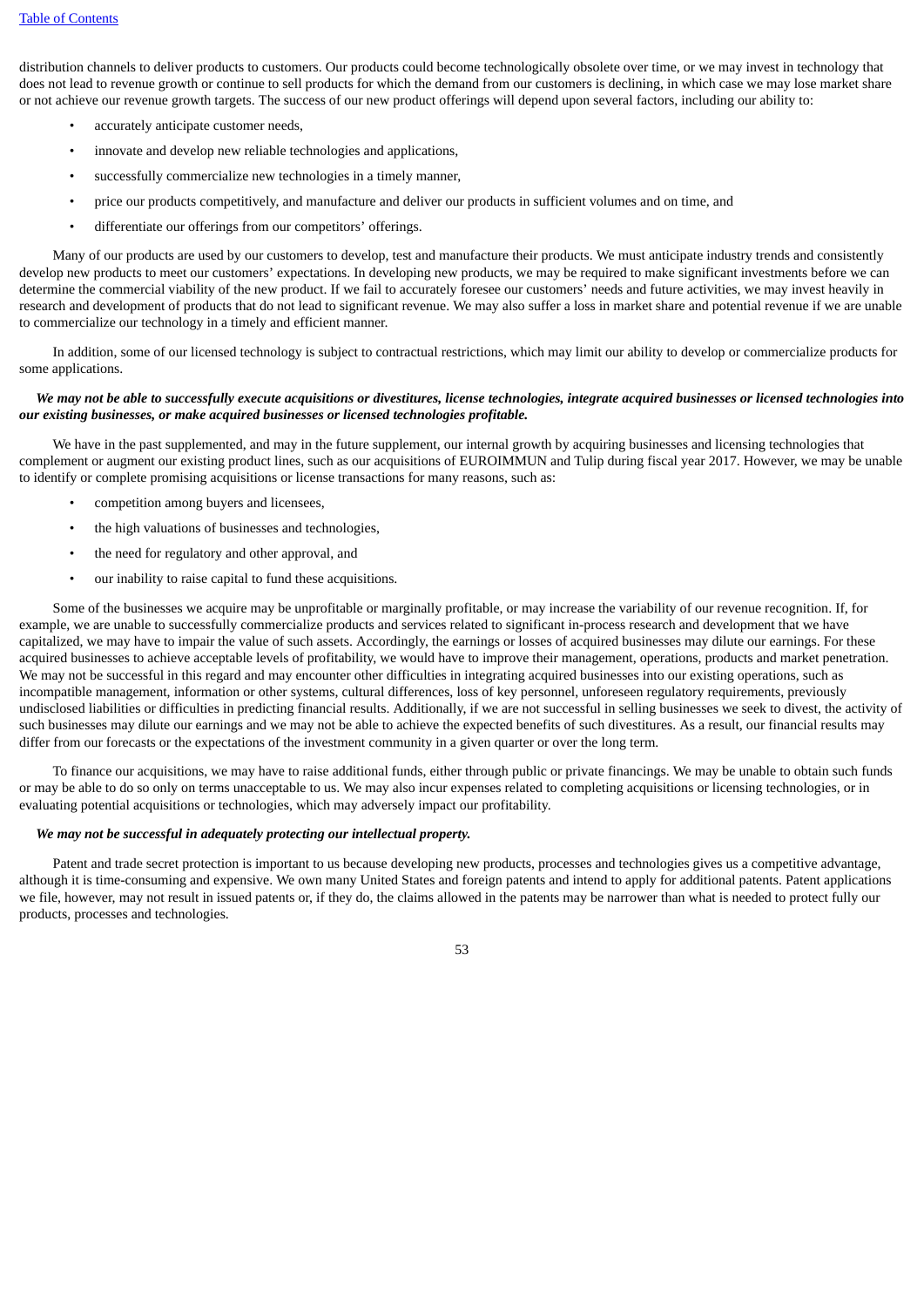The expiration of our previously issued patents may cause us to lose a competitive advantage in certain of the products and services we provide. Similarly, applications to register our trademarks may not be granted in all countries in which they are filed. For our intellectual property that is protected by keeping it secret, such as trade secrets and know-how, we may not use adequate measures to protect this intellectual property.

Third parties may also challenge the validity of our issued patents, may circumvent or "design around" our patents and patent applications, or may claim that our products, processes or technologies infringe their patents. In addition, third parties may assert that our product names infringe their trademarks. We may incur significant expense in legal proceedings to protect our intellectual property against infringement by third parties or to defend against claims of infringement by third parties. Claims by third parties in pending or future lawsuits could result in awards of substantial damages against us or court orders that could effectively prevent us from manufacturing, using, importing or selling our products in the United States or other countries.

## If we are unable to renew our licenses or otherwise lose our licensed rights, we may have to stop selling products or we may lose competitive *advantage.*

We may not be able to renew our existing licenses, or licenses we may obtain in the future, on terms acceptable to us, or at all. If we lose the rights to a patented or other proprietary technology, we may need to stop selling products incorporating that technology and possibly other products, redesign our products or lose a competitive advantage. Potential competitors could in-license technologies that we fail to license and potentially erode our market share.

Our licenses typically subject us to various economic and commercialization obligations. If we fail to comply with these obligations, we could lose important rights under a license, such as the right to exclusivity in a market, or incur losses for failing to comply with our contractual obligations. In some cases, we could lose all rights under the license. In addition, rights granted under the license could be lost for reasons out of our control. For example, the licensor could lose patent protection for a number of reasons, including invalidity of the licensed patent, or a third-party could obtain a patent that curtails our freedom to operate under one or more licenses.

# *If we do not compete effectively, our business will be harmed.*

We encounter aggressive competition from numerous competitors in many areas of our business. We may not be able to compete effectively with all of these competitors. To remain competitive, we must develop new products and periodically enhance our existing products. We anticipate that we may also have to adjust the prices of many of our products to stay competitive. In addition, new competitors, technologies or market trends may emerge to threaten or reduce the value of entire product lines.

## Our quarterly operating results could be subject to significant fluctuation, and we may not be able to adjust our operations to effectively address changes we do not anticipate, which could increase the volatility of our stock price and potentially cause losses to our shareholders.

Given the nature of the markets in which we participate, we cannot reliably predict future revenue and profitability. Changes in competitive, market and economic conditions may require us to adjust our operations, and we may not be able to make those adjustments or make them quickly enough to adapt to changing conditions. A high proportion of our costs are fixed, due in part to our research and development and manufacturing costs. As a result, small declines in sales could disproportionately affect our operating results in a quarter. Factors that may affect our quarterly operating results include:

- demand for and market acceptance of our products,
- competitive pressures resulting in lower selling prices,
- changes in the level of economic activity in regions in which we do business,
- changes in general economic conditions or government funding,
- settlements of income tax audits,
- expenses incurred in connection with claims related to environmental conditions at locations where we conduct or formerly conducted operations,
- contract termination and litigation costs,
- differing tax laws and changes in those laws, or changes in the countries in which we are subject to taxation,
- changes in our effective tax rate,
- changes in industries, such as pharmaceutical and biomedical,

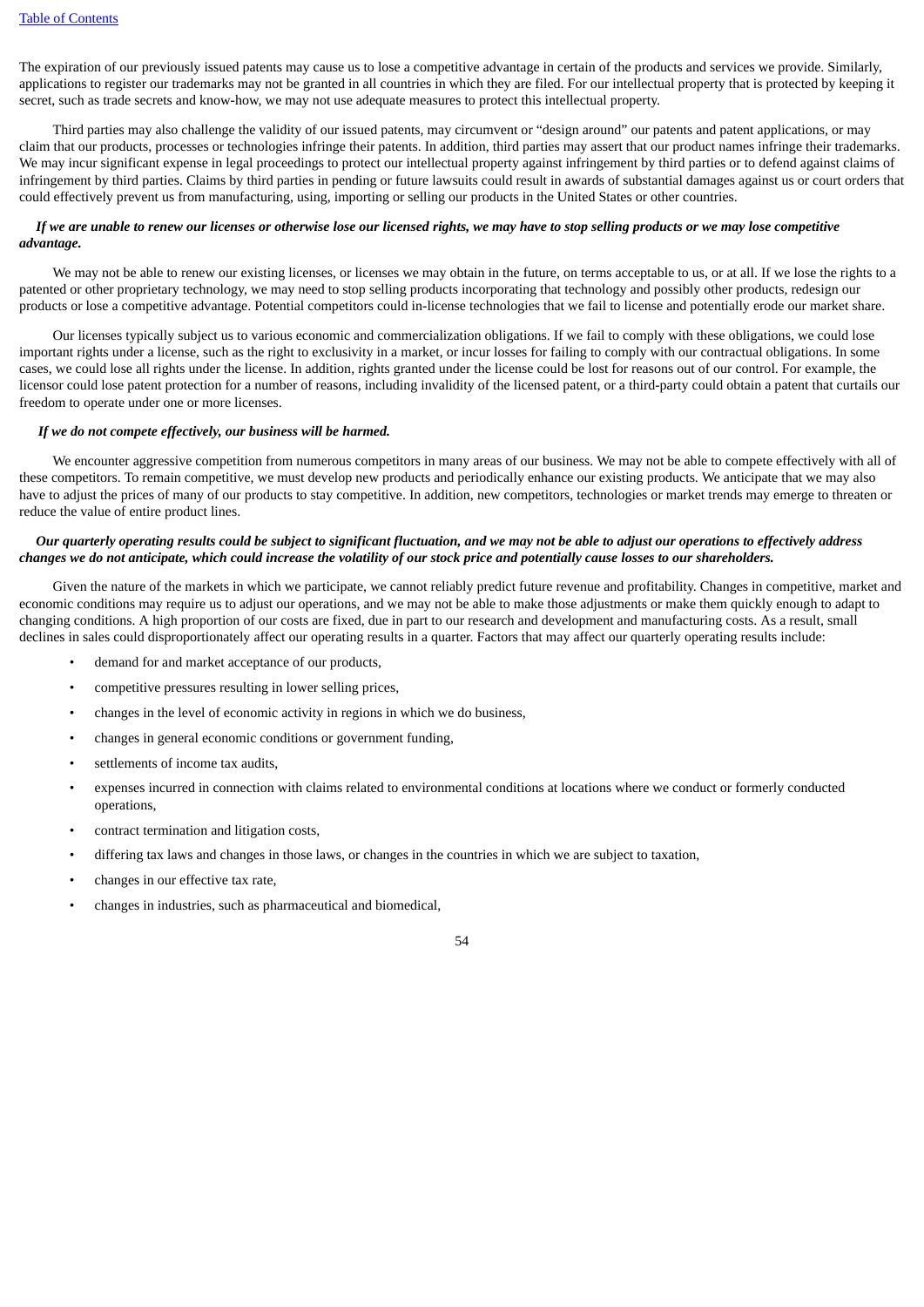- changes in the portions of our revenue represented by our various products and customers,
- our ability to introduce new products,
- our competitors' announcement or introduction of new products, services or technological innovations,
- costs of raw materials, energy or supplies,
- changes in healthcare or other reimbursement rates paid by government agencies and other third parties for certain of our products and services,
- our ability to realize the benefit of ongoing productivity initiatives,
- changes in the volume or timing of product orders,
- fluctuation in the expense related to the mark-to-market adjustment on postretirement benefit plans,
- changes in our assumptions underlying future funding of pension obligations,
- changes in assumptions used to determine contingent consideration in acquisitions, and
- changes in foreign currency exchange rates.

# A significant disruption in third-party package delivery and import/export services, or significant increases in prices for those services, could interfere *with our ability to ship products, increase our costs and lower our profitability.*

We ship a significant portion of our products to our customers through independent package delivery and import/export companies, including UPS and Federal Express in the United States; TNT, UPS and DHL in Europe; and UPS in Asia. We also ship our products through other carriers, including national trucking firms, overnight carrier services and the United States Postal Service. If one or more of the package delivery or import/export providers experiences a significant disruption in services or institutes a significant price increase, we may have to seek alternative providers and the delivery of our products could be prevented or delayed. Such events could cause us to incur increased shipping costs that could not be passed on to our customers, negatively impacting our profitability and our relationships with certain of our customers.

# Disruptions in the supply of raw materials, certain key components and other goods from our limited or single source suppliers could have an adverse *effect on the results of our business operations, and could damage our relationships with customers.*

The production of our products requires a wide variety of raw materials, key components and other goods that are generally available from alternate sources of supply. However, certain critical raw materials, key components and other goods required for the production and sale of some of our principal products are available from limited or single sources of supply. We generally have multi-year contracts with no minimum purchase requirements with these suppliers, but those contracts may not fully protect us from a failure by certain suppliers to supply critical materials or from the delays inherent in being required to change suppliers and, in some cases, validate new raw materials. Such raw materials, key components and other goods can usually be obtained from alternative sources with the potential for an increase in price, decline in quality or delay in delivery. A prolonged inability to obtain certain raw materials, key components or other goods is possible and could have an adverse effect on our business operations, and could damage our relationships with customers.

We are subject to the rules of the Securities and Exchange Commission requiring disclosure as to whether certain materials known as conflict minerals (tantalum, tin, gold, tungsten and their derivatives) that may be contained in our products are mined from the Democratic Republic of the Congo and adjoining countries. As a result of these rules, we may incur additional costs in complying with the disclosure requirements and in satisfying those customers who require that the components used in our products be certified as conflict-free, and the potential lack of availability of these materials at competitive prices could increase our production costs.

# The manufacture and sale of products and services may expose us to product and other liability claims for which we could have substantial liability.

We face an inherent business risk of exposure to product and other liability claims if our products, services or product candidates are alleged or found to have caused injury, damage or loss. We may be unable to obtain insurance with adequate levels of coverage for potential liability on acceptable terms or claims of this nature may be excluded from coverage under the terms of any insurance policy that we obtain. If we are unable to obtain such insurance or the amounts of any claims successfully brought against us substantially exceed our coverage, then our business could be adversely impacted.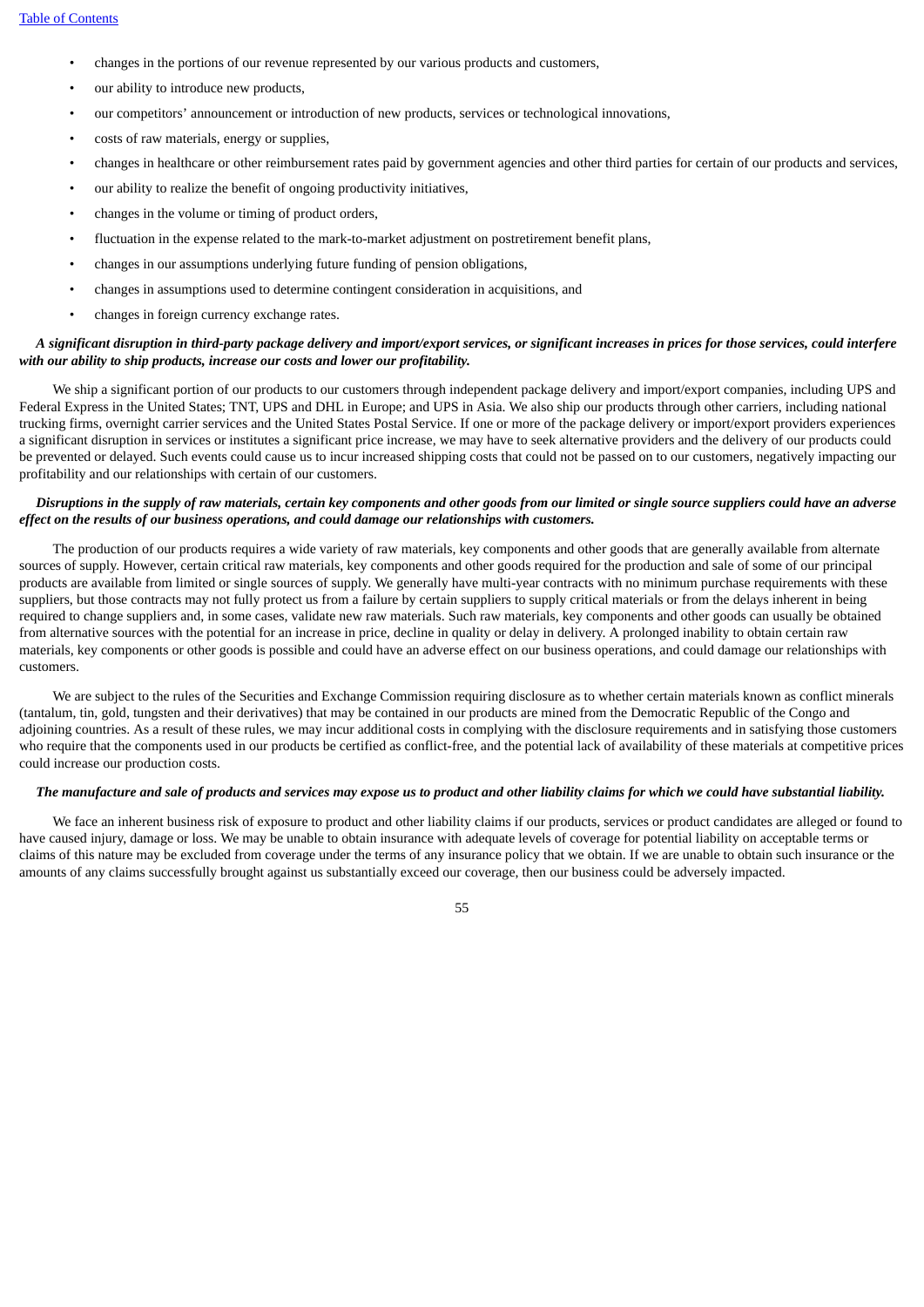## If we fail to maintain satisfactory compliance with the regulations of the United States Food and Drug Administration and other governmental agencies in the United States and abroad, we may be forced to recall products and cease their manufacture and distribution, and we could be subject to *civil, criminal or monetary penalties.*

Our operations are subject to regulation by different state and federal government agencies in the United States and other countries, as well as to the standards established by international standards bodies. If we fail to comply with those regulations or standards, we could be subject to fines, penalties, criminal prosecution or other sanctions. Some of our products are subject to regulation by the United States Food and Drug Administration and similar foreign and domestic agencies. These regulations govern a wide variety of product activities, from design and development to labeling, manufacturing, promotion, sales and distribution. If we fail to comply with those regulations or standards, we may have to recall products, cease their manufacture and distribution, and may be subject to fines or criminal prosecution.

We are also subject to a variety of laws, regulations and standards that govern, among other things, the importation and exportation of products, the handling, transportation and manufacture of toxic or hazardous substances, and our business practices in the United States and abroad such as anti-bribery, anti-corruption and competition laws. This requires that we devote substantial resources to maintaining our compliance with those laws, regulations and standards. A failure to do so could result in the imposition of civil, criminal or monetary penalties having a material adverse effect on our operations.

### *Changes in governmental regulations may reduce demand for our products or increase our expenses.*

We compete in markets in which we or our customers must comply with federal, state, local and foreign regulations, such as environmental, health and safety, and food and drug regulations. We develop, configure and market our products to meet customer needs created by these regulations. Any significant change in these regulations could reduce demand for our products or increase our costs of producing these products.

## The healthcare industry is highly regulated and if we fail to comply with its extensive system of laws and regulations, we could suffer fines and penalties or be required to make significant changes to our operations which could have a significant adverse effect on the results of our business *operations.*

The healthcare industry, including the genetic screening market, is subject to extensive and frequently changing international and United States federal, state and local laws and regulations. In addition, legislative provisions relating to healthcare fraud and abuse, patient privacy violations and misconduct involving government insurance programs provide federal enforcement personnel with substantial powers and remedies to pursue suspected violations. We believe that our business will continue to be subject to increasing regulation as the federal government continues to strengthen its position on healthcare matters, the scope and effect of which we cannot predict. If we fail to comply with applicable laws and regulations, we could suffer civil and criminal damages, fines and penalties, exclusion from participation in governmental healthcare programs, and the loss of various licenses, certificates and authorizations necessary to operate our business, as well as incur liabilities from third-party claims, all of which could have a significant adverse effect on our business.

### Economic, political and other risks associated with foreign operations could adversely affect our international sales and profitability.

Because we sell our products worldwide, our businesses are subject to risks associated with doing business internationally. Our sales originating outside the United States represented the majority of our total revenue in the three months ended April 1, 2018. We anticipate that sales from international operations will continue to represent a substantial portion of our total revenue. In addition, many of our manufacturing facilities, employees and suppliers are located outside the United States. Accordingly, our future results of operations could be harmed by a variety of factors, including:

- changes in actual, or from projected, foreign currency exchange rates,
- changes in a country's or region's political or economic conditions, particularly in developing or emerging markets,
- longer payment cycles of foreign customers and timing of collections in foreign jurisdictions,
- embargoes, tariffs, trade protection measures and import or export licensing requirements,
- policies in foreign countries benefiting domestic manufacturers or other policies detrimental to companies headquartered in the United States,
- differing tax laws and changes in those laws, or changes in the countries in which we are subject to tax,
- adverse income tax audit settlements or loss of previously negotiated tax incentives,
- differing business practices associated with foreign operations,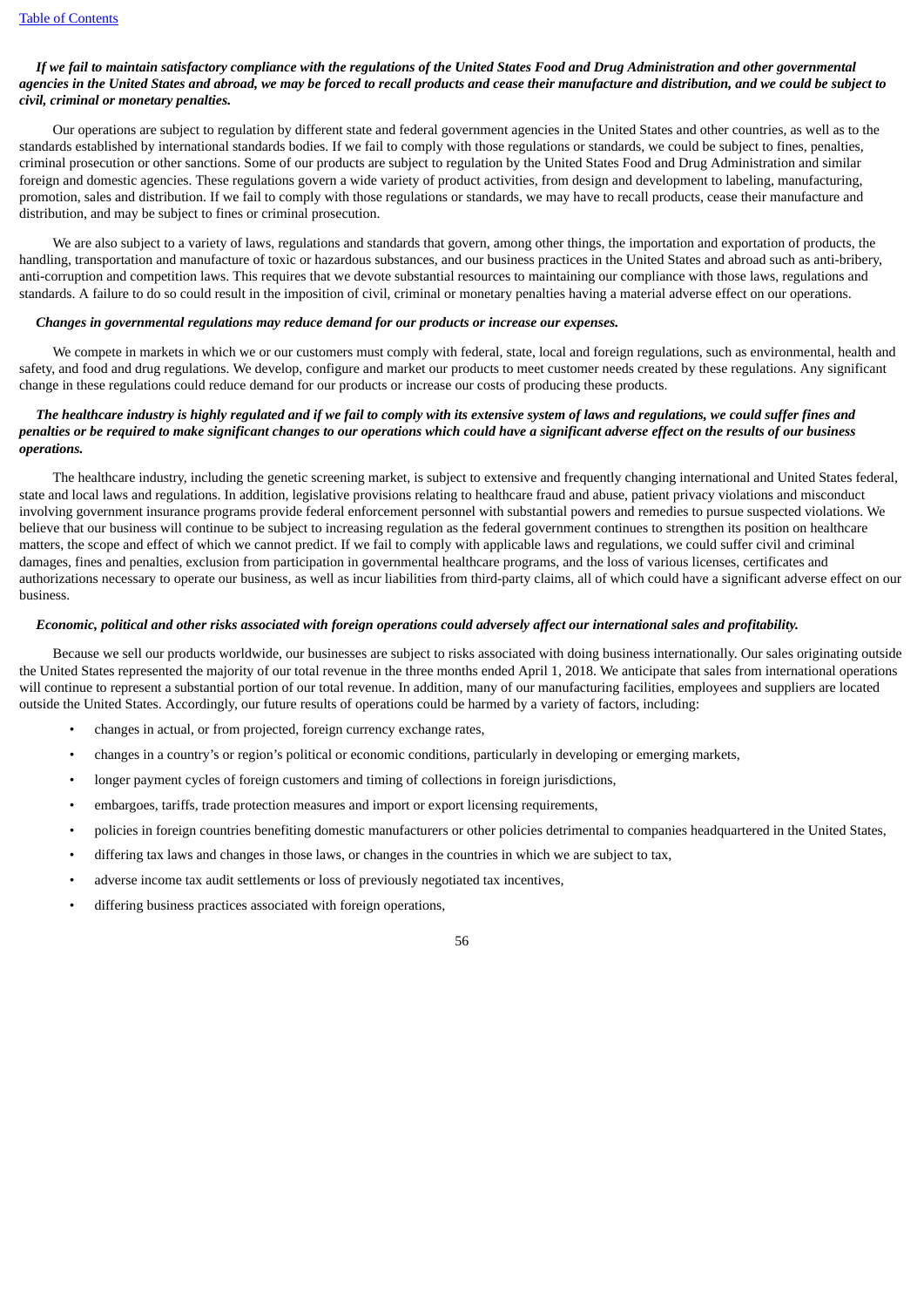- difficulty in transferring cash between international operations and the United States,
- difficulty in staffing and managing widespread operations,
- differing labor laws and changes in those laws,
- differing protection of intellectual property and changes in that protection,
- expanded enforcement of laws related to data protection and personal privacy,
- increasing global enforcement of anti-bribery and anti-corruption laws, and
- differing regulatory requirements and changes in those requirements.

# If we do not retain our key personnel, our ability to execute our business strategy will be limited.

Our success depends to a significant extent upon the continued service of our executive officers and key management and technical personnel, particularly our experienced engineers and scientists, and on our ability to continue to attract, retain, and motivate qualified personnel. The competition for these employees is intense. The loss of the services of key personnel could have a material adverse effect on our operating results. In addition, there could be a material adverse effect on us should the turnover rates for key personnel increase significantly or if we are unable to continue to attract qualified personnel. We do not maintain any key person life insurance policies on any of our officers or employees.

Our success also depends on our ability to execute leadership succession plans. The inability to successfully transition key management roles could have a material adverse effect on our operating results.

# If we experience a significant disruption in, or breach in security of, our information technology systems or those of our customers, suppliers or other third parties, allowing inappropriate access to or inadvertent transfer of information, or if we fail to implement new systems, software and technologies *successfully, our business could be adversely affected.*

We rely on several centralized information technology systems throughout our company to develop, manufacture and provide products and services, keep financial records, process orders, manage inventory, process shipments to customers and operate other critical functions. Our information technology systems may be susceptible to damage, disruptions or shutdowns due to power outages, hardware failures, computer viruses, attacks by computer hackers, telecommunication failures, user errors, catastrophes or other unforeseen events. If we were to experience a prolonged system disruption in the information technology systems that involve our interactions with customers, suppliers or other third parties, it could result in the loss of sales and customers and significant incremental costs, which could adversely affect our business. In addition, security breaches of our information technology systems, allowing inappropriate access to or inadvertent transfer of information could result in the misappropriation or unauthorized disclosure of confidential information belonging to us or to our employees, partners, customers or suppliers, which could result in our suffering significant financial or reputational damage.

# We have a substantial amount of outstanding debt, which could impact our ability to obtain future financing and limit our ability to make other *expenditures in the conduct of our business.*

We have a substantial amount of debt and other financial obligations. Our debt level and related debt service obligations could have negative consequences, including:

- requiring us to dedicate significant cash flow from operations to the payment of principal and interest on our debt, which reduces the funds we have available for other purposes, such as acquisitions and stock repurchases;
- reducing our flexibility in planning for or reacting to changes in our business and market conditions; and
- exposing us to interest rate risk since a portion of our debt obligations are at variable rates.

In addition, we may incur additional indebtedness in the future to meet future financing needs. If we add new debt, the risks described above could increase.

# Restrictions in our senior unsecured revolving credit facility, senior unsecured term loan credit facility and other debt instruments may limit our *activities.*

Our senior unsecured revolving credit facility, senior unsecured term loan credit facility, senior unsecured notes due in April 2021 ("April 2021 Notes"), senior unsecured notes due in November 2021 ("November 2021 Notes") and senior unsecured notes due in 2026 ("2026 Notes") include restrictive covenants that limit our ability to engage in activities that could otherwise benefit our company. These include restrictions on our ability and the ability of our subsidiaries to:

• pay dividends on, redeem or repurchase our capital stock,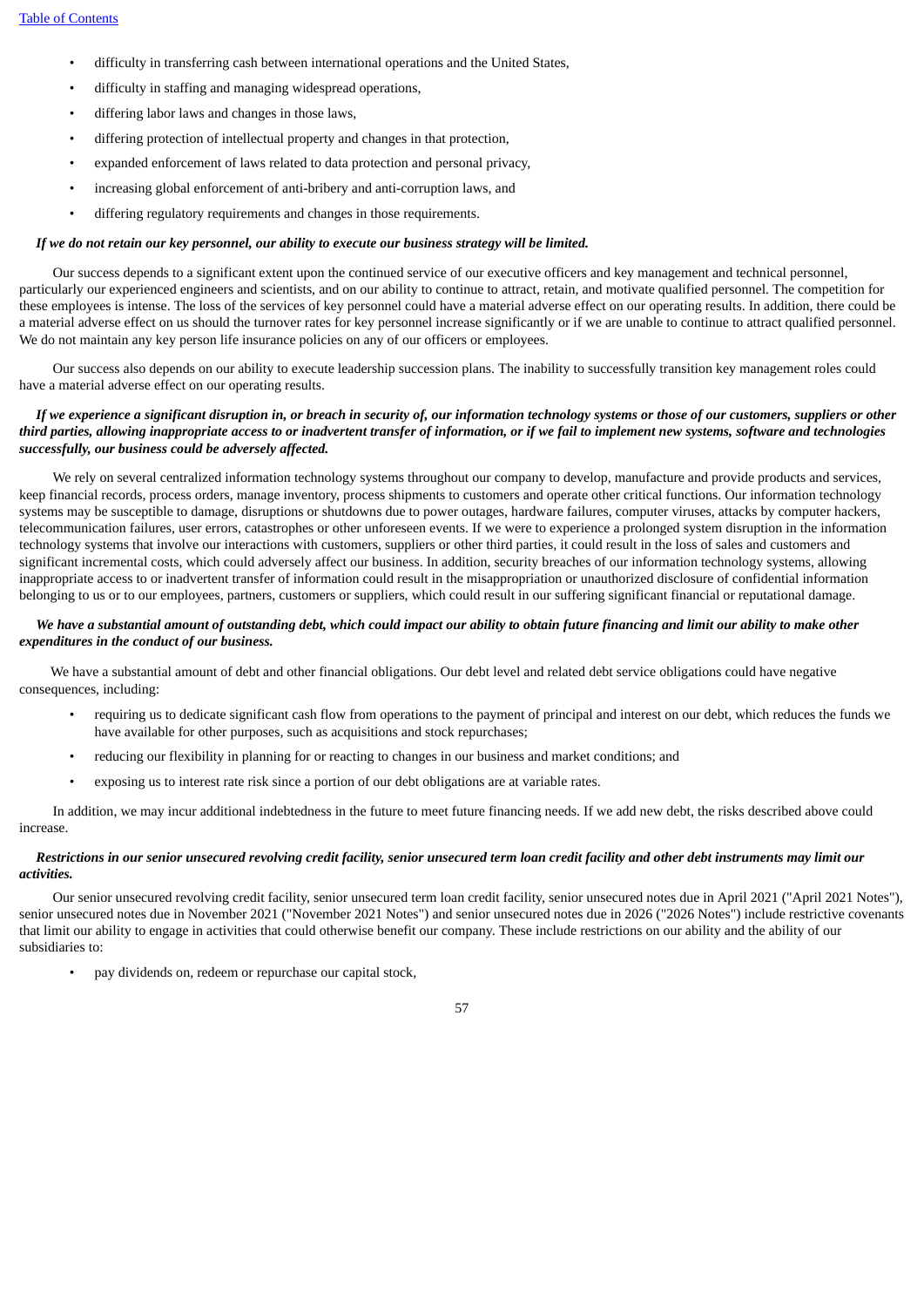- sell assets.
- incur obligations that restrict our subsidiaries' ability to make dividend or other payments to us,
- guarantee or secure indebtedness,
- enter into transactions with affiliates, and
- consolidate, merge or transfer all, or substantially all, of our assets and the assets of our subsidiaries on a consolidated basis.

We are also required to meet specified financial ratios under the terms of certain of our existing debt instruments. Our ability to comply with these financial restrictions and covenants is dependent on our future performance, which is subject to prevailing economic conditions and other factors, including factors that are beyond our control, such as foreign exchange rates, interest rates, changes in technology and changes in the level of competition. In addition, if we are unable to maintain our investment grade credit rating, our borrowing costs would increase and we would be subject to different and potentially more restrictive financial covenants under some of our existing debt instruments.

Any future indebtedness that we incur may include similar or more restrictive covenants. Our failure to comply with any of the restrictions in our senior unsecured revolving credit facility, senior unsecured term loan credit facility, the April 2021 Notes, the November 2021 Notes, the 2026 Notes or any future indebtedness may result in an event of default under those debt instruments, which could permit acceleration of the debt under those debt instruments, and require us to prepay that debt before its scheduled due date under certain circumstances.

#### The United Kingdom's vote in favor of withdrawing from the European Union could adversely impact our results of operations.

Nearly 3% of our net sales from continuing operations in fiscal year 2017 came from the United Kingdom. Following the referendum vote in the United Kingdom in June 2016 in favor of leaving the European Union (commonly referred to as "Brexit"), on March 29, 2017, the country formally notified the European Union of its intention to withdraw. It appears likely that this withdrawal will involve a process of lengthy negotiations between the United Kingdom and European Union member states to determine the future terms of the United Kingdom's relationship with the European Union. This could lead to a period of considerable uncertainty and volatility, particularly in relation to United Kingdom financial and banking markets. Weakening of economic conditions or economic uncertainties tend to harm our business, and if such conditions emerge in the United Kingdom or in the rest of Europe, it may have a material adverse effect on our operations and sales.

Any significant weakening of the Great Britain Pound to the U.S. dollar will have an adverse impact on our European revenues due to the importance of our sales in the United Kingdom. Currency exchange rates in the pound sterling and the euro with respect to each other and the U.S. dollar have already been adversely affected by Brexit and that may continue to be the case. In addition, depending on the terms of Brexit, the United Kingdom could lose the benefits of global trade agreements negotiated by the European Union on behalf of its members, which may result in increased trade barriers which could make our doing business in Europe more difficult.

## Our results of operations will be adversely affected if we fail to realize the full value of our intangible assets.

As of April 1, 2018, our total assets included \$4.3 billion of net intangible assets. Net intangible assets consist principally of goodwill associated with acquisitions and costs associated with securing patent rights, trademark rights, customer relationships, core technology and technology licenses and in-process research and development, net of accumulated amortization. We test certain of these items—specifically all of those that are considered "non-amortizing"—at least annually for potential impairment by comparing the carrying value to the fair market value of the reporting unit to which they are assigned. All of our amortizing intangible assets are also evaluated for impairment should events occur that call into question the value of the intangible assets.

Adverse changes in our business, adverse changes in the assumptions used to determine the fair value of our reporting units, or the failure to grow our Discovery & Analytical Solutions and Diagnostics segments may result in impairment of our intangible assets, which could adversely affect our results of operations.

#### *Our share price will fluctuate.*

Over the last several years, stock markets in general and our common stock in particular have experienced significant price and volume volatility. Both the market price and the daily trading volume of our common stock may continue to be subject to significant fluctuations due not only to general stock market conditions but also to a change in sentiment in the

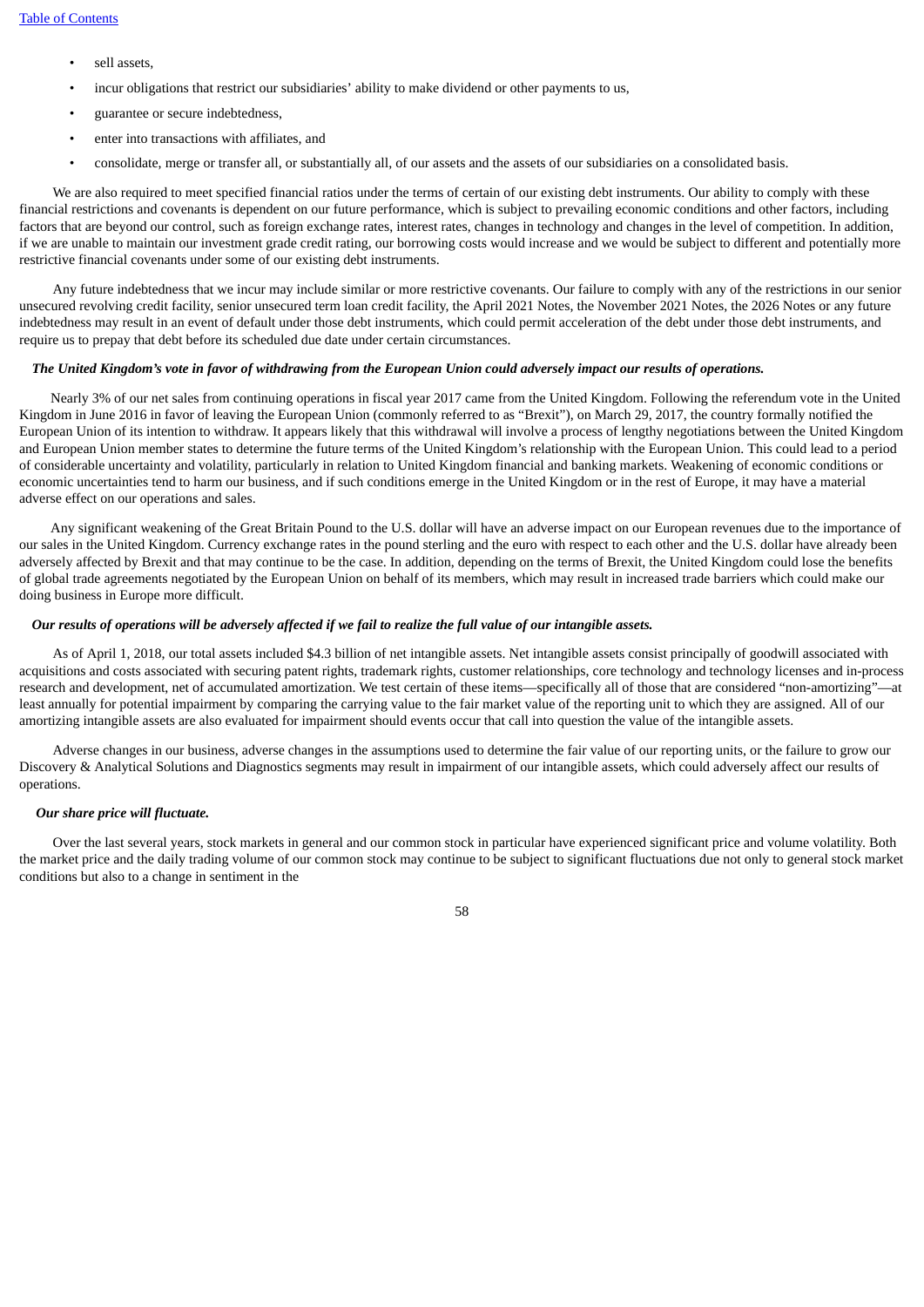market regarding our operations and business prospects. In addition to the risk factors discussed above, the price and volume volatility of our common stock may be affected by:

- operating results that vary from our financial guidance or the expectations of securities analysts and investors,
- the financial performance of the major end markets that we target,
- the operating and securities price performance of companies that investors consider to be comparable to us,
- announcements of strategic developments, acquisitions and other material events by us or our competitors, and
- changes in global financial markets and global economies and general market conditions, such as interest or foreign exchange rates, commodity and equity prices and the value of financial assets.

#### *Dividends on our common stock could be reduced or eliminated in the future.*

On January 25, 2018, we announced that our Board had declared a quarterly dividend of \$0.07 per share for the first quarter of fiscal year 2018 that will be payable on May 10, 2018. On April 26, 2018, we announced that our Board had declared a quarterly dividend of \$0.07 per share for the second quarter of fiscal year 2018 that will be payable on August 10, 2018. In the future, our Board may determine to reduce or eliminate our common stock dividend in order to fund investments for growth, repurchase shares or conserve capital resources.

### **Item 2.** *Unregistered Sales of Equity Securities and Use of Proceeds*

### **Stock Repurchases**

 $\_$ 

The following table provides information with respect to the shares of common stock repurchased by us for the periods indicated.

|                                          | <b>Issuer Repurchases of Equity Securities</b>   |    |                                                  |                                                                                                                                         |                                                                                                                 |  |  |
|------------------------------------------|--------------------------------------------------|----|--------------------------------------------------|-----------------------------------------------------------------------------------------------------------------------------------------|-----------------------------------------------------------------------------------------------------------------|--|--|
| <b>Period</b>                            | <b>Total Number</b><br>of Shares<br>Purchased(1) |    | <b>Average Price</b><br><b>Paid Per</b><br>Share | <b>Total Number of</b><br><b>Shares Purchased as</b><br><b>Part of Publicly</b><br><b>Announced Plans or</b><br>Programs <sup>(2)</sup> | <b>Maximum Number of</b><br><b>Shares that May Yet</b><br><b>Be Purchased</b><br>Under the Plans or<br>Programs |  |  |
| January 1, 2018—February 4, 2018         | 1,939                                            | -S | 78.85                                            |                                                                                                                                         | 8,000,000                                                                                                       |  |  |
| February 5, 2018—March 4, 2018           | 56.452                                           |    | 77.89                                            |                                                                                                                                         | 8,000,000                                                                                                       |  |  |
| March 5, 2018—April 1, 2018              | 58                                               |    | 77.42                                            |                                                                                                                                         | 8,000,000                                                                                                       |  |  |
| Activity for quarter ended April 1, 2018 | 58.449                                           | -S | 77.92                                            |                                                                                                                                         | 8,000,000                                                                                                       |  |  |

(1) Our Board of Directors (our "Board") has authorized us to repurchase shares of common stock to satisfy minimum statutory tax withholding obligations in connection with the vesting of restricted stock awards and restricted stock unit awards granted pursuant to our equity incentive plans and to satisfy obligations related to the exercise of stock options made pursuant to our equity incentive plans. During the three months ended April 1, 2018, we repurchased 58,449 shares of common stock for this purpose at an aggregate cost of \$4.6 million. The repurchased shares have been reflected as additional authorized but unissued shares, with the payments reflected in common stock and capital in excess of par value.

(2) On July 27, 2016, our Board authorized us to repurchase up to 8.0 million shares of common stock under a stock repurchase program (the "Repurchase Program"). The Repurchase Program will expire on July 26, 2018 unless terminated earlier by our Board, and may be suspended or discontinued at any time. During the three months ended April 1, 2018, we had no stock repurchases under the Repurchase Program. As of April 1, 2018, 8.0 million shares remained available for repurchase under the Repurchase Program.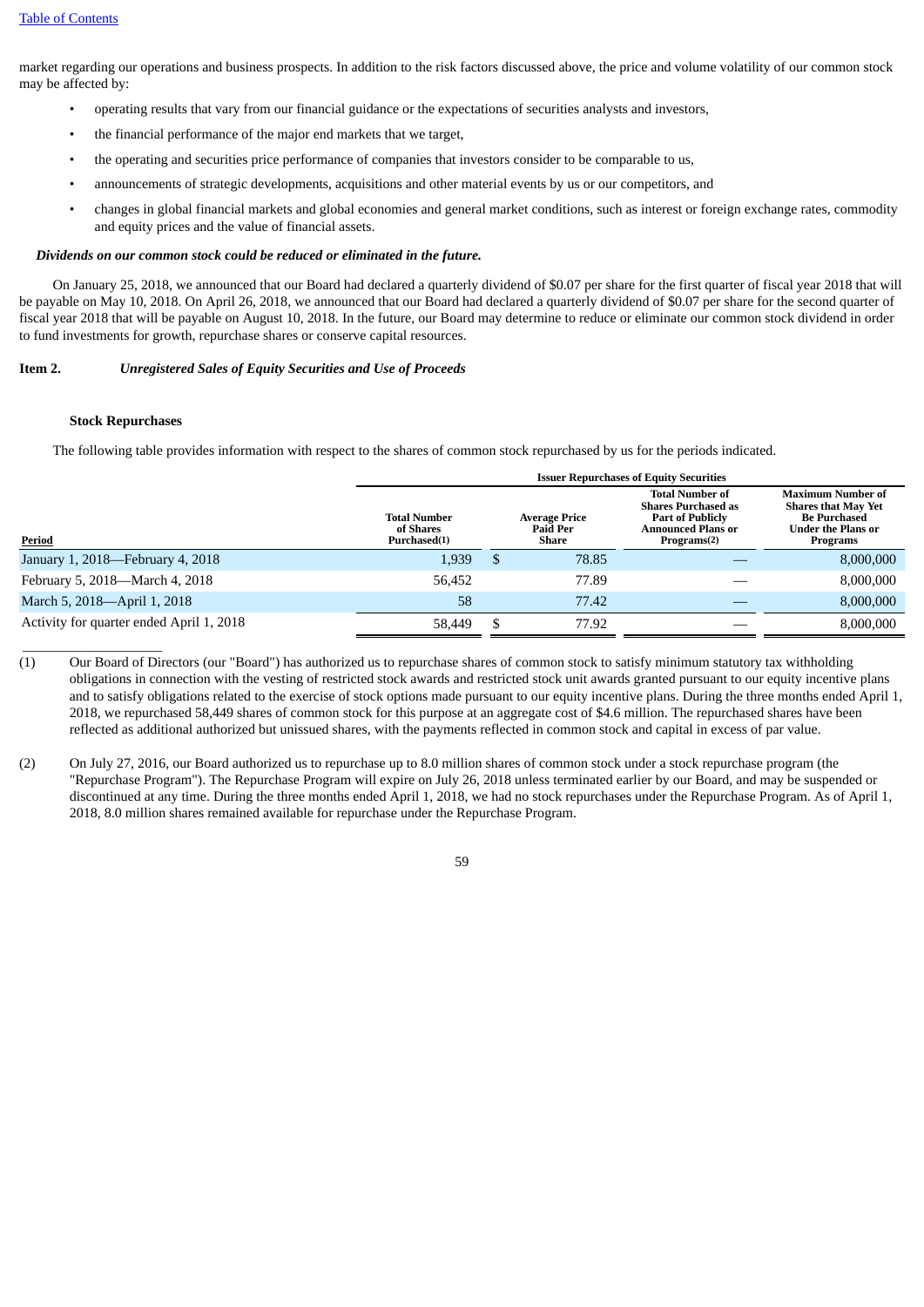# Table of [Contents](#page-1-0)

| Item 6.           | <b>Exhibits</b>                                                                                                                                                                                                                                                      |
|-------------------|----------------------------------------------------------------------------------------------------------------------------------------------------------------------------------------------------------------------------------------------------------------------|
| Exhibit<br>Number | <b>Exhibit Name</b>                                                                                                                                                                                                                                                  |
| 10.1              | Employment Agreement between Tajinder Vohra and PerkinElmer, Inc. dated January 29, 2018.                                                                                                                                                                            |
| 10.2              | PerkinElmer, Inc. Global Incentive Compensation Plan (Executive Officers) effective January 1, 2018, filed with the Commission on<br>February 27, 2018 as Exhibit 10.27 to our annual report of Form 10-K (File No. 001-05075) and herein incorporated by reference. |
| 31.1              | Certification of Chief Executive Officer pursuant to Rule 13a-14(a), as adopted pursuant to Section 302 of the Sarbanes-Oxley Act of<br>2002.                                                                                                                        |
| 31.2              | Certification of Chief Financial Officer pursuant to Rule 13a-14(a), as adopted pursuant to Section 302 of the Sarbanes-Oxley Act of<br>2002.                                                                                                                        |
| 32.1              | Certification of Chief Executive Officer and Chief Financial Officer pursuant to 18 U.S.C. Section 1350, as adopted pursuant to Section<br>906 of the Sarbanes-Oxley Act of 2002.                                                                                    |
| 101.INS           | <b>XBRL Instance Document.</b>                                                                                                                                                                                                                                       |
| 101.SCH           | XBRL Taxonomy Extension Schema Document.                                                                                                                                                                                                                             |
| 101.CAL           | XBRL Taxonomy Extension Calculation Linkbase Document.                                                                                                                                                                                                               |
| 101.DEF           | XBRL Taxonomy Extension Definition Linkbase Document.                                                                                                                                                                                                                |
| 101.LAB           | XBRL Taxonomy Extension Labels Linkbase Document.                                                                                                                                                                                                                    |
| 101.PRE           | XBRL Taxonomy Extension Presentation Linkbase Document.                                                                                                                                                                                                              |
|                   | Attached as Exhibit 101 to this report are the following formatted in XBRL (Extensible Business Reporting Language):                                                                                                                                                 |

(i) Condensed Consolidated Statements of Operations for the three months ended April 1, 2018 and April 2, 2017, (ii) Condensed Consolidated Statements of Comprehensive Income for the three months ended April 1, 2018 and April 2, 2017, (iii) Condensed Consolidated Balance Sheets at April 1, 2018 and December 31, 2017, (iv) Condensed Consolidated Statement of Cash Flows for the three months ended April 1, 2018 and April 2, 2017, and (v) Notes to Condensed Consolidated Financial Statements.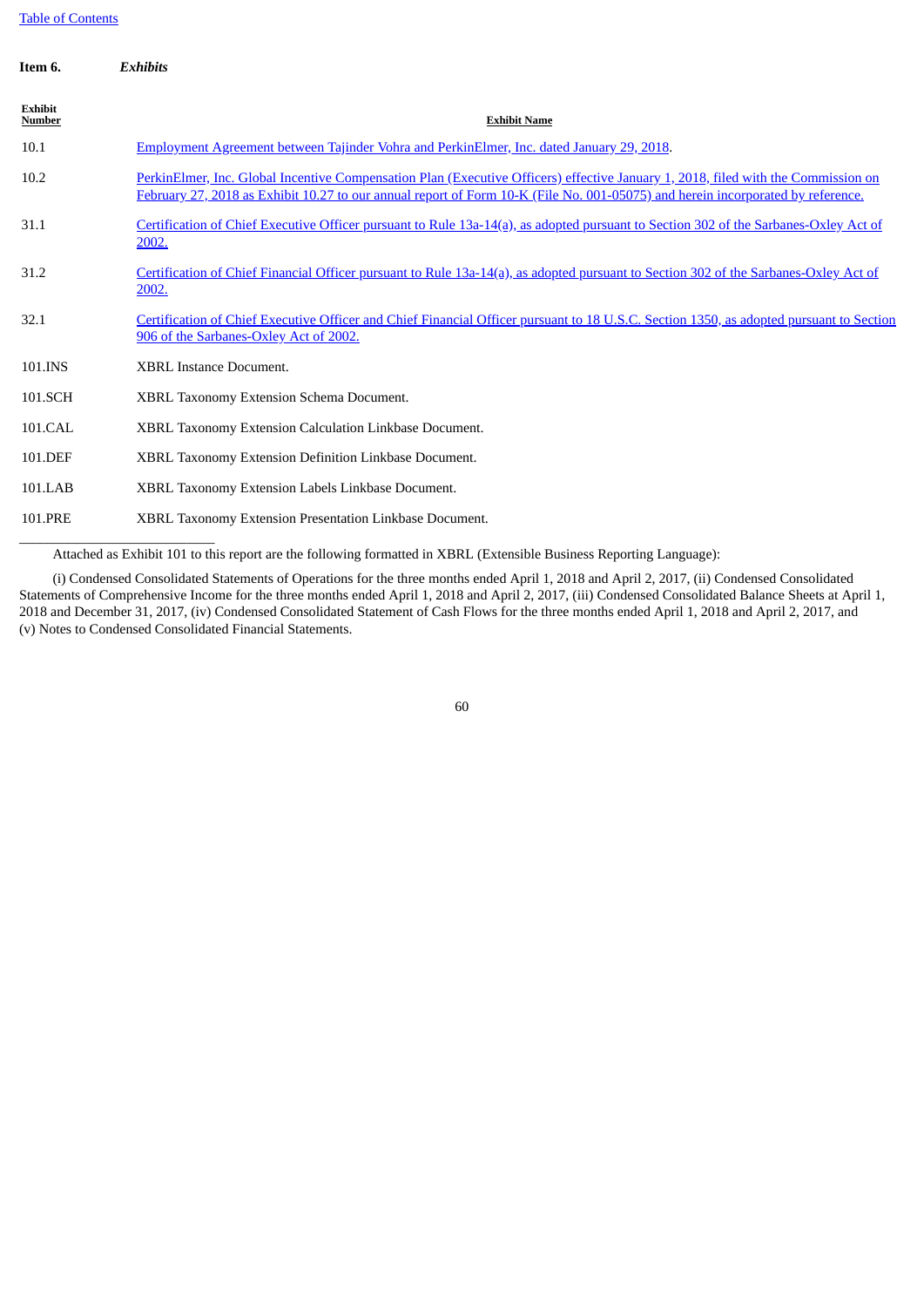## **SIGNATURES**

Pursuant to the requirements of the Securities Exchange Act of 1934, the registrant has duly caused this report to be signed on its behalf by the undersigned thereunto duly authorized.

PERKINELMER, INC.

May 8, 2018 **By:** By: *Islamic Bullary By: By: Islamic Bullary By: Islamic Bullary By: Islamic Bullary By: Islamic Bullary By: Islamic Bullary By: Islamic Bullary By: Islamic Bullary By: Islamic Bullary B* 

**James M. Mock Senior Vice President and Chief Financial Officer (Principal Financial Officer)**

PERKINELMER, INC.

61

May 8, 2018 **By:** *By: Islaming*  $\frac{1}{s}$  *ANDREW OKUN* 

**Andrew Okun Vice President and Chief Accounting Officer (Principal Accounting Officer)**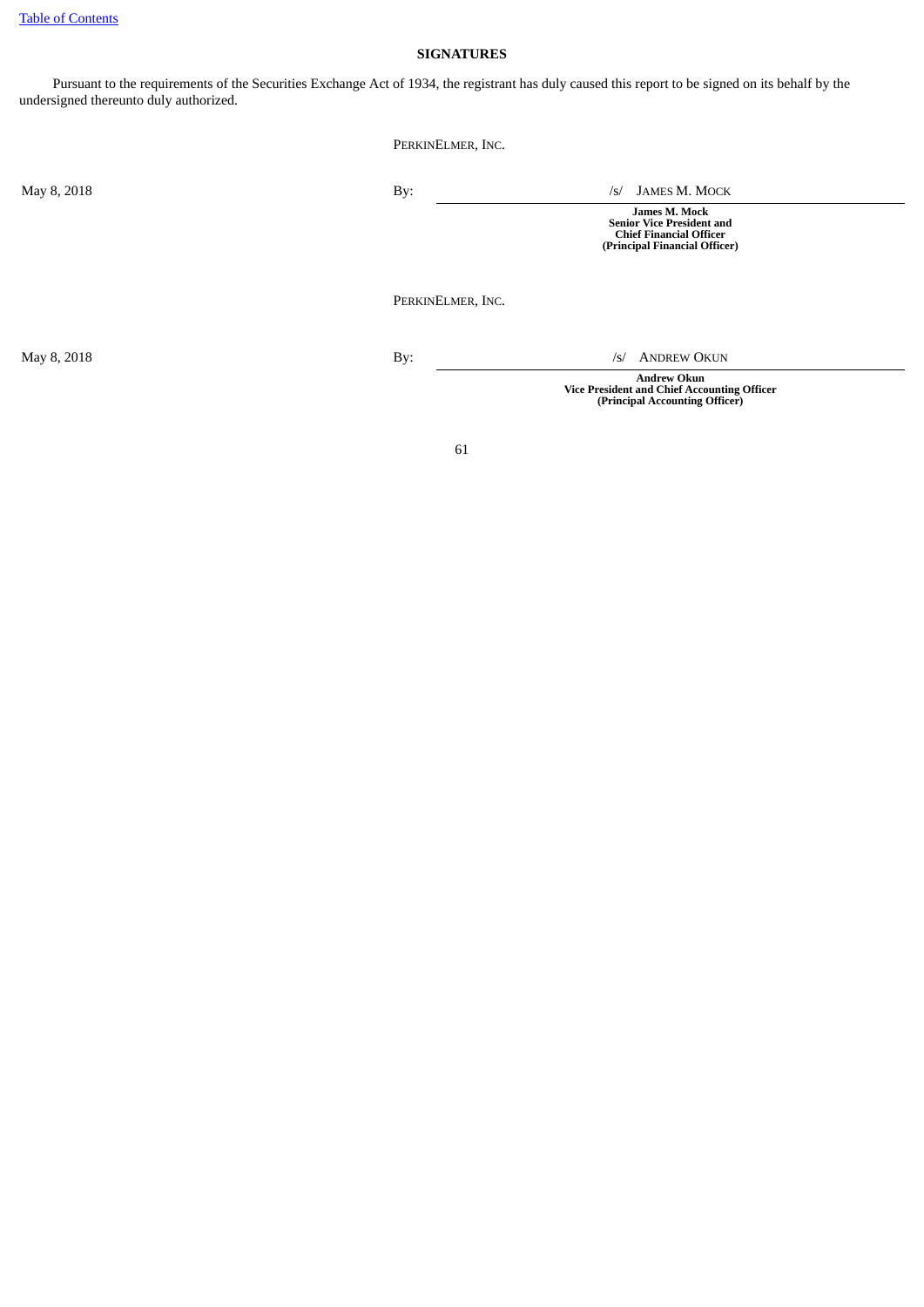## EMPLOYMENT AGREEMENT

<span id="page-62-0"></span>This Employment Agreement (the "Agreement") made this 29<sup>th</sup> day of January, 2018 between PerkinElmer, Inc., a Massachusetts corporation (hereinafter called the "Company"), and **Tajinder S. Vohra** (hereinafter referred to as the "Employee").

### WITNESSETH:

WHEREAS, the Company wishes to employ the Employee in a management position; and

WHEREAS, the Employee hereby agrees to the compensation herein provided and agrees to serve the Company to the best of his ability during the period of this Agreement.

NOW, THEREFORE, in consideration of the sum of One Dollar, and of the mutual covenants herein contained, the parties agree as follows:

- 1. (a) Except as hereinafter otherwise provided, the Company agrees to employ the employee in a management position with the Company, and the Employee agrees to remain in the employment of the Company in that capacity for a period of one year from the date hereof and from year to year thereafter until such time as this Agreement is terminated in accordance with Paragraph 5.
	- (b) The Company will, during each year of the term of this Agreement, place in nomination before the Board of Directors of the Company the name of the Employee for election as an Officer of the Company except when a notice of termination has been given in accordance with Paragraph 5(b).
- 2. The Employee agrees that, during the specified period of employment, he shall, to the best of his ability, perform his duties, and shall devote his full business time, best efforts, business judgment, skill and knowledge to the advancement of the Company and its interests and to the discharge of his duties and responsibilities hereunder. The Employee shall not engage in any business, profession or occupation which would conflict with the rendition of the agreed-upon services, either directly or indirectly, without the prior approval of the Board of Directors, except for personal investment, charitable and philanthropic activities.
- 3. During the period of his employment under this Agreement, the Employee shall be compensated for his services as follows:
	- (a) Except as otherwise provided in this Agreement, he shall be paid a salary during the period of this Agreement at a base rate to be determined by the Company on an annual basis. Except as provided in Paragraph 3(d), such annual base salary shall under no circumstances be fixed at a rate below the annual base rate then currently in effect;
	- (b) He shall be reimbursed for any and all monies expended by him in connection with his employment for reasonable and necessary expenses on behalf of the Company in accordance with the policies of the Company then in effect;
	- (c) He shall be eligible to participate under any and all bonus, benefit, pension, compensation, and equity and incentive plans which are, in accordance with Company policy and the terms of the plan, available to persons in his position (within the limitation as stipulated by such plans). Such eligibility shall not automatically entitle him to participate in any such plan;
	- (d) If, because of adverse business conditions or for other reasons, the Company at any time puts into effect salary reductions applicable at a single rate to all management employees of the Company generally, the salary payments required to be made under this Agreement to the Employee during

US1DOCS 7843044v2

Employment Agreement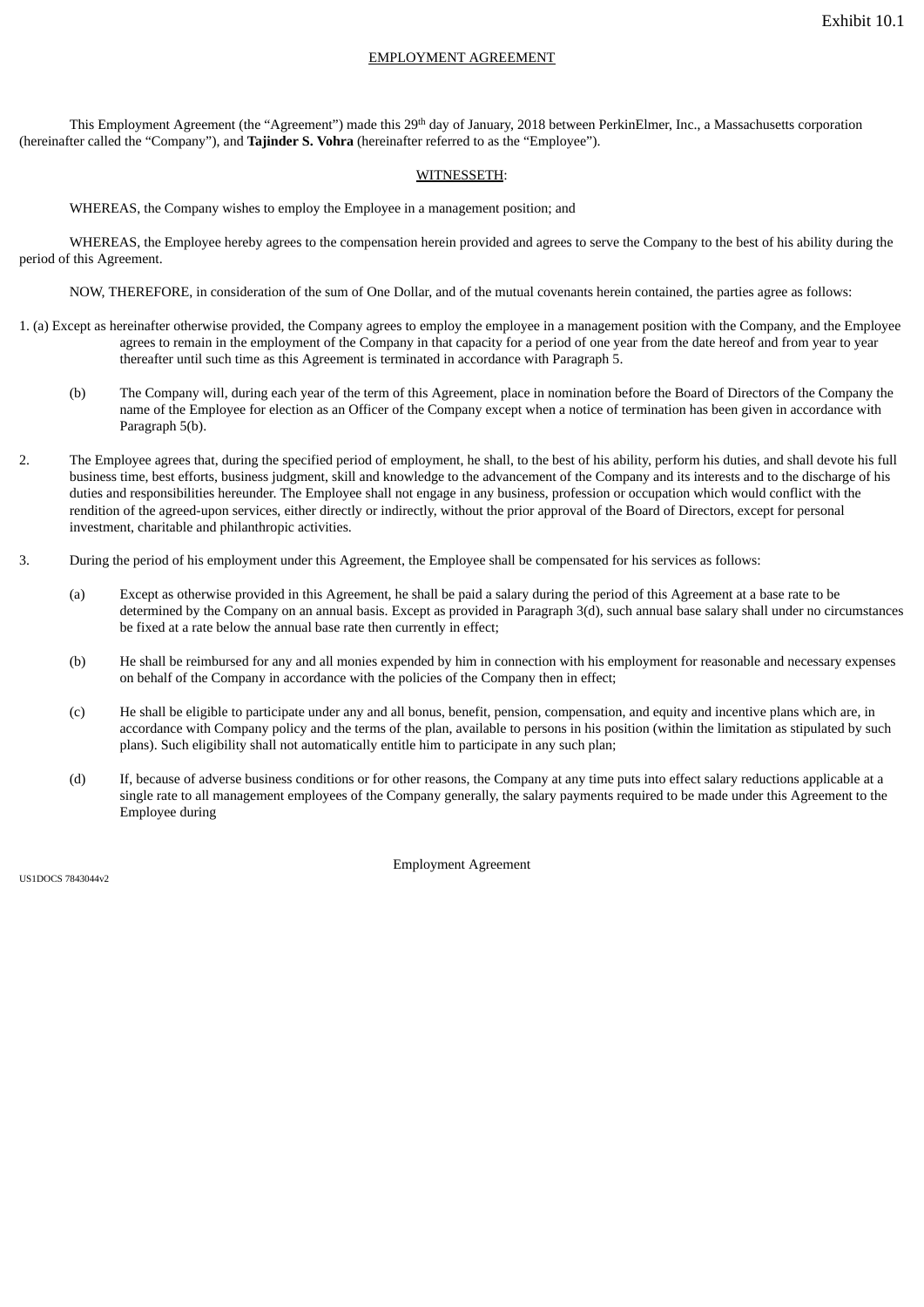any period in which such general reduction is in effect may be reduced by the same percentage as is applicable to all management employees of the Company generally. Any benefits made available to the Employee which are related to base salary shall also be reduced in accordance with any salary reduction.

- 4. (a) So long as the Employee is employed by the Company and for a period of one year after the termination or expiration of employment, the Employee will not directly or indirectly: (i) as an individual proprietor, partner, stockholder, officer, employee, director, joint venturer, investor, lender, or in any other capacity whatsoever (other than as the holder of not more than one percent (1%) of the total outstanding stock of a publicly held company), engage directly or indirectly in any business or entity which competes with the business conducted by the Company or its affiliates in any city or geographic area in which the Company or its affiliates conduct material operations at the time of termination of employment under this Agreement, except as approved in advance by the Board after full and adequate disclosure; or (ii) recruit, solicit or induce, or attempt to induce, any employee or employees or consultant or consultants of the Company to terminate their employment with, to otherwise cease their relationship with, the Company; or (iii) solicit, divert or take away, or attempt to divert or to take away, the business or patronage of any of the clients, customers or accounts, of the Company.
	- (b) If any restriction set forth in this Paragraph 4 is found by any court of competent jurisdiction to be unenforceable because it extends for too long a period of time or over too great a range of activities or in too broad a geographical area, it shall be interpreted to extend only over the maximum period of time, range of activities or geographic area as to which it may be enforceable.
	- (c) The restrictions contained in this Paragraph 4 are necessary for the protection of the business and goodwill of the Company and are considered by the Employee to be reasonable for such purpose. The Employee agrees that any breach of this Paragraph 4 will cause the Company substantial and irrevocable damage and therefore, in the event of any such breach, in addition to such other remedies which may be available, the Company shall have the right to seek specific performance and injunctive relief.
	- (d) The Employee agrees to sign and be bound by the Employee Patent and Proprietary Information Utilization Agreement in the form attached hereto.
	- (e) During the period of his employment by the Company or for any period during which the Company shall continue to pay the Employee his salary under this Agreement, whichever shall be longer, the Employee shall not in any way whatsoever aid or assist any party seeking to cause, initiate or effect a Change in Control of the Company as defined in Paragraph 6 without the prior approval of the Board of Directors.
- 5. Except for the Employee covenants set forth in Paragraph 4, which covenants shall remain in effect for the periods stated therein, and subject to Paragraph 6, this Agreement shall terminate upon the happening of any of the following events and (except as provided herein) all of the Company's obligations under this Agreement, including, but not limited to, making payments to the Employee shall cease and terminate:
	- (a) On the effective date set forth in any resignation submitted by the Employee and accepted by the Company, or if no effective date is agreed upon, the date of receipt by the Company of such resignation letter;
	- (b) On the date set forth in a written notice of termination given by the Company to the Employee (the "Paragraph 5(b) Termination Date");
	- (c) At the death of the Employee;

2 Employment Agreement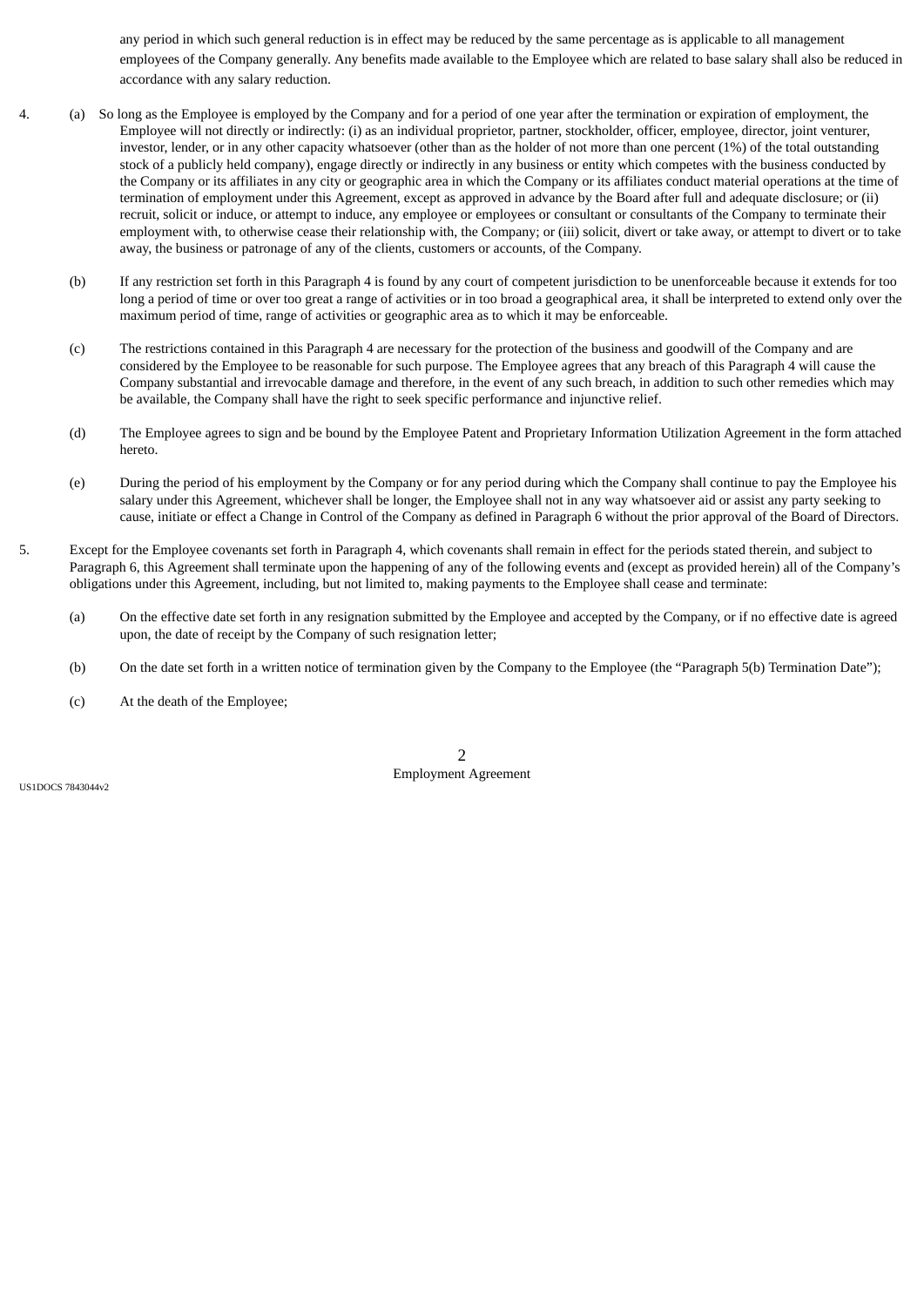- (d) At the termination of the Employee for cause. As used in the Agreement, the term "cause" shall mean:
	- (i) Misappropriating any funds or property of the Company;
	- (ii) Unreasonable refusal to perform the duties assigned to him under this Agreement;
	- (iii) Conviction of a felony;
	- (iv) Continuous conduct bringing notoriety to the Company and having an adverse effect on the name or public image of the Company;
	- (v) Violation of the Employee's covenants as set forth in Paragraph 4 above; or
	- (vi) Continued failure by the Employee to observe any of the provisions of this Agreement after being informed of such breach.
- (e) Twelve months after written notice of termination (a "Disability Termination Notice") is given by the Company to the Employee based on a determination by the Board of Directors that the Employee is disabled (which, for purposes of this Agreement, shall mean that the Employee is unable to engage in any substantial gainful activity by reason of any medically determinable physical or mental impairment that can be expected to result in death or can be expected to last for a continuous period of not less than twelve months, with such determination to be made by the Board of Directors, in reliance upon the opinion of the Employee's physician or upon the opinion of one or more physicians selected by the Company). A Disability Termination Notice shall be deemed properly delivered if given by the Company to the Employee on the 180th day of continuous disability of the Employee. Notwithstanding the foregoing, if, during the twelve-month period following proper delivery of a Disability Termination Notice as aforesaid, the Employee is no longer disabled and is able to return to work, such Disability Termination Notice shall be deemed automatically rescinded upon the Employee's return to work, and the employment of the Employee shall continue in accordance with the terms of this Agreement. During the first 180 days of continuous disability of the Employee, the Company will make monthly payments to the Employee in an amount equal to the difference between his base salary and the benefits received by the Employee under the Company's Short-Term Disability Income Plan. During the twelve-month period following proper delivery of a Disability Termination Notice as aforesaid, the Company will make monthly payments to the Employee in an amount equal to the difference between his base salary and the benefits provided by the Company's Long-Term Disability Plan. If any payments to the Employee under the Company's Long-Term Disability Plan are not subject to federal income taxes, the payments to be made directly by the Company pursuant to the preceding sentence shall be reduced such that the total amount received by the Employee (from the Company and from the Long-Term Disability Plan), after payment of any income taxes, is equal to the amount that the Employee would have received had he been paid his base salary, after payment of any income taxes on such base salary.
- (f) In the event of the termination of the Employee by the Company pursuant to Paragraph 5(b) above, and subject to the Employee's full execution of a severance agreement and release drafted by and satisfactory to counsel for the Company, the Employee shall (i) for a period of one year from the Paragraph 5(b) Termination Date, (continue to receive his Full Salary (as defined below), which shall be payable in accordance with the payment schedule in effect immediately prior to his employment termination, and (ii) receive from the Company a lump sum payment in an amount equal to (A) the amount the Company would have paid for a one-year period for premiums under the health, dental, vision, life/accidental death & disability, and short term and long-term disability plans in which the Employee and his dependents were participating immediately prior to the Paragraph 5(b) Termination Date and (B) the annual (one-year) benefit to the Employee under the

US1DOCS 7843044v2

3 Employment Agreement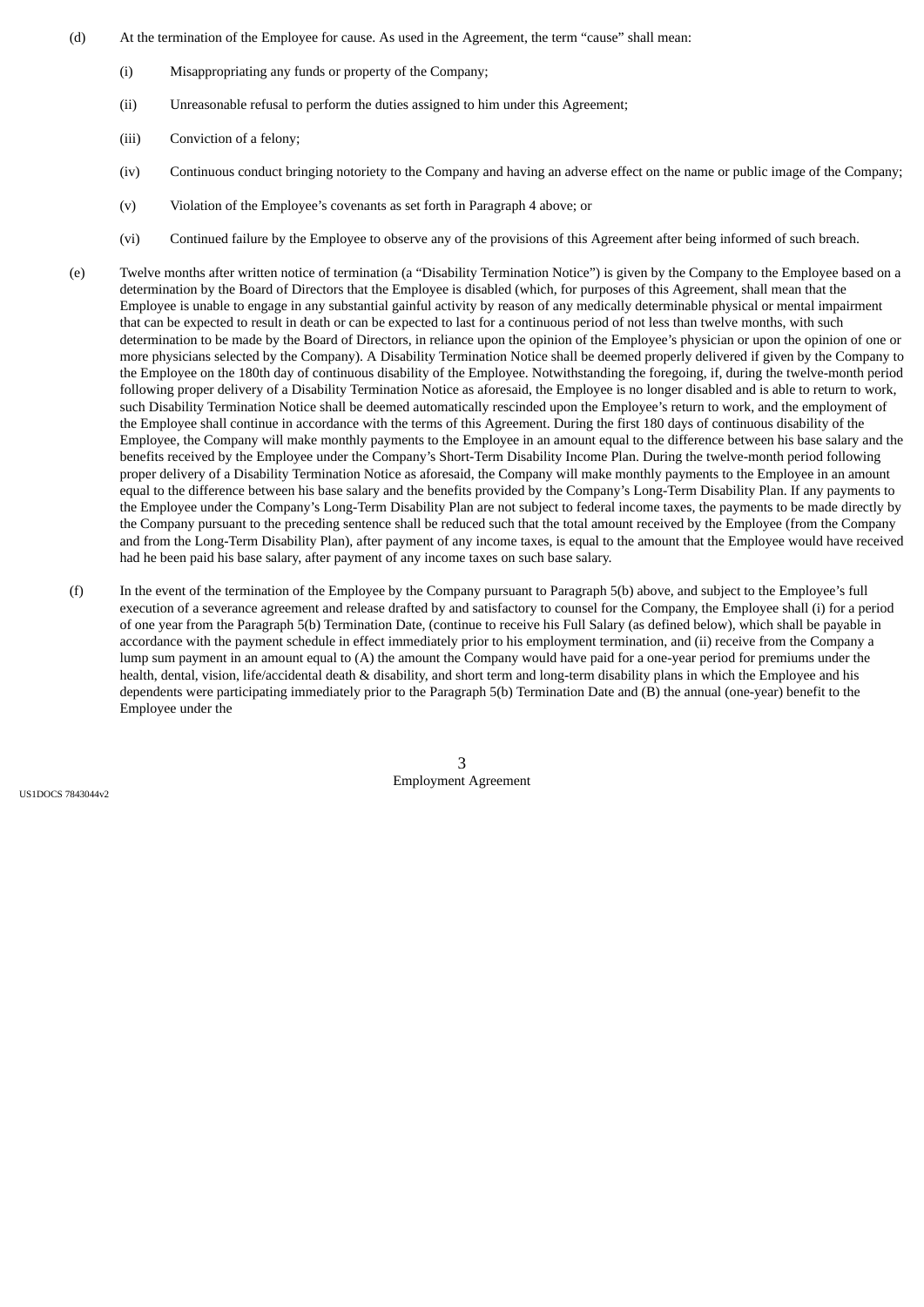Company's executive physical program, which lump sum amount payable pursuant to this clause (ii) to be determined based on the premium rates and benefits in effect as of the Paragraph 5(b) Termination Date. For purposes of this Agreement, "Full Salary" shall mean the Employee's annual base salary, plus the amount of any bonus or incentive payments (excluding payments under the Company's longterm incentive program) earned or received by the Employee with respect to the last full fiscal year of the Company for which all bonus or incentive payments (excluding payments under the Company's long-term incentive program) to be made have been made.

- (g) In the event of a termination of employment pursuant to Paragraph 5(a), (c) or (d), the Company shall pay the Employee his base salary through the date of termination of employment. The Employee shall not be entitled to receive any bonus payment or other additional compensation beyond his date of termination.
- 6. (a). In the event of a Change in Control of the Company (as defined below),
	- (i) The provisions of this Agreement shall be amended as follows:
		- (A) Paragraph l(a) shall be amended to read in its entirety as follows:

"Except as hereinafter otherwise provided, the Company agrees to continue to employ the Employee in a management position with the Company, and the Employee agrees to remain in the employment in the Company in that capacity, for a period of three (3) years from the date of the Change in Control. Except as provided in Paragraph 3(d), the Employee's salary as set forth in Paragraph 3(a) and his other employee benefits pursuant to the plans described in Paragraph 3(c) shall not be decreased during such period."

(B) Paragraph 5(a) shall be amended by the addition of the following provision at the end of such paragraph:

"provided that the Employee agrees not to resign, except for Good Reason (as defined below), during the one-year period following the date of the Change in Control."

- (C) Paragraph 5(b) shall be deleted in its entirety.
- (D) Paragraph 5(f) shall be amended to read in its entirety as follows:

"Notwithstanding the foregoing provisions, if, within 36 months following the occurrence of a Change in Control, the Employee's employment by the Company is terminated (i) by the Company other than for Cause, which shall not include any failure to perform his duties hereunder after giving notice or termination for Good Reason, disability or death or (ii) by the Employee for Good Reason, (A) the Company shall pay to the Employee, on the date of his employment termination a lump sum cash payment in an amount equal to the sum of (I) his unpaid base salary through the date of termination, (II) a pro rata portion of his prior year's bonus, (III) his Full Salary (as defined below) multiplied by two and (IV) (x) the amount the Company would have paid for the twenty-four (24) month

> 4 Employment Agreement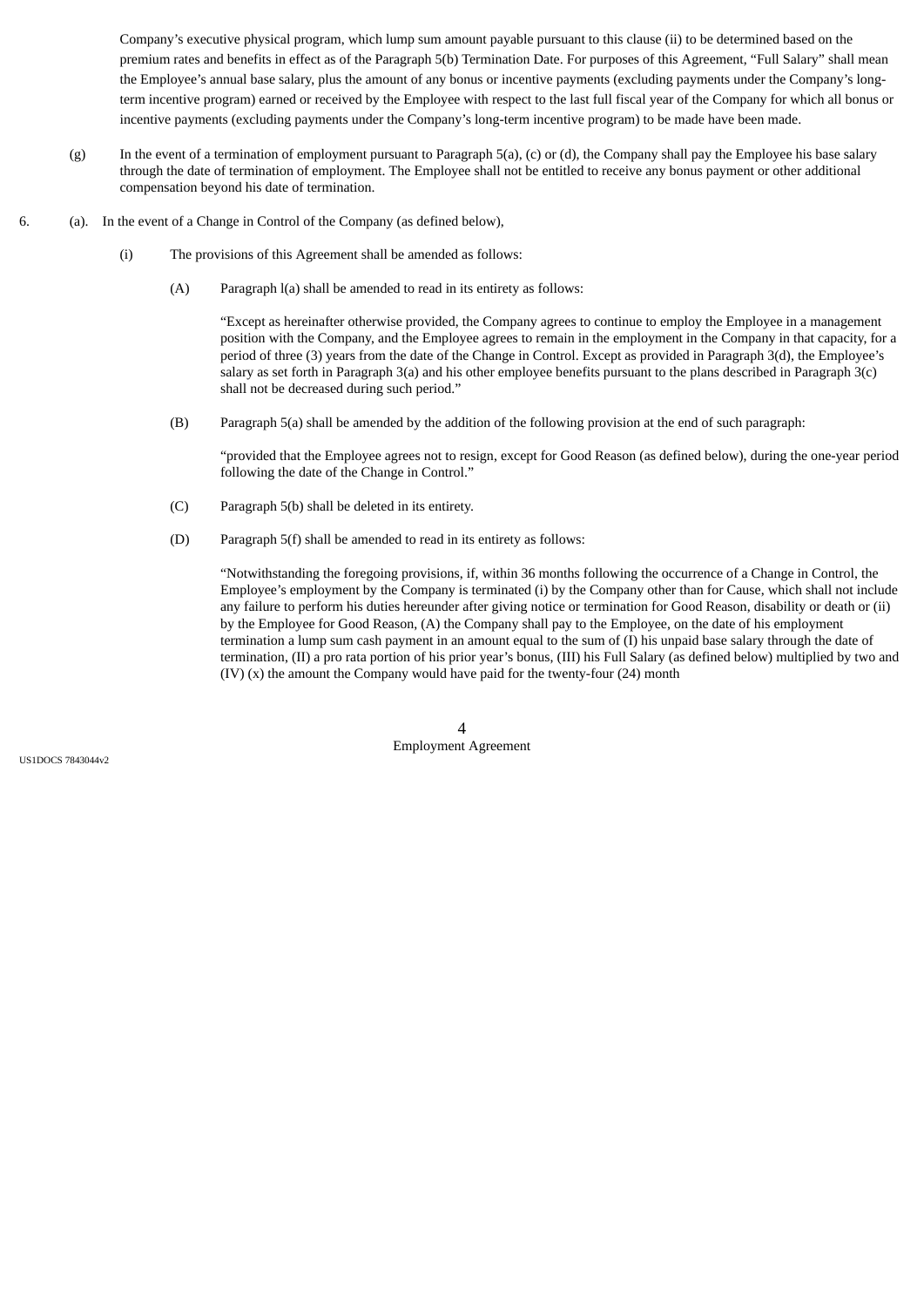period following the date of the Employee's employment termination for premiums under the health, dental, vision, life/accidental death & disability, and short term and long-term disability plans in which the Employee and his dependents were participating immediately prior to the date of the Employee's employment termination plus (y) two times the annual benefit to the Employee under the Company's executive physical program, which lump sum amount payable pursuant to this clause (IV) to be determined based on the premium rates and benefits in effect as of the date of the Employee's employment termination (provided, however, that if the Change in Control is not described in Section 409(a)(2)(v) of the Internal Revenue Code of 1986, as amended (the "Code") or if the termination occurs after the second anniversary of the Change in Control, such payment shall be made on the same schedule as provided in Paragraph 5(f) prior to the application of this Paragraph 6), and (B) the Employee's outstanding restricted stock, option awards, or similar equity awards shall fully vest, and the vested option awards shall remain exercisable through the period ending on the earlier of: (I) the later of (x) the third anniversary of the Change in Control or (y) the first anniversary of the date the Employee's employment with the Company terminates, or (II) the expiration of the original term of the option. For purposes of this Agreement, "Full Salary" shall mean the Employee's then current annual base salary, plus the amount of any bonus or incentive payments (excluding the cash portion of the Company's long-term incentive program) received by the Employee with respect to the last full fiscal year of the Company prior to the Change in Control for which all bonus or incentive payments (excluding the cash portion of the Company's long-term incentive program) to be made have been made."

(E) Paragraph 8 shall be amended to read in its entirety as follows:

"The Employee may pursue any lawful remedy he deems necessary or appropriate for enforcing his rights under this Agreement following a Change in Control of the Company, and all costs incurred by the Employee in connection therewith (including without limitation attorneys' fees) shall be promptly reimbursed to him by the Company, regardless of the outcome of such endeavor."

(ii) The Company will make the payments under this Agreement without regard to whether the deductibility of such payments (or any other payments or benefits) would be limited or precluded by Section 280G of the Code and without regard to whether such payments would be subject to the federal excise tax levied on certain "excess parachute payments" under Section 4999 of the Code; provided, however, that if the Total After-Tax Payments (as defined below) to the Employee would be increased by the reduction or elimination of any payment and/or other benefit (including the vesting of equity awards) under this Agreement or otherwise, then the amounts payable under this Agreement or otherwise will be reduced or eliminated in the following order unless otherwise determined by the Company: (A) nonacceleration of any stock options whose exercise price is at or above

> 5 Employment Agreement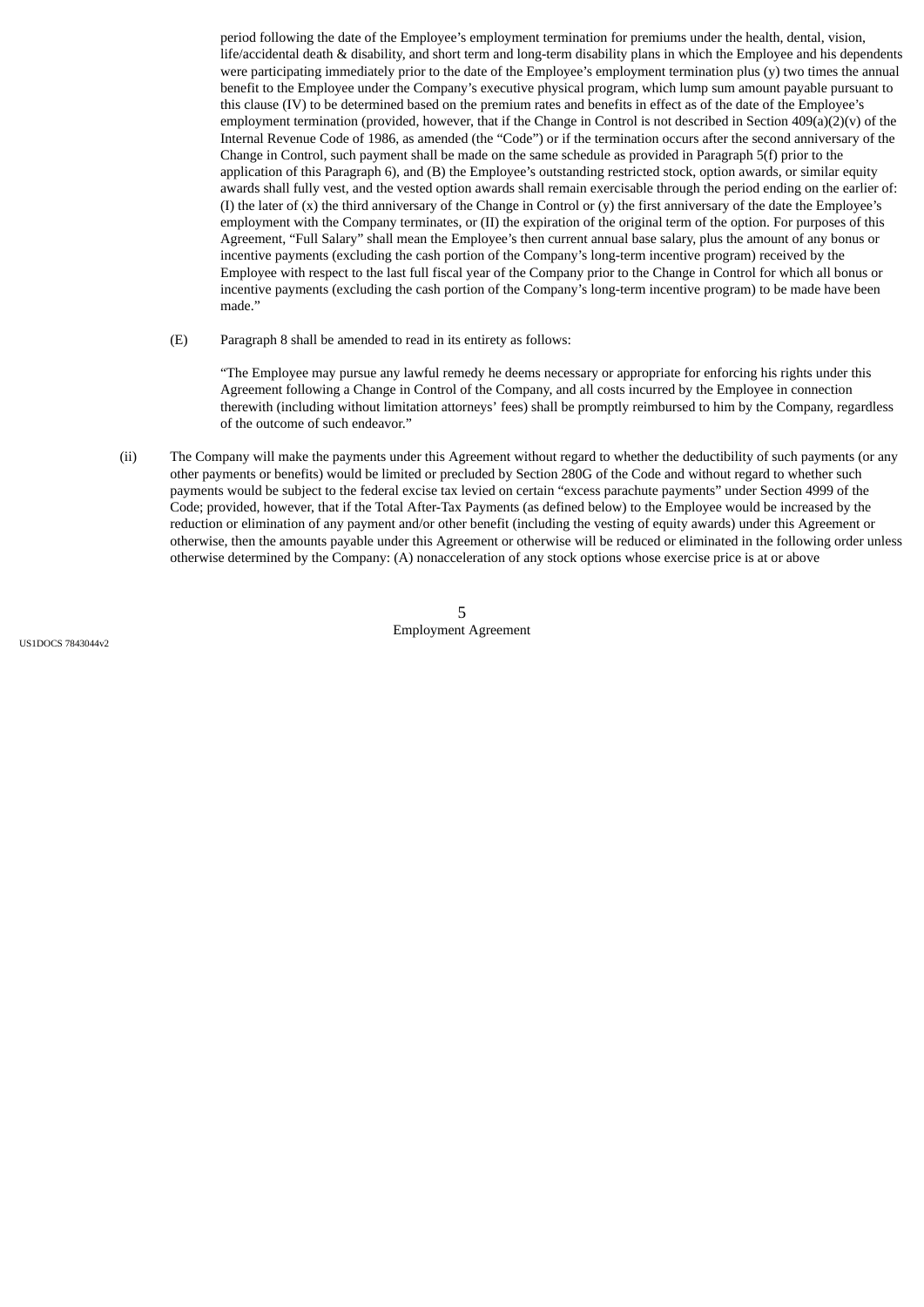the fair market value of the stock as of the change in control date for purposes of Section 280G of the Code (taking into account, as appropriate, the proceeds that would be received in connection with the event covered by Section 4999 of the Code), (B) nonacceleration of any stock options not described in clause (A) above, (C) any vesting or distribution of restricted stock or restricted stock units and (D) any cash or taxable benefits. Within each category described in clauses (A), (B), (C) or (D), reductions or eliminations shall be made as determined by the Company in reverse order beginning with vesting or payments that are to be paid the farthest in time from the date of the event covered by Section 4999 of the Code.

The Company's independent, certified public accounting firm will determine whether and to what extent payments or vesting under this Agreement or otherwise are required to be reduced in accordance with the preceding paragraph. For purposes of this Agreement, "Total After-Tax Payments "means the total of all "parachute payments" (as that term is defined in Section 280G(b)(2) of the Code) made to or for the benefit of the Employee (whether made under the Agreement or otherwise), after reduction for all applicable federal and state taxes (including the tax described in Section 4999 of the Code).

- (b) For purposes of this Agreement, a "Change in Control of the Company" means an event or occurrence set forth in any one or more of clauses (i) through (iv) below (including an event or occurrence that constitutes a Change in Control under one or such clauses but is specifically exempted from another such clause):
	- (i) the acquisition by an individual, entity or group (within the meaning of Section 13(d)(3) or 14(d)(2) of the Securities Exchange Act of 1934, as amended (the "Exchange Act") (a "Person") of beneficial ownership of any capital stock or the Company if, after such acquisition, such Person beneficially owns (within the meaning of Rule 13d-3 promulgated under the Exchange Act) 20% or more of either (A) the then-outstanding shares of common stock of the Company (the "Outstanding Company Common Stock") or (B) the combined voting power of the then-outstanding securities of the Company entitled to vote generally in the election of directors (the "Outstanding Company Voting Securities"); provided, however, that for purposes of this paragraph (i), none of the following acquisitions of Outstanding Company Common Stock or Outstanding Company Voting Securities shall constitute a Change in Control: (I) any acquisition directly from the Company (excluding an acquisition pursuant to the exercise, conversion or exchange of any security exercisable for, convertible into or exchangeable for common stock or voting securities of the Company, unless the Person exercising, converting or exchanging such security acquired such security directly from the Company or an underwriter or agent of the Company), (II) any acquisition by the Company, (III) any acquisition by any employee benefit plan (or related trust) sponsored or maintained by the Company or any corporation controlled by the Company, or (IV) any acquisition by any corporation pursuant to a transaction which complies with subclauses (A) and (B) of clause (iii) of this Paragraph 6(b); or
	- (ii) such time as the Continuing Directors (as defined below) do not constitute a majority of the Board (or, if applicable, the Board of Directors of a successor corporation to the Company), where the term "Continuing Director" means at any date a member of the Board (A) who was a member of the Board on the date of the execution of this Agreement or (B) who was nominated or elected subsequent to such date by at least a majority of the directors who were Continuing Directors at the time of such nomination or election or whose election to the Board was recommended or endorsed by at least a majority of the directors who were Continuing Directors at the time of such nomination or election; provided, however, that there shall be excluded from this clause (B) any individual whose initial assumption of office occurred as a result of an actual or

6 Employment Agreement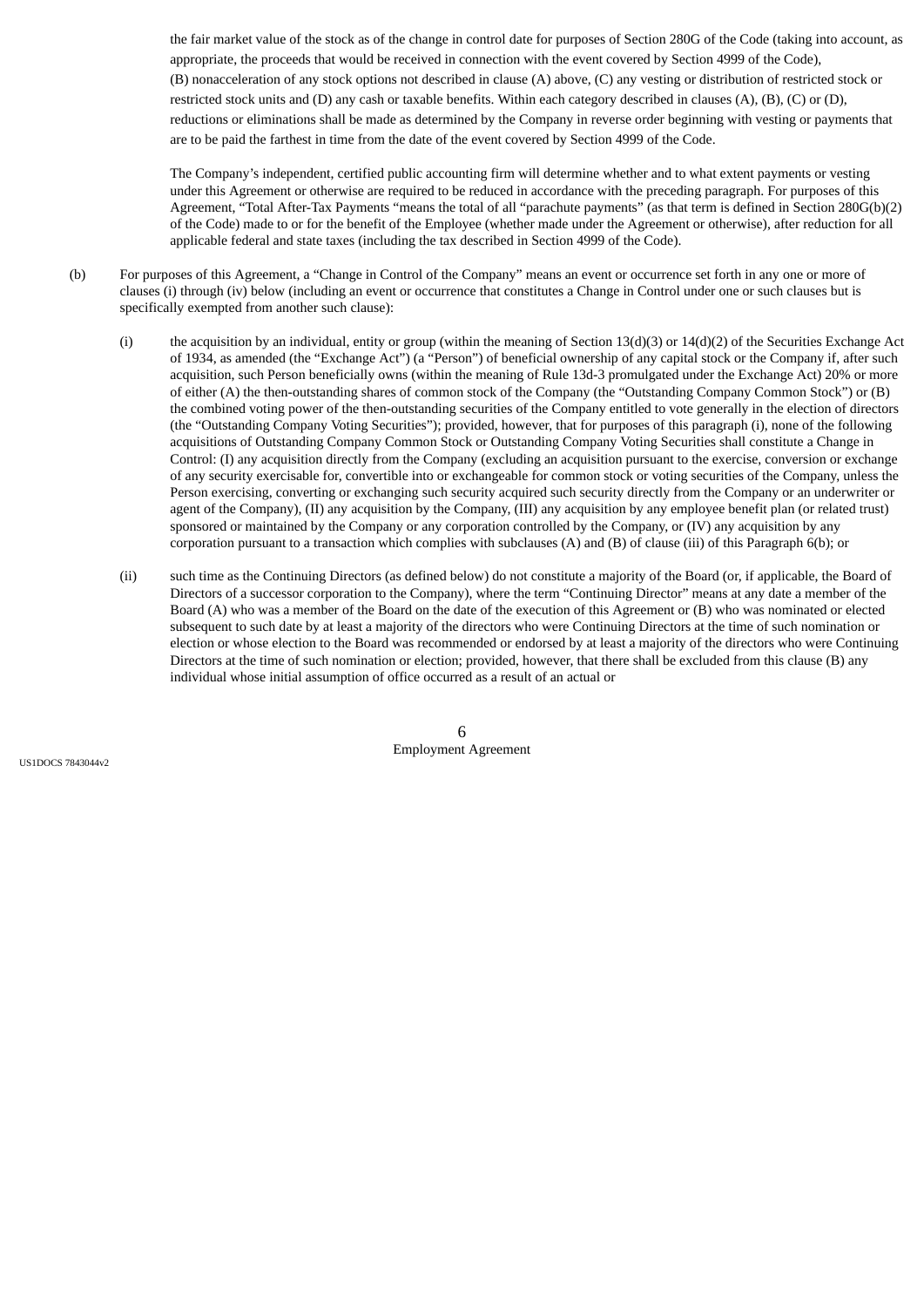threatened election contest with respect to the election or removal of directors or other actual or threatened solicitation of proxies or consents, by or on behalf of a person other than the Board; or

- (iii) the consummation of a merger, consolidation, reorganization, recapitalization or statutory share exchange involving the Company or a sale or other disposition of all or substantially all of the assets of the Company (a "Business Combination"), unless, immediately following such Business Combination, each of the following two conditions is satisfied: (A) all or substantially all of the individuals and entities who were the beneficial owners of the Outstanding Company Common Stock and Outstanding Company Voting Securities immediately prior to such Business Combination beneficially own, directly or indirectly, more than 50% of the then-outstanding shares of common stock and the combined voting power of the then-outstanding securities entitled to vote generally in the election of directors, respectively, of the surviving, resulting or acquiring corporation in such Business Combination (which shall include, without limitation, a corporation which as a result of such transaction owns the Company or substantially all of the Company's assets either directly or through one or more other entities) (such resulting or acquiring corporation is referred to herein as the "Acquiring Corporation") in substantially the same proportions as their ownership, immediately prior to such Business Combination, of the Outstanding Company Stock and Outstanding Company Voting Securities, respectively; and (B) no Person beneficially owns, directly or indirectly, 20% or more of the then outstanding shares of common stock of the Acquiring Corporation, or of the combined voting power of the then-outstanding securities of such corporation entitled to vote generally in the election of directors (except to the extent that such ownership existed prior to the Business Combination); or
- (iv) approval by the stockholders of the Company or a complete liquidation or dissolution of the Company.
- (c) For purposes of this Agreement, "Good Reason" shall mean the occurrence of any of the following events: (i) a material diminution in the Employee's base salary except as provided in Paragraph 3(d); (ii) a failure by the Company to pay annual cash bonuses to the Employees in an amount at least equal to the most recent annual cash bonuses paid to the Employee; (iii) a failure by the Company to maintain in effect any material compensation or benefit plan in which the Employee participated immediately prior to the Change in Control, unless an equitable arrangement has been made with respect to such plan, or a failure to continue the Employee's participation therein on a basis not materially less favorable than existed immediately prior to the Change in Control; (iv) any material diminution in the Employee's position, duties, authorities, responsibilities or title as in effect immediately prior to the Change in Control; (v) any requirement by the Company that the location at which the Employee performs his principal duties be changed to a new location outside a radius of 25 miles from the Employee's principal place of employment immediately prior to the Change in Control; or (vi) the failure of the Company to obtain the agreement, in a form reasonably satisfactory to the Employee, from any successor to the Company to assume and agree to perform this Agreement. The Employee shall provide notice to the Company of the existence of the condition upon which Employee bases his claim for Good Reason within 90 days of the initial existence of the condition. As a condition to a termination for Good Reason, if the condition is capable of being corrected, the Company shall have 30 days during which it may remedy the condition. If the condition is fully remedied with such time period there shall be no "Good Reason" and the Company shall not owe the amounts otherwise required to be paid under Paragraph 5, as amended by this Paragraph 6, in connection with the termination. The Employee's right to terminate his employment for Good Reason shall not be affected by his incapacity due to physical or mental illness.

7 Employment Agreement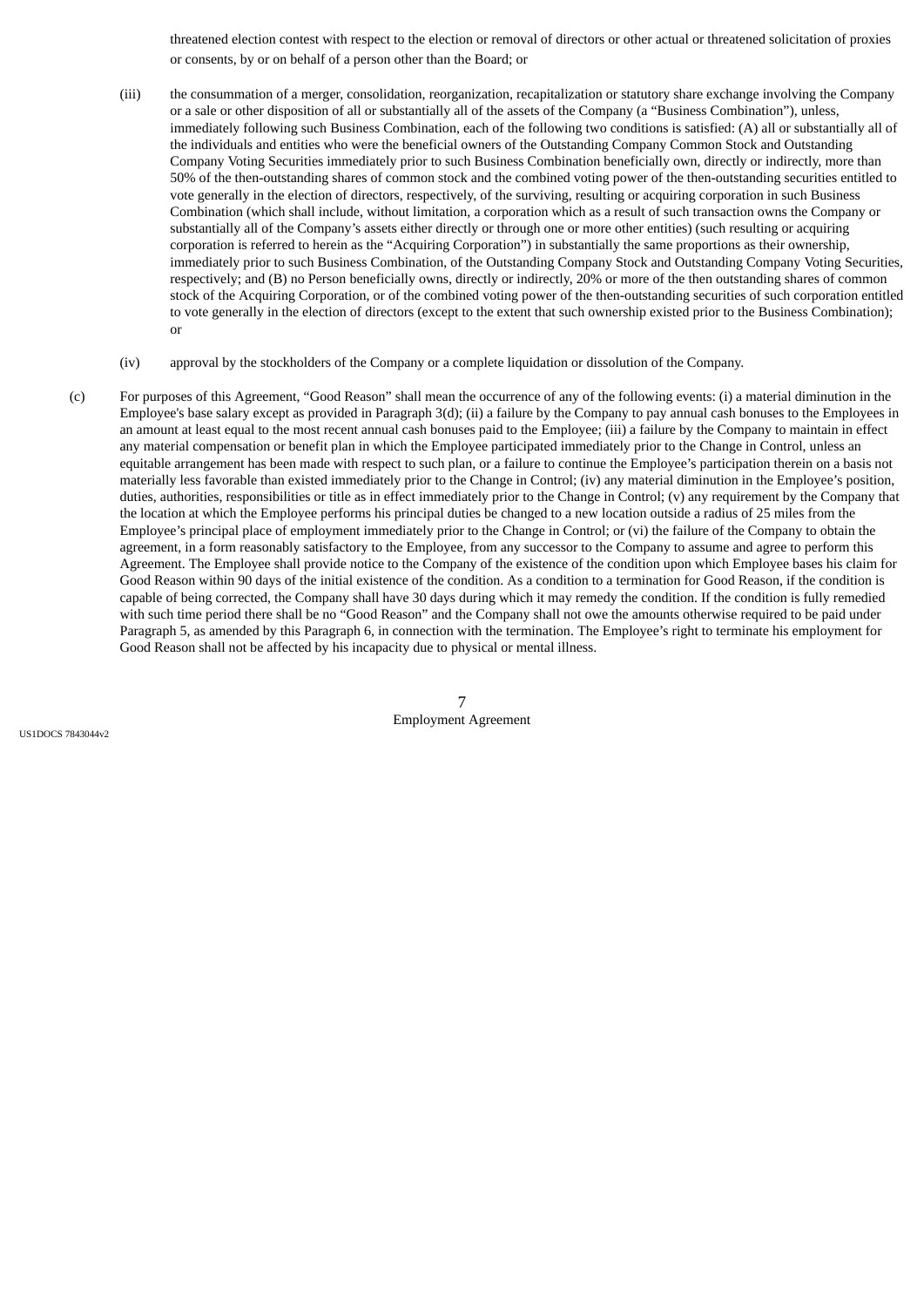- 7. Neither the Employee nor, in the event of his death, his legal representative, beneficiary or estate, shall have the power to transfer, assign, mortgage or otherwise encumber in advance any of the payments provided for in this Agreement, nor shall any payments nor assets or funds of the Company be subject to seizure for the payment of any debts, judgments, liabilities, bankruptcy or other actions.
- 8. Any controversy relating to this Agreement and not resolved by the Board of Directors and the Employee shall be settled by arbitration in the City of Boston, Commonwealth of Massachusetts, pursuant to the rules then obtaining of the JAMS, and judgment upon the award may be entered in any court having jurisdiction, and the Board of Directors and Employee agree to be bound by the arbitration decision on any such controversy. Unless otherwise agreed by the parties hereto, arbitration will be by an arbitrator selected from the panel of the JAMS. The full cost of any such arbitration shall be borne by the Company.
- 9. Failure to insist upon strict compliance with any of the terms, covenants, or conditions hereof shall not be deemed a waiver of such term, covenant, or condition, nor shall any waiver or relinquishment of any right or power hereunder at any one or more times be deemed a waiver or relinquishment of such right or power at any other time or times by either party.
- 10. All notices or other communications hereunder shall be in writing and shall be deemed to have been duly given when delivered personally to the Employee or to the General Counsel of the Company or when mailed by registered or certified mail to the other party (if to the Company, at 940 Winter Street, Waltham, Massachusetts 02451, attention General Counsel; if to the Employee, at the last known address of the Employee as set forth in the records of the Company).
- 11. This Agreement has been executed and delivered and shall be construed in accordance with the laws of the Commonwealth of Massachusetts. This Agreement is and shall be binding on the respective legal representatives or successors of the parties, but shall not be assignable except to a successor to the Company by virtue of a merger, consolidation or acquisition of all or substantially all of the assets of the Company. This Agreement constitutes and embodies the entire understanding and agreement of the parties and, except as otherwise provided herein, there are no other agreements or understandings, written or oral, in effect between the parties hereto relating to the employment of the Employee by the Company. All previous employment contracts between the Employee and the Company or any of the Company's present or former subsidiaries or affiliates is hereby canceled and of no effect.
- 12. The Company shall require any successor (whether direct or indirect, by purchase, merger, consolidation or otherwise) to all or substantially all of the business or assets of the Company to assume expressly in writing and to agree to perform its obligations under this Agreement in the same manner and to the same extent that the Company would be required to perform it if no such succession had taken place. Failure of the Company to obtain an assumption of this Agreement prior to the effectiveness of succession shall be a breach of this Agreement. As used in this Agreement, "the Company" shall mean the Company as defined above and any successor to its business or assets as aforesaid which assumes and agrees to perform this Agreement, whether by operation of law, or otherwise.
- 13. The parties intend that payments made pursuant to this Agreement be either exempt from, or compliant with, Section 409A of the Code and the regulations promulgated thereunder ("Section 409A"), so as not to be subject to the excise tax thereunder. Accordingly, the following provisions shall apply to payments pursuant to this Agreement, notwithstanding any provision to the contrary contained in this Agreement:
	- (a) Any payment of "reimbursements" by the Company to the Employee, any payment of "in-kind benefits" from the Company to the Employee, and any "direct service recipient payments" made by the Company on the Employee's behalf for a "limited period of time" (in each case as those terms are used for purposes of Section 409A) shall be exempt from the application of Section 409A;

US1DOCS 7843044v2

8 Employment Agreement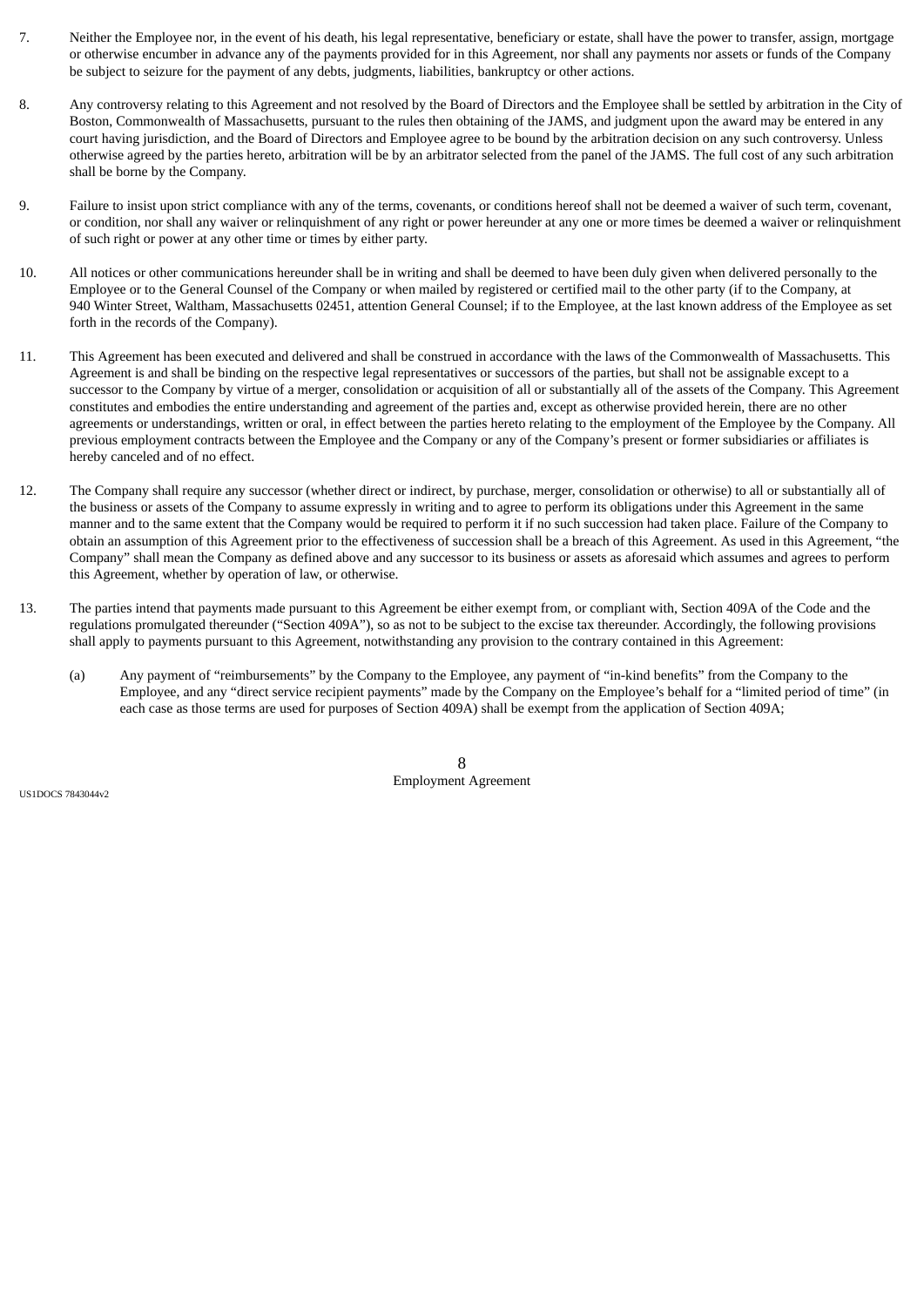- (b) Except as provided in Paragraphs 13(a) or (b) above, or Paragraph 13(e) below, the remainder of all other payments or benefits that are to be paid or provided by the Company to the Employee under Paragraphs 5 or 6 shall be paid or provided in accordance with the schedules set forth in Paragraphs 5 or 6, or if none, in accordance with the schedules set forth in the underlying employee benefit plans and arrangements. Each payment on a payroll date and each monthly payment under Paragraphs 5 and 6 shall be deemed to be a "separate payment" as that term is used for purposes of Section 409A, including the exemptions from Section 409A;
- (c) The payments that are to be paid by the Company to the Employee under Paragraphs 5 or 6 which (i) will constitute payments from a "nonqualified deferred compensation plan" as that term is used for the purposes of Section 409A (after taking into account Paragraphs 13(a) and (b) above and any other exemptions available under Section 409A, including without limitation qualification as a "short term deferral" within the meaning of Section 409A), (ii) are payable prior to the date that is 6 months after the Employee's "separation from service" as that term is used for purposes of Section 409A ("Separation from Service") (such date hereinafter referred to as the "Delayed Payment Date"), and (iii) do not exceed two (2) times the lesser of (I) or (II) below, shall be paid in accordance with the payment schedule that would otherwise apply under Paragraphs 5 or 6 in the absence of the application of Section 409A. For purposes of this Paragraph 13(d), "(I)" shall mean the sum of the Employee's annualized compensation based upon his annual rate of pay for services provided to the Company for the calendar year preceding the Company's taxable year in which the Employee had a Separation from Service, and "(II)" shall mean the maximum amount that may be taken into account under a qualified plan pursuant to Section 401(a)(17) of the Code for the year in which the Employee has a Separation from Service;
- (d) If the Employee is a "specified employee" within the meaning of Section 409A(a)(2)(B)(i) of the Code on the date of the Employee's "separation from service" as that term is used for purposes of Section 409A, the payments that are otherwise scheduled to be paid to the Employee under Paragraphs 5 or 6 prior to the Delayed Payment Date (determined without regard to this Paragraph 13) that exceed the amount calculated under Paragraph 13(d) above shall instead be paid by the Company to the Employee in a lump sum (together with interest at the prime rate as published in The Wall Street Journal on the date of Separation from Service) one day after the Delayed Payment Date (or, if earlier, the death of the Employee);
- (e) The amount of expenses eligible for reimbursement to the Employee, and the amount of in-kind benefits provided to the Employee, during any calendar year shall not affect the expenses eligible for reimbursement, or in-kind benefits to be provided, in any other calendar year;
- (f) The Company shall (i) have the right to deduct from any payment under this Agreement any and all taxes determined by the Company to be applicable with respect to such benefits and (ii) shall have the right to require the Employee to make arrangements satisfactory to satisfy any such withholding obligation that may not be satisfied in full by wage withholding described in (i);
- (g) The Employee shall be responsible for all taxes with respect to any payments or benefits hereunder except for the Company's portion of any Social Security and Medicare taxes. The Company makes no guarantee regarding the tax treatment of the payments or benefits provided by this Agreement;
- (h) The reference in Section 5(f) to execution of a severance agreement and release shall be subject to the following terms. Payments pursuant to Section 5(f) shall commence on the 60th day following the Employee's separation from service, provided that the Employee has executed and submitted the severance agreement and release and the agreement and release have become irrevocable. The payment made on such 60th day shall include any periodic payments to which the Employee would have been entitled had payments commenced upon the Employee's separation from service; and

US1DOCS 7843044v2

9 Employment Agreement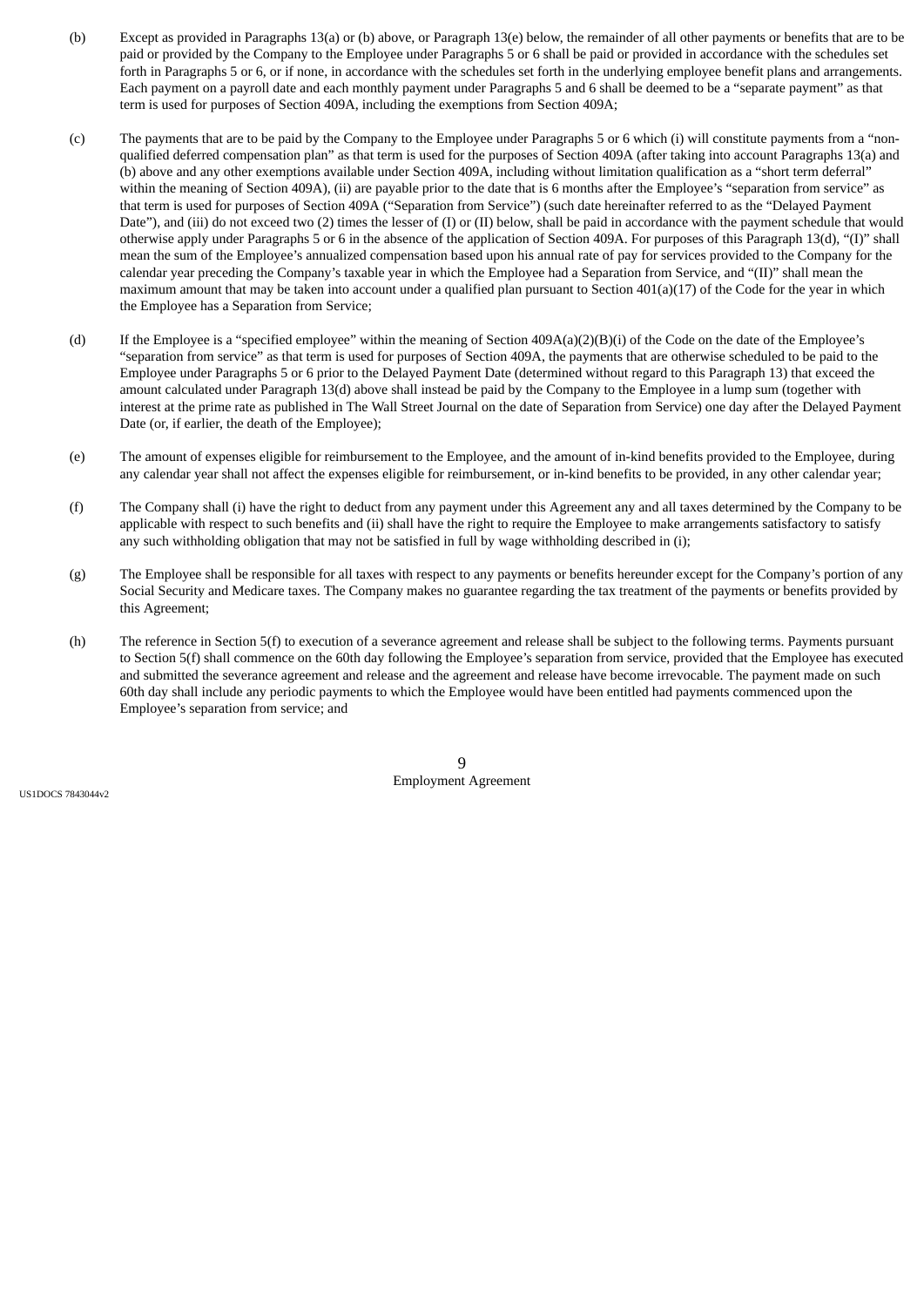(i) In determining whether a payment is made on permissible payment event or date, the rules of the Treasury Regulations and other guidance under Section 409A shall apply, including without limitation the rules of Treasury Regulation section 1.409A-3(g) (related to disputed payments) and the rules of Treasury Regulation section 1.409A-3(d) (generally permitting payment to be made at a later date within the same taxable year (or if later by the 15th day of the third calendar month following the date specified) so long as the Employee is not permitted, directly or indirectly, to designate the year of payment).

## [REMAINDER OF PAGE INTENTIONALLY LEFT BLANK]

10 Employment Agreement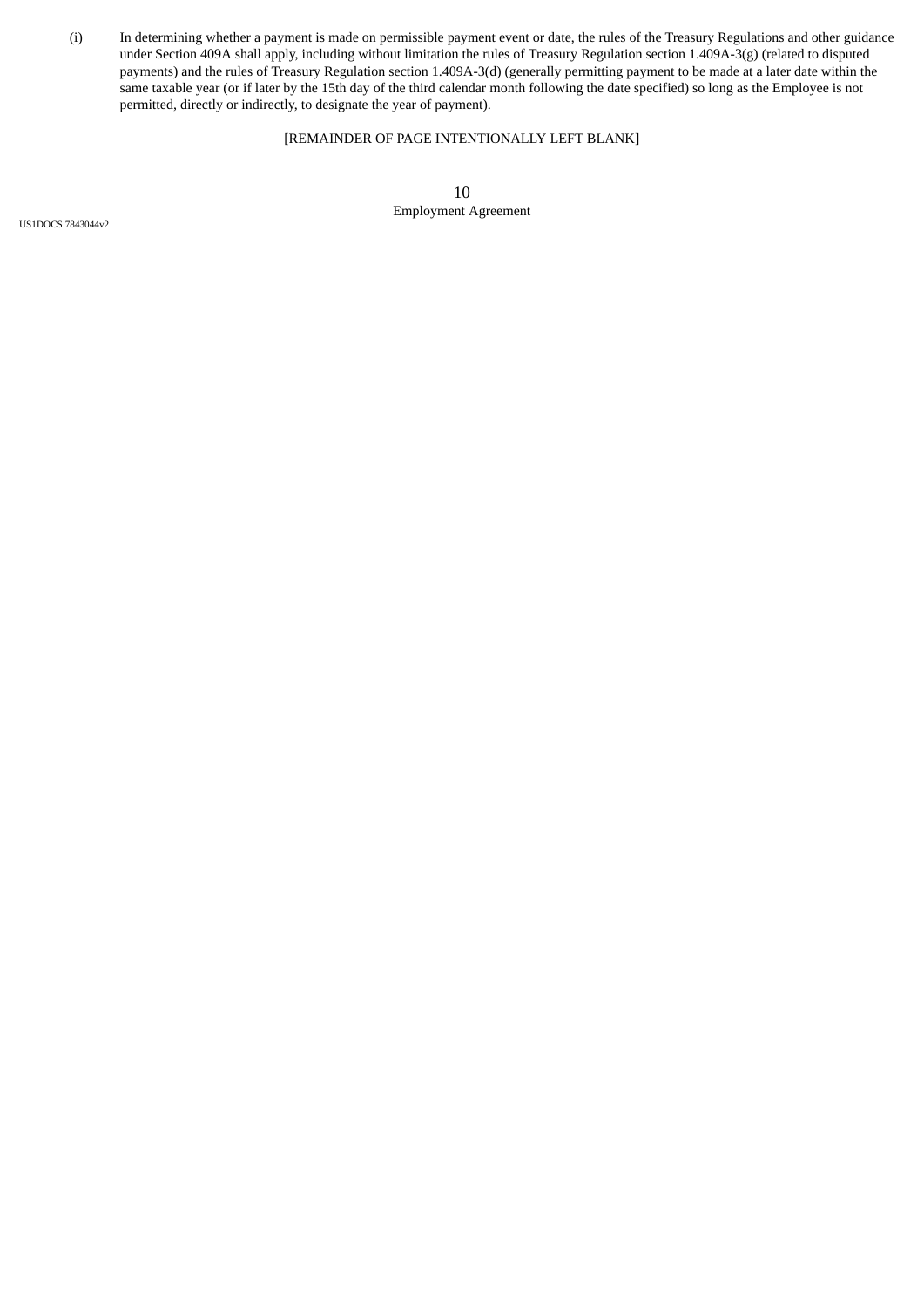IN WITNESS WHEREOF, the Company has caused its seal to be hereunto affixed and these presents to be signed by its proper officers, and the Employee has hereunto set his hand and seal this 29<sup>th</sup> day of January, 2018 effective as of the day and year first above written.

(SEAL)

## PERKINELMER, INC.

By: /s/ Robert F. Friel Robert F. Friel Chairman and Chief Executive Officer

Employee: /s/ Tajinder S. Vohra Tajinder S. Vohra

> 11 Employment Agreement

US1DOCS 7843044v2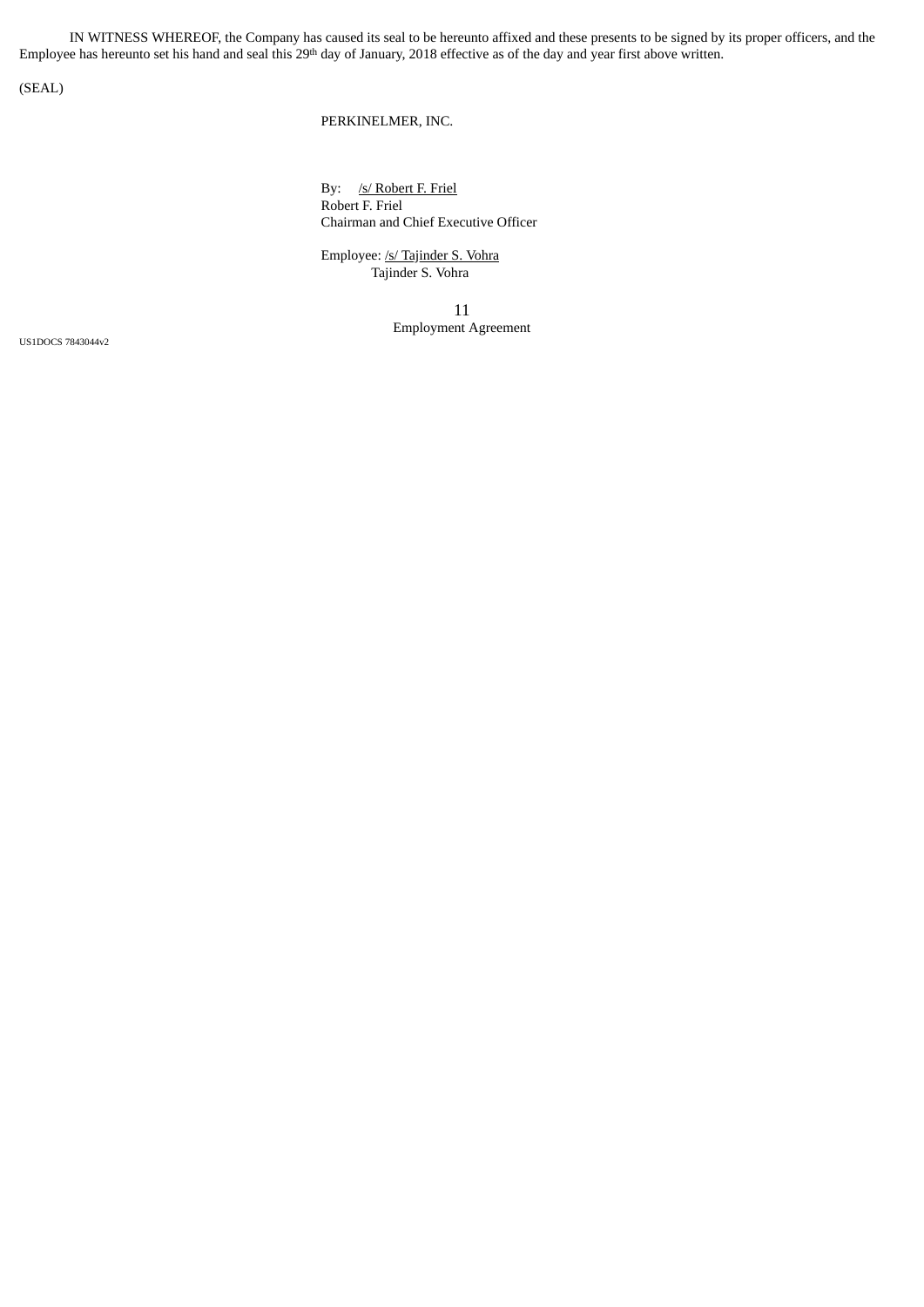## **CERTIFICATION**

I, Robert F. Friel, certify that:

- 1. I have reviewed this Quarterly Report on Form 10-Q of PerkinElmer, Inc.;
- 2. Based on my knowledge, this report does not contain any untrue statement of a material fact or omit to state a material fact necessary to make the statements made, in light of the circumstances under which such statements were made, not misleading with respect to the period covered by this report;
- 3. Based on my knowledge, the financial statements, and other financial information included in this report, fairly present in all material respects the financial condition, results of operations and cash flows of the registrant as of, and for, the periods presented in this report;
- 4. The registrant's other certifying officer and I are responsible for establishing and maintaining disclosure controls and procedures (as defined in Exchange Act Rules 13a-15(e) and 15d-15(e)) and internal control over financial reporting (as defined in Exchange Act Rules 13a-15(f) and 15d-15(f)) for the registrant and have:
	- a) Designed such disclosure controls and procedures, or caused such disclosure controls and procedures to be designed under our supervision, to ensure that material information relating to the registrant, including its consolidated subsidiaries, is made known to us by others within those entities, particularly during the period in which this report is being prepared;
	- b) Designed such internal control over financial reporting, or caused such internal control over financial reporting to be designed under our supervision, to provide reasonable assurance regarding the reliability of financial reporting and the preparation of financial statements for external purposes in accordance with generally accepted accounting principles;
	- c) Evaluated the effectiveness of the registrant's disclosure controls and procedures and presented in this report our conclusions about the effectiveness of the disclosure controls and procedures, as of the end of the period covered by this report based on such evaluation; and
	- d) Disclosed in this report any change in the registrant's internal control over financial reporting that occurred during the registrant's most recent fiscal quarter (the registrant's fourth fiscal quarter in the case of an annual report) that has materially affected, or is reasonably likely to materially affect, the registrant's internal control over financial reporting; and
- 5. The registrant's other certifying officer and I have disclosed, based on our most recent evaluation of internal control over financial reporting, to the registrant's auditors and the audit committee of the registrant's board of directors (or persons performing the equivalent functions):
	- a) All significant deficiencies and material weaknesses in the design or operation of internal control over financial reporting which are reasonably likely to adversely affect the registrant's ability to record, process, summarize and report financial information; and
	- b) Any fraud, whether or not material, that involves management or other employees who have a significant role in the registrant's internal control over financial reporting.

Date: May 8, 2018 */s/ ROBERT F. FRIEL* 

**Robert F. Friel Chairman, Chief Executive Officer and President**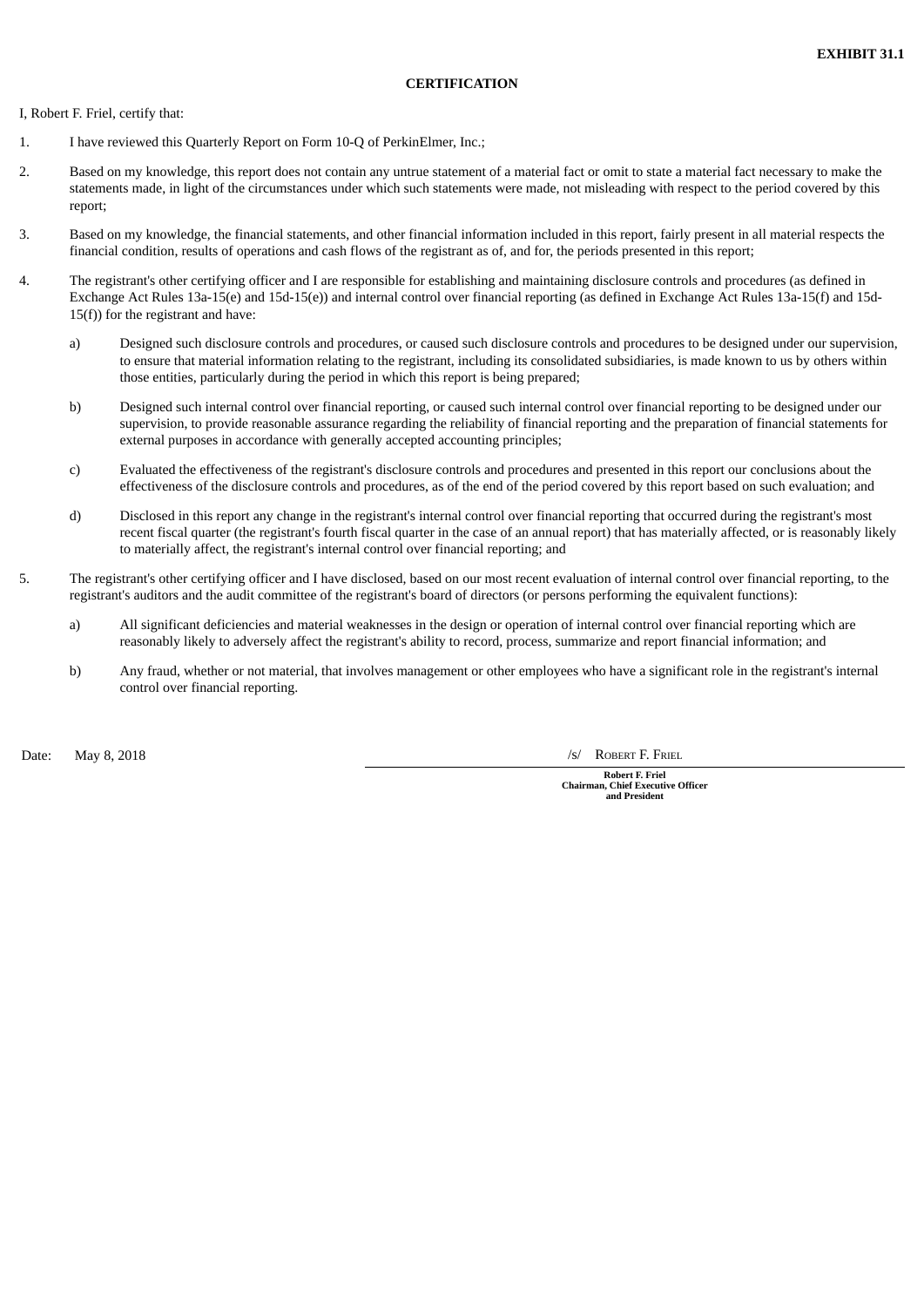## **CERTIFICATION**

I, James M. Mock, certify that:

- 1. I have reviewed this Quarterly Report on Form 10-Q of PerkinElmer, Inc.;
- 2. Based on my knowledge, this report does not contain any untrue statement of a material fact or omit to state a material fact necessary to make the statements made, in light of the circumstances under which such statements were made, not misleading with respect to the period covered by this report;
- 3. Based on my knowledge, the financial statements, and other financial information included in this report, fairly present in all material respects the financial condition, results of operations and cash flows of the registrant as of, and for, the periods presented in this report;
- 4. The registrant's other certifying officer and I are responsible for establishing and maintaining disclosure controls and procedures (as defined in Exchange Act Rules 13a-15(e) and 15d-15(e)) and internal control over financial reporting (as defined in Exchange Act Rules 13a-15(f) and 15d-15(f)) for the registrant and have:
	- a) Designed such disclosure controls and procedures, or caused such disclosure controls and procedures to be designed under our supervision, to ensure that material information relating to the registrant, including its consolidated subsidiaries, is made known to us by others within those entities, particularly during the period in which this report is being prepared;
	- b) Designed such internal control over financial reporting, or caused such internal control over financial reporting to be designed under our supervision, to provide reasonable assurance regarding the reliability of financial reporting and the preparation of financial statements for external purposes in accordance with generally accepted accounting principles;
	- c) Evaluated the effectiveness of the registrant's disclosure controls and procedures and presented in this report our conclusions about the effectiveness of the disclosure controls and procedures, as of the end of the period covered by this report based on such evaluation; and
	- d) Disclosed in this report any change in the registrant's internal control over financial reporting that occurred during the registrant's most recent fiscal quarter (the registrant's fourth fiscal quarter in the case of an annual report) that has materially affected, or is reasonably likely to materially affect, the registrant's internal control over financial reporting; and
- 5. The registrant's other certifying officer and I have disclosed, based on our most recent evaluation of internal control over financial reporting, to the registrant's auditors and the audit committee of the registrant's board of directors (or persons performing the equivalent functions):
	- a) All significant deficiencies and material weaknesses in the design or operation of internal control over financial reporting which are reasonably likely to adversely affect the registrant's ability to record, process, summarize and report financial information; and
	- b) Any fraud, whether or not material, that involves management or other employees who have a significant role in the registrant's internal control over financial reporting.

Date: May 8, 2018 *Internal according to the May 8*, 2018 *Internal according to the May 8*, 2018

**James M. Mock Senior Vice President and Chief Financial Officer**